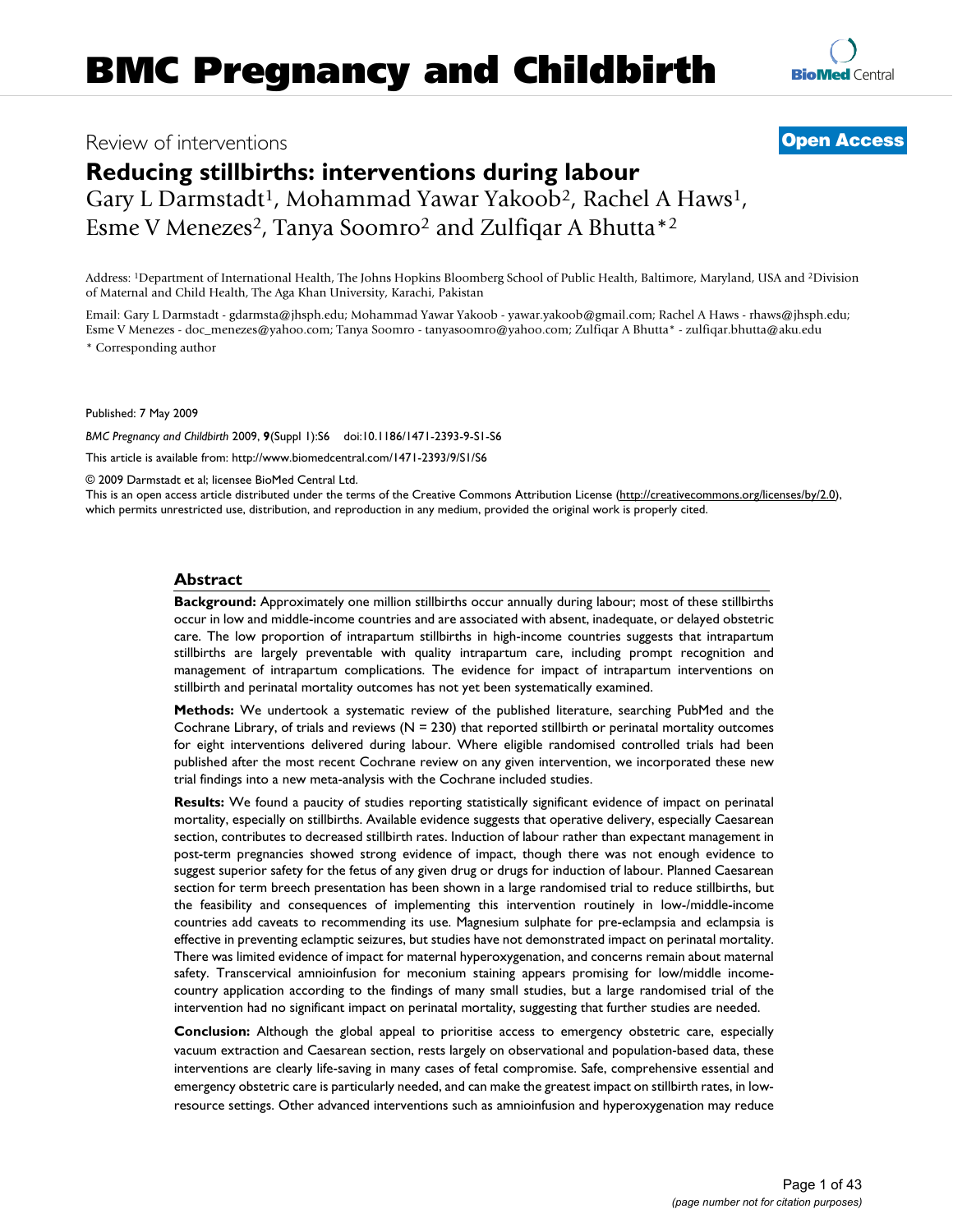perinatal mortality, but concerns about safety and effectiveness require further study before they can be routinely included in programs.

#### **Introduction**

Stillbirths, or late fetal deaths, account for more than half of the world's 6 million perinatal deaths that occur in low- /middle-income countries each year. While stillbirth rates are commonly as low as 3 to 5 per 1000 births in some high-income countries, their incidence is estimated to be five to ten times greater in many low-/middle-income countries. These higher stillbirth rates are believed to be attributable to poor baseline maternal health (especially nutritional status), poor prevention and treatment of maternal conditions and infections during pregnancy, and inappropriate management of complications during pregnancy and childbirth.

There are two kinds of intrauterine fetal deaths: those that occur prior to the onset of labour (antepartum stillbirths), and those that occur during labour (intrapartum stillbirths). The major causes of antepartum stillbirths are pregnancy complications that lead to fetal asphyxia and/ or infection, including maternal infections, hypertensive disorders, placental dysfunction and haemorrhage, and fetal or placental abnormalities. The specific causes of many antepartum stillbirths, however, are difficult to ascertain. In low-/middle-income countries, approximately one-third of stillbirths are estimated to occur intrapartum, and these are caused primarily by complications arising during labour and childbirth, such as prolonged or obstructed labour or umbilical cord accidents [1,2].

Intervention strategies to prevent antepartum and intrapartum stillbirths differ because they have largely different causes. Where women receive quality intrapartum care, as in many high-income countries, the proportion of intrapartum stillbirths is less than 10% of all stillbirths [2], indicating that a substantial proportion of intrapartum stillbirths are preventable with quality intrapartum care. Yet half of the world's women give birth at home, in the absence of a skilled birth attendant. Globally, the intrapartum stillbirth rate is estimated to be between 7 and 9 per 1000 births [2-4], but this figure obscures wide disparities both within and among countries, including substantial urban-rural and rich-poor divides. The risk of an intrapartum stillbirth in low and middle-income countries is more than 14 times that in high-income countries; the risk is 17 times higher in low-income than in middleincome countries. When women in low-/middle-income countries do give birth in health facilities, their care and their pregnancy outcomes are frequently compromised by absent or overburdened health care providers; deficiencies in training and supervision; insufficient supplies, drugs, and equipment; and substandard hygienic practices.

This paper focuses on interventions delivered during childbirth, primarily care provided at secondary- and tertiary-level large teaching and research hospitals with surgical capacity, that are of potential benefit for perinatal health and prevention of stillbirths.

### **Methods**

Detailed methods undertaken to assemble and assess the evidence for the interventions in this paper are given in the first paper in this series [5]. Each study was given a level of evidence (LOE) according to the SIGN grading system. Grade of evidence, (i.e. A, B, C, D) was determined and then the interventions were classified under clear evidence, some evidence, uncertain evidence or evidence of no or negative impact, as detailed in paper 1 [5]. We included 8 obstetric care interventions in our analysis (Table 1).

#### **Results**

#### *Instrumental delivery (vacuum and forceps-assisted) Background*

Instrumental vaginal deliveries, which make up a subset of operative deliveries, are procedures involving traction applied to the fetal head, for indications including maternal exhaustion or other compromise (e.g., maternal heart disease), fetal distress or heart rate abnormalities (often associated with prolonged second stage of labour), and fetal malposition [6]. Rates of instrumental deliveries

**Table 1: Interventions to prevent intrapartum stillbirth reviewed in this paper**

- Instrumental delivery (vacuum and forceps-assisted)
- Emergency obstetric care, including Caesarean section
- Induction of labour versus expectant management
- Drugs for cervical ripening and induction of labour
- Planned Caesarean section for breech presentation
- Magnesium sulphate for treatment of pre-eclampsia/eclampsia or pre-term labour
- Maternal hyperoxygenation for suspected impaired fetal growth
- Amnioinfusion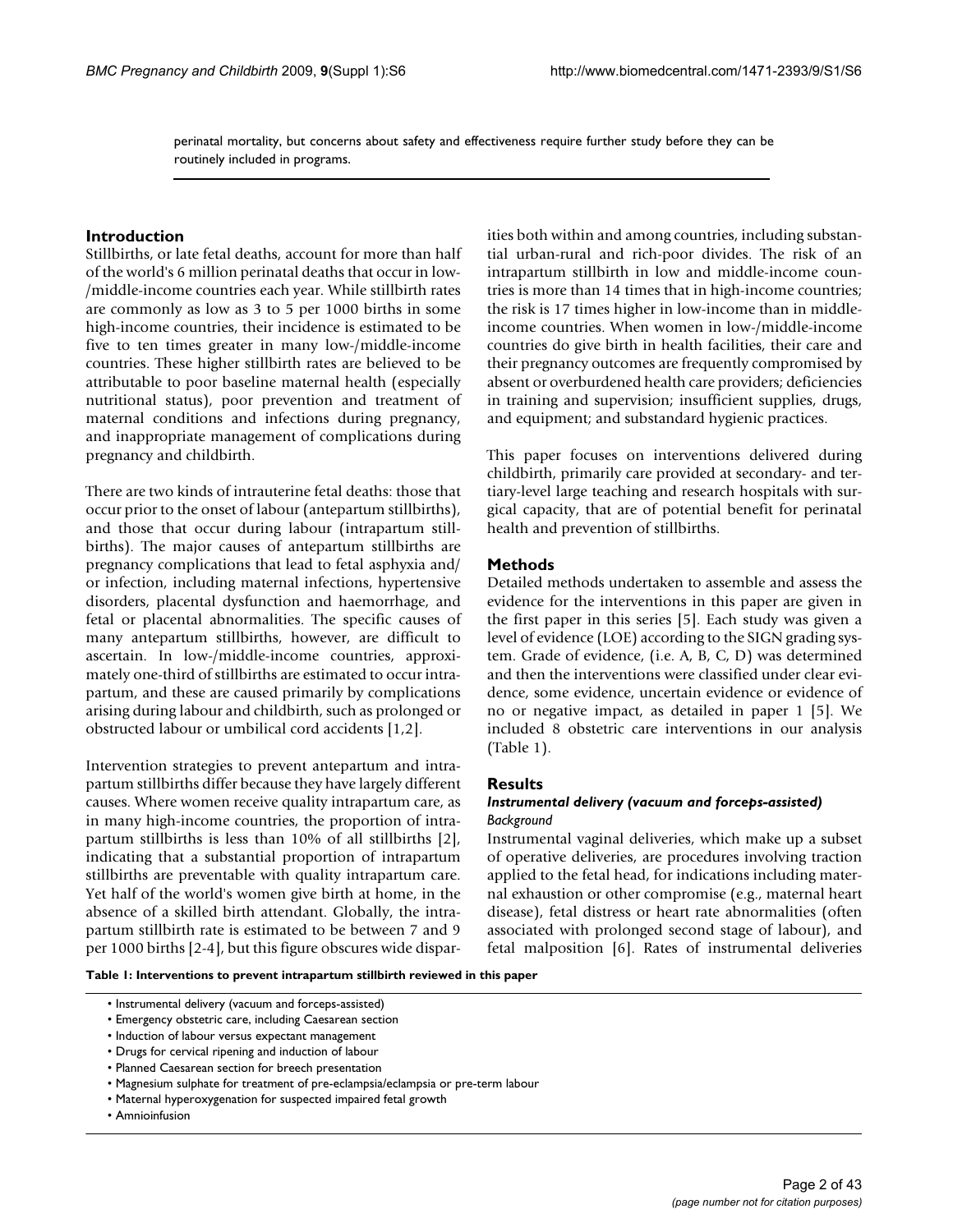range from 5–20% in high-income countries [6]. Before an instrumental delivery should be attempted, the fetal head must be engaged and its position known, the cervix fully dilated, and the membranes ruptured. Traction is generally applied to the fetal head with either forceps or a vacuum extraction device (also called a *ventouse*). The use of these devices poses the potential for injury to the mother or the baby. Forceps have long been associated with birth trauma, particularly when used for rotational procedures, but low overall morbidity rates are reported for well-trained forceps practitioners [7]. While the association with birth injury is fairly well established, whether forceps use or vacuum extraction is preferable for preventing stillbirth or perinatal mortality is unclear.

#### *Literature-based evidence*

Our systematic review included 2 Cochrane reviews and 5 other observational and intervention studies (Table 2). No studies were found that compared stillbirth outcomes with versus without instrumental vaginal delivery. One Cochrane review by Johanson et al. [7] compared the impact of vacuum extraction to forceps delivery, and included 7 trials reporting perinatal mortality outcomes (Additional file 1). Vacuum extraction compared to forceps delivery was associated with significantly less maternal trauma (OR = 0.41, 95% CI: 0.33–0.50) and less general and regional anaesthesia. Additionally, the risk of Caesarean section showed a trend towards being lower among the vacuum extractor group than the forceps group (OR = 0.56, 95% CI: 0.31–1.02 [NS]). Vacuum extraction was more likely to fail when used for assisted vaginal delivery than forceps (OR = 1.69, 95% CI: 1.31–2.19). Perinatal mortality rates were not statistically significantly different between the two instrumental methods (7 trials, N = 1800, OR = 0.80, 95% CI: 0.18–3.52 vacuum extraction vs. forceps, respectively). The vacuum extractor was associated with an increase in neonatal cephalhaemotomas and retinal haemorrhages, but serious neonatal injury was uncommon with either instrument and Apgar scores at 1 and 5 min were comparable *[LOE: 1+]*. The other Cochrane review, also by Johanson et al. [8], compared the impact of use of soft versus rigid vacuum extractor cups; only one trial  $(N = 72)$  in Malaysia reported perinatal death as an outcome but found no significant difference between soft and hard cups (OR = 1.26, 95% CI: 0.08–20.85 [NS]) *[LOE: 1+]* (Additional file 2).

An RCT by Weerasekera et al. [9] not included in the above reviews compared the outcomes associated with vacuum and forceps deliveries ( $N = 442$  women) in the second stage of labour. There were no significant differences between the two methods in the incidence of thirddegree perineal tears, postpartum haemorrhage or ruptured uterus, but cervical tears were slightly higher in the forceps group. Cephalhaematoma incidence was higher

among the vacuum extraction group, but there were no significant differences between the groups in babies needing resuscitation at birth, admission to neonatal intensive care unit, stillbirth or neonatal death rates *[LOE: 2+]*. Another RCT from Pakistan reported similar success rates with both instruments [10].

Multiple observational studies have evaluated the complications and outcomes related to vacuum deliveries either alone or in comparison with alternative methods of instrumental deliveries [11,12]. In a prospective study of 167 vacuum extractions (6.3% of total deliveries) at the national hospital in Kenya, Gachiri et al. [13] documented perinatal morbidity and mortality rates of 16.2% and 4.8% respectively *[LOE: 3]*. Lurie et al [14] conducted a decision-to-delivery time analysis and found that it was faster to undertake forceps deliveries compared to vacuum extractions. While some studies suggested higher rates of vaginal tears with forceps [15], in general no differences in complication rates were found in other studies [16], and no studies found differences in stillbirth incidence.

#### *New meta-analysis*

We identified 7 trials comparing vacuum extraction versus forceps-assisted deliveries that reported stillbirth incidence ( $N = 632$  vacuum,  $N = 611$  forceps). Our meta-analysis found no evidence of differential impact of either method on stillbirths (OR = 0.60, 95% CI: 0.07–5.00) (Figure 1).

#### *Conclusion*

Although vacuum extraction was associated with a trend toward lower Caesarean section rates and fewer significant maternal injuries and less anaesthetic requirement than forceps delivery, there was no difference in rates of intrapartum stillbirth or perinatal mortality. Vacuum extraction tended to be associated with increased, albeit low, risk of neonatal cephalohaematoma and retinal haemorrhage. The lower rate of Caesarean section despite higher failure rate among vacuum extractions may be due to superiority of the vacuum for managing certain fetal malpositions (such as deflexed occipital posterior position, for example), or more likely, because following a failed vacuum extraction, delivery is usually by forceps, while failed forceps is usually followed by Caesarean section [7,17]. The reduced maternal morbidity and limited, largely short-term risk of neonatal complications associated with vacuum extraction suggest that although there is no evidence that either method is superior to the other in preventing stillbirths, vacuum extraction may be preferable in areas where vacuum extractors are available and practitioners are suitably trained to perform vacuum extraction [17]. In other areas where forceps deliveries are the norm and health practitioners do not have training in vacuum extraction, the significant investment needed for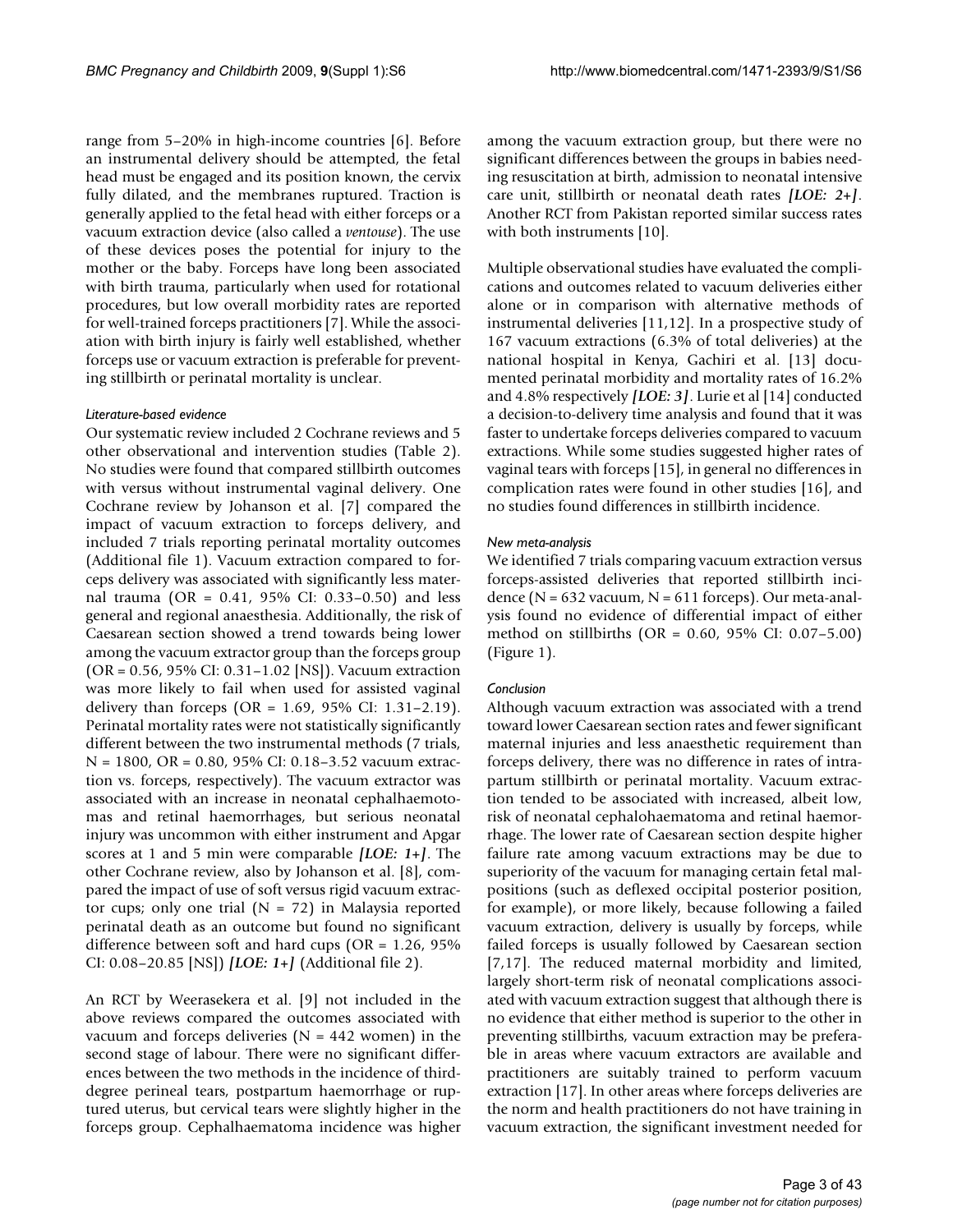| Source                           | <b>Location and Type of Study</b>                                                                                                                                                                                                                                                                      | <b>Intervention</b>                                                                                                                                         | <b>Stillbirths/Perinatal Outcomes</b>                                                                                                                                                                                                                                          |
|----------------------------------|--------------------------------------------------------------------------------------------------------------------------------------------------------------------------------------------------------------------------------------------------------------------------------------------------------|-------------------------------------------------------------------------------------------------------------------------------------------------------------|--------------------------------------------------------------------------------------------------------------------------------------------------------------------------------------------------------------------------------------------------------------------------------|
| <b>Reviews and meta-analyses</b> |                                                                                                                                                                                                                                                                                                        |                                                                                                                                                             |                                                                                                                                                                                                                                                                                |
| Johanson and Menon 1999 [7]      | USA, Denmark, Sweden, England,<br>South Africa.<br>Meta-analysis (Cochrane). 7 RCTs<br>included ( $N = 1800$ women).                                                                                                                                                                                   | Assessed the effects of vacuum<br>extraction vs. forceps on maternal<br>and neonatal morbidity.                                                             | PMR: OR = 0.80 (95% CI: 0.18-<br>3.52) [NS].<br>[3/901 vs. 4/899 in vacuum vs.<br>forceps group, respectively].                                                                                                                                                                |
| Johanson and Menon 2000 [8]      | Malaysia.<br>Cochrane review. I RCT included<br>with death as outcome ( $N = 72$<br>women).                                                                                                                                                                                                            | To assess the effects of soft<br>(intervention) vs. rigid vacuum<br>extractor cups (control) on perineal<br>injury, fetal scalp injury and success<br>rate. | Death: OR = 1.26 (95% CI: 0.08-<br>20.85) [NS].<br>[1/32 vs. 1/40 in intervention and<br>control groups, respectively].                                                                                                                                                        |
| <b>Intervention studies</b>      |                                                                                                                                                                                                                                                                                                        |                                                                                                                                                             |                                                                                                                                                                                                                                                                                |
| Mustafa and Mustafa 2002 [10]    | Pakistan (Multan). Nishtar Hospital.<br>RCT. Consecutive patients ( $N =$<br>931), of which 50 were selected (N<br>$= 27$ ventouse group, $N = 23$<br>forceps).<br>50/931 consecutive patients were<br>randomly selected either to forceps<br>delivery (Group I) or ventouse<br>extraction (Group II). | Compared the effects of ventouse<br>vs. forceps delivery on maternal and<br>perinatal outcome.                                                              | SBR: 0/27 vs. 1/23 in the vacuum<br>and forceps groups, respectively.<br>Success rate: 26/27 (96.30%) vs. 22/<br>23 (95.65%) in vacuum and forceps<br>groups, respectively.<br>There was one failure in each<br>category which was later on<br>delivered by Caesarean section. |
| Weerasekera et al. 2002 [9]      | Sri Lanka. Tertiary care setting.<br>RCT. Women $(N = 442)$<br>undergoing instrumental delivery in<br>the second stage ( $N = 238$ forceps<br>group, $N = 204$ vacuum).                                                                                                                                | Compared the impact of forceps vs.<br>vacuum delivery on the stillbirth<br>rate.                                                                            | SBR or NMR: 1/238 vs. 1/204 in the<br>forceps and vacuum groups,<br>respectively; $P > 0.05$ .<br>There was no significant difference<br>in babies needing resuscitation at<br>birth or admission to neonatal<br>intensive care unit.                                          |
| <b>Observational studies</b>     |                                                                                                                                                                                                                                                                                                        |                                                                                                                                                             |                                                                                                                                                                                                                                                                                |
| Broekhuizen et al. 1987 [11]     | USA. Tertiary care setting.<br>Retrospective study. $N = 256$<br>vacuum extractions, and $N = 300$<br>randomly chosen forceps deliveries<br>were analyzed.                                                                                                                                             | Compared the impact of the vacuum<br>extraction vs. forceps deliveries.                                                                                     | Death: one event in each group.                                                                                                                                                                                                                                                |
| Gachiri et al. 1991 [13]         | Kenya (Nairobi). Kenyatta National<br>Hospital.<br>Prospective study. Vacuum<br>extractions ( $N = 167$ ).                                                                                                                                                                                             | Assessed the fetal and maternal<br>outcome among women undergoing<br>vacuum extraction                                                                      | SBR: 6/167 (3.6%).<br>PMR: 8/167 (4.8%).                                                                                                                                                                                                                                       |
| Mesleh 2002 [136]                | Saudi Arabia.<br>Retrospective review. Vaginal<br>deliveries ( $N = 304$ ) with<br>instrument use ( $N = 258$ ventouse<br>group, $N = 46$ forceps).                                                                                                                                                    | Assessed the effects of vacuum vs.<br>forceps deliveries on pregnancy<br>outcomes.                                                                          | SBR: 1/258 vs. 0/46 in the forceps<br>and ventouse groups, respectively.<br>The single stillbirth in the vacuum<br>delivery group was due to<br>intrapartum asphyxia and true knot<br>in the umbilical cord.                                                                   |

**Table 2: Comparison of impact of vacuum extractor versus forceps on stillbirths and perinatal mortality**

the purchase of vacuum extractors and quality training to capacitate practitioners to perform the procedure may be prohibitive for certain low-resource settings. Relatively inexpensive manual vacuum extractors are available that may require less training to use than forceps and may be a useful alternative to forceps to facilitate rapid delivery in the presence of signs of fetal distress in the second stage of labour; however, these require further evaluation.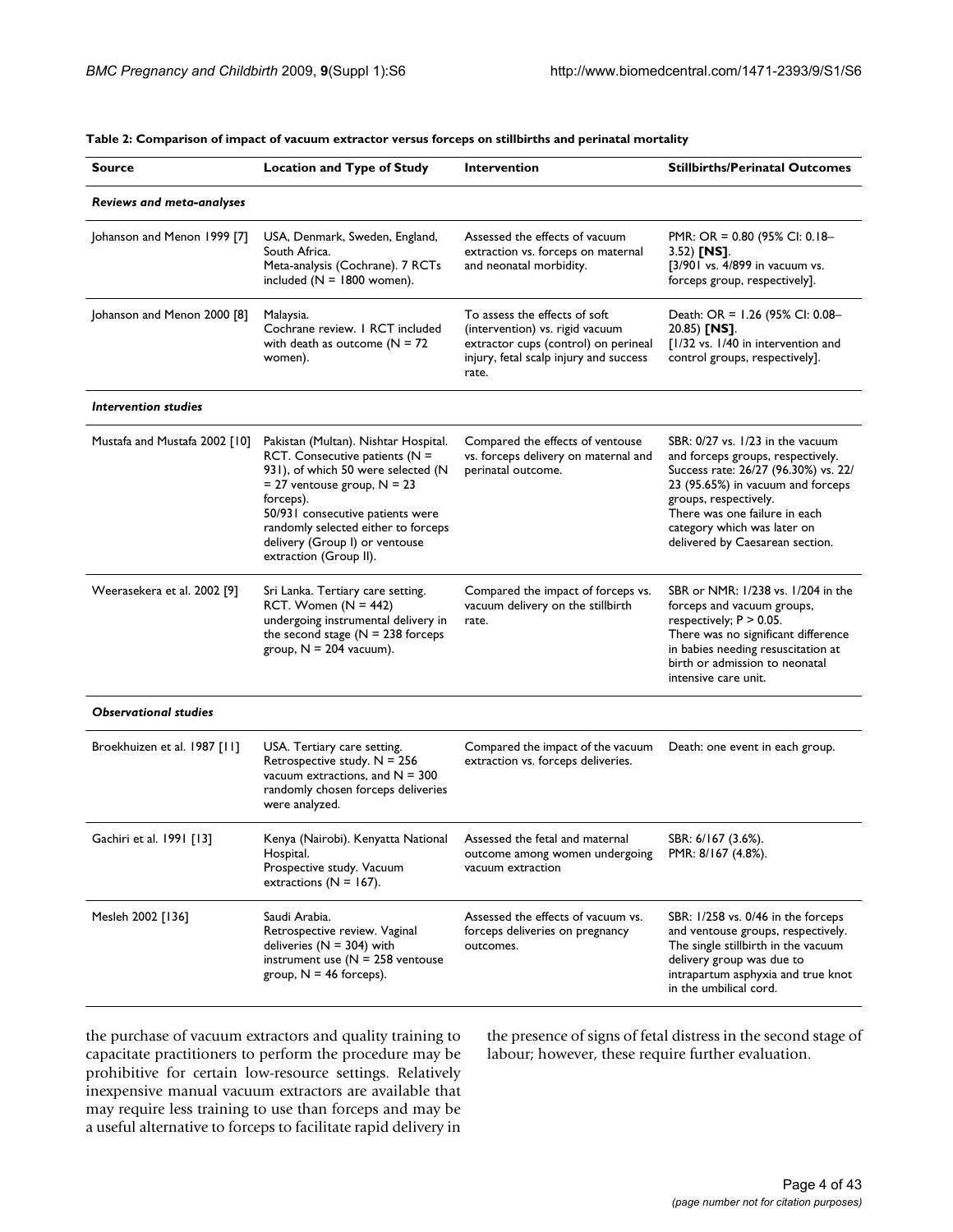|                                                                        | Vacuum       |     | <b>Forceps</b> |     |                     | <b>Odds Ratio</b>   |                                     | <b>Odds Ratio</b>                   |
|------------------------------------------------------------------------|--------------|-----|----------------|-----|---------------------|---------------------|-------------------------------------|-------------------------------------|
| <b>Study or Subgroup</b>                                               | Events Total |     |                |     | Events Total Weight | Peto, Fixed, 95% CI |                                     | Peto, Fixed, 95% CI                 |
| <b>Dell 1985</b>                                                       | 0            | 73  | 0              | 45  |                     | Not estimable       |                                     |                                     |
| Ehlers 1974                                                            | 0            | 107 | $\Omega$       | 112 |                     | Not estimable       |                                     |                                     |
| <b>Fall 1986</b>                                                       | 0            | 20  | $\Omega$       | 16  |                     | Not estimable       |                                     |                                     |
| Lasbrey 1964                                                           |              | 121 |                | 131 | 57.7%               | 1.08 [0.07, 17.51]  |                                     |                                     |
| Mustafa R 2002                                                         | 0            | 27  |                | 23  | 42.3%               | $0.27$ [0.01, 7.02] |                                     |                                     |
| Portsmouth 1983                                                        | 0            | 152 | $\Omega$       | 152 |                     | Not estimable       |                                     |                                     |
| Stoke/Wigan                                                            | 0            | 132 | 0              | 132 |                     | Not estimable       |                                     |                                     |
| <b>Total (95% CI)</b>                                                  |              | 632 |                | 611 | 100.0%              | $0.60$ [0.07, 5.00] |                                     |                                     |
| Total events                                                           |              |     | 2              |     |                     |                     |                                     |                                     |
| Heterogeneity: Chi <sup>2</sup> = 0.40, df = 1 (P = 0.53); $I^2 = 0\%$ |              |     |                |     |                     |                     |                                     |                                     |
| Test for overall effect: $Z = 0.47$ (P = 0.64)                         |              |     |                |     |                     |                     | 0.1<br>0.01<br>Favours experimental | 10<br>100<br><b>Favours control</b> |

| Figure I |                                                                                          |  |  |
|----------|------------------------------------------------------------------------------------------|--|--|
|          | Results of new meta-analysis of impact of vacuum versus forceps delivery on stillbirths. |  |  |

## *Emergency obstetric care, including Caesarean section Background*

The vast majority of the world's one million intrapartum stillbirths each year occur in low-/middle-income countries marked by high rates of unmet obstetric need [18,19], suggesting that many of these deaths could be prevented with improved obstetric care [20,21]. The availability of comprehensive essential obstetric care (EOC), supported by emergency transport, skilled providers, and aftercare, is regarded as critical for effective maternal health services in obstetric emergencies [22]. Essential obstetric care (EOC) refers to elements of obstetric care needed for the management of normal and complicated pregnancy, delivery and the postpartum period. Basic EOC can be performed in primary health care facilities, and includes administration of anti-biotics, oxytocics, anti-convulsants including magnesium sulfate, manual removal of the placenta, treatment for incomplete miscarriage, post-abortion care, and instrumental vaginal delivery with forceps or vacuum extractor. Comprehensive EOC includes all basic EOC functions plus Caesarean section, anaesthesia, and blood transfusion, and generally requires a secondary or higher-level health facility. The subset of comprehensive EOC interventions used to respond to unexpected intrapartum complications such as haemorrhage and obstructed labour is referred to as emergency obstetric care (EmOC) [23], and includes some elements of basic EOC such as manual removal of the placenta and medical treatment in labour, as well as all anaesthesia, blood transfusion, and Caesarean section.

Non-availability of EmOC, especially Caesarean section, in resource-poor settings has been implicated as a risk factor for intrapartum stillbirths, particularly those associated with prolonged labour and its associated fetal asphyxia, infection, and birth trauma [24-28]. Reductions in intrapartum stillbirth rates observed in the UK have been attributed to more liberal use of Caesarean section [20], though this is controversial. There is evidence to suggest that the optimal Caesarean section rate to reduce the number and proportion of intrapartum stillbirths lies between 5 and 10 percent [3]. Recent data from global estimates of Caesarean section availability at population level indicate that many countries fall far short of this range, while others exceed this, to the possible detriment of maternal health outcomes [29]. Some studies have shown that it can be comparatively safe to deliver in rural hospitals even if they lack Caesarean section capability [30].

Quality of EmOC is also critical. These issues have been documented in high-income countries, particularly among rural populations [26,31,32], but the data associating quality of EmOC with stillbirth or perinatal mortality rates has not been compiled.

Because the components of EmOC are by definition lifesaving interventions, RCTs of EmOC versus no EmOC would be unethical, so the evidence base for improving access to and quality of EmOC, especially Caesarean section, consists largely of observational studies.

### *Literature-based evidence*

The literature on EmOC considered two primary issues: availability and optimal rates of Caesarean section (and associations with intrapartum stillbirth rates); and the impact of quality of obstetric care on perinatal outcomes. We identified 40 studies reporting stillbirth or perinatal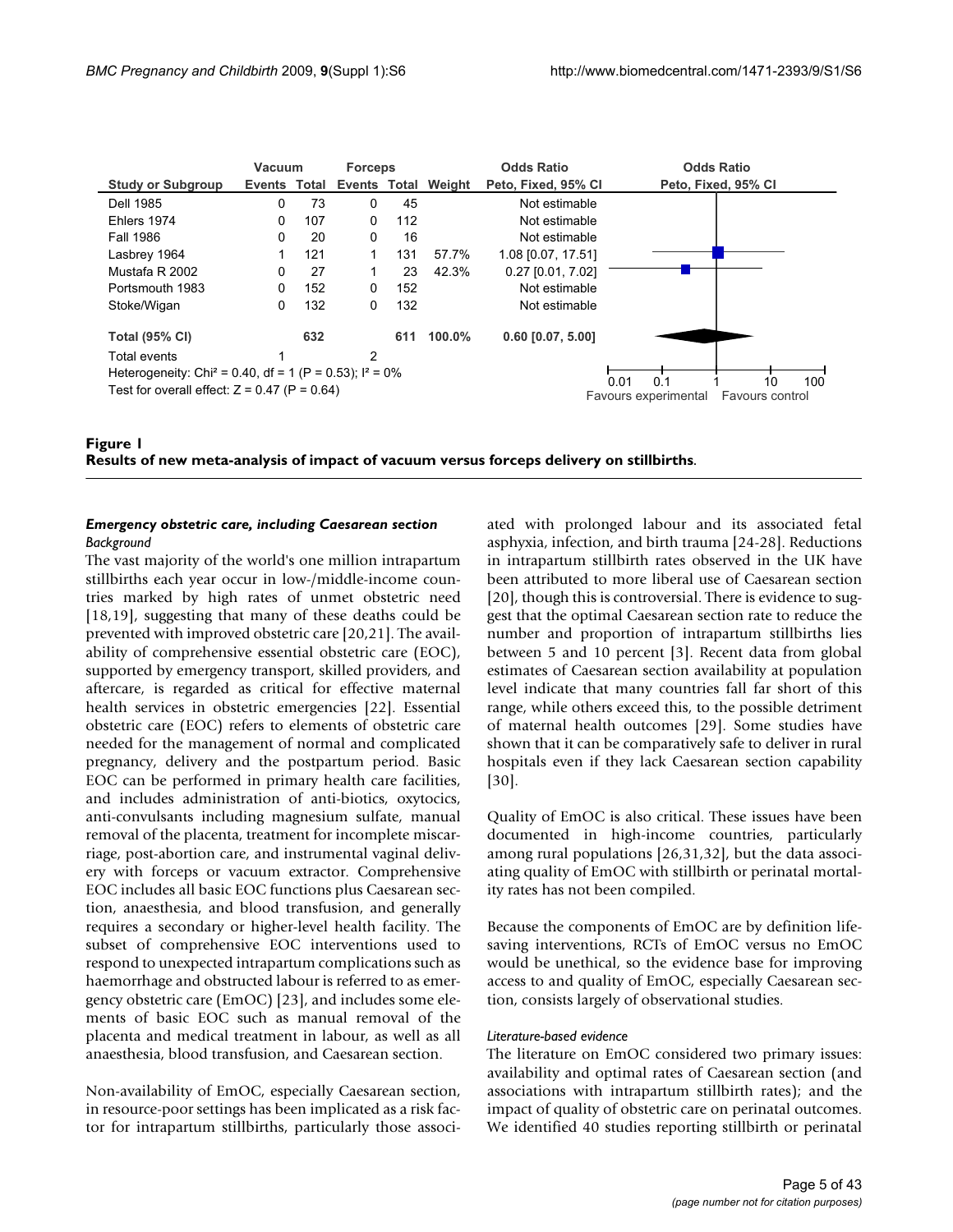mortality outcomes that reviewed or implemented interventions to provide EmOC (Table 3).

## *Availability and practice of Caesarean section*

In low-/middle-income countries, prolonged and/or obstructed labour complicated by fetal asphyxia, fetal or placental infection, and birth trauma is a major cause of stillbirth, often arising from a small maternal pelvis due to childhood malnutrition, which subsequently leads to cephalopelvic disproportion during delivery [33]. Timely delivery, often by Caesarean section or instrumental vaginal delivery, can reduce associated intrapartum stillbirth, and is largely credited for the relatively low rates of intrapartum stillbirth in high-income countries [3].

Using regression analysis of data from WHO and other sources to examine the association between stillbirth rates and obstetric care, Goldenberg et al. [3] and McClure et al. [21] observed that Caesarean section availability in low-/ middle-income countries was associated with reductions in intrapartum stillbirths (Figures 2, 3 and 4). They [3] reported that intrapartum stillbirths dropped by 1.61 per 1000 births for every one percentage point increase in Caesarean section from 0 to 8 percent. Thereafter, they observed a small, non-significant increase in intrapartum stillbirths for each percent increase in Caesarean section. Intrapartum stillbirth rates correlated more closely with the measures of obstetric care in the regression analysis than did antepartum stillbirth rates, corroborating the theory that obstetric care availability and quality improvements will impact intrapartum stillbirth incidence more than antepartum stillbirth incidence. There was no relationship between Caesarean section and intrapartum stillbirths in high-income countries, which all had rates of Caesarean section of 15 percent or more. The WHO recommends Caesarean section rates of 10 to 15 percent, although they also note that 'countries with some of the lowest perinatal mortality rates in the world have a Caesarean rate of less than 10 percent,' and that perinatal mortality declines are steep until Caesarean section rates reach approximately 8 percent of deliveries, after which point the relationship becomes less clear [34]

Using data from the early 1980s in Australia, Alessandri et al. [35] performed a case-control study of intrapartum stillbirths, and could not identify any specific antenatal risk factors that predicted these demises. However, they did suggest that because the odds of emergency Caesarean section were significantly higher among stillbirth cases than live born controls, prompt Caesarean section might reduce intrapartum stillbirths, the risk of which was strongly associated with placental abruption or other placental problems, fetal distress, umbilical cord prolapse, and vaginal breech delivery. Other studies have confirmed that in many high-income country settings, liberal policies of Caesarean section are associated with positive effects on fetal survival, even when performed well before term [36-39].

While Caesarean section can be a life-saving intervention for both mother and child, its liberal use exposes some proportion of mothers and babies who do not need the procedure to unnecessary risks of morbidity. Additionally, in some low-/middle-income countries, particularly in low-resource areas, there is some evidence that the practice of Caesarean section may be associated with an *increased* risk of perinatal mortality [40,41], suggesting that Caesarean section may be performed too late or by inadequately skilled practitioners in these settings. Additionally, the elevated risk of uterine rupture in subsequent pregnancies after a Caesarean section should be a consideration in providing the procedure in remote areas. In addition to the risk of uterine rupture, the data are conflicting about whether vaginal labour after previous Caesarean is associated with increased risk of perinatal mortality [42-46]. Because of the known risk of uterine rupture, particularly among women whose prior Caesarean incision was classical rather than lower-segment, it is recommended that women who have had prior classical Caesarean section have immediate access to EmOC in subsequent pregnancies to reduce the risk of maternal mortality and stillbirth.

### *Quality of obstetric care*

A number of studies associated suboptimal care, particularly inadequate, inappropriate, or delayed care of complications such as obvious fetal distress, placental abruption, breech presentation, twin pregnancy, or eclampsia, with increased perinatal mortality [47,48]. Several studies comparing hospitals or assessing health systems found that quality of care provided in facilities was directly associated with perinatal mortality [49- 51,25]. Recent improvements in term stillbirth rates, especially intrapartum stillbirths, suggest that more rapid performance of Caesarean section in cases of placental abruption has resulted in a lower incidence of abruptionassociated stillbirth [52]. In Virginia, USA, Cruikshank and Linyear [53] observed that intrapartum stillbirths associated with abruption were characterised by a fairly long delay between the appearance of fetal compromise and delivery, suggesting that timely Caesarean section could have prevented these deaths. In Finland, Korhonen and Kariniemi [54] found that having a surgical team inhospital to perform Caesarean sections versus having the team on-call resulted in lower perinatal mortality  $(P =$ 0.05) and prevented all cases of fetal death and hypoxic ischemic encephalopathy (versus 3/41 in controls and 1/ 41 in controls, respectively).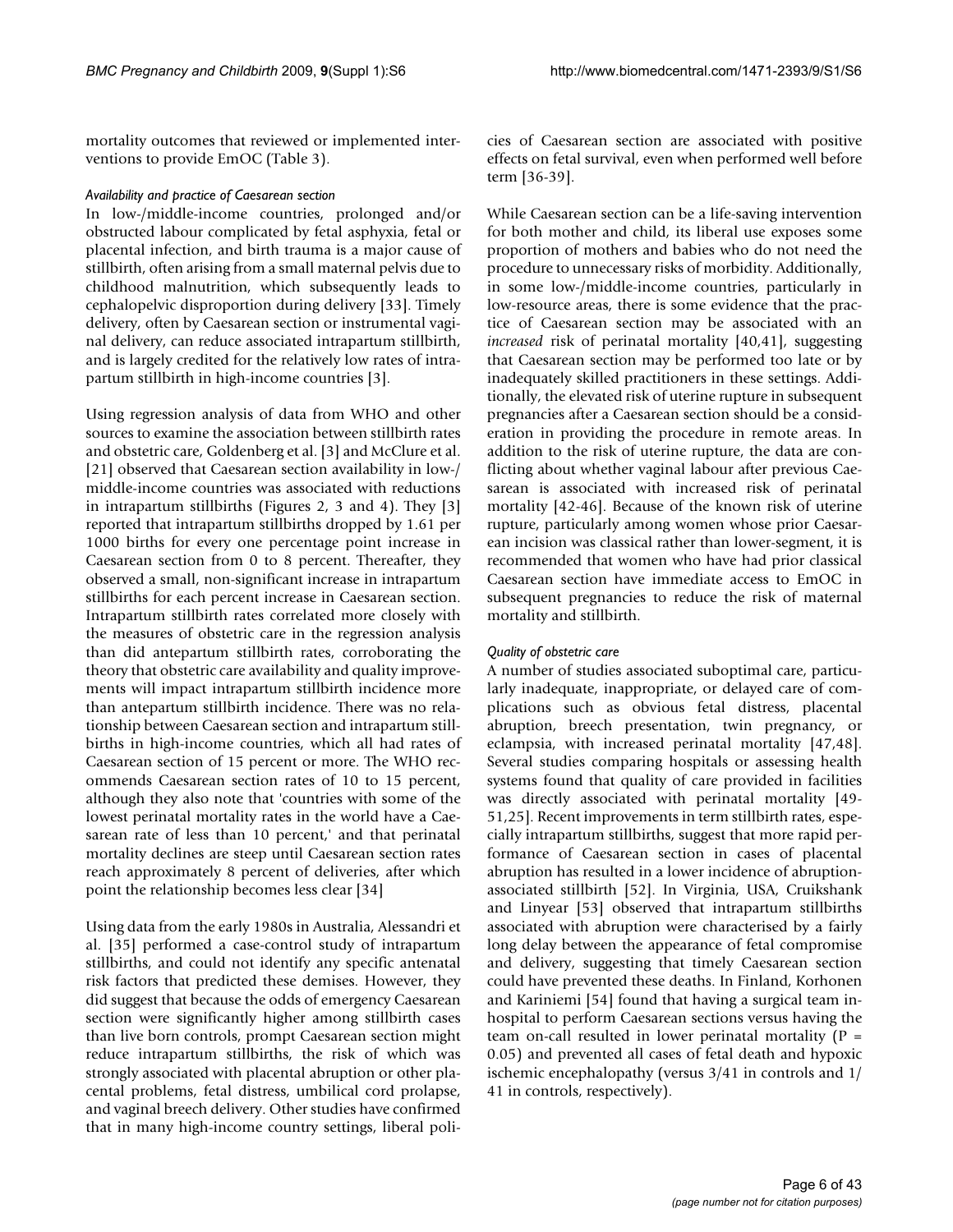| Source                                      | <b>Location and Type of Study</b>                                                                                                                                                                                                                                                                                                                                                | Intervention                                                                                                                                                                   | <b>Stillbirths/Perinatal Outcomes</b>                                                                                                                                                                                                                                                                                                                                                                                                                                                                                                       |  |  |  |
|---------------------------------------------|----------------------------------------------------------------------------------------------------------------------------------------------------------------------------------------------------------------------------------------------------------------------------------------------------------------------------------------------------------------------------------|--------------------------------------------------------------------------------------------------------------------------------------------------------------------------------|---------------------------------------------------------------------------------------------------------------------------------------------------------------------------------------------------------------------------------------------------------------------------------------------------------------------------------------------------------------------------------------------------------------------------------------------------------------------------------------------------------------------------------------------|--|--|--|
| Quality and availability of obstetric care  |                                                                                                                                                                                                                                                                                                                                                                                  |                                                                                                                                                                                |                                                                                                                                                                                                                                                                                                                                                                                                                                                                                                                                             |  |  |  |
| Abdel-Latif et al; NICUS Group<br>2006 [57] | Australia (New South Wales and<br>Australian Capital Territory). 10<br>neonatal intensive care units;<br>stillbirth analysis done from other<br>regional data.<br>Retrospective analysis. Infants (N<br>$= 8654$ ) < 32 wks' gestation born<br>1992-2002 (N = 1879 rural areas,<br>$N = 6775$ urban). Regional SB<br>analysis: $N = 14,707$ births.                              | Compared the impact of rural vs.<br>urban residence and associated<br>differentials in access to higher-<br>level emergency obstetric care on<br>perinatal mortality measures. | NMR (in NICU): adj. OR = 1.26<br>(95% Cl: 1.07-1.48, P = 0.005) in<br>rural vs. urban group.<br>SBR: OR = 1.20 (95% CI: 1.09-<br>$1.32; P < 0.001$ ).<br>[727/3530 (20.6%) vs. 1991/11177<br>(17.8%) in rural and urban infants,<br>respectively].                                                                                                                                                                                                                                                                                          |  |  |  |
| Cameron 1998 [25]                           | Australia (Far North Queensland).<br>Atherton Hospital.<br>Descriptive study. $N = 2883$<br>deliveries from $1981-1990$ (N =<br>1974 public confinements, $N = 909$<br>private confinements).                                                                                                                                                                                    | Assessed annual obstetric audit<br>data from 1981-1990 to compare<br>publicly versus privately funded<br>facilities.                                                           | PMR: 5.1/1000 vs. 5.5/1000 in<br>public and private confinements,<br>respectively.<br>PMR (corrected): 9.6/1000 vs.<br>13.5/1000 vs. 16.9/1000 in public<br>patients, Queensland (1987) and<br>the Far North Statistical Division<br>(1987), respectively.                                                                                                                                                                                                                                                                                  |  |  |  |
| Gaffney et al. 1994 [48]                    | UK (Oxford). National Perinatal<br>Epidemiology Unit.<br>Case control study. $N = 573$<br>participants, of whom $N = 141$<br>cerebral palsy group ( $N = 257$<br>controls) and $N = 62$ perinatal<br>deaths $(N = 119$ controls).                                                                                                                                                | Compared the frequency of events<br>during labour and delivery, and the<br>suboptimal care among cases (with<br>perinatal deaths) vs. controls.                                | Intrapartum haemorrhage: OR =<br>5.3 (95% Cl: 1.4-20.1) in cases of<br>deaths vs. controls.<br>Meconium stained amniotic fluid:<br>OR = 12.3 (95% CI: 3.6-41.4) in<br>cases of deaths vs. controls.<br>Failure to respond to signs of<br>severe fetal distress: OR = 26.1<br>(95% Cl: 6.2 - 109.7) in cases of<br>deaths vs. controls.                                                                                                                                                                                                      |  |  |  |
| Goldenberg et al. 2007 [3]                  | Review. Data from 51 countries<br>(WHO and other sources).                                                                                                                                                                                                                                                                                                                       | Logistic regression analysis of<br>measures of antenatal and<br>obstetric care with perinatal<br>outcomes.                                                                     | Intrapartum SB: for each 1%<br>increase in the percentage of<br>women with at least 4 antenatal<br>visits, the intrapartum SBR<br>decreased by 0.16/1000 births (P <<br>$0.0001$ ).<br>Intrapartum SB: as Caesarean<br>section rates increased from 0 to<br>8%, for each 1% increase, the<br>intrapartum SBR decreased by<br>1.61/1000 births. No relationship<br>between Caesarean section and<br>SBR in high-income countries.<br>Stronger relationship between<br>various measures of care with<br>intrapartum versus antepartum<br>SBR. |  |  |  |
| Grzybowski et al. 1991 [59]                 | British Columbia (Queen<br>Charlotte Islands). 21-bed hospital<br>and medical clinic.<br>Descriptive study. All women ( $N =$<br>286) > 20 wks' gestation delivering<br>from 1984–88. 33% were<br>primiparous, $20\%$ native. $N = 192$<br>$(67%)$ delivered locally, $N = 33$<br>(12%) transferred after admission<br>for complications, $N = 61$ (21%)<br>delivered elsewhere. | Assessed the PMR among women<br>delivering at a small hospital<br>without Caesarean section<br>capability delivering <50 infants<br>per year.                                  | PMR: 20.8 (95% CI: 4.4–37.2); N =<br>6.<br>Adverse perinatal outcome: 6.2%<br>(12/193 newborns) (95% CI: 2.8-<br>9.6%).                                                                                                                                                                                                                                                                                                                                                                                                                     |  |  |  |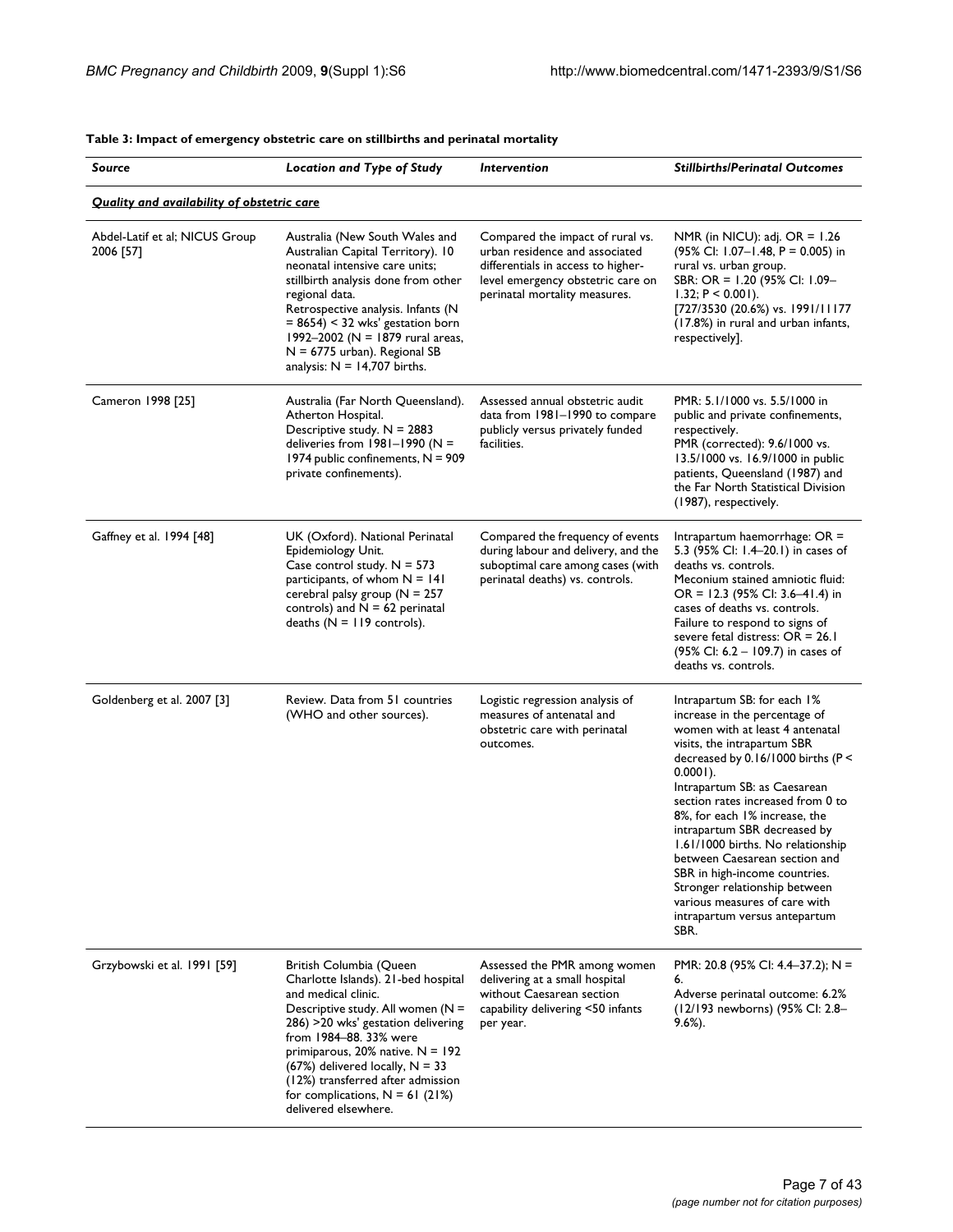| Kiely et al. 1985 [56]                                      | USA (New York City).<br>Prospective study. All births of<br>infants weighing $> 1000$ g from<br>1976-78.                                                                                                                                                                                                                                                 | Computed fetal mortality rates<br>(adjusted for confounding by birth<br>weight, gestational age, and other<br>variables) at different levels of<br>care.                                        | Intrapartum SBR: 61% excess risk<br>in Level I (community hospital) vs.<br>Level 3 (perinatal intensive care)<br>maternity units) $(P > 0.01)$ .<br>Intrapartum SBR: 35% excess risk<br>in Level 2 units (intermediate level<br>of care) vs. Level 3 units $(P = 0.06)$ .                                                                                                                                                                                         |
|-------------------------------------------------------------|----------------------------------------------------------------------------------------------------------------------------------------------------------------------------------------------------------------------------------------------------------------------------------------------------------------------------------------------------------|-------------------------------------------------------------------------------------------------------------------------------------------------------------------------------------------------|-------------------------------------------------------------------------------------------------------------------------------------------------------------------------------------------------------------------------------------------------------------------------------------------------------------------------------------------------------------------------------------------------------------------------------------------------------------------|
| Korhonen and Kariniemi 1994 [54]                            | Finland.<br>Prospective study. Cases of<br>emergency Caesarean section (N<br>$= 101$ ). N = 60 cases study group,<br>$N = 41$ controls.                                                                                                                                                                                                                  | Compared the impact on survival<br>of cases with the operating team in<br>the hospital (study group) vs. cases<br>with the team on call (outside the<br>hospital) (controls).                   | Live birth/neonatal survival rate:<br>significantly higher when the<br>operating team was in the hospital<br>vs. on call outside the hospital), P<br>$= 0.05$ . SBR: 0/60 vs. 3/41 in<br>intervention vs. controls,<br>respectively                                                                                                                                                                                                                               |
|                                                             |                                                                                                                                                                                                                                                                                                                                                          |                                                                                                                                                                                                 | Hypoxic ischemic encephalopathy:<br>1/41 in the controls.                                                                                                                                                                                                                                                                                                                                                                                                         |
| Lansky et al. 2007 [50]                                     | Brazil (Belo Horizonte).<br>Population-based in 24 hospitals.<br>Cohort study. $N = 36,469$ births,<br>$N = 419$ perinatal deaths in 1999.                                                                                                                                                                                                               | Compared PMR in hospitals<br>contracted to the National Public<br>Health System (SUS) with non-SUS<br>hospitals.                                                                                | PMR: OR = $2.92$ (95% CI: 1.87-<br>4.54) in the private-SUS vs. private<br>non-SUS hospitals.<br>PMR: OR = $1.81$ (1.12-2.92) in the<br>philanthropic-SUS vs. private non-<br>SUS hospitals.<br>PMR: OR = 1.30 (95% CI: 0.82-<br>2.05) <b>[NS]</b> in the public SUS vs.<br>private non-SUS hospitals.                                                                                                                                                            |
| Lansky et al. 2007 [49]                                     | Brazil (Belo Horizonte).<br>Cohort study. $N = 40,953$ births<br>and $N = 826$ perinatal deaths in<br>1999.                                                                                                                                                                                                                                              | Compared PMR in hospitals linked<br>to the national Universal Public<br>Health System (SUS) vs. non-SUS<br>hospitals.                                                                           | PMR: highest in private and<br>philanthropic SUS-contracted<br>hospitals relative to private, non-<br>SUS-contracted hospitals.<br>Quality of care also associated<br>with PMR.                                                                                                                                                                                                                                                                                   |
| Leeman et al. 2002 [30]                                     | USA (New Mexico). Native<br>American hospital.<br>Retrospective cohort study. All<br>pregnant women $(N = 1132) > 20$<br>weeks gestation $1992-1996$ . N =<br>735 (64.7%) gave birth at the<br>hospital without operative<br>facilities; $N = 290$ (25.6%) were<br>transferred before labour; and $N =$<br>107 (9.5%) were transferred<br>during labour. | Compared the PMR at hospital<br>lacking on-site Caesarean<br>capability but with a high-risk<br>obstetric population) with the<br>nationwide PMR (historical<br>controls).                      | PMR: 11.4/1000 (95% CI: 5.1-17.8)<br>vs. 12.8/1000 at the hospital vs.<br>nationwide, respectively [NS].<br>Caesarean section rate: 7.3% vs.<br>20.7% at the hospital and<br>nationwide, respectively<br>(statistically significant).<br>Low Apgar score: 0.54% vs. 1.4%<br>at the hospital and the nationwide,<br>respectively (statistically<br>significant).<br>Resuscitation required: 3.4% vs.<br>2.9% at the hospital and<br>nationwide, respectively [NS]. |
| Longombe et al. $1990$ [41]                                 | Zaire. Rural setting.<br>Retrospective study. Total<br>deliveries ( $N = 9947$ ) during a five-<br>year period. N = 8476 (85.2%)<br>normal deliveries; $N = 1014$<br>$(10.2%)$ Caesarean; N = 484 (4.9%)<br>complicated vaginal deliveries.                                                                                                              | Compared the impact on perinatal<br>mortality in the Caesarean group<br>(study group #1) vs. complicated<br>vaginal deliveries (study group #2)<br>vs. normal deliveries (comparison<br>group). | PMR: 3.67% vs. 2.29% vs. 0.75% in<br>study group #1, study group #2,<br>and comparison group,<br>respectively.                                                                                                                                                                                                                                                                                                                                                    |
| McClure et al; NICHD FIRST<br>BREATH Study Group 2007 [137] | Democratic Republic of Congo,<br>Guatemala, India, Zambia, Pakistan,<br>Argentina. Population-based study,<br>community-based.<br>Prospective cohort study. $N =$<br>60,324 deliveries over an 18-<br>month period.                                                                                                                                      | Assessed care-based risk factors<br>for SBR in different low-/middle-<br>income countries.                                                                                                      | SBR: 34/1000 vs. 9/1000 in<br>Pakistan and Argentina,<br>respectively.<br>Maceration: 17.2% of stillbirths.<br>Higher SBR significantly associated<br>with less-skilled providers, out-of-<br>hospital births, and low Caesarean<br>section rates.                                                                                                                                                                                                                |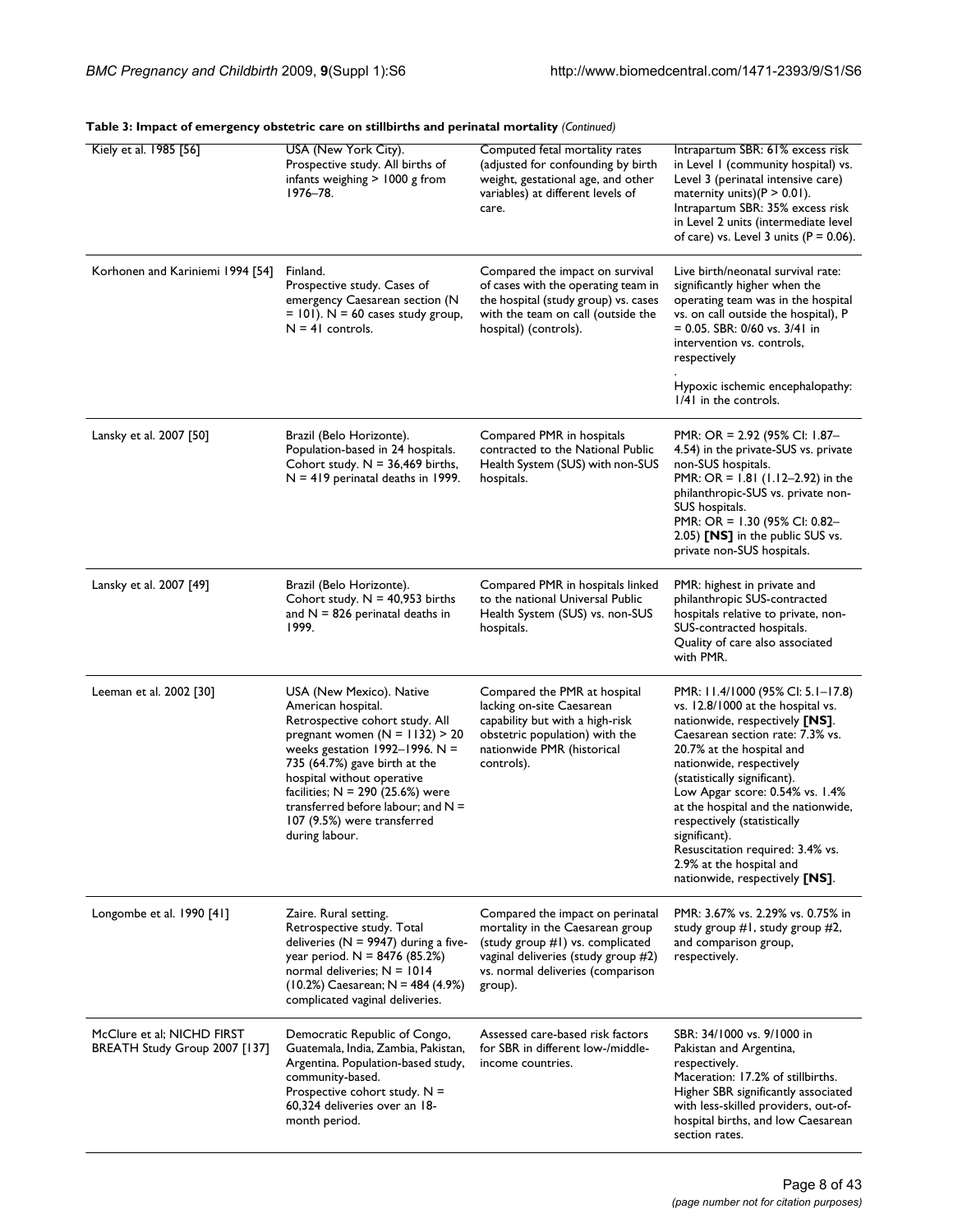| Rautava et al. 2007 [51]                                        | Finland. 14 level II (central) and 5<br>level III (university) hospitals.<br>Retrospective national medical<br>birth-register study. $N = 2291$ very<br>pre-term infants (gestational age<br><32 weeks at birth or birth weight<br>of $\leq$ 1500 g) born from 2000-<br>2003. | Compared PMR between level II<br>(central) and level III (university)<br>hospitals.                                                                                                                                                                        | IMR + SBR: 494/2291 infants<br>$(21.6%)$ .<br>IMR: 224/2021 (11.1%) among live-<br>born infants.<br>Both the total 1-year mortality and<br>the I-year mortality of live-born<br>infants were higher in level II<br>hospitals compared with level III<br>hospitals.                                                                                                                                                                                                                                              |
|-----------------------------------------------------------------|-------------------------------------------------------------------------------------------------------------------------------------------------------------------------------------------------------------------------------------------------------------------------------|------------------------------------------------------------------------------------------------------------------------------------------------------------------------------------------------------------------------------------------------------------|-----------------------------------------------------------------------------------------------------------------------------------------------------------------------------------------------------------------------------------------------------------------------------------------------------------------------------------------------------------------------------------------------------------------------------------------------------------------------------------------------------------------|
| Steyn et al. 1998 [58]                                          | South Africa. Hospital records.<br>Retrospective analysis. $N =$<br>174,713 deliveries during 1975-<br>1994), of which N = 22,773 were<br>by Caesarean.                                                                                                                       | To describe trends in Caesarean<br>section and PMR over the study<br>period.                                                                                                                                                                               | PMR: 34.7/1000 vs. 18.4/1000 in<br>1975 vs. 1994, respectively.<br>The Caesarean section rate stayed<br>constant at about 13% during this<br>period.                                                                                                                                                                                                                                                                                                                                                            |
| Practice of Caesarean section and impact on perinatal mortality |                                                                                                                                                                                                                                                                               |                                                                                                                                                                                                                                                            |                                                                                                                                                                                                                                                                                                                                                                                                                                                                                                                 |
| Bottoms et al. 1997 [37]                                        | USA. Academic referral centers<br>with neonatal intensive care units.<br>Prospective observational study.<br>Singleton extremely low birth<br>weight (LBW) infants $(N = 713)$<br>over a one-year study period ( $N =$<br>482 study group, $N = 231$<br>controls).            | Compared the impact on PMR of<br>provider willingness to perform<br>Caesarean delivery at 24 weeks for<br>indications of fetal distress<br>(intervention) vs. provider<br>unwillingness to provide early<br>Caesarean for these indications<br>(controls). | Neonatal survival: $adj. OR = 3.7$<br>$(95\%$ Cl: 2.3-6.0); P = 0.0001 in<br>the study vs. control group,<br>respectively.<br>Survival without serious neonatal<br>morbidity: OR = 1.8 (94% CI: 1.0 =<br>3.3) [NS] in the study vs. control<br>group, respectively.<br>SB: 19.5% vs. 0% for 21 weeks vs.<br>> 28 weeks, respectively.<br>NMR: 78% vs. 3.3% in 21 weeks<br>and 30+ weeks, respectively.                                                                                                          |
| De Muylder and Amy 1993 [40]                                    | Zimbabwe (the Midlands<br>Province). 12 hospitals.<br>Prospective study. Deliveries from<br>1985-1986 in 12 hospitals ( $N =$<br>19,363 deliveries/year), with<br>Caesarean section rates ranging<br>from 2.2-16.8%.                                                          | To assess the impact of high versus<br>low Caesarean section rates on<br>perinatal outcome.                                                                                                                                                                | PMR: 51.9/1000 vs. 39.7/1000<br>births in 6 hospitals with high rate<br>of Caesarean section vs. 6<br>hospitals with high rate of<br>instrumental delivery, respectively.<br>Statistically significantly higher in<br>hospitals with<br>instrumental:Caesarean section<br>ratio $< 0.2$ .<br>Caesarean section and PMR<br>positively correlated: $R^2$ = 0.429 (P<br>$= 0.021$ .                                                                                                                                |
| Hankins et al. 2006 [36]                                        | USA.<br>Review.                                                                                                                                                                                                                                                               | To assess the impact on neonatal<br>morbidity and mortality in a high-<br>income country setting of allowing<br>women to opt for delivery by<br>elective Caesarean section at 39<br>weeks of gestation.                                                    | Extracted findings from reviewed<br>studies:<br>SBR: steady from 23-40 wks<br>gestation, 5% of all stillbirths<br>occurring at each week of<br>gestation (Copper).<br>SBR: 0.6/1000 vs. 1.9/1000 live<br>births at 33-39 wks vs. >39 wks'<br>gestation (Yudkin).<br>SBR: 1.3-4.6/1000 live births from<br>37–41 wks' gestation (Fretts).<br>Estimated prevention of SB<br>associated with elective Caesarean<br>for all births at 39 wks: 2/1000<br>living fetuses (6000 SBs prevented<br>in the US each year). |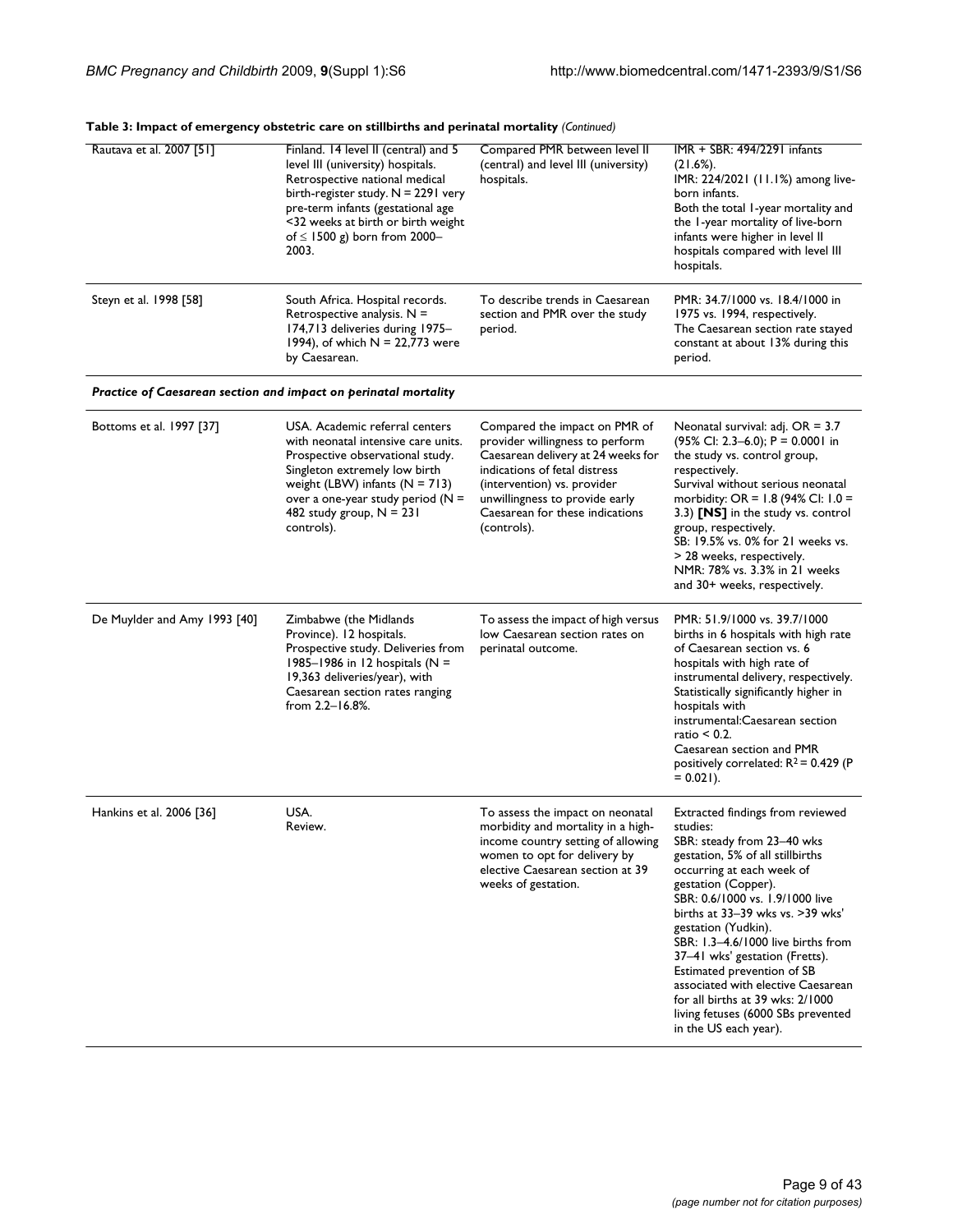| Iffy et al. 1994 [38]        | Ireland (Dublin) and USA<br>(Newark, New Jersey). 2 large<br>hospitals.<br>Observational study. $N = 68479$<br>births (excluding malformations).<br>Caesarean section rates: 6% in<br>Ireland hospital, 17.5% at USA<br>hospital. | Compared the PMR associated<br>with different Caesarean section<br>rates at 2 different hospitals.                                                                                | PMR: 611/50768 (12.0/1000) vs.<br>343/17711 (19.8/1000) in Newark<br>vs. Dublin, respectively; $P < 0.01$ .<br>NMR: No impact.                                                                                                                                                                                                                                                                                                                                                                                                                                                                                               |
|------------------------------|-----------------------------------------------------------------------------------------------------------------------------------------------------------------------------------------------------------------------------------|-----------------------------------------------------------------------------------------------------------------------------------------------------------------------------------|------------------------------------------------------------------------------------------------------------------------------------------------------------------------------------------------------------------------------------------------------------------------------------------------------------------------------------------------------------------------------------------------------------------------------------------------------------------------------------------------------------------------------------------------------------------------------------------------------------------------------|
| Ilesanmi et al. 1996 [47]    | Nigeria (Ibadan). Oluyoro Catholic<br>Hospital.<br>Descriptive study. Breech<br>singleton deliveries ( $N = 441$ of<br>21,243 deliveries).                                                                                        | Compared the intrapartum<br>stillbirth rate associated with<br>breech (study group) vs. cephalic<br>deliveries (controls).                                                        | Fresh SBR: 7.8% vs. 1.2% for<br>breech and cephalic, respectively<br>over the same time period.<br>Caesarean section performed for<br>15.7% of breech singleton<br>$deliveries (indication = fetal)$<br>distress).                                                                                                                                                                                                                                                                                                                                                                                                           |
| McClure et al. 2007 [21]     | 188 developed and developing<br>countries. WHO data.<br>Regression analysis.                                                                                                                                                      | To analyze correlation between<br>SBR and multiple measures of<br>antenatal and obstetric care<br>(Caesarean section rates, skilled<br>delivery attendance, and complete<br>ANC). | SBR and MMR: strongly correlated,<br>$\sim$ 5 SBs for each maternal death.<br>Ratio: 2:1 in least developed<br>countries vs. 50:1 in the most<br>developed countries.<br>SBR: Decreased sharply as<br>Caesarean section rates increased<br>from 0 to about 10%, (same for<br>MMR).<br>SBR: No significant reductions<br>associated with skilled attendance<br>until coverage rates $~10\%$ .<br>SBR: No reductions associated<br>with complete ANC until 60%<br>coverage was achieved (modest<br>reduction).                                                                                                                 |
| Mekbib and Teferi 1994 [138] | Ethiopia (Addis Ababa). Hospital-<br>based study.<br>Retrospective review of hospital<br>records. $N = 11,657$ consecutive<br>deliveries 1987–1992). N = 645<br>Caesarean sections (5.5%).                                        | Compared the impact PMR of<br>deliveries by Caesarean section vs.<br>all deliveries (controls).                                                                                   | PMR: $153.5/1000$ (N = 99) vs.<br>67.5/1000 live births in Caesarean<br>section group vs. rate for all<br>deliveries respectively $(P < 0.01)$ .                                                                                                                                                                                                                                                                                                                                                                                                                                                                             |
| O'Driscoll et al. 1988 [39]  | USA (Dallas, TX) and Ireland<br>(Dublin).<br>Retrospective analysis of hospital<br>records from 1982-84. Pregnant<br>women admitted to hospital ( $N =$<br>24441 at Dublin; N = 22580<br>women in Dallas).                        |                                                                                                                                                                                   | CS rates: 482/8068 (6.0%) vs.<br>2001/10988 (18.0%) in Dublin vs.<br>Dallas, respectively in 1983.<br>[330/7782 (4.2%) vs. 2022/11592<br>(17.3%) in Dublin vs. Dallas,<br>respectively in 1984.<br>PMR: 148/8199 (17.9/1000) vs.<br>161/11098 (14.5/1000) in Dublin<br>vs. Dallas, respectively in 1983.<br>[119/7879 (15.1/1000) vs. 207/<br>11716 (17.8/1000) at Dublin and<br>Dallas, respectively in 1984.]<br>Intrapartum SB: 7-fold lower in<br>Dallas compared to Dublin in<br>1983. Including 1982 & 1984, no<br>significant difference in overall<br>PMR despite 4 times as many<br>Caesareans in Dallas as Dublin. |
| Wright et al. 1991 [139]     | Nigeria. Jos University Teaching<br>Hospital (high-risk population).<br>Descriptive study. $N = 757$<br>patients undergoing Caesarean<br>section.                                                                                 | Assessed PMR among a case series<br>of Caesarean section.                                                                                                                         | PMR: $235/1000$ (N = 69 stillbirths<br>and $N = 107$ early neonatal<br>deaths).<br>Caesarean section rate: 4.4%.                                                                                                                                                                                                                                                                                                                                                                                                                                                                                                             |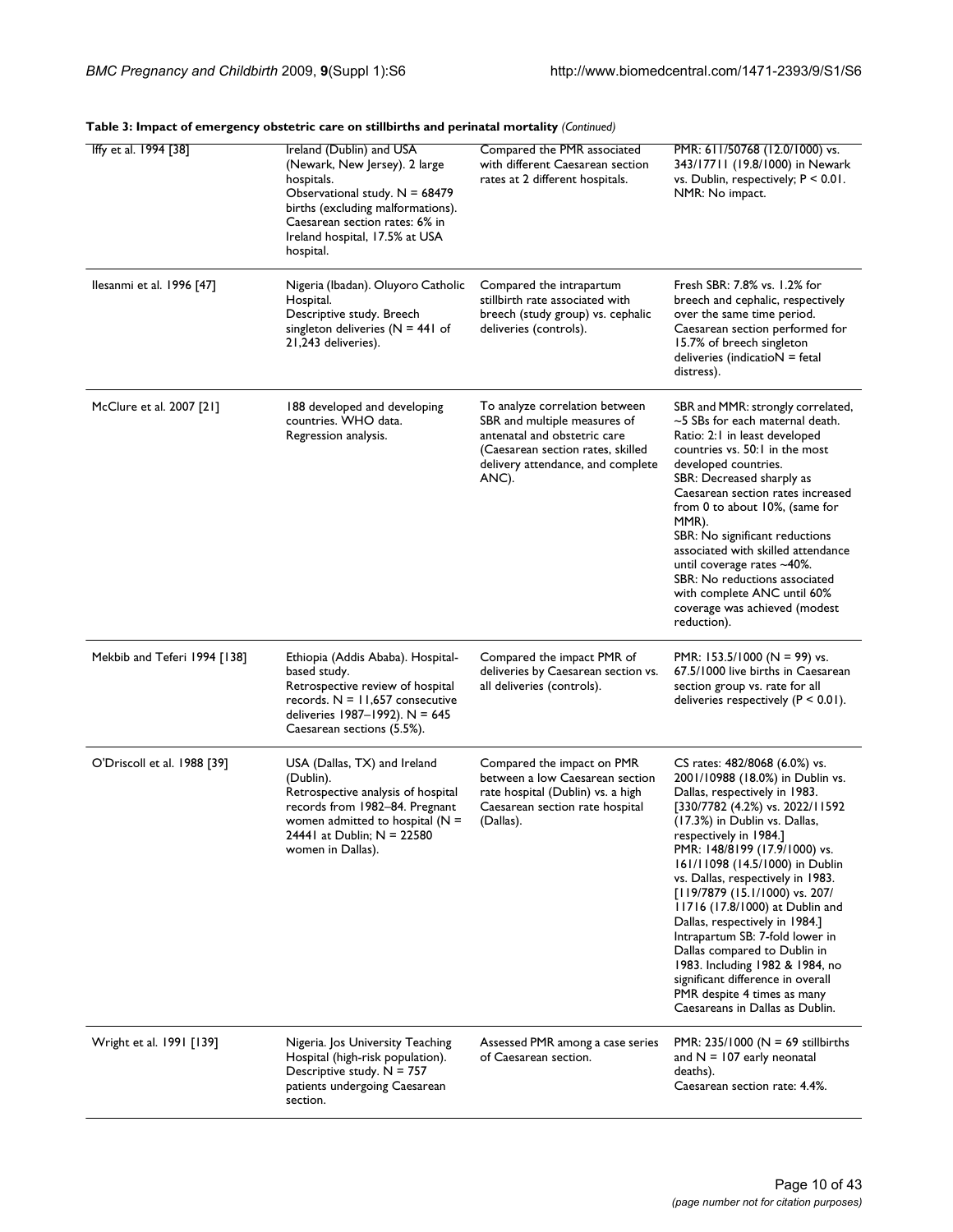| Management of risk factors for stillbirth |                                                                                                                                                                                                                                                      |                                                                                                                                                                                         |                                                                                                                                                                                                                                                                                                                                                                                                                                                                                                                       |  |
|-------------------------------------------|------------------------------------------------------------------------------------------------------------------------------------------------------------------------------------------------------------------------------------------------------|-----------------------------------------------------------------------------------------------------------------------------------------------------------------------------------------|-----------------------------------------------------------------------------------------------------------------------------------------------------------------------------------------------------------------------------------------------------------------------------------------------------------------------------------------------------------------------------------------------------------------------------------------------------------------------------------------------------------------------|--|
| Abate et al. 2006 [140]                   | Ethiopia (Addis Ababa). Two<br>teaching hospitals.<br>Retrospective study. Eclamptic<br>cases $(N = 216)$ diagnosed,<br>admitted and managed from<br>October 1994 to September 1999.                                                                 | To assess the stillbirth rate (SBR)<br>and perinatal mortality rate (PMR)<br>among women admitted to<br>hospital who presented with or<br>who developed eclampsia.                      | SBR: 44/216.<br>Early neonatal deaths: 25/216.<br>PMR: 312.2/1000 deliveries.                                                                                                                                                                                                                                                                                                                                                                                                                                         |  |
| Alessandri et al. [35]                    | Australia (Western Australia).<br>Matched case-control study.<br>Intrapartum stillbirths $\geq$ 1000 g<br>(cases) and live born infants<br>(controls) matched for year of<br>birth (1980-1983), plurality, sex,<br>birth weight, and race of mother. | To determine antenatal and<br>intrapartum risk factors for<br>intrapartum stillbirths at the<br>population level.                                                                       | Placental abruption: $OR = 9.55$<br>(95% Cl: 2.09-43.69) in cases<br>versus controls, respectively.<br>Fetal distress: $OR = 4.64$ (95% CI:<br>1.92-11.19) in cases versus<br>controls, respectively.<br>Cord prolapse: OR = 10.00 (95%<br>CI: 1.17–85.60)<br>Placental problems ( $OR = 2.26$ ,<br>95% CI: 1.13-4.52)<br>Vaginal breech delivery: OR = 3.5 l<br>(95% Cl: 1.40-8.80) and<br><b>Emergency Caesarean section: OR</b><br>$= 2.15$ (95% CI: 1.13–4.10).<br>No antenatal risk factors predicted<br>deaths. |  |
| Basso et al. 2006 [141]                   | Norway. Population-based using<br>data from the Medical Birth<br>Registry.<br>Longitudinal study. Singleton<br>firstborn fetuses ( $N = 804,448$ )<br>with Norwegian-born mothers<br>born 1967-2003.                                                 | Compared the impact on perinatal<br>outcomes of being born to<br>preeclamptic (exposed) vs. non-<br>preeclamptic (unexposed)<br>mothers in the period from 1991-<br>2003 vs. 1967-1978. | SBR: OR = 1.3 (95% CI: 1.1–1.7) in<br>exposed vs. unexposed group,<br>respectively from 1991-2003 vs.<br>adj. OR = 4.2 (95% CI: 3.8–4.7) in<br>exposed vs. unexposed group<br>from 1967-78.<br>Induction before 37 weeks for<br>preeclampsia: 20% vs. 8% in 1991-<br>2003 vs. 1967–78, respectively.                                                                                                                                                                                                                  |  |
| Bhattacharyya et al. 1979 [142]           | India.<br>Prospective study. Patients ( $N =$<br>60) with previous stillbirths. A<br>majority (75%) had a history of<br>repeated stillbirths, and<br>responsible pathology was<br>detected in 55% of the cases.                                      | To assess the impact of active<br>antepartum, intrapartum, and early<br>postnatal care in women with<br>previous stillbirths.                                                           | Live birth: 75%.                                                                                                                                                                                                                                                                                                                                                                                                                                                                                                      |  |
| Cruikshank and Linyear 1987 [53]          | USA (Virginia).<br>Perinatal audit. $N = 108$ term fetal<br>deaths in 1983.                                                                                                                                                                          | Assessed circumstances and<br>management of term fetal deaths<br>occurring in Virginia to determine<br>potential preventability.                                                        | Preventable fetal death: 52/108<br>(48%)<br>Risk factors for antepartum fetal<br>death: maternal hypertension,<br>diabetes, inadequate fetal<br>surveillance, post-term pregnancy<br>Major cause of intrapartum fetal<br>death: delay between obvious fetal<br>compromise onset and delivery.<br>Incidence of preventable term<br>stillbirth lower in larger hospitals.                                                                                                                                               |  |
| Onyiriuka 2006 [143]                      | Nigeria (Benin City).<br>Retrospective, observational<br>study. All babies born weighing ><br>4000 g.                                                                                                                                                | Compared the fetal outcome in<br>high birth weight babies (study<br>group) vs. normal weight babies<br>(controls).                                                                      | Risk of fetal death higher in high<br>birth weight babies (full text not<br>available).<br>Risk of Caesarean section higher in<br>high birth weight babies (full text<br>not available).                                                                                                                                                                                                                                                                                                                              |  |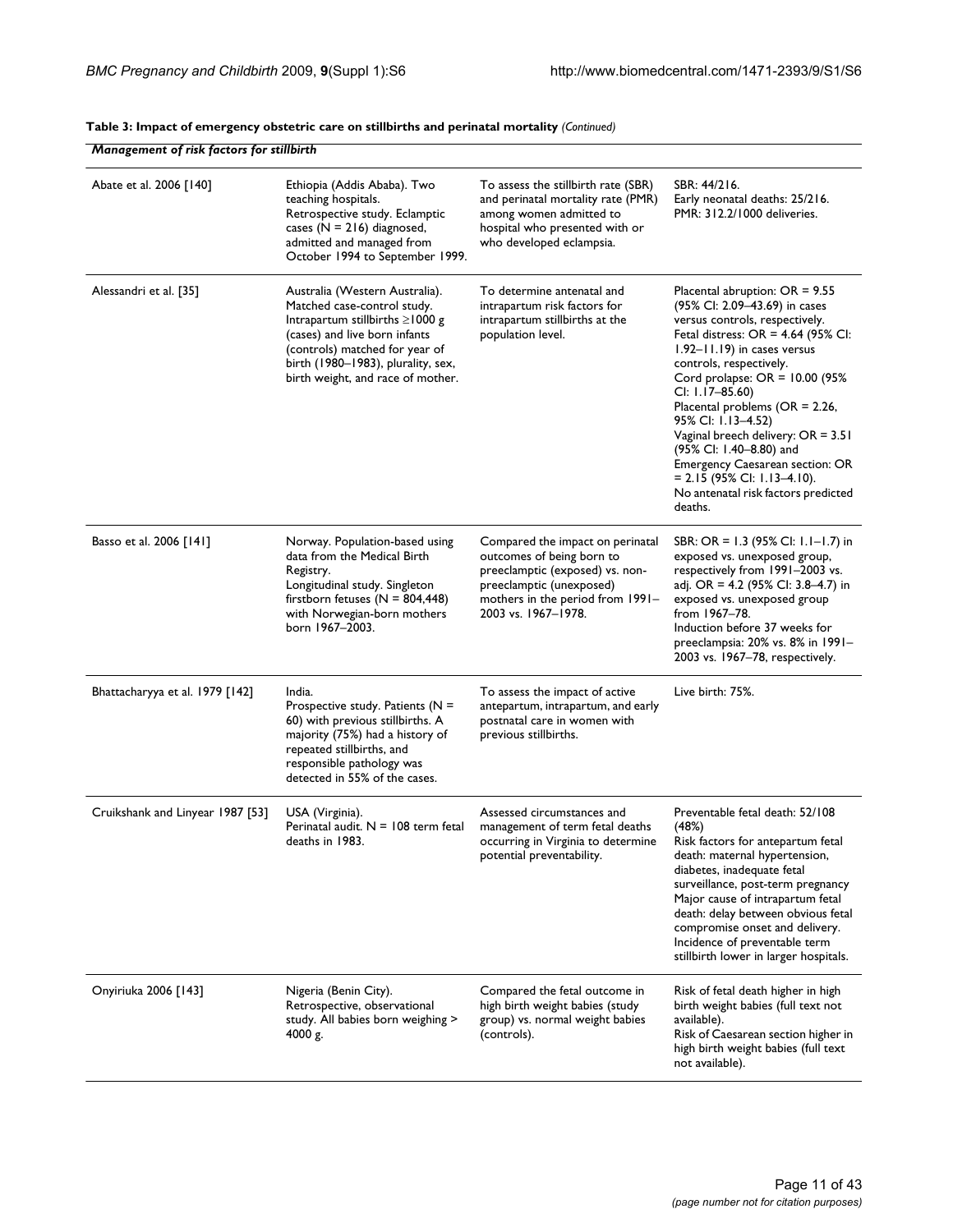| Table 3: Impact of emergency obstetric care on stillbirths and perinatal mortality (Continued) |  |  |  |  |  |  |
|------------------------------------------------------------------------------------------------|--|--|--|--|--|--|
|------------------------------------------------------------------------------------------------|--|--|--|--|--|--|

|                                         | Management and mortality of twin delivery, including impact of Caesarean section                                                                                                                                                                                                          |                                                                                                                                                                                         |                                                                                                                                                                                                                                                                                                                                                                                                                                                                                                                        |
|-----------------------------------------|-------------------------------------------------------------------------------------------------------------------------------------------------------------------------------------------------------------------------------------------------------------------------------------------|-----------------------------------------------------------------------------------------------------------------------------------------------------------------------------------------|------------------------------------------------------------------------------------------------------------------------------------------------------------------------------------------------------------------------------------------------------------------------------------------------------------------------------------------------------------------------------------------------------------------------------------------------------------------------------------------------------------------------|
| Ananth et al. 2004 [144]                | USA.<br>Retrospective cohort study. Twin<br>live births and stillbirths between<br>1989-91 and 1997 = 99 (N =<br>$1,102,212$ ).                                                                                                                                                           | Compared the changes in the SBR<br>(≥22 weeks), labour induction, and<br>Caesarean rates among twin births<br>from 1989-91 and 1997-99.                                                 | SBR: RR = 0.52 (95% CI: 0.49-<br>0.55) [13.9/1000 vs. 24.4/1000 in<br>1999 vs. 1989, respectively (48%<br>decrease).]<br>SBR excluding births weighing <<br>500 g and adjusting for changes in<br>labour induction and Caesarean<br>delivery: RR = 0.75 (95% CI: 0.72-<br>0.79)(25% decrease).<br>Labour induction: 13.8% vs. 5.8% in<br>1997-99 vs. 1989-91, respectively<br>(138% increase).<br>Caesarean delivery: 55.6% vs.<br>48.3% in 1997-99 vs. 1989-91,<br>respectively (15% increase).                       |
| Fakeye 1988 [145]                       | Nigeria (Ilorin). University of Ilorin<br>Teaching Hospital.<br>Descriptive study. Consecutive<br>twin pairs ( $N = 622$ ). $N = 146$<br>twin-1 and $N = 192$ twin-2 breech<br>births.                                                                                                    | Compared PMR between first and<br>second twin breech infants.                                                                                                                           | SB and asphyxia (Apgar 1,2, or 3)<br>high in both first and second twin<br>breech infants.<br>PMR: 13.7% vs. 18.8% for twin-1<br>and twin-2 breech, respectively.<br>Corrected PMR: 9.3% vs. 12.4%<br>for twin-1 and twin-2 respectively<br>among infants weighing 2.0 kg or<br>more. Twin-specific breech PMR<br>lowest in 2.5-2.9 kg group (higher<br>for smaller and larger twins).<br>Breech-breech or primary breech<br>managed by Caesarean section:<br>lower PMR than vaginally delivered<br>breech twin pairs. |
| Rydhstrom and Ingemarsson 1991<br>[146] | Sweden (Stockholm). The National<br>Medical Birth Registry.<br>Matched case-control twin study.<br>$N = 273$ twin pregnancies<br>delivered 1973-1983 weighing<br>1500-2499 g. $N = 91$ pregnancies<br>(cases), $N = 182$ controls.                                                        | To compare the Caesarean section<br>rates between the cases where<br>one or both twins died vs. controls<br>with similar birth weight (+/- 100<br>g) and year of delivery (+/- 1 year). | Caesarean section rate: 20% vs.<br>50-65% in 1973-76 vs. 1981-83<br>respectively, with an increase for<br>both cases and controls. No<br>significant difference between<br>groups [NS]                                                                                                                                                                                                                                                                                                                                 |
| Smith et al. 2005 [147]                 | UK (Scotland).<br>Retrospective cohort study. All<br>twin births (N = 8073) $\geq$ 36 weeks<br>of gestation, excluding antepartum<br>stillbirths and perinatal deaths due<br>to congenital abnormality, 1985-<br>$2001$ ; of which $N = 1472$ deliveries<br>by planned Caesarean section. | To determine PMR among twins<br>born at term in relation to mode<br>of delivery.                                                                                                        | PMR $(2^{nd}$ twin vs. $1^{st}$ ): OR = 5.00<br>(95% CI: 2.00-14.70)<br>[6 vs. 30 deaths in first vs. second<br>twins, respectively].<br>PMR (either twin): $OR = 0.26$<br>(95% CI: 0.03-1.03) [NS].<br>[2/1472 (0.14%) vs. 34/6601<br>(0.52%) deliveries in either twin by<br>planned Caesarean section vs.<br>other means, respectively; $P =$<br>0.05]. No association of birth<br>order and PMR among those<br>delivered by planned Caesarean<br>section.                                                          |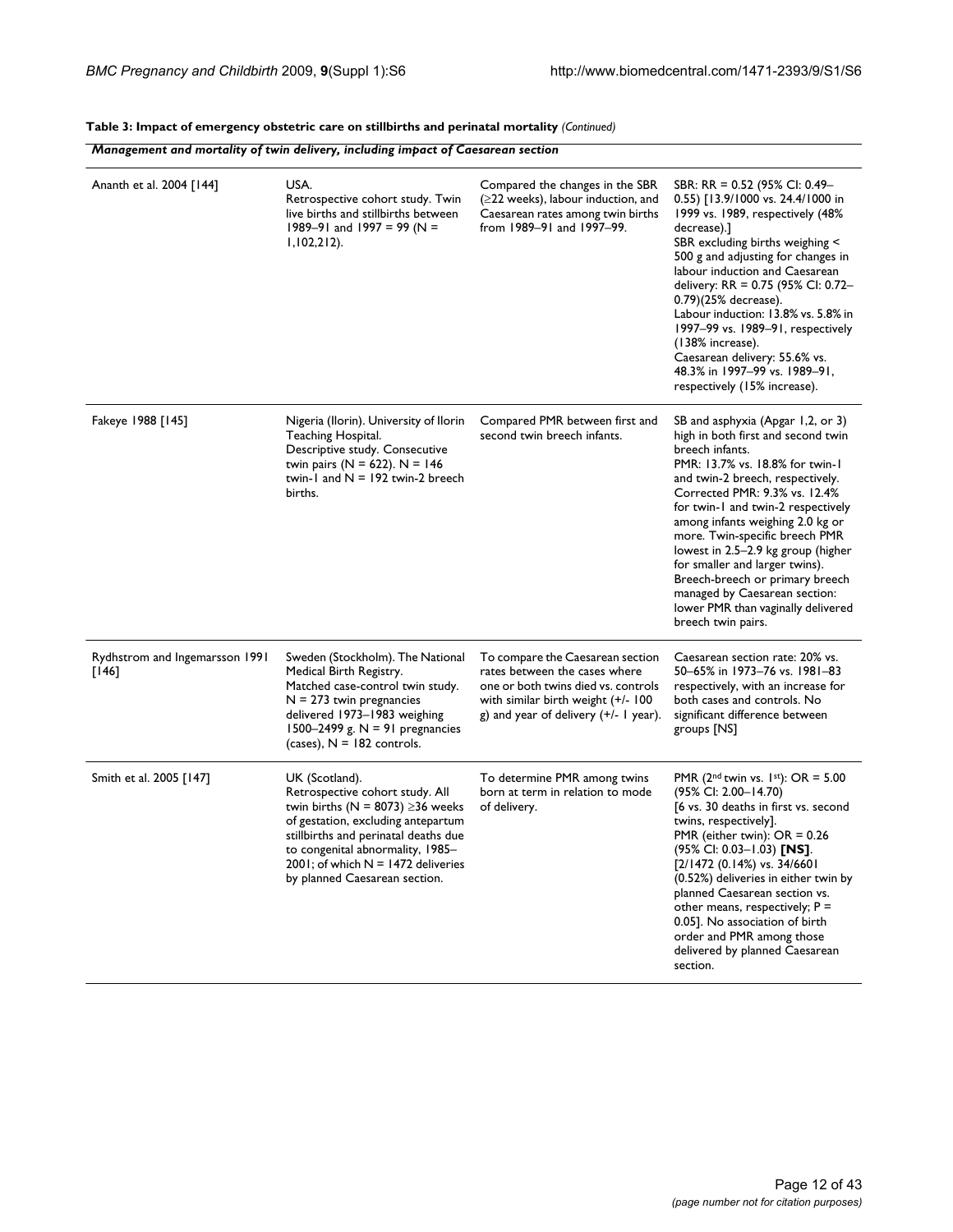| Smith et al. 2007 [148]<br>UK (England, Northern Ireland and<br>Wales).<br>Retrospective cohort study. $N =$<br>1377 twin pregnancies with one<br>twin dying perinatally (excluding<br>malformations) and one surviving,<br>1994-2003. |                                                                                                                                                                                                                                                                               | To assess PMR based on birth<br>order in twin pregnancies.                                                                                                                                | Birth order and the risk of death<br>overall: OR = 1.0 (95% CI: 0.9-1.1)<br>for the second twin [NS].<br>However, there was a highly<br>significant interaction with<br>gestational age $(P < 0.001)$ .<br>PMR among 2nd twins born at<br>term: OR = 2.3 (95% CI: 1.7-3.2, P<br>< 0.001). Higher risk for vaginal<br>birth (OR = 4.1, 95% Cl: 1.8 to<br>9.5) compared with Caesarean<br>section (OR = 1.8, 95% CI: 0.9 to<br>$(3.6); P = 0.10.$<br>PMR among 2 <sup>nd</sup> twins at term<br>associated with intrapartum anoxia<br>or trauma (OR = 3.4, 95% CI: 2.2 -<br>5.3). |  |
|----------------------------------------------------------------------------------------------------------------------------------------------------------------------------------------------------------------------------------------|-------------------------------------------------------------------------------------------------------------------------------------------------------------------------------------------------------------------------------------------------------------------------------|-------------------------------------------------------------------------------------------------------------------------------------------------------------------------------------------|---------------------------------------------------------------------------------------------------------------------------------------------------------------------------------------------------------------------------------------------------------------------------------------------------------------------------------------------------------------------------------------------------------------------------------------------------------------------------------------------------------------------------------------------------------------------------------|--|
| <b>VBAC vs. repeat Caesarean section</b>                                                                                                                                                                                               |                                                                                                                                                                                                                                                                               |                                                                                                                                                                                           |                                                                                                                                                                                                                                                                                                                                                                                                                                                                                                                                                                                 |  |
| Bahtiyar et al. 2006 [149]                                                                                                                                                                                                             | USA. Perinatal mortality data<br>(1995 to 1997).<br>Cross-sectional study. Deliveries<br>of singleton term pregnancies ( $N =$<br>11,061,599) in women 15-44 years<br>collected 1995-97. Caesarean<br>delivery rate was 19.6%.                                                | Compared the impact on SBR<br>among pregnant women with a<br>prior Caesarean delivery<br>(intervention) vs. women with no<br>prior Caesarean delivery (control).                          | Crude fetal death<br>(miscarriage+SB): 1.3/1000 vs. 1.5/<br>1000 births in intervention vs.<br>control groups, respectively.<br>Adjusted fetal death<br>(miscarriage+SB): 0.4/1000 vs. 0.6/<br>1000 births in intervention vs.<br>control groups, respectively.<br>Subset of women with only 1 prior<br>delivery:<br>Fetal death (miscarriage+SB): RR =<br>0.90 (95% CI: 0.76-1.06) [NS].<br>[0.7/1000 vs. 0.8/1000 births in<br>intervention vs. control groups,<br>respectively].                                                                                             |  |
| Kumar et al. 1996 [42]                                                                                                                                                                                                                 | Western Australia.<br>Retrospective study. Women (N =<br>79) with prior Caesarean section.<br>$N = 33$ (41.8%) women agreed to<br>a trial of vaginal birth. $N = 29$<br>women had labour induced and 26<br>(89.7%) of them had a successful<br>vaginal delivery.              | To assess the PMR in women<br>attempting vaginal birth after<br>Caesarean section (VBAC).                                                                                                 | PMR: 0/79.<br>Vaginal delivery rate: 87.9% in<br>women undergoing a trial of<br>vaginal birth.<br>Caesarean section for fetal<br>distress: 4/33 (12.1%).<br>Caesarean section rate: fell from<br>32.2% to 11% in hospital during<br>the study period.                                                                                                                                                                                                                                                                                                                           |  |
| Meehan et al. 1989 [43]                                                                                                                                                                                                                | Ireland (Galway). Regional<br>Hospital.<br>Retrospective analysis. $N = 27,072$<br>babies born $1972 - 1982$ . N = 1498<br>patients with prior Caesarean<br>section, including $N = 654$ (44%)<br>with repeat elective Caesarean<br>section and $N = 844$ (56%) with<br>VBAC. | Compared the impact on PMR<br>among women with prior<br>Caesarean section according to<br>the mode of delivery: elective<br>Caesarean section, VBAC, and<br>emergency Caesarean section). | PMR: 30.3/1000 (N = 46) vs. 22.5/<br>1000 in all women with prior<br>Caesarean section vs. overall<br>hospital population, respectively.<br>PMR: 10.6/1000 vs. 90.3/1000 in<br>those delivered by elective<br>Caesarean section vs. those by<br>emergency Caesarean section<br>(statistically significant)<br>Successful vaginal delivery<br>occurred in 702 (83%) patients and<br>142 (17%) had emergency repeat<br>operations. Corrected PMR was<br>twice as high in the trial of scar<br>group.                                                                              |  |

**Table 3: Impact of emergency obstetric care on stillbirths and perinatal mortality** *(Continued)*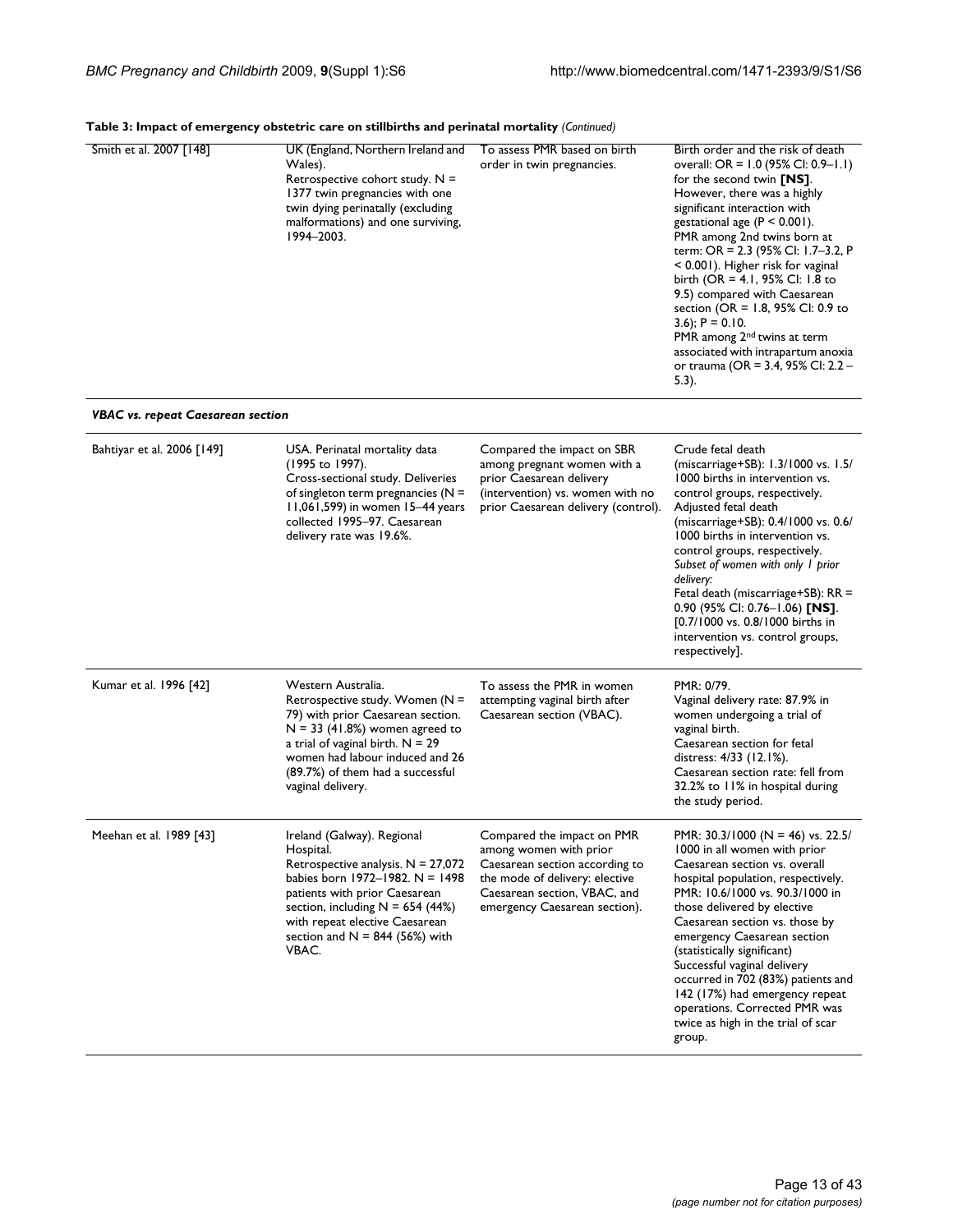| Mock et al. 1991 [45]     | West Africa. Rural hospital based.<br>Descriptive study. Women ( $N =$<br>220) with prior Caesarean section<br>delivering 1987-1990. N = 169<br>patients given a trial of labour, of<br>whom vaginal delivery was<br>achieved in 111 (66%). | Compared the impact on maternal<br>and fetal outcome between<br>women given a trial of labour and<br>those given elective repeat<br>Caesarean section.                                                      | PMR: [NS]                                                                                                                                                                                                                                                                                                                                                                                                                     |
|---------------------------|---------------------------------------------------------------------------------------------------------------------------------------------------------------------------------------------------------------------------------------------|-------------------------------------------------------------------------------------------------------------------------------------------------------------------------------------------------------------|-------------------------------------------------------------------------------------------------------------------------------------------------------------------------------------------------------------------------------------------------------------------------------------------------------------------------------------------------------------------------------------------------------------------------------|
| Nyirjesy et al. 1992 [44] | Northeastern Zaire. Rural referral<br>hospital.<br>Descriptive study. Women (N =<br>33) with previous Caesarean given<br>trial of labour in 1989-1990, of<br>which 22 (67%) had successful<br>vaginal deliveries.                           | Assessed the PMR in women given<br>a trial of labour (study group) vs.<br>the overall rate for the institution<br>(controls).                                                                               | PMR: 60.1/1000 (study group)<br>[NS] compared to controls.                                                                                                                                                                                                                                                                                                                                                                    |
| van Roosmalen 1991 [46]   | Tanzania. 2 rural hospitals.<br>Observational study. $N = 134$<br>women with a history of previous<br>Caesarean section, of which $N =$<br>87 had a vaginal delivery after a<br>trial of labour.                                            | Compared PMR in women with a<br>previous Caesarean birth in<br>relation to the indication of the<br>previous operation, a history of<br>previous vaginal delivery and the<br>number of previous operations. | PMR: 9/64 (14%) vs. 4/45 (9%) vs.<br>0/25 (0%) where the indication for<br>previous Caesarean was CPD vs.<br>nonrecurrent vs. unknown.<br>respectively [NS].<br>PMR: 3/43 (7%) vs. 10/91 (11%) in<br>women without previous vaginal<br>birth vs. with previous vaginal<br>respectively [NS].<br>PMR: 10/114 (9%) vs. 3/20 (14%) in<br>women with one previous<br>Caesarean vs. more than one<br>Caesarean, respectively [NS]. |

**Table 3: Impact of emergency obstetric care on stillbirths and perinatal mortality** *(Continued)*

Jehan et al. [55] recently reviewed stillbirths in rural Sindh Province, Pakistan, and found that a large proportion of these stillbirths occurred in facility settings with ostensibly skilled care providers. Because the rate of fetal mortality in labour seems to be reduced with adequate care, Kiely et al [56] have proposed using fetal deaths in labour as an



**Figure 2 Source: Goldenberg et al. 2007**.

epidemiologic measure of the quality of obstetric care. They found that delivery in a level 1 (primary care) hospital was associated with a 60% increase in intrapartum stillbirth compared to a level 3 facility (equipped for perinatal intensive care). Similarly, a retrospective analysis [57] found that rural residence was associated with elevated stillbirth rates (OR = 1.20; 95% CI: 1.09–1.32, P < 0.001) and neonatal death in hospital (adjusted OR = 1.26; 95% CI: 1.07–1.48) compared to urban residence, which granted women better access to higher-level emergency obstetric care.

There is some limited evidence that Caesarean section capability is not the only component of EmOC with the potential to reduce perinatal mortality. Advances in labour management and perinatal care have also contributed to significant declines in perinatal mortality. Steyn et al [58] observed that over a 20-year period in South Africa, the Caesarean section rate remained constant, but perinatal mortality decreased by 50 percent. In a remote area of the US in a high-risk Native American obstetric population, Leeman et al [30] documented a Caesarean section rate one-third of the national average without any adverse impact on perinatal mortality rate (PMR), which was the same as the national average. Even in remote areas without Caesarean section capability, intrapartum stillbirths and perinatal deaths can be significantly reduced with improved quality of obstetric and perinatal care alone.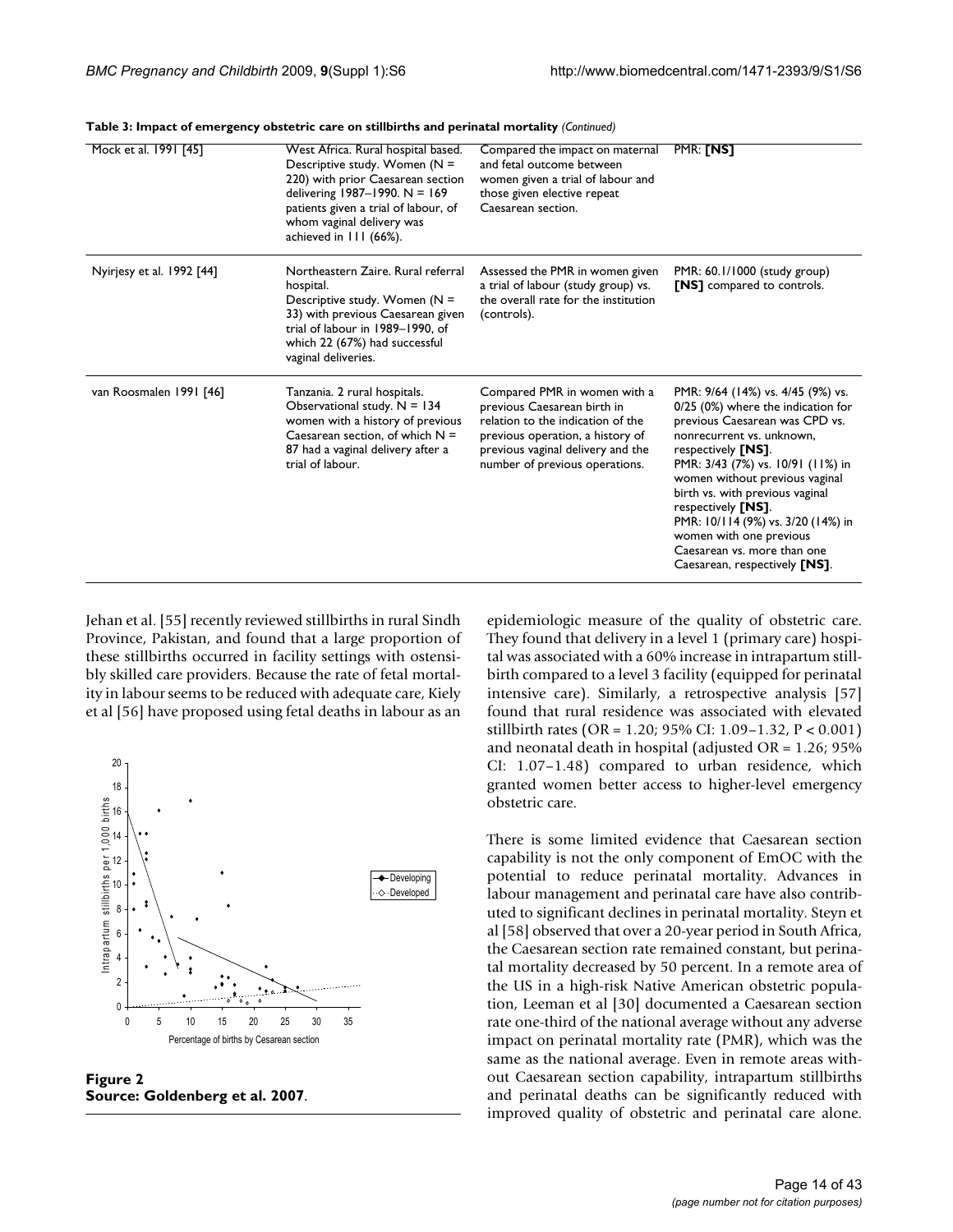

**Figure 3 Relationship between Cesarean sections and intrapartum stillbirths**. Source: Goldenberg et al. 2007.

Grzybowski [59] undertook a prospective study to determine whether a small, isolated hospital without Caesarean section capability and which handled fewer than 50 births annually could provide safe obstetric and perinatal care. Over the 5-year study period, there were 6 perinatal deaths, for a perinatal mortality rate of 20.8 per 1000 (95% CI: 4.4–37.2 per 1000); however, the wide confidence intervals indicate the study was underpowered to measure perinatal mortality, and the perinatal mortality rate was still more than double that of many high-income countries, including the US [60].

#### *Conclusion*

While varied in design and lacking the rigor of RCTs, evidence from available, largely observational studies, taken together, indicates that availability of facilities capable of providing EmOC with trained care providers who are able to undertake safe and timely Caesarean section for appropriate indications is critical for reducing the risk of intrapartum stillbirths. It is not possible, however, based on the available data to ascertain the relative contribution of various components of EmOC to the mortality reductions observed. The need for Caesarean section capacity in rural settings is apparent from the data. The risk of uterine rupture and placental invasion of the uterine scar, and the higher rate of stillbirth in subsequent pregnancies after Caesarean section [61] suggests that liberal Caesarean section policies are unjustifiable, especially where access to emergency obstetric care is limited or home birth is common. Medically unnecessary Caesarean sections would place a large group of women at risk of uterine rupture if they do not or cannot access EmOC in subsequent pregnancies. A Caesarean section rate of 10–15% as recommended by WHO appears appropriate, particularly in resource-constrained settings; it is paramount that the procedure is performed for indications of fetal distress or other standard indications, rather than for the conven-



**Figure 4 Source: McClure et al. 2007**.

ience of the provider or on maternal request. Additionally, several studies reported significant improvement in perinatal mortality rates in facilities without Caesarean section capability, and others demonstrated that Caesarean section provided too late or in too remote a setting increased perinatal mortality, suggesting that quality of obstetric care, rather than mere availability of Caesarean section, is key in preventing stillbirths and perinatal deaths. Despite the obvious lack of RCTs, the evidence in support of increased emergency Caesarean section availability to reduce stillbirths is strong (Grade B); EmOC is needed in all low-/middle-income country health systems.

### *Induction of labour (versus expectant management) Background*

Induction of labour, a common intervention in obstetric practice, is indicated when it is determined that the fetus or mother will more likely have a healthy outcome than if birth is delayed. While many studies have compared different regimens and administration techniques of drugs to ripen the cervix and induce labour, few have evaluated the outcomes associated with induction versus expectant management of spontaneous labour for different indications [62]. Induction is frequently practised at term or post-term, or in cases in which the fetus is suspected to be macrosomic and therefore likely to require complicated operative delivery [63]. Additional common indications for induction of labour include pre-eclampsia, cases of premature rupture of membranes (PROM) where labour does not quickly become spontaneously established thereafter, and twin pregnancy. The process of induction of labour should only be considered when vaginal deliv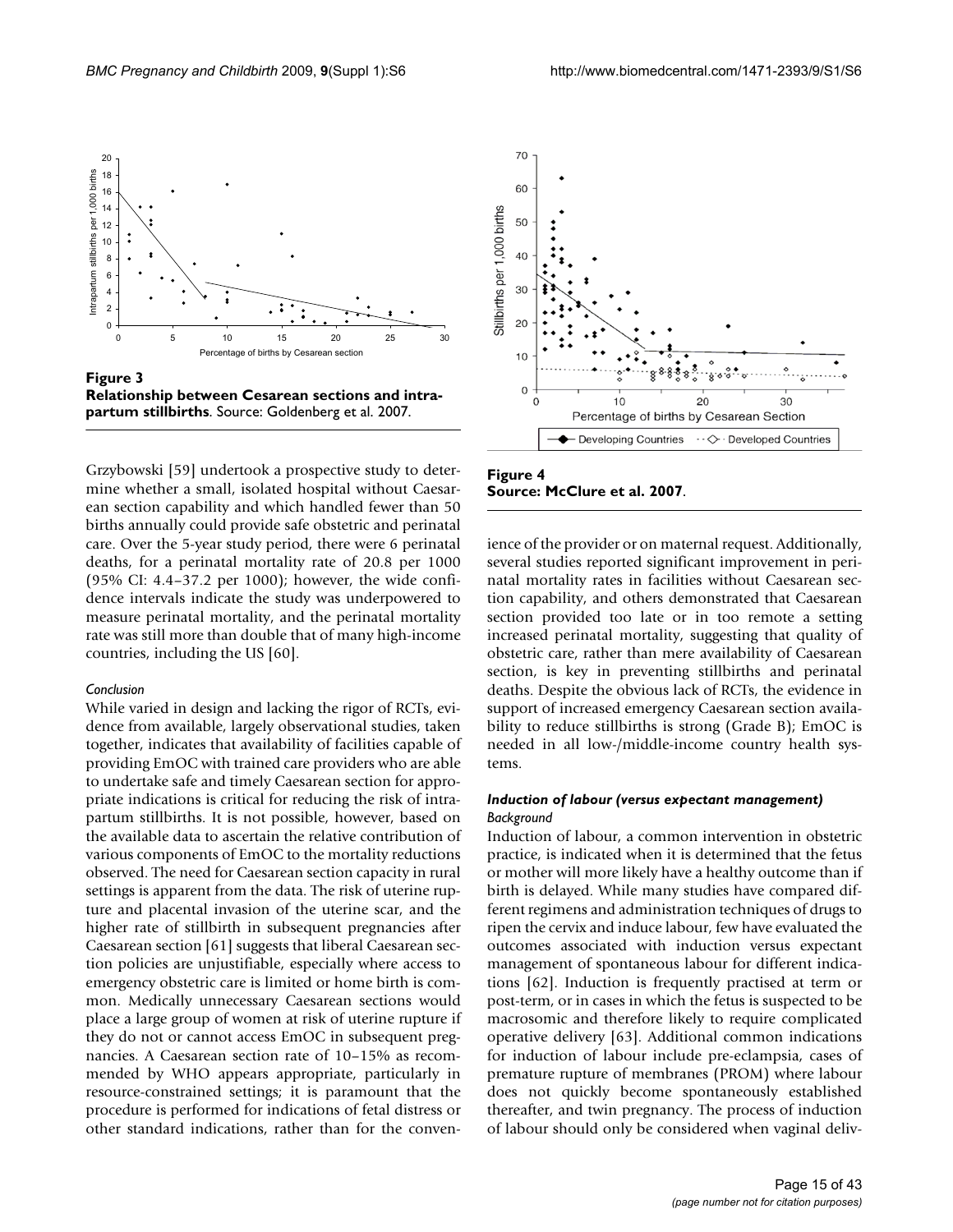ery is felt to be the appropriate route of delivery. Many different agents and methods can be used to induce and augment labour, including drugs such as oxytocin or prostaglandins, and physical interventions including sweeping the membranes or early amniotomy. Little is known about the impact of induction for different indications on stillbirth and perinatal outcomes.

#### *Literature-based evidence*

Our literature search identified 5 Cochrane reviews and 3 other interventional/observational studies (Table 4).

## *Post-term pregnancy/prevention of obstructed labour due to cephalopelvic disproportion*

Considering the merits of induction in post-term pregnancies, Gülmezoglu et al. [64] reported a non-significant reduction in stillbirth risk (RR = 0.28, 95% CI: 0.05–1.67, 12 trials,  $N = 5939$  women), but a statistically significant reduction in perinatal mortality (RR = 0.30, 95% CI: 0.09–0.99, 12 trials,  $N = 5939$  women), in induced versus expectantly managed groups *[LOE: 1+]* (Additional file 3).

Irion et al. [63] (Additional file 4) reviewed three trials involving 372 non-diabetic women who underwent induction of labour for suspected fetal macrosomia. Compared to expectant management, induction of labour for suspected macrosomia did not reduce risk of Caesarean section (RR = 0.96, 95% CI: 0.67–1.38) or instrumental delivery (RR = 1.02, 95% CI: 0.60–1.74) *[LOE: 1++].* Boulvain et al. [65] (Additional file 5) conducted a review of elective delivery, either by induction of labour or by elective Caesarean section, compared to expectant management, and included one trial [66] which compared a policy of active induction of labour at 38 weeks to expectant management until 42 weeks. The risk of Caesarean section was not statistically different between groups (RR  $= 0.81$ , 95% CI: 0.52–1.26), but the risk of fetal macrosomia was reduced in the active induction group (RR = 0.56, 95% CI: 0.32–0.98). No other perinatal morbidity was reported *[LOE: 1-].*

#### *Premature rupture of membranes (PROM)*

Dare et al. [67] conducted a Cochrane review to assess the effects of induction of labour versus expectant management among women with premature rupture of membranes (PROM) at term (12 RCTs,  $N = 6814$  women) (Additional file 6). They found that planned management generally involved induction with oxytocin or prostaglandin; one trial used homoeopathic caulophyllum. Significantly fewer women in the induced compared with the expectant management groups developed chorioamnionitis (RR = 0.74, 95% CI: 0.56–0.97; 9 trials, 6611 women) or endometritis (RR = 0.30, 95% CI: 0.12 to 0.74; 4 trials, 445 women). There was a non-significant trend toward lower perinatal mortality (OR [fixed]: 0.46, 95% CI: 0.13–1.66) and neonatal infection incidence ( $RR =$ 0.83, 95% CI: 0.61–1.12; 9 trials, 6406 infants) in the induced versus the expectantly managed groups. There was no difference between the two groups in Caesarean section rates (12 trials,  $N = 6814$  women,  $RR = 0.94$ , 95% CI: 0.82-1.08) or operative vaginal birth (7 trials,  $N =$ 5511 women, RR = 0.98, 95% CI: 0.84–1.16) *[LOE: 1+].* Another Cochrane review on induction of labour for preterm PROM (prior to 37 weeks of gestation) is in progress [68]. An intervention study from Brazil [69] not included in the above Cochrane review reported no difference in fetal deaths among a group of women with PROM at term  $(N = 150)$  given vaginal misoprostol vs. those managed expectantly for 24 hours, then given intravenous oxytocin *[LOE: 1+]*.

#### *Multiple pregnancy*

Dodd et al. [70] investigated the optimal timing of elective induction of labour after 37 weeks in twin pregnancy (N = 72 women) and reported no statistically significant differences between a group electively induced at 37 weeks versus an expectantly managed group; the study was underpowered to detect true differences in perinatal mortality rates *[LOE: 1-]* (Additional file 7).

#### *Grand multiparity*

Several other intervention and observational studies not included in the Cochrane reviews addressed the impact of induction of labour on perinatal outcomes. In Saudi Arabia among a group of grand multiparas at term, Chattopadhayay et al. [71] reported a lower stillbirth rate in a group receiving intracervical prostaglandin E2 tablets compared to a group in which labour was managed expectantly (SBR: 0/150 vs. 4/150 in prostaglandin versus expectantly managed groups, respectively; no statistical significance data given).

#### *New meta-analysis*

We conducted a meta-analysis of trials  $(3 RCTs, N = 1770)$ women) of planned induction of labour using prostaglandins versus expectant management in women with PROM. No significant decrease in perinatal mortality was found (OR = 0.50, 95% CI: 0.05–5.53) in the planned induction versus expectantly managed groups, respectively (Figure 5).

#### *Conclusion*

The evidence from this review indicates that induction of labour does not impact the likelihood of delivery by Caesarean section. Two trials, however, showed a significant reduction in the risk of Caesarean section from a policy of routine induction of labour among low-risk women with post-term pregnancy [72,73], though performance bias may have skewed the results in the Hannah trial.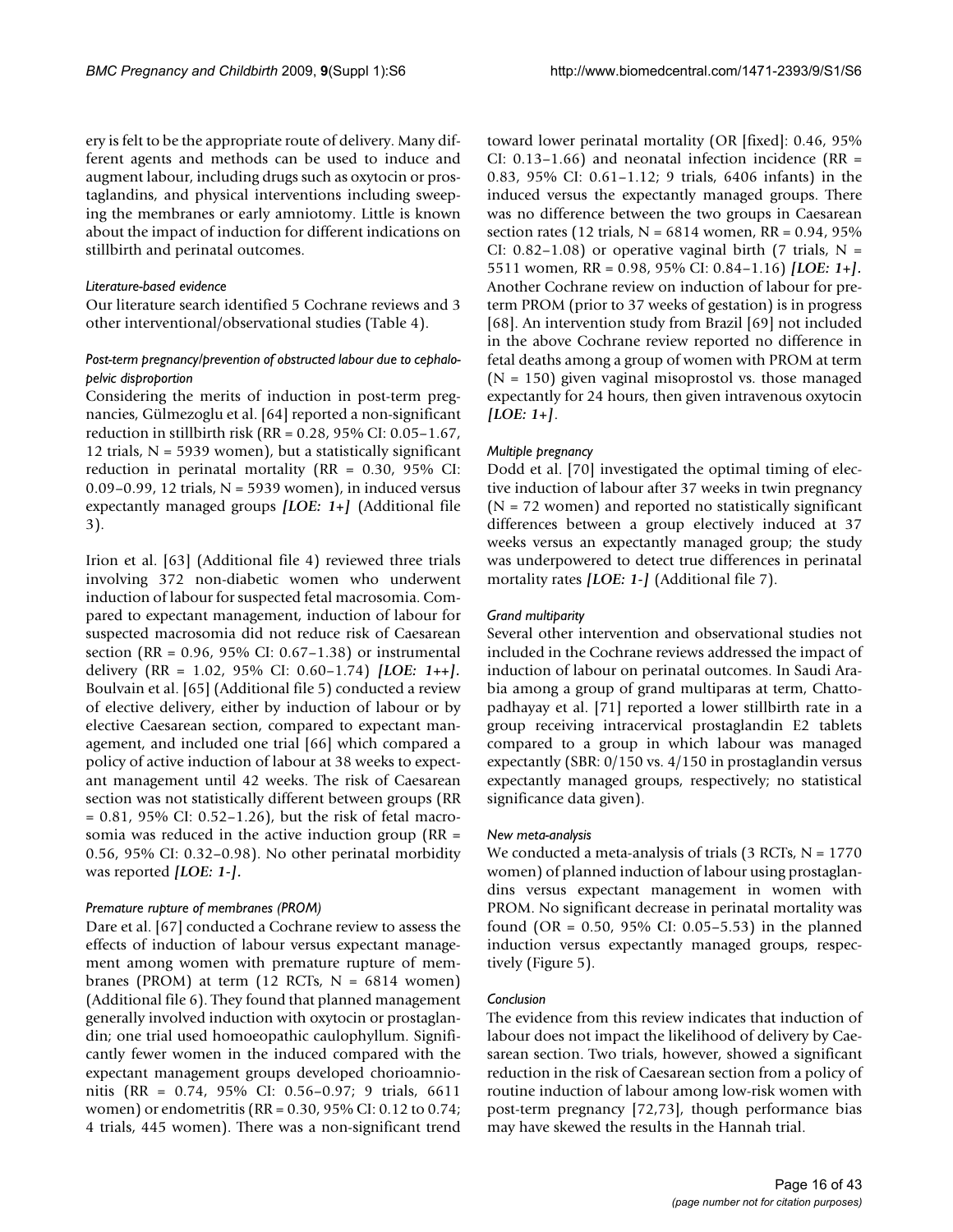| Source                           | <b>Location and Type of Study</b>                                                                                                                                                  | Intervention                                                                                                                                                                                                                                                                 | <b>Stillbirths/Perinatal Outcomes</b>                                                                                                                                                                                                                                                                                                                                                       |
|----------------------------------|------------------------------------------------------------------------------------------------------------------------------------------------------------------------------------|------------------------------------------------------------------------------------------------------------------------------------------------------------------------------------------------------------------------------------------------------------------------------|---------------------------------------------------------------------------------------------------------------------------------------------------------------------------------------------------------------------------------------------------------------------------------------------------------------------------------------------------------------------------------------------|
| <b>Reviews and meta-analyses</b> |                                                                                                                                                                                    |                                                                                                                                                                                                                                                                              |                                                                                                                                                                                                                                                                                                                                                                                             |
| Dare et al. 2006 [67]            | Canada, Scotland, Netherlands,<br>Israel, other countries.<br>Meta-analysis (Cochrane). 5 RCTs<br>included ( $N = 5870$ participants).                                             | To assess the effects of planned early<br>birth (intervention) vs. expectant<br>management (controls) for women<br>with term pre-labour rupture of<br>membranes on fetal, infant and<br>maternal wellbeing.                                                                  | Fetal death (miscarriage + SB)/PMR:<br>OR = $0.46$ (95% CI: 0.13-1.66)<br>[NS].<br>[3/2946 vs. 7/2924 in intervention<br>and control groups, respectively].                                                                                                                                                                                                                                 |
| Dodd et al. 2003 [70]            | Japan (Tokyo).<br>Cochrane review. I RCT included<br>$(N = 72$ participants).                                                                                                      | To assess a policy of elective delivery<br>from 37 weeks' gestation<br>(intervention) vs. an expectant<br>approach (controls) for women with<br>an otherwise uncomplicated twin<br>pregnancy.                                                                                | PMR: RR not estimable.<br>[0/34 vs. 0/38 in intervention and<br>control groups, respectively].                                                                                                                                                                                                                                                                                              |
| Gülmezoglu et al. 2006 [64]      | Thailand, USA, Turkey, Norway,<br>Canada, UK, India, Finland, China.<br>Meta-analysis (Cochrane). 12<br>RCTs included ( $N = 5939$<br>women).                                      | To assess the impact of a policy of<br>labour induction at term or post-<br>term (intervention) vs. awaiting<br>spontaneous labour or later<br>induction of labour (controls).                                                                                               | SBR: RR = 0.28 (95% CI: 0.05-1.67)<br>[NS].<br>[0/2986 vs. 4/2953 in intervention<br>and control groups, respectively].<br>PMR: RR = 0.30 (95% CI: 0.09-<br>$0.99$ ).<br>$[1/2986$ vs. $9/2953$ in intervention<br>and control groups, respectively].                                                                                                                                       |
| Irion et al. 1998 [63]           | USA, unknown.<br>Meta-analysis (Cochrane). 2 RCTs<br>included ( $N = 99$ women).                                                                                                   | To assess the effects of a policy of<br>labour induction (intervention) vs.<br>expectant management (controls) for<br>suspected fetal macrosomia on<br>method of delivery and maternal or<br>perinatal morbidity.                                                            | PMR: RR not estimable.<br>[0/49 vs. 0/50 in intervention and<br>control groups, respectively].                                                                                                                                                                                                                                                                                              |
| Boulvain et al. 2001 [65]        | USA.<br>Cochrane review. I RCT included<br>$(N = 200$ women).                                                                                                                      | To assess the effect of a policy of<br>elective delivery (intervention) vs.<br>expectant management (controls) in<br>term diabetic pregnant women, on<br>maternal and perinatal mortality and<br>morbidity.                                                                  | PMR: RR not estimable.<br>[0/100 vs. 0/100 in intervention and<br>control groups, respectively].                                                                                                                                                                                                                                                                                            |
| <b>Intervention studies</b>      |                                                                                                                                                                                    |                                                                                                                                                                                                                                                                              |                                                                                                                                                                                                                                                                                                                                                                                             |
| Chattopadhyay et al. 1986 [71]   | Saudi Arabia.<br>Prospective, controlled study.<br>Grand multiparae ( $N = 300$ )<br>between 38 and 42 weeks'<br>gestation ( $N = 150$ intervention<br>group, $N = 150$ controls). | To compare the impact on labour<br>characteristics and outcome in<br>women where labour was electively<br>induced by intracervical<br>prostaglandin E2 tablets<br>(intervention) vs. women who went<br>into labour spontaneously.                                            | SBR: 0/150 vs. 4/150 in intervention<br>and control groups, respectively.<br>Mean duration of the active phase<br>of labour: 2.1 +/- 0.79 h vs. 2.8 +/-<br>0.47 h vs. $4.7 +/- 2.2$ h in women<br>who delivered on the first day of<br>induction vs. on the second day vs.<br>the controls.<br>Similarly, the mean duration of the<br>second and third stage was longer<br>in the controls. |
| da Graca Krupa et al. 2005 [69]  | Brazil (Campinas City). Public<br>university hospital.<br>RCT. $N = 150$ pregnancies, half of<br>them allocated to each group.                                                     | To compare the effectiveness of<br>immediate induction of labour with<br>vaginal misoprostol (intervention) vs.<br>expectant management for 24 hours<br>followed by oxytocin induction<br>(controls) in women with premature<br>rupture of membranes at term (term<br>PROM). | PMR: 0/75 in each group.                                                                                                                                                                                                                                                                                                                                                                    |

**Table 4: Impact of elective induction of labour versus expectant management on stillbirths and perinatal mortality**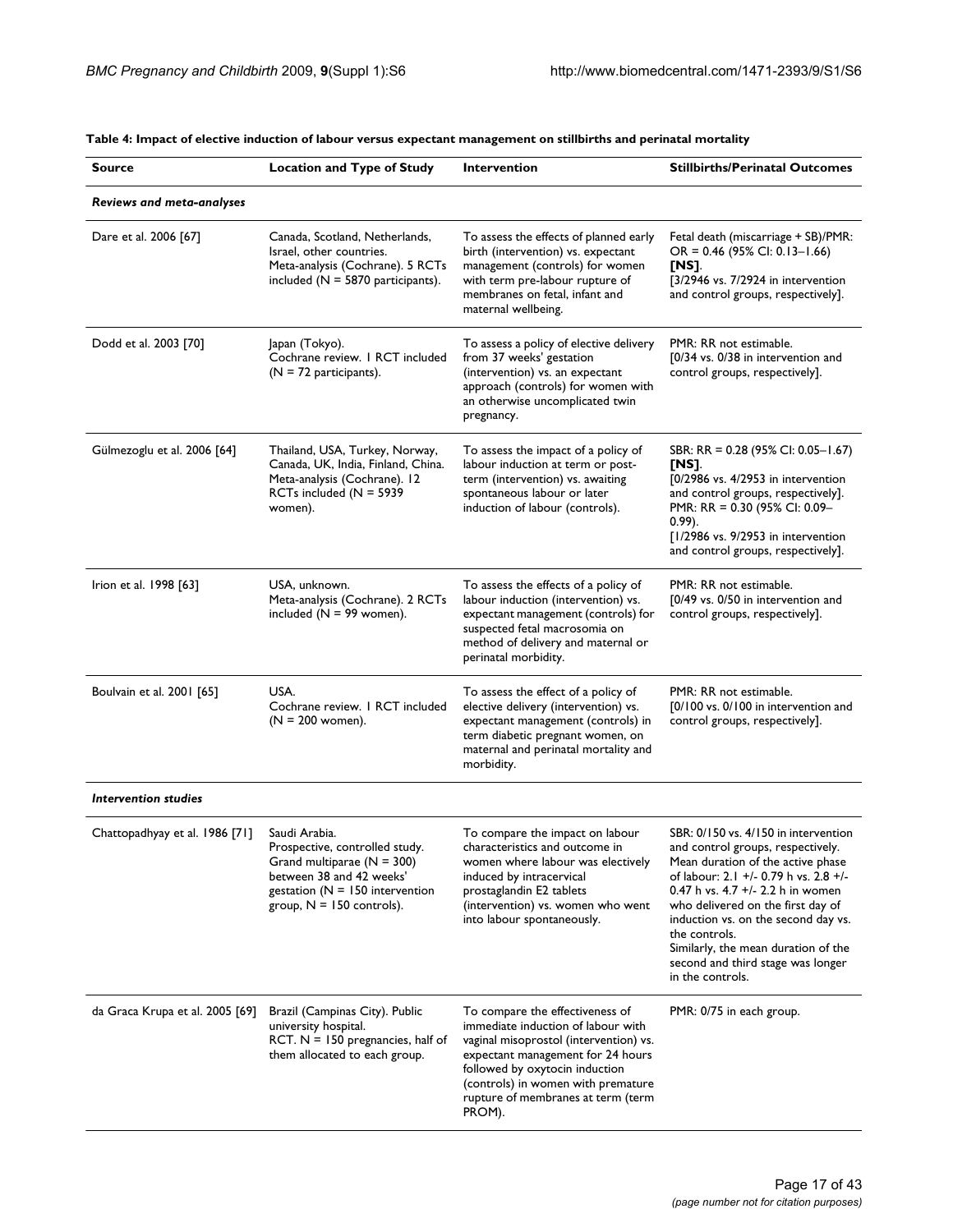|  | Table 4: Impact of elective induction of labour versus expectant management on stillbirths and perinatal mortality (Continued) |  |
|--|--------------------------------------------------------------------------------------------------------------------------------|--|
|--|--------------------------------------------------------------------------------------------------------------------------------|--|

| <b>Observational studies</b> |                                                                                                                                                                                                                |                                                                                                                                                                                                |                                                                                                                                                                                                                                                                                                                                                                                                    |
|------------------------------|----------------------------------------------------------------------------------------------------------------------------------------------------------------------------------------------------------------|------------------------------------------------------------------------------------------------------------------------------------------------------------------------------------------------|----------------------------------------------------------------------------------------------------------------------------------------------------------------------------------------------------------------------------------------------------------------------------------------------------------------------------------------------------------------------------------------------------|
| Duff et al. 2000 [150]       | Ireland. Northern Ireland<br>Maternity System (NIMATS).<br>Retrospective comparative study.<br>$N = 3262$ women who delivered<br>during $1994 - 96$ (N = 1008)<br>intervention group, $N = 2254$<br>controls). | Compared the impact on Caesarean<br>section rates and Apgar scores in<br>women who had labour induced<br>(intervention) vs. those in whom the<br>labour commenced spontaneously<br>(controls). | Caesarean section rate: 12.2% vs.<br>7.06% in intervention and control<br>groups, respectively <b>[NS]</b> (Chi sq<br>$= 4.39$ , $p \le 0.2$ ).<br>minute Apgar score: 7.78 vs. 7.9<br>in intervention and control groups,<br>respectively, $t = 2.9$ , $P \le 0.01$ .<br>5 minute Apgar score: 8.99 vs. 9.05<br>in intervention and control groups,<br>respectively, $t = 2.42$ , $P \le 0.02$ ). |

Induction of labour for suspected fetal macrosomia in non-diabetic women has not been shown to alter the risk of maternal or neonatal morbidity, but the power of the included studies to show a difference in rare events is limited. Large trials are ongoing to address this question. Induction of labour appears to be an appropriate intervention in post-term pregnancy at 41 completed weeks of gestation or later. The Cochrane review by Gülmezoglu et al. [64] comparing elective induction of labour with expectant management showed a statistically significant reduction in perinatal mortality and meconium aspiration syndrome. Although increasingly more commonplace, elective inductions are not advised before 39 weeks gestation given the potential, albeit low, for complications associated with prematurity. Even in cases of postterm pregnancy, 500 inductions may be required to prevent one perinatal death. The reduction in stillbirth incidence noted in the Gülmezoglu review was not statistically significant, likely because the number of stillbirths was too small.

Larger RCTs are needed to address the impact of induction of labour on stillbirth and perinatal mortality for the following indications: suspected macrosomia in non-diabetic mothers, multiple pregnancy, and mild preeclampsia.

### *Drugs for cervical ripening and induction of labour Background*

There are a variety of drugs, including oxytocin and a number of prostaglandins and prostaglandin analogues, and many different administration methods including intracervical, vaginal, oral, and intravenous (IV) routes, for the induction of labour. Drugs to induce labour can have adverse side effects, fail to induce labour, or cause dysfunctional labour or hyperstimulation of the uterus leading to fetal distress and Caesarean section. Fetal and possibly maternal death is possible if Caesarean section is not available or delayed when these drugs are used. The state of cervical ripening and favourability for induction should be assessed before a regimen is selected, as oxytocin induction, in particular, often fails unless the cervix is ripe. In women with unfavourable cervical ripening, different prostaglandin drugs, including prostaglandin F2 alpha, prostaglandin E2 (dinoprostone), and prostaglandin E1 (misoprostol) promote cervical ripening and initiation of labour [74]. Misoprostol is the only prostaglandin analogue that is effective in inducing labour without gastrointestinal side effects when given as

|                                                | <b>Planned</b> | <b>Expectant</b>           |        | <b>Odds Ratio</b>   | <b>Odds Ratio</b>                                    |
|------------------------------------------------|----------------|----------------------------|--------|---------------------|------------------------------------------------------|
| <b>Study or Subgroup</b>                       | Events Total   | <b>Events Total Weight</b> |        | Peto, Fixed, 95% CI | Peto, Fixed, 95% CI                                  |
| da Graca Krupa 2005                            | 75<br>0        | 75<br>0                    |        | Not estimable       |                                                      |
| Hannah 1996                                    | 1259           | 1261<br>2                  | 100.0% | $0.50$ [0.05, 5.53] |                                                      |
| Mahmood 1995                                   | 50<br>0        | 50<br>0                    |        | Not estimable       |                                                      |
| <b>Total (95% CI)</b>                          | 1384           | 1386                       | 100.0% | $0.50$ [0.05, 5.53] |                                                      |
| Total events                                   |                | 2                          |        |                     |                                                      |
| Heterogeneity: Not applicable                  |                |                            |        |                     | 100<br>0.01                                          |
| Test for overall effect: $Z = 0.57$ (P = 0.57) |                |                            |        |                     | 0.1<br>10<br>Favours experimental<br>Favours control |

#### Results of new meta-analysis of impact of (by use of prostaglandin) on **Figure 5** fetal/perinatal mortality planned versus expectant management for pre-labour rupture of membranes at term

**Results of new meta-analysis of impact of planned versus expectant management for pre-labour rupture of membranes at term (by use of prostaglandin) on fetal/perinatal mortality**.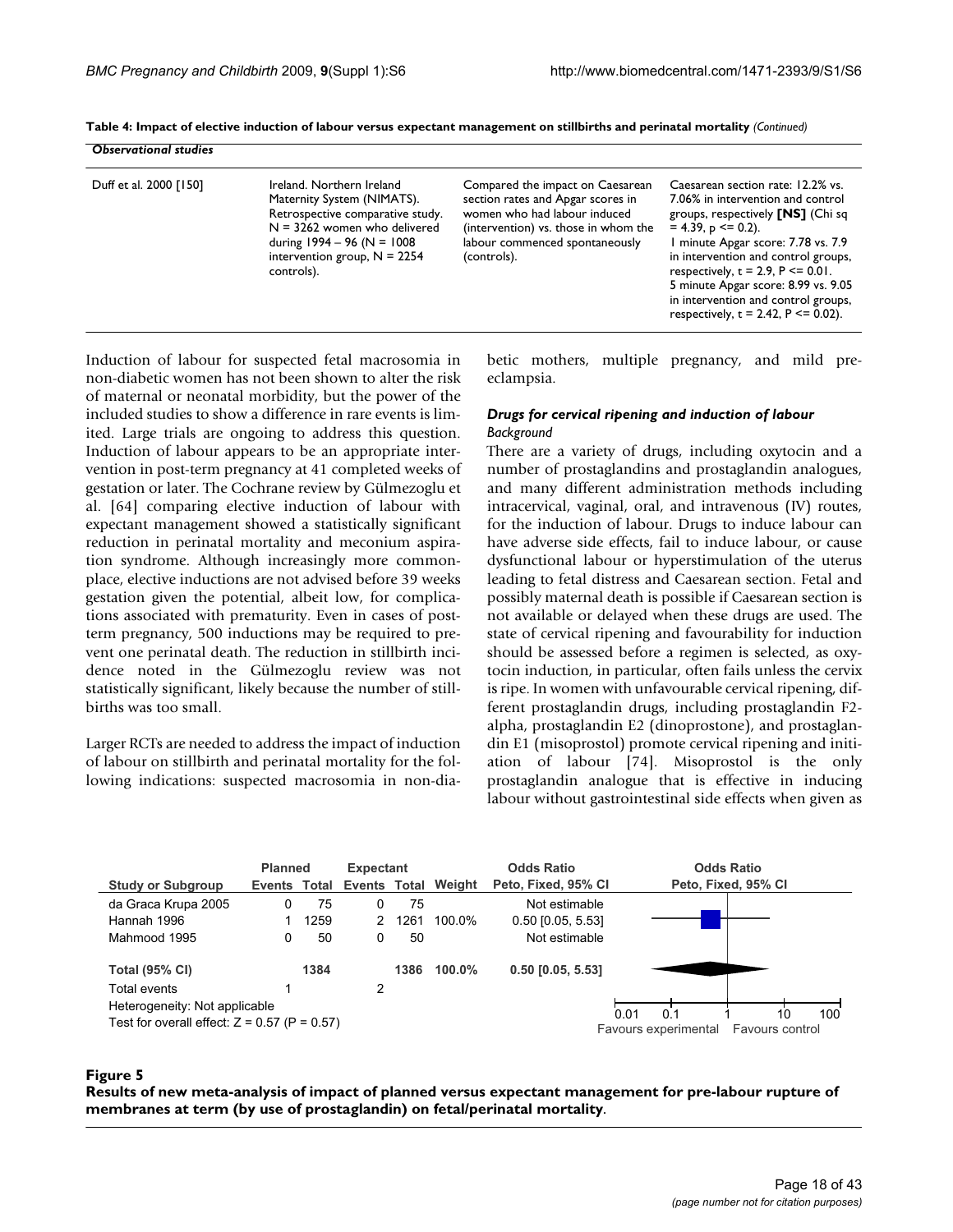an oral preparation. It is inexpensive and stable at room temperature, making it an easily administered intervention appealing for use in low-resource settings, though the risk of uterine hyperstimulation at high doses may produce increased risk of maternal or perinatal death [75]. Insertion of a Foley catheter has also been shown to be as effective as prostaglandin E2 for stimulating preinduction cervical ripening, potentially providing an effective, safe, non-pharmacological mechanical method of preinduction cervical ripening [76-78].

Given the use of induction for certain indications including post-term pregnancy, pre-eclampsia, and PROM in which the fetus is at higher risk of perinatal death, as well as the potential for drugs used to induce labour to cause fetal distress, an assessment of the evidence of impact of specific drugs available for induction of labour on perinatal outcomes is warranted.

### *Literature-based evidence*

Our literature search identified 8 Cochrane reviews and 11 other studies (Table 5) assessing the impact of different drugs for cervical ripening and/or induction of labour. The trials identified are grouped below by the drugs being compared and the route of administration.

## *Oral misoprostol versus placebo, other prostaglandins, or vaginal misoprostol*

Alfirevic et al. [75] (Additional file 8) conducted a Cochrane systematic review of all trials  $(41 \text{ trials}, N =$ 8606 women) comparing oral misoprostol with various other drugs for induction of labour. No studies comparing oral misoprostol to placebo reported perinatal outcomes. Comparing oral misoprostol with vaginal prostaglandin E2, there was no significant reduction in risk of perinatal mortality (5 trials, N = 2249, RR = 0.60, 95% CI: 0.08– 4.50); risk of Caesarean section (9 trials,  $N = 2627$  participants) reached statistical significance only in the subgroup with intact membranes ( $RR = 0.78$ , 95% CI: 0.66– 0.94). Uterine hyperstimulation was more common after oral misoprostol (RR = 1.63, 95% CI: 1.09–2.44) although this was not associated with any adverse fetal events. Comparing oral misoprostol versus vaginal misoprostol preparations, the meta-analysis found no difference in perinatal outcomes (16 trials, N = 3645 participants) *[LOE: 1++].*

*Vaginal misoprostol versus placebo, other prostaglandins, or oxytocin* A Cochrane review by Hofmeyr et al. [79] (Additional file 9) evaluated 70 RCTs to determine the impact of vaginal misoprostol for cervical ripening or induction of labour. Compared to placebo, vaginal misoprostol was associated with increased success in achieving vaginal delivery within 24 hours (RR = 0.36, 95% CI: 0.19–0.68), but the risk of uterine hyperstimulation without fetal heart rate changes

was increased (RR = 11.66, 95% CI: 2.78–49). Only one study reported perinatal mortality and uterine rupture as outcomes, risk ratios were not determined. The findings were similar when vaginal misoprostol was compared with vaginal prostaglandin E2, intracervical prostaglandin E2, and oxytocin, though none of these interventions had any differential impact on perinatal outcome. Many studies were small and reported no perinatal deaths in either group. Compared with vaginal or intracervical prostaglandin E2, oxytocin augmentation was less common and meconium-stained liquor more common with misoprostol *[LOE: 1+].*

Our literature search identified additional RCTs and a cohort study not included in the above-mentioned Cochrane review comparing vaginal misoprostol with vaginal prostaglandin E2; all indicated no significant differences in neonatal outcomes, and none specifically reported stillbirth rates. RCTs by Garry et al [80]*[LOE: 1- ]* and Lokugamage et al. [81]*[LOE: 1-]* compared vaginal misoprostol versus vaginal prostaglandin E2 inserts for cervical ripening and labour induction, finding no significant differences in perinatal outcomes. A similar RCT by van Gemund et al [82] comparing vaginal misoprostol with prostaglandin E2 for induction of labour found similar rates of adverse neonatal outcome in both groups: 21% in the misoprostol and 23% in the prostaglandin E2 groups *[LOE: 1+].* An RCT by Rowlands et al. [83] comparing vaginal misoprostol and vaginal prostaglandin E2 for cervical priming prior to the induction of labour found no differences between the groups in low cord pH, Apgar score at delivery, or admission to the neonatal special care nursery *[LOE: 1-].* An RCT in Greece by Papanikolaou et al. [84] reported no statistically significant difference in perinatal mortality in babies born to women receiving vaginal misoprostol versus vaginal prostaglandin E2 (0/ 80 vs. 1/83 [1.2%], respectively) *[LOE 1-]*.

Several other trials compared vaginal misoprostol to oxytocin and other prostaglandins administered via different administration routes. None reported any significant differences in impact on perinatal outcomes. An RCT in Sudan by Elhassan et al. [85] compared vaginal misoprostol to IV oxytocin and reported no difference in birth weight, Apgar score at birth, or stillbirth rates *[LOE: 1-]*. Meyer et al [86] found no difference in impact of a single outpatient dose of vaginal misoprostol (versus intracervical prostaglandin E2 gel) on subsequent use of oxytocin for induction, short-term neonatal outcome or rates of Caesarean delivery *[LOE: 1+].* A quasi-RCT in India [87] comparing vaginal misoprostol to Foley catheter for cervical dilatation plus IV oxytocin for induction of uterine contractions reported one stillbirth in the misoprostol group and none in the oxytocin plus Foley catheter group, but the sample size was too small to reach statistical sig-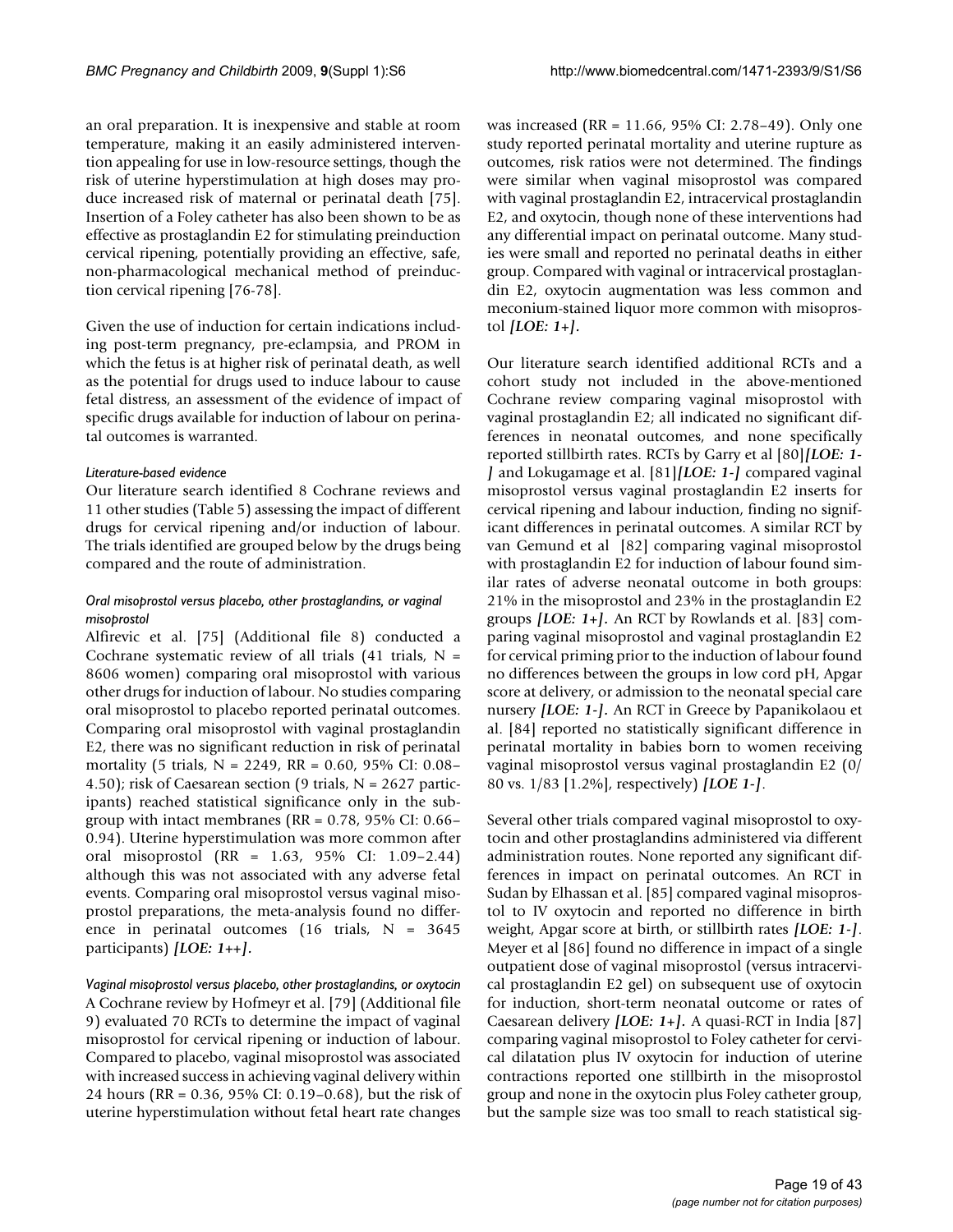| Source                           | Location and Type of Study                                                                                                               | Intervention                                                                                                                                                                                                                                                                                                                                                         | <b>Stillbirths/Perinatal</b><br>Outcomes                                                                                                                |
|----------------------------------|------------------------------------------------------------------------------------------------------------------------------------------|----------------------------------------------------------------------------------------------------------------------------------------------------------------------------------------------------------------------------------------------------------------------------------------------------------------------------------------------------------------------|---------------------------------------------------------------------------------------------------------------------------------------------------------|
| <b>Reviews and meta-analyses</b> |                                                                                                                                          |                                                                                                                                                                                                                                                                                                                                                                      |                                                                                                                                                         |
| Kelly et al. 2003 [90]           | UK, Austria, New Zealand,<br>Singapore, USA, Pakistan, Canada.<br>Meta-analysis (Cochrane). 8 RCTs<br>included ( $N = 3648$ women).      | To compare the effects of vaginal<br>prostaglandins E2 (all regimens) for third<br>trimester cervical ripening or induction<br>of labour (intervention) vs. placebo/no<br>treatment (controls).                                                                                                                                                                      | PMR: RR = 0.56 (95% CI: 0.14–<br>2.22) [NS].<br>[2/1833 vs. 4/1815 in the<br>intervention and control groups,<br>respectively].                         |
| Boulvain et al. 2008 [62]        | USA, Europe, Africa, UK, Italy.<br>Meta-analysis (Cochrane). 4 RCTs<br>included ( $N = 1081$ women).                                     | Compared the impact on perinatal<br>mortality of intracervical prostaglandin<br>(prostaglandin E2) (intervention) vs.<br>placebo/no treatment (controls) for third<br>trimester cervical ripening and induction<br>of labour.                                                                                                                                        | PMR: RR = 0.20 (95% CI: 0.01–<br>$(4.05)$ [NS].<br>[0/587 vs. 2/494 in intervention<br>and control groups, respectively].                               |
| Hutton et al. 2001 [92]          | 2 RCTs. Zimbabwe, Australia.<br>Cochrane review, 2 RCTs<br>included ( $N = 25$ women).                                                   | To assess the effects of extra-amniotic<br>prostaglandin (PGF2 alpha) (intervention)<br>for third trimester cervical ripening or<br>induction of labour vs. extra amniotic<br>placebo gel (controls).                                                                                                                                                                | PMR: RR = 2.06 (95% CI: 0.09-<br>46.11) [NS].<br>[1/15 vs. 0/10 in intervention and<br>control groups, respectively].                                   |
| Hofmeyr et al. 2003 [79]         | Chile, Zimbabwe, USA, Canada,<br>Jamaica, Malaysia.<br>Meta-analysis (Cochrane). 7 RCTs<br>included ( $N = 268$ women).                  | To assess the effects of vaginal<br>misoprostol for third trimester cervical<br>ripening or induction of labour<br>(intervention) vs. vaginal prostaglandin<br>(controls).                                                                                                                                                                                           | PMR: RR = 2.85 (95% CI: 0.12-<br>68.95) [NS].<br>[1/136 vs. 0/132 in intervention<br>and control groups, respectively].                                 |
| Neilson 2000 [94]                | France, Sweden.<br>Meta-analysis (Cochrane). 2 RCTs<br>included ( $N = 68$ women).                                                       | To assess the effects of mifepristone (all<br>doses) for third trimester cervical<br>ripening or induction of labour<br>(intervention) vs. placebo/no treatment<br>(controls).                                                                                                                                                                                       | PMR: RR not estimable.<br>[0/40 vs. 0/28 in intervention and<br>control groups, respectively].                                                          |
| French 2001 [89]                 | India, Denmark.<br>Cochrane review. 2 RCTs<br>included ( $N = 35$ women).                                                                | To assess the effects of oral prostaglandin<br>E2 for third trimester induction of labour<br>(intervention) vs. intravenous oxytocin<br>(controls) on perinatal mortality.                                                                                                                                                                                           | PMR: RR not estimable.<br>[0/15 vs. 0/20 in intervention and<br>control groups, respectively].                                                          |
| Luckas et al. 2000 [93]          | USA, UK, Denmark, Belgium and<br>Netherlands.<br>Meta-analysis (Cochrane). 11<br>RCTs included ( $N = 990$ women).                       | To assess the effects of intravenous<br>prostaglandin for third trimester cervical<br>ripening or induction of labour<br>(intervention) vs. IV oxytocin (controls).                                                                                                                                                                                                  | PMR: RR = 3.59 (95% CI: 0.60-<br>21.53) [NS].<br>[4/499 vs. 0/491 in intervention<br>and control groups, respectively].                                 |
| Alfirevic 2006 [75]              | Hong Kong, Switzerland, South<br>Africa, UK, Spain, Canada, USA.<br>Meta-analysis (Cochrane). 17<br>RCTs included $(N = 1508$<br>women). | To assess the effectiveness and safety of<br>oral misoprostol used for labour<br>induction in women with a viable fetus in<br>the third trimester of pregnancy<br>(intervention) vs. vaginal prostaglandin<br>(controls).                                                                                                                                            | PMR: RR = $0.60$ (95% CI: 0.08-<br>4.50) [ <b>NS</b> ].<br>[data from 4 RCTs; 1/756 vs. 2/<br>752 in intervention and control<br>groups, respectively]. |
| <b>Intervention studies</b>      |                                                                                                                                          |                                                                                                                                                                                                                                                                                                                                                                      |                                                                                                                                                         |
| Elhassan et al. 2005 [85]        | Sudan.<br>Non-blinded RCT. $N = 140$<br>patients ( $N = 70$ intervention, $N =$<br>70 controls).                                         | Assessed the impact of vaginal<br>misoprostol, 50 µg, six hourly until<br>initiation of labour or maximum of 4<br>doses (intervention) vs. IV infusion of<br>oxytocin at 2 mU/min, doubled at 30-<br>minute intervals until the appropriate<br>contraction pattern obtained or dose<br>increased to a maximum of 20 mU/<br>minute and maintained as such (controls). | Neonatal outcomes (birth weight,<br>Apgar score and SBR): [NS]                                                                                          |

**Table 5: Impact of drugs for cervical ripening and induction of labour on stillbirth and perinatal outcomes**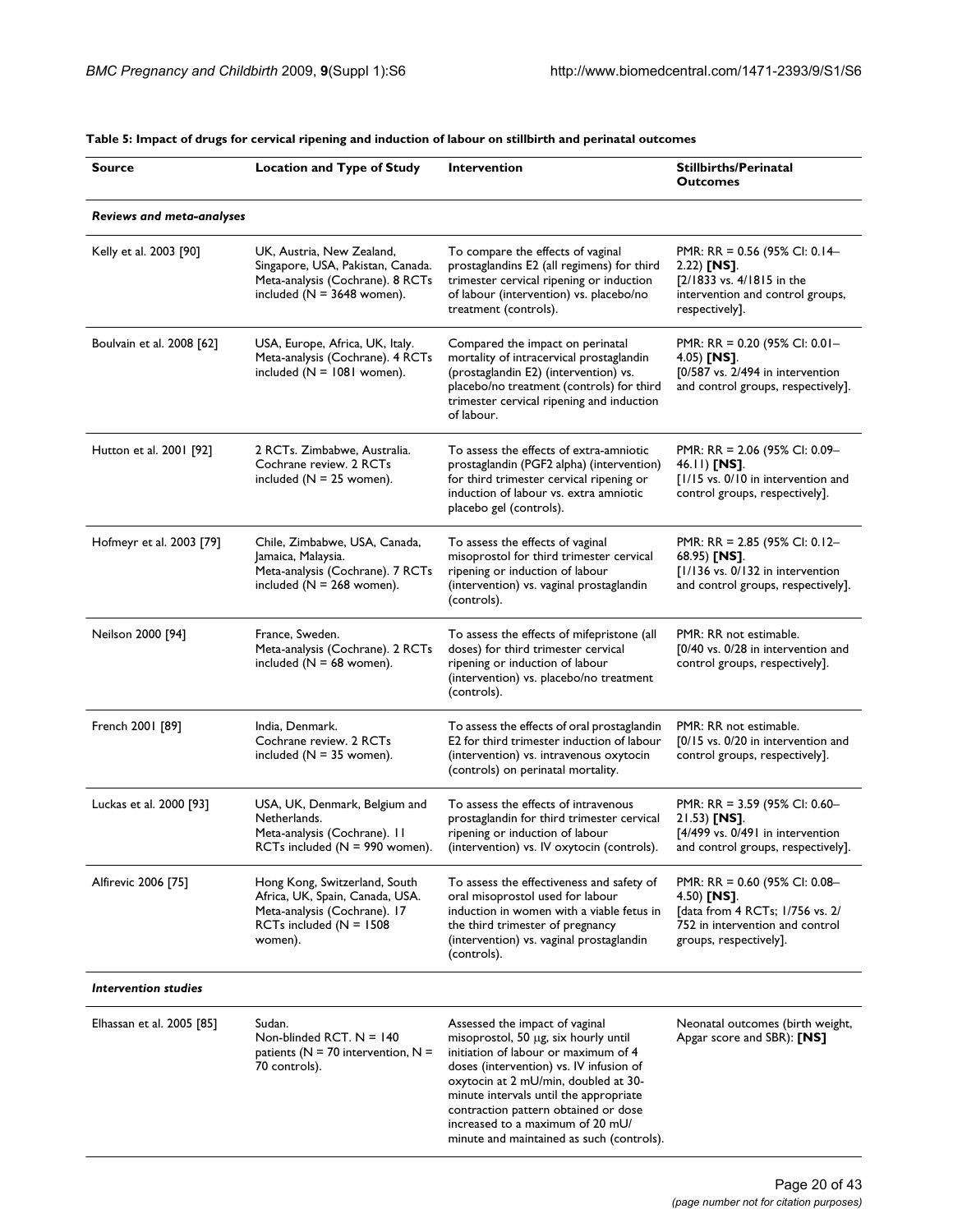| Garry et al. 2003 [80]        | USA.<br>RCT. Singleton gestations ( $N =$<br>200) with an indication for cervical<br>ripening and induction of labour.                                                       | Compared the impact of 50 µg of vaginal<br>misoprostol every 3 h (intervention) vs. a<br>10-mg prostaglandin E2 vaginal insert<br>every 12 h for a maximum of 24 h<br>(controls).                                                                                                                                                                               | Neonatal outcomes: [NS]<br>Vaginal delivery <12 hr: 44% vs.<br>12% in misoprostol vs.<br>prostaglandin E2 group,<br>respectively $(P < 0.0001)$<br>Vaginal delivery <24 hr: 68% vs. 38<br>in misoprostol vs. prostaglandin<br>E2 group, respectively $(P < 0.001)$ .<br>Caesarean delivery for fetal<br>distress: 71.4% (20/28) vs. 40%<br>(14/35) in misoprostol group vs.<br>prostaglandin E2 group ( $P = 0.03$ ).                                                                                                    |
|-------------------------------|------------------------------------------------------------------------------------------------------------------------------------------------------------------------------|-----------------------------------------------------------------------------------------------------------------------------------------------------------------------------------------------------------------------------------------------------------------------------------------------------------------------------------------------------------------|--------------------------------------------------------------------------------------------------------------------------------------------------------------------------------------------------------------------------------------------------------------------------------------------------------------------------------------------------------------------------------------------------------------------------------------------------------------------------------------------------------------------------|
| Jindal et al. 2007. [87]      | India.<br>Quasi-RCT. $N = 100$ women ( $N =$<br>50 intervention group, $N = 50$<br>controls).                                                                                | Compared the impact of 50 µg of vaginal<br>misoprostol 4 hourly for a maximum of<br>six doses (intervention) vs. transcervical<br>Foley catheter with simultaneous<br>intravenous oxytocin (controls).                                                                                                                                                          | SBR: 1/50 vs. 0/50 in intervention<br>and control groups, respectively.                                                                                                                                                                                                                                                                                                                                                                                                                                                  |
| Lokugamage et al. 2003 [81]   | UK. Hospital based.<br>$RCT. N = 191$ patients.                                                                                                                              | Compared the impact of 50 µg vaginal<br>misoprostol initially then a further<br>identical dose 6 hrs later (intervention)<br>vs. 2 mg vaginal prostaglandin E2 initially<br>followed by 1 mg 6 hrs later, over a<br>period of 24 hrs (controls). All<br>participants not in labour after 24 hrs<br>received prostaglandin E2 alone as per<br>hospital protocol. | Neonatal outcome: [NS]<br>Induction-to-delivery interval:<br>1047 vs. 1355 min ( $P = 0.01$ ) in<br>intervention and control groups,<br>respectively.<br>Delivery <12 hrs: 35.4% vs. 18.9%,<br>$(P = 0.02)$ in intervention and<br>control groups, respectively.<br>Delivery <24 hrs: 83.3% vs. 63.3%,<br>$(P = 0.01)$ in intervention and<br>control groups, respectively.<br>Oxytocin augmentation: [NS] (P<br>$= 0.47$ ),<br>Tachysystole: $[NS]$ (P = 0.32) and<br>Hyperstimulation syndrome:<br>[NS] $(P = 0.82)$ . |
| Majoko et al. 2002 [151]      | Zimbabwe.<br>$RCT. N = 152$ women admitted<br>for induction of labour ( $N = 76$ in<br>each group).                                                                          | Compared the impact of vaginal<br>misoprostol (intervention) versus extra-<br>amniotic prostaglandin $F2\alpha$ gel (controls).                                                                                                                                                                                                                                 | SBR: 1/76 in each group due to<br>asphyxia (both mothers induced<br>for pre-eclampsia; deaths resulting<br>from inadequate response to fetal<br>distress).                                                                                                                                                                                                                                                                                                                                                               |
| Meyer et al. 2005 [86]        | USA.<br>$RCT. N = 84$ patients.                                                                                                                                              | Compared the impact of $0.25\mu$ g<br>misoprostol vaginally (intervention) vs.<br>0.5 mg prostaglandin E2 gel intracervically<br>(controls), the evening before oxytocin<br>induction.                                                                                                                                                                          | Neonatal outcome: [NS]<br>Caesarean rate: 9/42 vs. 8/42 in<br>intervention and control groups,<br>respectively [NS]                                                                                                                                                                                                                                                                                                                                                                                                      |
| Papanikolaou et al. 2004 [84] | Greece.<br>RCT. Nulliparous pregnant<br>women $(N = 163)$ with an<br>unfavorable cervix and > 285 days<br>of gestation ( $N = 80$ intervention<br>group, $N = 83$ controls). | Compared the efficacy of 50 µg vaginal<br>misoprostol (intervention) versus 3 mg<br>prostaglandin E2 (controls), administered<br>every 9 hrs for a maximum of three<br>doses for elective induction of labour.                                                                                                                                                  | SBR or PMR: 0/80 vs. 1/83 (1.2%)<br>in intervention and control<br>groups, respectively [NS].                                                                                                                                                                                                                                                                                                                                                                                                                            |
| Rowlands et al. 2001 [83]     | Australia.<br>$RCT. N = 126$ women recruited<br>to the study ( $N = 63$ in each<br>group).                                                                                   | Compared the effect on neonatal<br>outcomes of vaginal prostaglandin E2<br>(group 1) vs. vaginal misoprostol<br>(controls) for cervical priming prior to<br>induction of labour.                                                                                                                                                                                | Neonatal outcome (low cord pH,<br>Apgar score at delivery or<br>admission to the neonatal special<br>care nursery): [NS]                                                                                                                                                                                                                                                                                                                                                                                                 |

| Table 5: Impact of drugs for cervical ripening and induction of labour on stillbirth and perinatal outcomes (Continued) |  |  |  |  |
|-------------------------------------------------------------------------------------------------------------------------|--|--|--|--|
|-------------------------------------------------------------------------------------------------------------------------|--|--|--|--|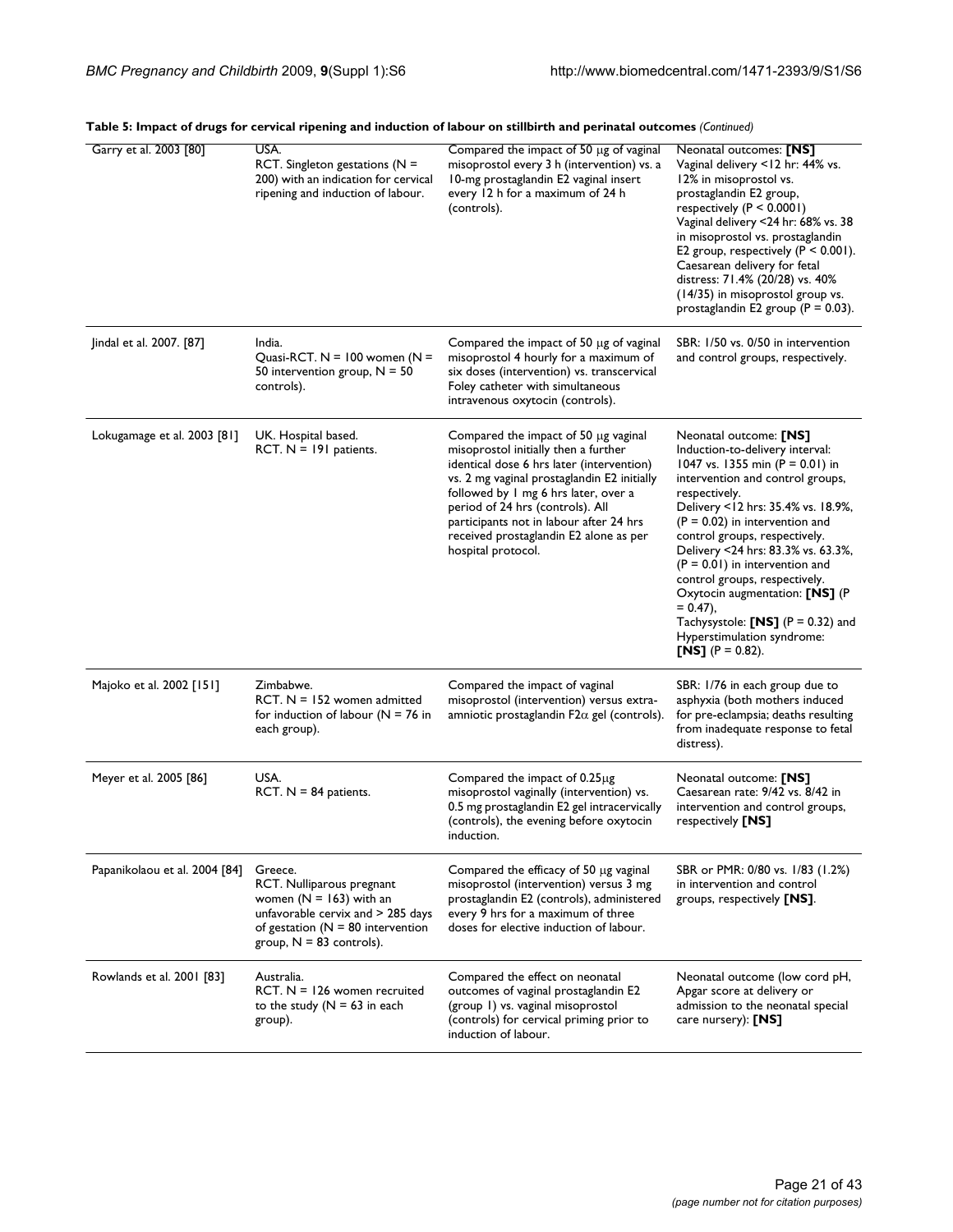| Sahin et al. 2002 [88]     | Turkey.<br>$RCT. N = 100$ pre-eclamptic<br>women with a modified Bishop<br>score of $= 4$ (N $= 50$ in each<br>group).                                                                                                                                          | Compared the impact of 50 µg vaginal<br>misoprostol 4 times at 4 hour intervals<br>(intervention) vs. oxytocin infusion for<br>induction of labour starting from 1 mIU/<br>per min, increasing it every 30 min with 2<br>mlU/min increments up to maximum of<br>30 mIU/min (controls).                     | Intrapartum SB: 0/50 in both<br>groups.                                                                                                                                                                                                                                                                                                                                                                                                                                                                                                                                              |
|----------------------------|-----------------------------------------------------------------------------------------------------------------------------------------------------------------------------------------------------------------------------------------------------------------|------------------------------------------------------------------------------------------------------------------------------------------------------------------------------------------------------------------------------------------------------------------------------------------------------------|--------------------------------------------------------------------------------------------------------------------------------------------------------------------------------------------------------------------------------------------------------------------------------------------------------------------------------------------------------------------------------------------------------------------------------------------------------------------------------------------------------------------------------------------------------------------------------------|
| Sahraoui et al. 2005 [91]  | Tunisia.<br>RCT. All uncomplicated<br>pregnancies that reached 41<br>weeks'gestation with a Bishop<br>score of $\le$ or = 4.                                                                                                                                    | Compared the impact on fetal outcomes<br>of cervical prostaglandin E2 gel for<br>cervical ripening (intervention) vs.<br>control.                                                                                                                                                                          | Caesarean rates: [NS]<br>Rates of admission into the<br>neonatal unit and fetal outcomes:<br>[NS]                                                                                                                                                                                                                                                                                                                                                                                                                                                                                    |
| Van Gemud et al. 2004 [82] | The Netherlands. Labour wards of<br>one university hospital and two<br>teaching hospitals.<br>RCT. Women $(N = 681)$ with<br>indication for labour induction at ><br>or $=$ 36 weeks of gestation,<br>singleton pregnancy and no<br>previous Caesarean section. | Compared the impact on pregnancy<br>outcomes of misoprostol (25 mcg,<br>hospital-prepared capsule) in the<br>posterior vaginal fornix, every four hours,<br>maximum three times daily (intervention)<br>vs. prostaglandin E2 gel every four hours<br>(controls). Oxytocin was administered if<br>necessary | Neonatal deaths: (excluding<br>malformations): 0 in both groups.<br>Adverse neonatal outcome: 21%<br>vs. 23% in intervention and<br>control groups, respectively<br><b>[NS].</b><br>Median induction-delivery interval:<br>25 vs. 19 h in intervention and<br>control groups, respectively $(P =$<br>$0.008$ ).<br>Caesarean rate: $RR = 0.8$ (95% CI:<br>$0.6 - 1.04$ ) [NS].<br>[16.1% vs. 21% in intervention and<br>control groups, respectively].<br>Admission to NICU: $RR = 0.7$<br>(95% CI: 0.5-0.98).<br>[19% vs. 26% in intervention and<br>control groups, respectively]. |

**Table 5: Impact of drugs for cervical ripening and induction of labour on stillbirth and perinatal outcomes** *(Continued)*

nificance *[LOE: 2+]*. A similar RCT of vaginal misoprostol versus IV oxytocin in Turkey by Sahin et al. [88] reported no intrapartum stillbirths in either group (0/50 in each group) *[LOE: 1+].*

#### *Oral prostaglandins versus IV oxytocin*

One Cochrane review by French et al. [89] (Additional file 10) compared oral prostaglandin E2 for third trimester induction of labour to IV oxytocin (2 RCTs,  $N = 35$ women), reporting no perinatal deaths in either group (0/ 15 vs. 0/20 in prostaglandin E2 versus IV oxytocin groups, respectively).

#### *Intracervical prostaglandins versus placebo*

A Cochrane review by Boulvain et al. [62] (28 trials,  $N =$ 3764 women) comparing intracervical prostaglandins with placebo found a trend toward a lower PMR in the prostaglandin group but the result was not significant (RR [fixed] = 0.20, 95% CI: 0.01–4.05 [NS]) (Additional file 11). Prostaglandin E2 was associated with a decreased rate of labours lasting more than 24 hours versus placebo (4 trials, RR = 0.61, 95% CI: 0.47–0.79), but only a trend toward reduced risk of Caesarean section (RR = 0.88, 95% CI: 0.77–1.00). This decreased Caesarean section risk was statistically significant in the subgroup of women with intact membranes and unfavourable cervix (RR = 0.82;

95% CI: 0.68–0.98). The risk of hyperstimulation with fetal heart rate changes was not significantly increased (RR  $= 1.21$ ; 95% CI: 0.72–2.05). However, the risk of hyperstimulation without fetal heart rate changes was significantly increased (RR = 1.59, 95% CI: 1.09–2.33) *[LOE: 1+].*

#### *Vaginal prostaglandins versus placebo*

Kelly et al. [90] conducted a Cochrane review to determine the effects of vaginal prostaglandins E2 and F2 $\alpha$  for cervical ripening or induction of labour in comparison with placebo/no treatment, and reported a non-significant reduction in PMR (RR [fixed] =  $0.56$ ,  $95\%$  CI:  $0.14$ -2.22 [NS])*[LOE: 1+]* (Additional file 12). One RCT compared vaginal prostaglandin E2 versus placebo [91], reporting no difference in fetal or neonatal outcomes or rates of Caesarean section *[LOE: 2-]*.

### *Extra-amniotic prostaglandins versus placebo*

A Cochrane review by Hutton et al. [92] compared the impact of extra-amniotic PGF2 versus extra-amniotic placebo gel for third trimester cervical ripening or induction of labour, and found no significant impact on PMR (RR [fixed] = 2.06, 95% CI: 0.09–46.11 [NS])*[LOE: 1++]* (Additional file 13).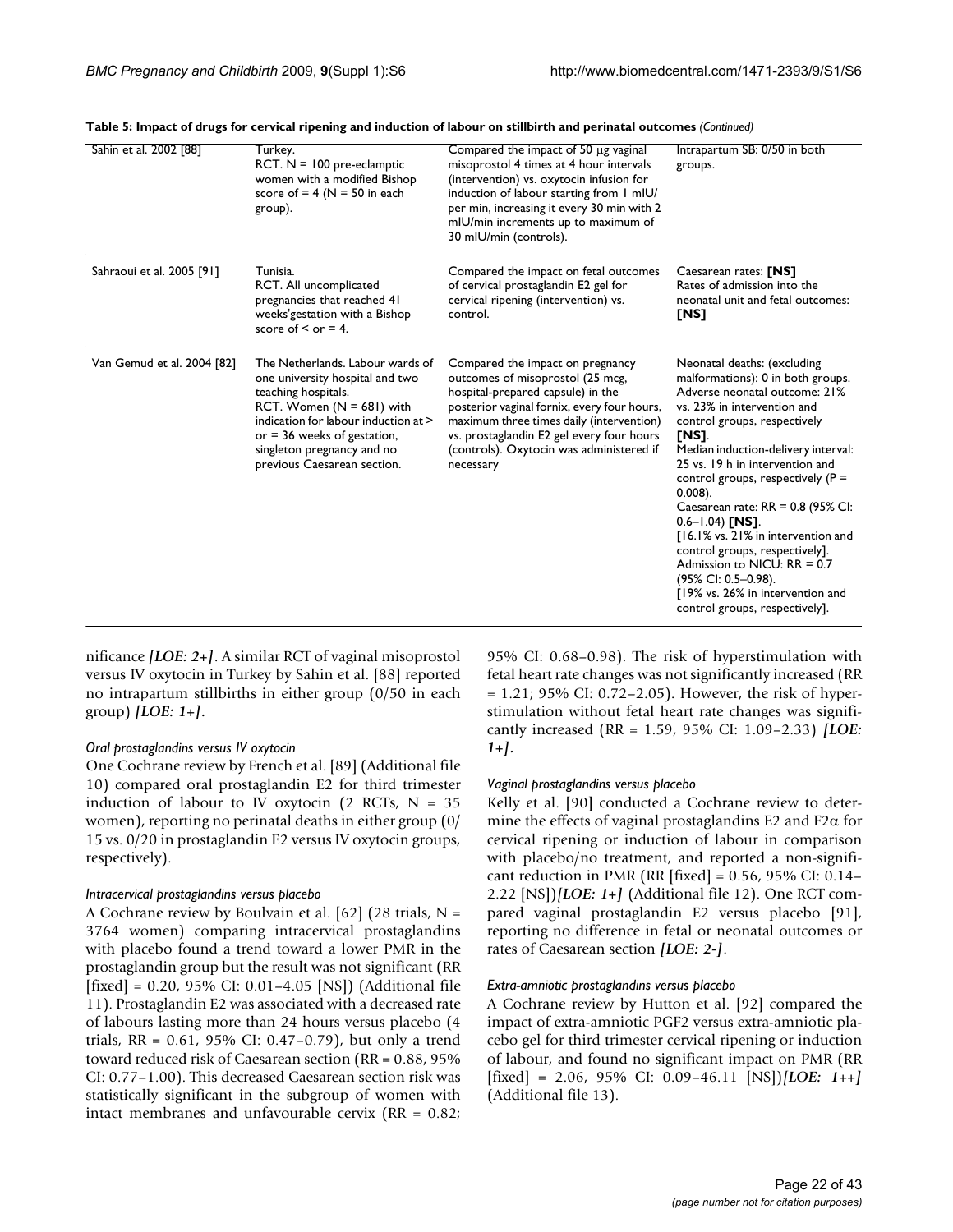|                                                                        | <b>Vaginal Misoprostol</b> |       | Vaginal Prostaglandin |     |              | <b>Risk Ratio</b>   | <b>Risk Ratio</b>                              |
|------------------------------------------------------------------------|----------------------------|-------|-----------------------|-----|--------------|---------------------|------------------------------------------------|
| <b>Study or Subgroup</b>                                               | <b>Events</b>              | Total | Events                |     | Total Weight | M-H, Fixed, 95% CI  | M-H, Fixed, 95% CI                             |
| Fletcher 1994                                                          | 0                          | 31    |                       | 31  |              | Not estimable       |                                                |
| Kolderup 1999                                                          |                            | 80    | 0                     | 76  | 25.8%        | 2.85 [0.12, 68.95]  |                                                |
| Lee 1997                                                               | 0                          | 25    | 0                     | 25  |              | Not estimable       |                                                |
| Papanikolaou 2004                                                      | 0                          | 80    |                       | 83  | 74.2%        | $0.35$ [0.01, 8.36] |                                                |
| <b>Total (95% CI)</b>                                                  |                            | 216   |                       | 215 | $100.0\%$    | 0.99 [0.14, 7.13]   |                                                |
| Total events                                                           |                            |       |                       |     |              |                     |                                                |
| Heterogeneity: Chi <sup>2</sup> = 0.84, df = 1 (P = 0.36); $I^2 = 0\%$ |                            |       |                       |     |              |                     | 100<br>0.01<br>10                              |
| Test for overall effect: $Z = 0.01$ (P = 0.99)                         |                            |       |                       |     |              |                     | 0.1<br>Favours experimental<br>Favours control |

#### Results of new meta-analysis (Fixed model) of impact of vagina tion of labour on perinatal mortality **Figure 6** l misoprostol vs. dinoprostone for cervical ripening and induc-

| Results of new meta-analysis (Fixed model) of impact of vaginal misoprostol vs. prostaglandin E2 for cervical |  |
|---------------------------------------------------------------------------------------------------------------|--|
| ripening and induction of labour on perinatal mortality.                                                      |  |

#### *Intravenous prostaglandins versus intravenous oxytocin*

A Cochrane review by Luckas et al. [93] determined the effects of IV prostaglandin versus IV oxytocin for third trimester cervical ripening or induction of labour, and reported a non-significant trend toward increased risk of perinatal mortality with IV prostaglandin (RR [fixed] = 3.59, 95% CI: 0.60–21.53 [NS]) *[LOE: 1+]* (Additional file 14).

#### *Mifepristone versus placebo*

A Cochrane analysis by Neilson [94] assessed the effectiveness of mifepristone, typically used to induce abortion or induce labour in cases of antepartum miscarriage or stillbirth, versus placebo in cervical softening and induction of labour (2 trials,  $N = 68$  women). There were no perinatal deaths in either group (Additional file 15).

#### *New meta-analysis*

#### *Vaginal misoprostol versus prostaglandin E2*

We included 4 RCTs reporting perinatal death as outcome in a meta-analysis comparing vaginal misoprostol to prostaglandin E2 for inducing labour ( $N = 431$  women;  $N =$ 216 misoprostol,  $N = 215$  prostaglandin E2). We found no difference in perinatal death comparing misoprostol to prostaglandin E2 (RR [fixed] = 0.99, 95% CI: 0.14–7.13; RR [random] = 0.99, 95% CI: 0.10–9.45) (Figures 6 and 7).

#### *Conclusion*

Both vaginal and oral misoprostol are more effective than placebo and comparable to intravenous oxytocin or vaginal prostaglandin E2 in inducing labour at term [75,79]. Misoprostol at any dosage carries higher risk of meconium staining, but this was not associated with any adverse perinatal outcomes. Compared with vaginal prostaglandins, oral misprostol appears to reduce rates of Caesarean section [79] and vaginal misoprostol is associated with shorter labour, fewer side effects, and lower incidence of retained placenta, with no difference in perinatal mortality. However, there remain questions about the safety of both vaginal and oral misoprostol because of a relatively high rate of uterine hyperstimulation and the

|                                                                                                | Vaginal Misoprostol |              | Vaginal Prostaglandin |     |                     | <b>Risk Ratio</b>   |                                     | <b>Risk Ratio</b>     |     |
|------------------------------------------------------------------------------------------------|---------------------|--------------|-----------------------|-----|---------------------|---------------------|-------------------------------------|-----------------------|-----|
| <b>Study or Subgroup</b>                                                                       | <b>Events</b>       | <b>Total</b> | <b>Events</b>         |     | <b>Total Weight</b> | M-H, Random, 95% CI |                                     | M-H, Random, 95% CI   |     |
| Fletcher 1994                                                                                  | 0                   | 31           | 0                     | 31  |                     | Not estimable       |                                     |                       |     |
| Kolderup 1999                                                                                  |                     | 80           | 0                     | 76  | 50.0%               | 2.85 [0.12, 68.95]  |                                     |                       |     |
| Lee 1997                                                                                       |                     | 25           | 0                     | 25  |                     | Not estimable       |                                     |                       |     |
| Papanikolaou 2004                                                                              | 0                   | 80           |                       | 83  | 50.0%               | $0.35$ [0.01, 8.36] |                                     |                       |     |
| <b>Total (95% CI)</b>                                                                          |                     | 216          |                       | 215 | 100.0%              | $0.99$ [0.10, 9.45] |                                     |                       |     |
| Total events                                                                                   |                     |              |                       |     |                     |                     |                                     |                       |     |
| Heterogeneity: Tau <sup>2</sup> = 0.00; Chi <sup>2</sup> = 0.84, df = 1 (P = 0.36); $1^2$ = 0% |                     |              |                       |     |                     |                     |                                     |                       |     |
| Test for overall effect: $Z = 0.01$ (P = 1.00)                                                 |                     |              |                       |     |                     |                     | 0.01<br>0.1<br>Favours experimental | 10<br>Favours control | 100 |

#### Results of new meta-analysis (Random model) induction of labour on perinatal mortality **Figure 7** of impact of vaginal misoprostol vs. prostaglandin E2 for cervical ripening and

**Results of new meta-analysis (Random model) of impact of vaginal misoprostol vs. prostaglandin E2 for cervical ripening and induction of labour on perinatal mortality**.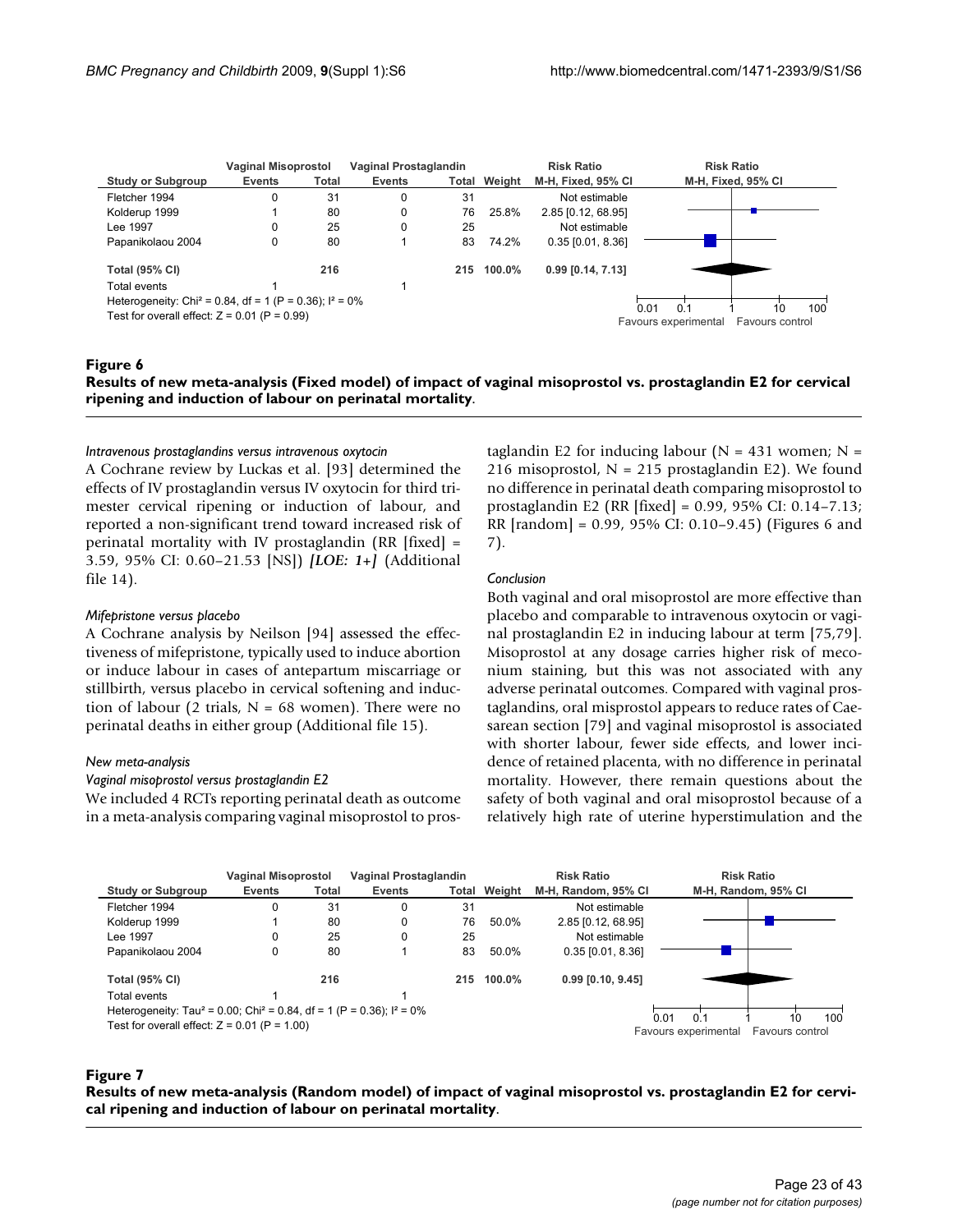lack of appropriate dose ranging studies. While no increase in adverse fetal outcomes was reported in any of the misoprostol studies, the number of adverse fetal outcomes was too few to draw meaningful conclusions. There is no evidence to support the selective use of either oral or vaginal misoprostol on either perinatal mortality or stillbirths.

There was no statistically significant impact of any prostaglandin preparation on perinatal outcomes; it should be noted that most studies reviewed were small and the numbers of adverse outcomes too small to accurately measure differences in stillbirth or perinatal mortality rates between study arms. Vaginal prostaglandin E2, especially as vaginal tablets, appears to be an effective labour induction agent, improving the likelihood of vaginal delivery within 24 hours and reducing the need for augmentation with oxytocin, without increasing the risk of Caesarean section [90]. Vaginal prostaglandin E2 may reduce perinatal mortality, but the non-significant findings in the Cochrane review by Kelly et al indicate the need for further large RCTs. The intracervical mode of administration of prostaglandins is less used and less well evaluated than other modes of administration [62], and appears to be less effective in inducing labour than vaginal prostaglandin application, with no benefit for perinatal mortality. The data for perinatal mortality associated with extraamniotic prostaglandins are extremely limited and require further trials [92].

## *Planned Caesarean section for breech presentation Background*

Approximately 3–4% of term singleton pregnancies are complicated by breech presentation at term, and in most high-income countries, the majority of these births are handled via either planned or emergency Caesarean section. Whether planned caesarean section for breech presentation at term results in better perinatal outcomes is a contentious issue. An alternative to breech Caesarean section or breech vaginal delivery is external cephalic version, which has been shown to reduce numbers of breech births and breech Caesarean sections without impacting perinatal mortality [95,96]. Until recently the major evidence for Caesarean section for breech presentation has been derived from patient case studies and register studies lacking sufficient rigor on which to make policy or clinical management recommendations. Here, we review the evidence for impact of planned Caesarean section for breech presentation on perinatal mortality and stillbirth rates.

### *Literature-based evidence*

Our literature search identified 1 Cochrane review and 3 other intervention/observational studies assessing the impact of planned Caesarean section for breech presentation on perinatal mortality outcomes (Table 6). The Cochrane review by Hofmeyr et al. [97] (Additional file 16) evaluated RCTs (3 trials, N = 2396 women), including the large Term Breech Trial [98], comparing planned Caesarean section with planned vaginal birth for singleton breech presentation at term. Perinatal or neonatal death (excluding fatal anomalies) or serious neonatal morbidity was reduced with planned Caesarean section compared to planned vaginal delivery [3/1166 (0.26%) vs. 14/1222 (1.15%), respectively; RR = 0.29, 95% CI: 0.10–0.86; 3 trials;  $N = 2388$  women]. Compared with planned vaginal breech delivery, planned Caesarean section was associated with an increased risk of avoidable short-term maternal morbidity, including postpartum infection, haemorrhage, and anaemia (RR = 1.29, 95% CI: 1.03–1.61) *[LOE: 1+].*

In Switzerland, a cohort study by Irion et al. [99] of planned vaginal versus planned Caesarean section for breech singleton presentation at term  $(N = 705$  women) found a non-significant increased risk of neonatal mortality among the group delivering vaginally, but all deaths were attributable to major malformations (1% vs. 0.3% in planned vaginal vs. Caesarean section groups, RR = 3.33, 95% CI: 0.37–29.60 [NS]) *[LOE: 2-]*.

In The Netherlands, Molkenboer et al. [100] conducted a 2-centre retrospective matched cohort study including all singleton breech deliveries from 1998–2000 of at least 37 and less than 42 weeks' gestation, excluding antepartum stillbirths, but no perinatal deaths occurred in either group *[LOE: 2-]*.

### *Conclusion*

The above evidence for planned caesarean section delivery for singleton breech presentation at term indicates that this intervention is associated with a statistically significant reduction in perinatal and neonatal mortality and morbidity, though it is associated with increased shortterm maternal morbidity associated with recovery from a Caesarean section. The largest study in the Cochrane review, the Term Breech Trial, demonstrates strong evidence of benefit of planned caesarean section in reducing perinatal mortality, though it should be noted that no point estimates for impact on stillbirths were reported. Additionally, a number of methodological and analytical criticisms have been levied at the largest study in the Cochrane review (the Term Breech Trial, whose principal investigator co-authored the Cochrane review) including a lack of adherence to inclusion criteria, great variability in level of care between facilities and labours (including insufficient monitoring in some cases), and a lack of clinicians with expertise in vaginal breech delivery, Glezerman M: Five years to the term breech trial: the rise and fall of a randomised controlled trial. Am J Obstet Gynecol 2006, 194:20-25.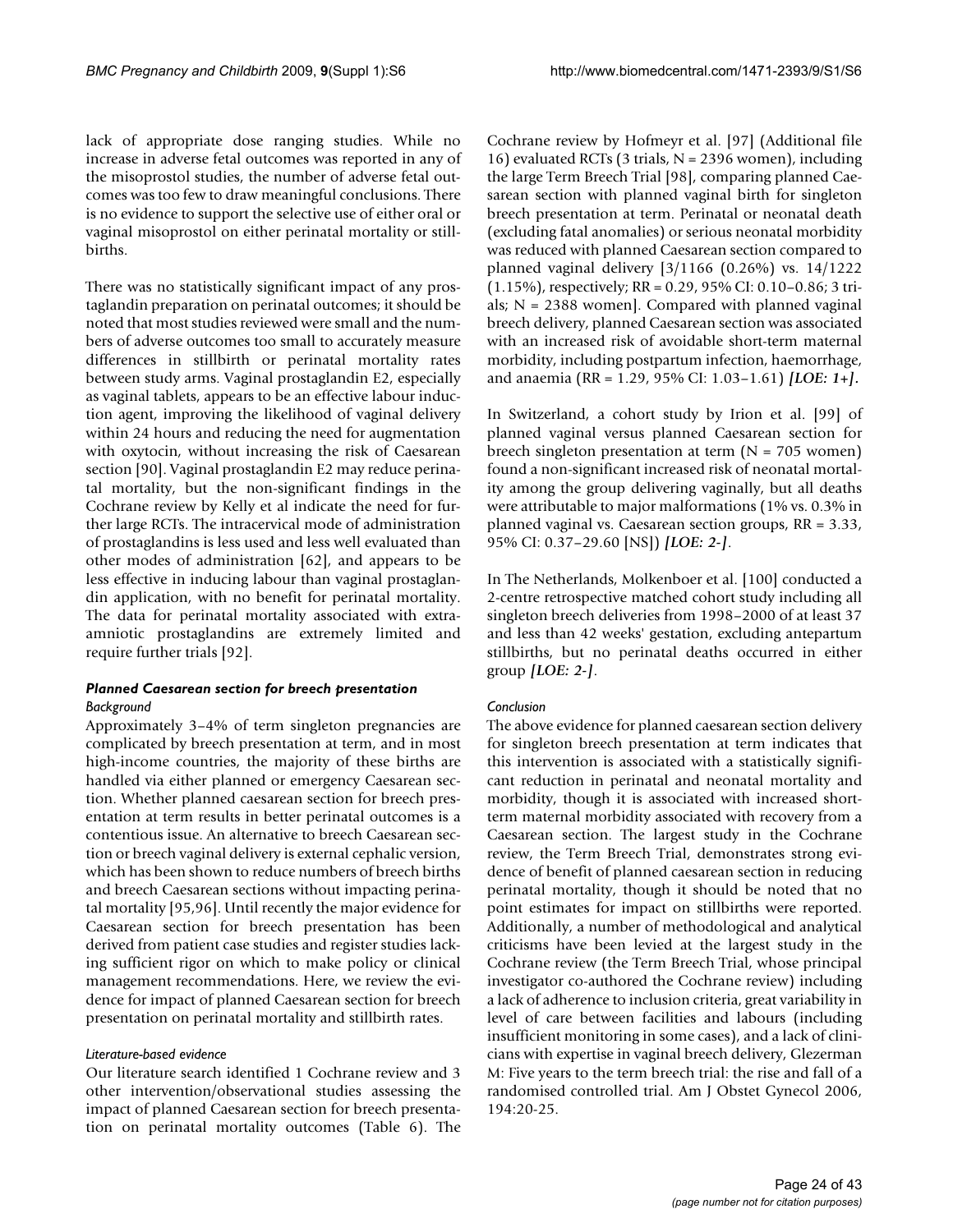| Source                                                                                                | <b>Location and Type of Study</b>                                                                                                                                                                                       | Intervention                                                                                                                                                                           | <b>Stillbirths/Perinatal</b><br><b>Outcomes</b>                                                                                                                                                                                            |
|-------------------------------------------------------------------------------------------------------|-------------------------------------------------------------------------------------------------------------------------------------------------------------------------------------------------------------------------|----------------------------------------------------------------------------------------------------------------------------------------------------------------------------------------|--------------------------------------------------------------------------------------------------------------------------------------------------------------------------------------------------------------------------------------------|
| <b>Reviews and meta-analyses</b>                                                                      |                                                                                                                                                                                                                         |                                                                                                                                                                                        |                                                                                                                                                                                                                                            |
| Hofmeyr et al. 2003 [97]<br>USA.<br>Meta-analysis (Cochrane). 3 RCTs<br>included ( $N = 2388$ women). |                                                                                                                                                                                                                         | To assess the effects of planned<br>Caesarean section for singleton breech<br>presentation at term (intervention) vs.<br>planned vaginal delivery on measures of<br>pregnancy outcome. | PMR/NMR (excluding fatal<br>malformations): $RR = 0.29$ (95%)<br>$Cl: 0.10 - 0.86$ ).<br>[3/1166 vs. 14/1222 in<br>intervention and control groups,<br>respectively].                                                                      |
| <b>Intervention studies</b>                                                                           |                                                                                                                                                                                                                         |                                                                                                                                                                                        |                                                                                                                                                                                                                                            |
| Irion et al. 1998 [99]                                                                                | Switzerland (Geneva). University<br>hospital.<br>Cohort study. $N = 705$ consecutive<br>singleton term breech presentations (N<br>$=$ 385 planned vaginal deliveries, N =<br>320 planned Caesarean sections).           | Compared the impact on neonatal<br>mortality of planned vaginal delivery vs.<br>elective Caesarean section in term<br>breech presentations.                                            | NMR (all major malformations):<br>RR = 3.33 (95% CI: 0.37-29.60).<br>[1% vs. 0.3% in planned vaginal vs.<br>Caesarean groups, respectively; P<br>$= 0.38$ ].                                                                               |
| Molkenboer et al. [100]                                                                               | The Netherlands, 2 centres.<br>Retrospective matched cohort study. N<br>= 1119 deliveries between July 1998 and<br>April 2000 ( $N = 373$ breech between<br>$37(+0)$ and $41(+6)$ weeks, N = 746<br>cephalic position). | Compared the impact on perinatal<br>mortality in babies with breech<br>presentation (exposed) vs. those with<br>cephalic presentation (unexposed).                                     | PMR: 0 in both groups.<br>Planned Caesarean: 23.3% vs.<br>3.5% in breech vs. cephalic<br>deliveries, respectively; $P < 0.001$ .<br>Emergency Caesarean: 29.2% vs.<br>8.8% in exposed vs. unexposed<br>groups, respectively; $P < 0.001$ . |
| Nalliah et al. 2009 [152]                                                                             | Malaysia (Ipoh). Hospital based study.<br>Retrospective analysis. $N = 4886$ breech<br>presentations from 1992-2004, of which<br>3725 were evaluated.                                                                   | Compared perinatal mortality among<br>breech births delivered vaginally versus<br>by Caesarean section.                                                                                | PMR: Mode of delivery did not<br>improve PMR in breech cases.                                                                                                                                                                              |

|  |  |  |  | Table 6: Impact of planned Caesarean section for breech presentation on stillbirth and perinatal mortality |  |  |  |  |
|--|--|--|--|------------------------------------------------------------------------------------------------------------|--|--|--|--|
|--|--|--|--|------------------------------------------------------------------------------------------------------------|--|--|--|--|

Although planned Caesarean for breech presentation appears to be a promising intervention, in light of these criticisms and the downstream implications of recommending a policy of Caesarean section in low-resource settings, our recommendation for Caesarean section in term breech presentation carries several caveats. Given the risks associated with Caesarean section, a planned Caesarean section should only be considered after external cephalic version has been unsuccessful and sufficient time has been allowed for spontaneous version and cephalic birth to take place [95]. Caesarean section poses shortterm risks of infection and haemorrhage, as well as longterm risks including uterine rupture (particularly where a classical incision is performed), placental invasion of the uterine scar, stillbirth, and maternal death, for women who cannot or do not access facilities with comprehensive essential obstetric care in subsequent pregnancies. For these reasons, in some low-resource settings, the complications associated with Caesarean section may pose greater risks to both mothers' and babies' lives than vaginal delivery for breech presentation. Vaginal birth for breech presentations is advised in these circumstances, as 97% of breech-position singleton infants will be born without complications [97]. Additionally, adoption of a policy of breech delivery by Caesarean section will ultimately lead to the disappearance of the specialised clinical skills required to perform vaginal breech delivery, meaning that women with breech fetuses who do deliver vaginally may face greater risk.

# *Magnesium sulphate supplementation for pre-eclampsia/ eclampsia and pre-term labour*

## *Background*

Magnesium sulphate has both anti-convulsant and tocolytic applications. Anti-convulsants, including magnesium sulphate, diazepam, and phenytoin, are a key strategy for preventing or stopping eclamptic seizures in pregnant women with pre-eclampsia and eclampsia, respectively, which account for 50,000 maternal deaths per year worldwide (10% of all direct maternal deaths) [101]. Magnesium sulphate is generally regarded as the first choice drug, and superior to diazepam or phenytoin,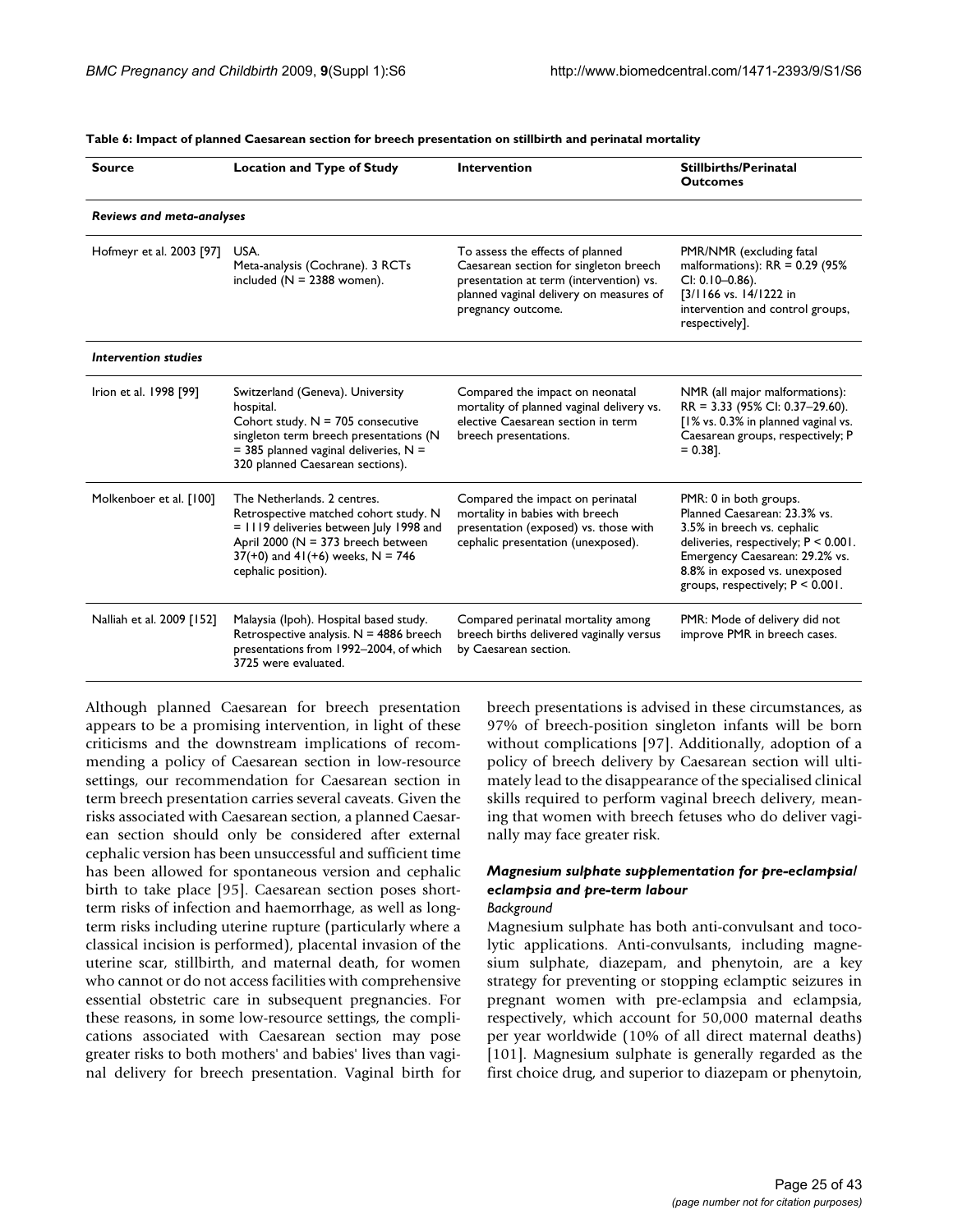for controlling eclamptic fits and preventing associated maternal and fetal deaths [\[102](#page-40-0)-104]. However, the use of magnesium sulphate presents potential hazards including severe maternal adverse effects such as respiratory and cardiac arrest, and risk of fetal neurological depression (e.g., decreased respiratory effort), suggesting that while magnesium sulphate may prevent some fetal and neonatal deaths due to eclampsia, it may present an increased risk of harm in some pregnancies.

Magnesium sulphate also has tocolytic properties: it relaxes smooth muscle and inhibits uterine contractile activity. Tocolytic drugs can theoretically prevent or delay labour and pre-term birth for women at high risk of preterm delivery [105]. Ideally, a tocolytic agent would delay labour long enough to administer corticosteroids to hasten fetal lung maturation prior to delivery. Magnesium sulphate is widely used as a tocolytic agent for preventing pre-term birth in the United States [106]; below, we explore the evidence for the impact of its use on stillbirth.

## *Literature-based evidence*

Our literature search identified 4 Cochrane reviews on the role of magnesium sulphate for management of preeclampsia and eclampsia and 3 Cochrane reviews and 1 other study on its role in threatened preterm labour (Table 7). The role of antenatal magnesium supplementation in prevention of pre-eclampsia in magnesium-deficient populations has been discussed in a previous paper in this series [107].

*Magnesium sulphate for treatment of pre-eclampsia and eclampsia* A Cochrane review by Duley et al. [108] (Additional file 17) compared the impact of magnesium sulphate versus placebo or no treatment in women with pre-eclampsia, and reported no difference in the risk of stillbirth and/or neonatal death (3 trials; RR = 1.04, 95% CI: 0.93–1.15) *[LOE: 1++]*. A second Cochrane review by Duley et al. [103] (Additional file 18) comparing magnesium sulphate with diazepam in eclampsia cases showed no difference in stillbirth rates between the two treatments (RR = 0.89, 95% CI: 0.63–1.26); a separate Cochrane review [104] comparing magnesium sulphate to phenytoin found a similar non-significant impact on stillbirth rates (2 trials, 665 babies, RR = 0.83, 95% CI: 0.61–1.13). However, magnesium sulphate was associated with fewer admissions of babies to a neonatal special care unit (1 trial, N = 518 babies, RR = 0.73, 95% CI: 0.58–0.91), and fewer neonatal deaths or special care unit admissions exceeding 7 days (1 trial,  $N = 665$  babies,  $RR = 0.77$ , 95% CI: 0.63–0.95) *[LOE: 1+]* (Additional file 19).

Duley et al. [109] (Additional file 20) evaluated RCTs comparing any use of magnesium sulphate with any use of lytic cocktail (a combination of drugs, usually chlorpromazine, promethazine and pethidine) in women with eclampsia (2 trials,  $N = 199$  women). Magnesium sulphate proved superior to lytic cocktail in preventing further seizures (RR = 0.09, 95% CI: 0.03–0.24), but the comparative impact of magnesium sulphate on stillbirths was not statistically significant (RR = 0.55, 95% CI-0.26– 1.16) *[LOE: 1+]*.

### *Magnesium sulphate for prevention of preterm birth*

Doyle et al. [110] reviewed RCTs of studies evaluating the impact of antepartum magnesium sulphate therapy in women at high risk of, or with threatened, pre-term labour (4 trials,  $N = 3701$  babies) (Additional file 21). There was no difference in risk of fetal death between women administered magnesium sulphate versus no magnesium sulphate (RR = 0.98, 95% CI: 0.78–1.24, 4 trials). Additionally, there was no impact of antepartum magnesium sulphate therapy on paediatric mortality (RR = 0.97, 95% CI: 0.74–1.28, 4 trials, 3701 infants) or neurological impairments or disabilities in early childhood *[LOE: 1++].* A second, large Cochrane review of the use of magnesium sulphate to prevent preterm birth by Crowther et al. [105] reported an elevated risk of baby death (fetal plus infant death) among infants exposed to magnesium sulphate (RR = 2.82, 95% CI: 1.20–6.62, 7 trials, 727 infants) (Additional file 22). Considering fetal deaths separately, there was no significant impact on risk of fetal death (1 trial, RR = 5.70, 95% CI: 0.28–116.87 [NS]); both fetal deaths occurred in just 1 of the 7 studies reporting fetal or child death. Magnesium sulphate made no difference in the risk of delivery within 48 hours of treatment (RR = 0.85, 95% CI: 0.58–1.25, 11 trials, 881 women) compared to controls not given magnesium sulphate. Similarly, no benefit was seen for magnesium sulphate on the risk of giving birth pre-term (<37 weeks) or very pre-term (<34 weeks). The third Cochrane review [111] on magnesium maintenance therapy after administration of an initial tocolytic for preventing preterm births, had 3 trials, including 303 women. The magnesium group had a five-fold higher risk of perinatal mortality than placebo, no or alternative treatment (Additional file 23).

A multicentre RCT of magnesium sulphate use to reduce cerebral palsy and death by Rouse et al. [112] in women at risk of preterm birth between 24 and 31 weeks of gestation showed that the women in the intervention group had a statistically non-significant slightly elevated risk of the composite outcome of stillbirth or infant death (RR = 1.12; 95% CI: 0.85–1.47). Risk of moderate or severe cerebral palsy was significantly lower in children of women given magnesium sulphate compared to placebo (RR = 0.55; 95% CI: 0.32–0.95) *[LOE 1+]*.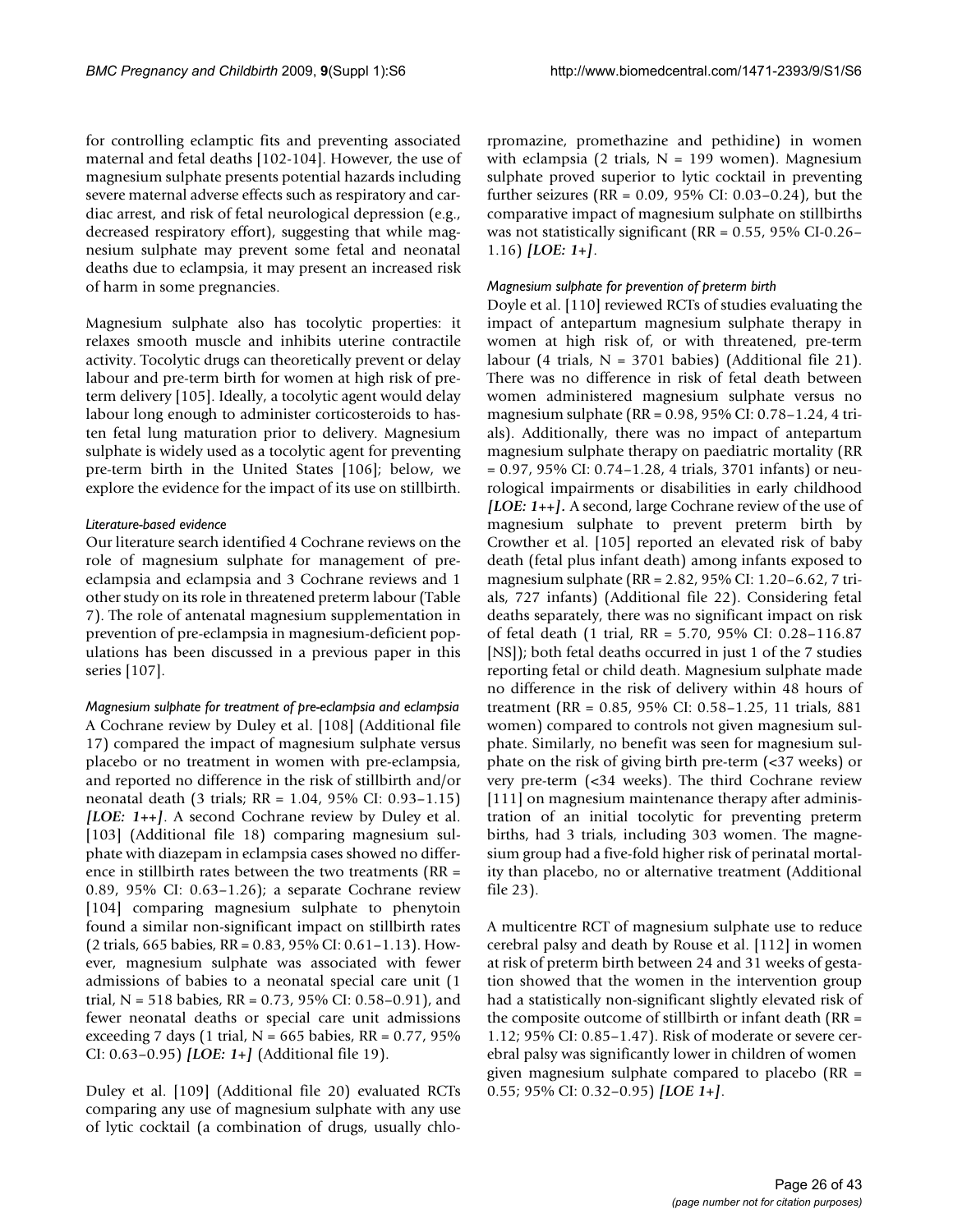| Source                           | <b>Location and Type of Study</b>                                                                                          | Intervention                                                                                                                                                            | <b>Stillbirths/Perinatal</b><br><b>Outcomes</b>                                                                                                                                                                                                                                                                                                                                                 |
|----------------------------------|----------------------------------------------------------------------------------------------------------------------------|-------------------------------------------------------------------------------------------------------------------------------------------------------------------------|-------------------------------------------------------------------------------------------------------------------------------------------------------------------------------------------------------------------------------------------------------------------------------------------------------------------------------------------------------------------------------------------------|
|                                  | Magnesium sulphate for treatment of pre-eclampsia and eclampsia                                                            |                                                                                                                                                                         |                                                                                                                                                                                                                                                                                                                                                                                                 |
| <b>Reviews and meta-analyses</b> |                                                                                                                            |                                                                                                                                                                         |                                                                                                                                                                                                                                                                                                                                                                                                 |
| Duley 2003 [108]                 | Bangladesh, South Africa, USA,<br>Malaysia.<br>Meta-analysis (Cochrane). 5 RCTs<br>included ( $N = 9,961$ women).          | To assess the effects of magnesium<br>sulphate for pre-eclampsia<br>(intervention) vs. placebo or no anti-<br>convulsant (controls) on the women<br>and their children. | SBR: RR = 0.99 (95% CI: 0.87 -<br>$1.12)$ [NS].<br>[424/5003 vs. 426/4958 in<br>intervention and control groups,<br>respectively].<br>PMR: RR = $0.98$ (95% CI: $0.88 -$<br>$1.10)$ [NS].<br>[538/4655 vs. 541/4604 in<br>intervention and control groups,<br>respectively].                                                                                                                    |
| Duley et al. 2000 [109]          | India.<br>Meta-analysis (Cochrane). 2 RCTs<br>included ( $N = 177$ women).                                                 | To compare the effects of<br>magnesium sulphate (intervention)<br>vs. those of lytic cocktail (controls)<br>when used for the care of women<br>with eclampsia.          | SBR: RR = 0.55 (95% CI: 0.26 –<br>$1.16$ ) [NS].<br>[9/89 vs. 16/88 in intervention and<br>control groups, respectively].<br>NMR: RR = 0.39 (95% CI: 0.14 –<br>$1.06$ ) [NS].<br>[5/90 vs. 13/93 in intervention and<br>control groups, respectively].                                                                                                                                          |
| Duley et al. 2003 [104]          | South Africa, India.<br>Meta-analysis (Cochrane). 2 RCTs<br>included ( $N = 665$ women).                                   | To assess the effects of magnesium<br>sulphate (intervention) vs. phenytoin<br>(controls) when used for the care of<br>women with eclampsia.                            | SBR: RR = 0.83 (95% CI: 0.61 -<br>$1.13)$ [NS].<br>[57/325 vs. 72/340 in intervention<br>and control groups, respectively].<br>PMR: RR = $0.85$ (95% CI: 0.67 –<br>$1.09)$ [NS].<br>[84/325 vs. 103/340 in<br>intervention and control groups,<br>respectively].<br>NMR: RR = 0.95 (95% CI: 0.59 -<br>$1.53)$ [NS].<br>[29/325 vs. 32/340 in intervention<br>and control groups, respectively]. |
| Duley et al. 2003 [103]          | Malaysia, Zimbabwe, Africa, Asia<br>and South America.<br>Meta-analysis (Cochrane). 4 RCTs<br>included ( $N = 756$ women). | To assess the effects of magnesium<br>sulphate (intervention) vs. diazepam<br>(controls) when used for the care of<br>women with eclampsia.                             | SBR: RR = 0.89 (95% CI: 0.63 -<br>$1.26)$ [NS].<br>[51/385 vs. 55/371 in intervention<br>and control groups, respectively].<br>PMR: RR = $1.04$ (95% CI: 0.80 -<br>$1.36)$ [NS].<br>[87/379 vs. 80/366 in intervention<br>and control groups, respectively].<br>NMR: RR = 1.34 (95% CI: 0.84 -<br>$2.14)$ [NS].<br>$[38/364$ vs. $27/352$ in intervention<br>and control groups, respectively]. |

**Table 7: Impact of magnesium sulphate in treatment of pre-eclampsia/eclampsia and threatened pre-term labour on stillbirth and perinatal mortality**

#### *Conclusion*

Intravenous or intramuscular magnesium sulphate significantly decreases the risk of eclampsia. IV or intramuscular magnesium sulphate appears to be substantially more effective than diazepam and phenytoin for treatment of eclampsia, and is therefore the treatment of choice. No trials reported any statistically significant impact of magnesium sulphate on stillbirth incidence or perinatal mortality.

Among women deemed to be at risk of preterm birth, magnesium sulphate is ineffective at delaying or prevent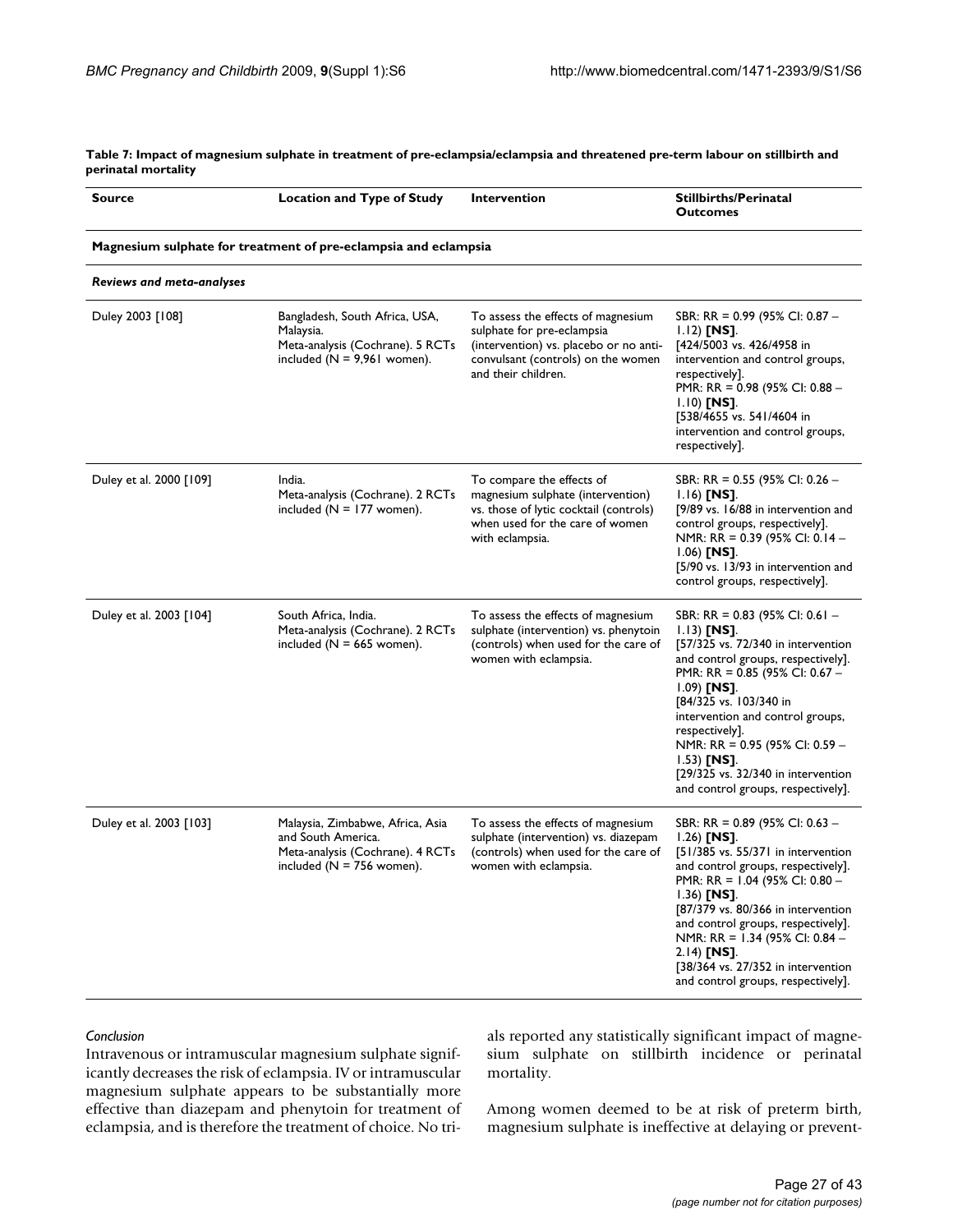**Table 7: Impact of magnesium sulphate in treatment of pre-eclampsia/eclampsia and threatened pre-term labour on stillbirth and perinatal mortality** *(Continued)*

| Magnesium sulphate for threatened pre-term labour. |                                                                                                                     |                                                                                                                                                                                                                                                                                       |                                                                                                                                                                                                                                                                                                                                                          |
|----------------------------------------------------|---------------------------------------------------------------------------------------------------------------------|---------------------------------------------------------------------------------------------------------------------------------------------------------------------------------------------------------------------------------------------------------------------------------------|----------------------------------------------------------------------------------------------------------------------------------------------------------------------------------------------------------------------------------------------------------------------------------------------------------------------------------------------------------|
| <b>Reviews and meta-analyses</b>                   |                                                                                                                     |                                                                                                                                                                                                                                                                                       |                                                                                                                                                                                                                                                                                                                                                          |
| Crowther et al. 2002 [105]                         | USA.<br>Meta-analyses (Cochrane). 7 RCTs<br>included ( $N = 635$ women).                                            | To assess the effectiveness and<br>safety of magnesium sulphate<br>therapy (intervention) vs. placebo,<br>no placebo or alternative tocolytic<br>therapy (controls) given to women<br>in threatened pre-term labour with<br>the aim of preventing pre-term birth<br>and its sequelae. | Fetal deaths (miscarriage+SB): RR<br>$= 5.70$ (95% CI: 0.28 - 116.87)<br><b>[NS].</b><br>[2/293 vs. 0/342 in intervention<br>and control groups, respectively].                                                                                                                                                                                          |
| Crowther and Moore 1998 [111]                      | USA.<br>Cochrane review. I RCT included<br>$(N = 50$ women).                                                        | To assess the effects of magnesium<br>maintenance therapy (intervention)<br>vs. placebo/no treatment (controls)<br>on preventing pre-term birth after<br>threatened pre-term labour.                                                                                                  | Death before hosp discharge: RR<br>$= 5.00$ (95% CI: 0.25 - 99.16)<br>[NS].<br>[2/25 vs. 0/25 in intervention and<br>control groups, respectively].                                                                                                                                                                                                      |
| Doyle et al. 2007 [110]                            | Australia, New Zealand, France,<br>USA.<br>Meta-analysis (Cochrane). 4 RCTs<br>included ( $N = 3,701$ women).       | To assess the effectiveness and<br>safety of magnesium sulphate as a<br>neuroprotective agent (intervention)<br>vs. placebo or no placebo (controls)<br>when given to women considered at<br>risk of pre-term birth.                                                                  | Fetal death (miscarriage + SB): RR<br>$= 0.98$ (95% CI: 0.78 - 1.24) [NS].<br>[123/1864 vs. 125/1837 in<br>intervention and control groups,<br>respectively].                                                                                                                                                                                            |
| <b>Intervention studies</b>                        |                                                                                                                     |                                                                                                                                                                                                                                                                                       |                                                                                                                                                                                                                                                                                                                                                          |
| Rouse et al. 2008 [112]                            | USA. Multicentre.<br>$RCT. N = 2241$ women $24-31$<br>weeks of gestation deemed at high<br>risk of pre-term labour. | Compared the impact of IV<br>magnesium sulphate (a loading dose<br>of 6 g infused for 20 to 30 minutes,<br>followed by a maintenance infusion<br>of 2 g per hour) (intervention) with<br>identical-appearing placebo<br>(controls).                                                   | SBR+IMR): RR = $1.12$ (95% CI:<br>$0.85 - 1.47$ ; P = 0.41 [NS].<br>[99/1041 (9.5%) vs. 93/1095 (8.5%)<br>in intervention and control<br>groups, respectively].<br>Moderate or severe cerebral<br>palsy: RR = 0.55 (95% CI: 0.32-<br>$(0.95)$ ; P = 0.03.<br>[20/1041 (1.9%) vs. 38/1095 (3.5%)<br>in intervention and control<br>groups, respectively]. |

ing labour, and while its use may be associated with side effects in the infant such as neurological depression, there is evidence that magnesium sulphate may also prevent moderate or severe cerebral palsy in live-born infants [112]. There is not enough evidence to show any difference between magnesium maintenance therapy and either placebo or no treatment, or alternative therapies (other tocolytics, for example) in preventing preterm birth after an episode of threatened preterm labour. Thus, despite good quality evidence and impact on maternal pre-eclampsia (Grade A), evidence for impact of magnesium therapy on stillbirth prevention is insufficient.

## *Maternal hyperoxygenation for suspected impaired fetal growth*

#### *Background*

Long-term fetal hypoxia, which results from diminished oxygen and/or nutrient flow to the fetus from the mother, is often implicated in cases of impaired fetal growth. Impaired fetal growth may result from a number of factors, including fetal characteristics (e.g., congenital abnormalities), placental factors (e.g., small placenta, poor placentation), and maternal conditions (e.g., drug use, malnutrition, renal or vascular problems) [113]. Severe deprivation of oxygen and/or nutrients can result in hypoxia or nutrient deprivation so severe as to cause stillbirth. Several observational uncontrolled trials have evaluated the physiological basis for maternal hyperoxygenation (40–55% humidified oxygen by face mask at 8 litres per minute, 24 hours per day) as a way to improve oxygen flow to the fetus and thereby alleviate hypoxia and stimulate nutrient transfer [114-118]

#### *Literature-based evidence*

Our literature search identified 1 Cochrane review and 1 other intervention study (Table 8) that evaluated the impact of maternal hyperoxygenation on perinatal mortality. Say et al. [119] reviewed RCTs (3 RCTs,  $N = 94$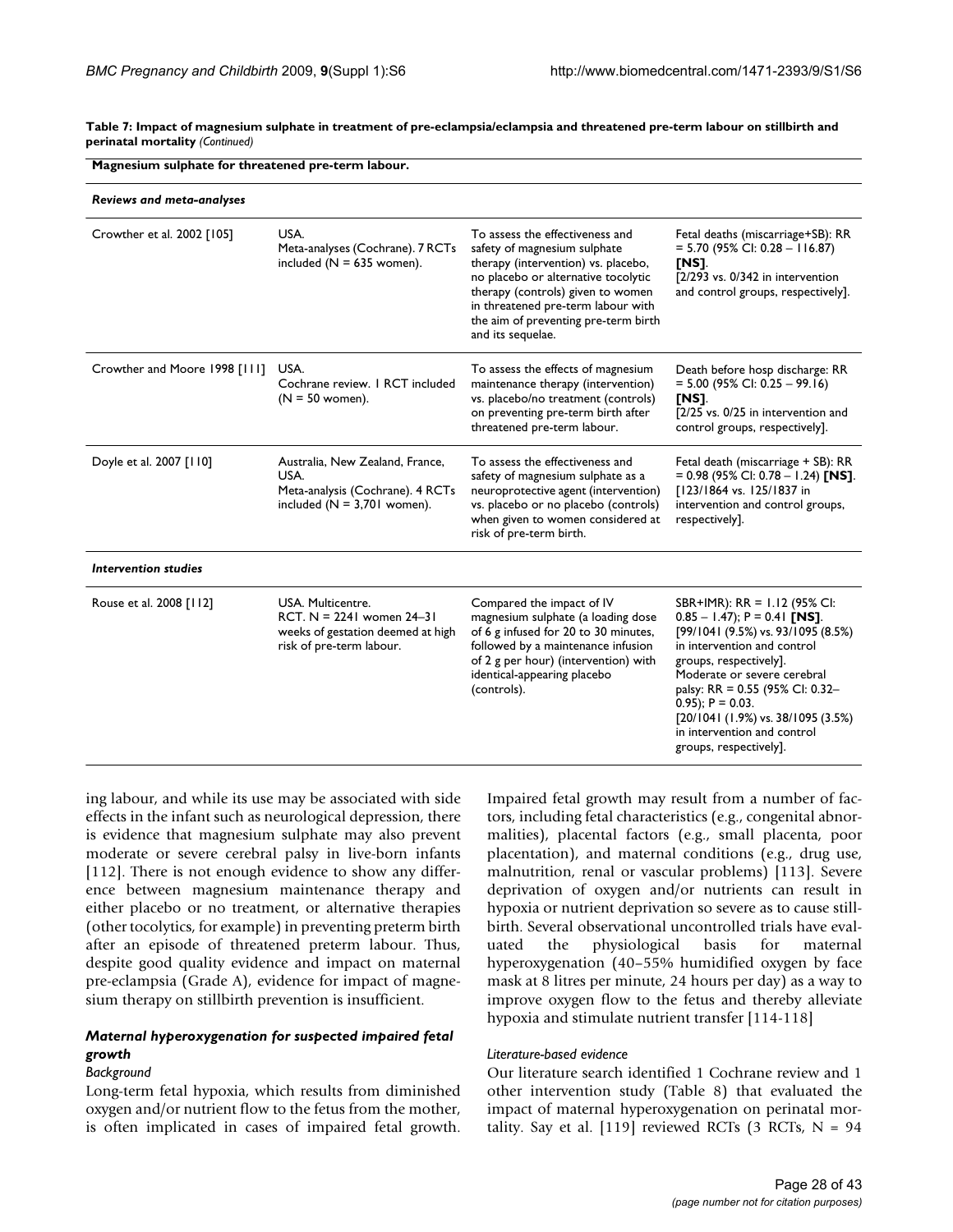women) comparing maternal oxygen therapy with no oxygen therapy in suspected impaired fetal growth, and found statistically significantly lower PMR in the oxygenation group compared to the non-oxygen group in all three included trials (RR = 0.50, 95% CI: 0.32–0.81). However, the reviewers cautioned that higher gestational age in the oxygenation groups might have accounted for the difference in mortality rates *[LOE: 1++]* (Additional file 24).

A quasi-RCT by Battaglia et al. [120] attempted to compare the impact of maternal oxygenation versus no oxygen in a group of pregnant women  $(N = 38)$  prescribed bed rest, but no perinatal deaths occurred in either group *[LOE: 2-]*.

## *Conclusion*

The evidence for maternal hyperoxygenation in the Cochrane suggests that in pregnant women treated with long-term oxygen therapy, perinatal mortality is significantly reduced [119]. Methodological deficiencies in the trials included in the Cochrane review, including the greater average gestational age of fetuses in the oxygen intervention groups and the small size of the included trials, suggest that this promising finding must be confirmed with rigorous, large multicentre RCTs reporting stillbirths and early neonatal mortality separately. Interestingly, while there appeared to be an impact on perinatal mortality, maternal hyperoxygenation did not appear to improve fetal growth. We classify maternal hyperoxygenation as having some evidence of benefit in reducing perinatal

mortality given the promising findings of the Cochrane review on this subject, but suggest that this intervention not be included in programs until confirmatory results become available, as some prior studies have suggested that maternal hyperoxygenation may inadvertently reduce uterine blood flow, and that long-term oxygen therapy may be associated with maternal pulmonary dysfunction [121-123].

## *Amnioinfusion*

### *Background*

Amnioinfusion is a procedure whereby fluid (either saline or Ringer's lactate) is added to the uterine cavity transcervically via catheter, when the membranes have ruptured, or transabdominally using a needle if amniotic membranes are still intact. The procedure is often performed in an effort to prevent or relieve umbilical cord compression during labour associated with low amniotic fluid volume (oligohydramnios); the infusion of fluid also dilutes meconium detected in the amniotic fluid. Dilution of meconium is thought to minimize the risk of meconium aspiration, as thick meconium in cases of oligohydramnios is associated with significant perinatal mortality and morbidity [124]. Amnioinfusion may impact fetal survival via one or both of these mechanisms and the two can be difficult to differentiate. Amnioinfusion has also been used in an effort to prevent ascending infection in cases of premature rupture of membranes (PROM)[125], or to facilitate external cephalic version at term, though the impact of amnioinfusion for external cephalic version on perinatal outcomes has not been examined [126]. The evi-

**Table 8: Impact of maternal hyperoxygenation for impaired fetal growth on stillbirth and perinatal mortality**

| <b>Source</b>                    | <b>Location and Type of Study</b>                                                                                                                                                                      | Intervention                                                                                                                                                                                                                                                                                                                                                                                                                                                                                                                                   | <b>Stillbirths/Perinatal</b><br><b>Outcomes</b>                                                                            |
|----------------------------------|--------------------------------------------------------------------------------------------------------------------------------------------------------------------------------------------------------|------------------------------------------------------------------------------------------------------------------------------------------------------------------------------------------------------------------------------------------------------------------------------------------------------------------------------------------------------------------------------------------------------------------------------------------------------------------------------------------------------------------------------------------------|----------------------------------------------------------------------------------------------------------------------------|
| <b>Reviews and meta-analyses</b> |                                                                                                                                                                                                        |                                                                                                                                                                                                                                                                                                                                                                                                                                                                                                                                                |                                                                                                                            |
| Say et al. 2003 [119]            | Italy, UK, South Africa.<br>Meta-analysis (Cochrane). 3 RCTs<br>included ( $N = 94$ women).                                                                                                            | To assess the effects of maternal oxygen therapy<br>(intervention) vs. management without additional<br>oxygen (controls) in suspected impaired fetal<br>growth on fetal growth and perinatal outcome.                                                                                                                                                                                                                                                                                                                                         | PMR: RR = $0.50$ (95% CI: 0.32)<br>$-0.81$ ).<br>[15/46 vs. 31/48 in<br>intervention and control<br>groups, respectively]. |
| Intervention studies             |                                                                                                                                                                                                        |                                                                                                                                                                                                                                                                                                                                                                                                                                                                                                                                                |                                                                                                                            |
| Battaglia et al. 1994 [120]      | Italy (Modena). Tertiary referral<br>hospital (University of Modena).<br>Quasi-RCT. $N = 38$ patients with<br>intrauterine growth retardation<br>( $N = 18$ intervention group, $N =$<br>20 controls). | Compared the impact on fetal survival of bed<br>rest plus humidified 55% oxygen at a rate of 8 l/<br>min continuously (intervention) vs. bed rest (plus<br>anti-hypertensive treatment, when necessary).<br>Ultrasound assessment of amniotic fluid volume<br>was performed on alternate days, and the fetal<br>abdominal circumference was evaluated weekly.<br>Doppler analysis of fetal/maternal circulation was<br>performed upon the patient's arrival at hospital,<br>after 12 h, and thereafter on alternate days until<br>parturition. | PMR: No deaths.                                                                                                            |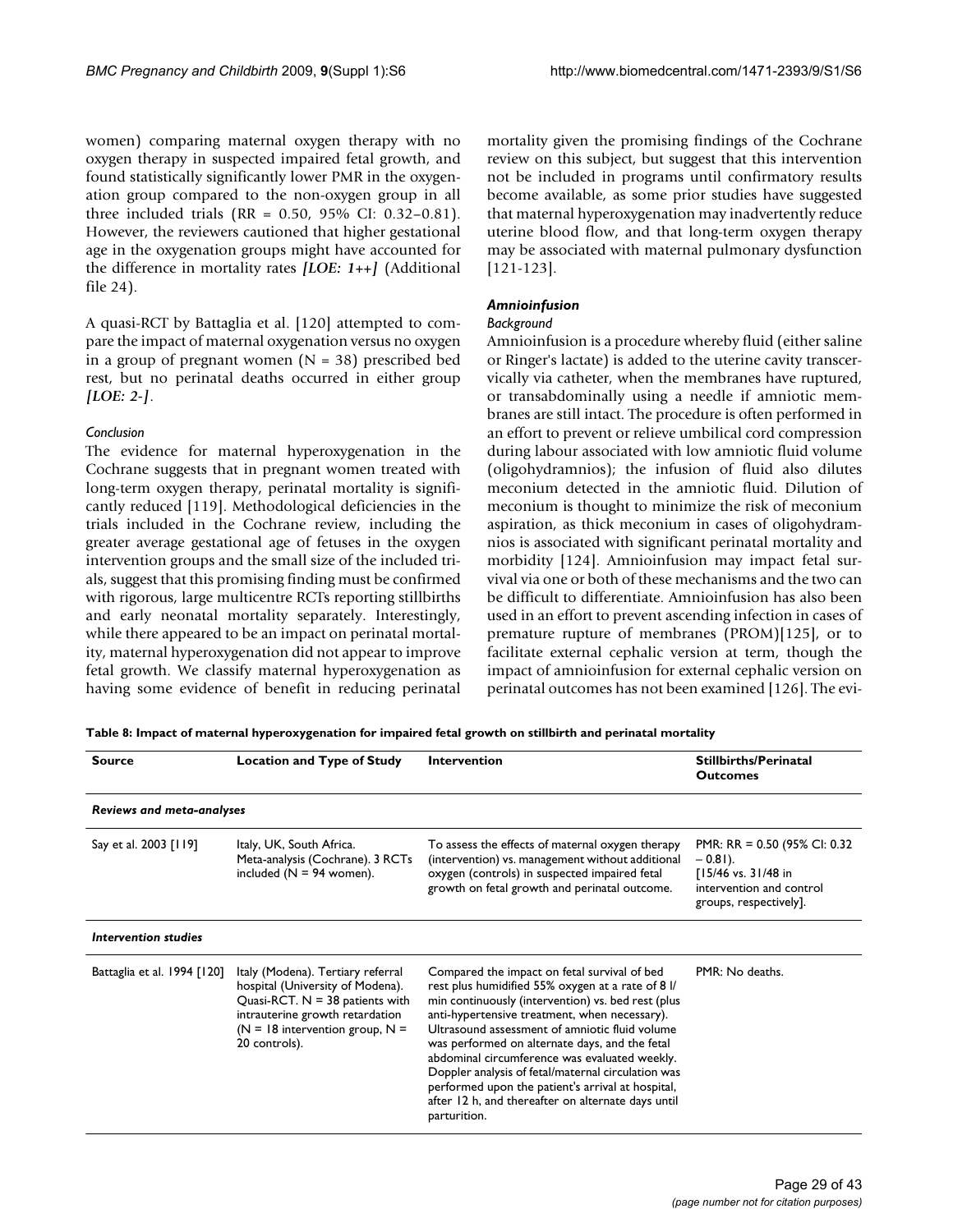dence for whether amnioinfusion for this variety of indications has any impact on perinatal mortality outcomes has not been systematically compiled.

### *Literature-based evidence*

The literature search identified 2 Cochrane reviews and 11 other interventional/observational studies, presented below by indication (Table 9).

### *Amnioinfusion for PROM*

The original Cochrane review by Hofmeyr et al. on amnioinfusion [125] evaluated 14 relatively small (<200 participants) RCTs of amnioinfusion compared with no amnioinfusion in pregnancies with PROM as a treatment to alleviate umbilical cord compression and prevent intrauterine infection. There was no significant impact of amnioinfusion compared with controls on perinatal mortality (8 trials, RR = 0.51, 95% CI: 0.11–2.24) (Additional file 25). Transcervical amnioinfusion for potential or suspected umbilical cord compression reduced the risk of fetal heart rate decelerations  $(4 \text{ trials}, N = 227 \text{ women})$ : RR = 0.54; 95% CI: 0.43–0.68); Caesarean section (9 trials, N  $= 953$  women, RR  $= 0.52$ , 95% CI: 0.40–0.69), Apgar score < 7 at 5 minutes (7 trials, N = 828 women, RR = 0.54, 95% CI:  $0.30-0.97$ ), and low cord arterial pH (6 trials, N = 660 women, RR = 0.45, 95% CI 0.31–0.64). Transabdominal amnioinfusion showed similar trends, though numbers studied were too small to reach statistical significance. Transcervical amnioinfusion to prevent infection in women with membranes ruptured for more than six hours (one trial of 66 women) was associated with a reduction in puerperal infection  $(1 \text{ trial}, N = 68 \text{ women},$ RR = 0.50, CI 0.26–0.97) *[LOE: 1-].*

In a tertiary care facility in Italy, a quasi-RCT by De Santis et al. 2003 [127] assessed the impact on fetal survival of weekly transabdominal amnioinfusion in a group of women with pre-term PROM at less than 26 weeks gestation  $(N = 71)$ , reporting twice the survival rate among fetuses born to women in the amnioinfusion group versus the expectantly managed group (64.8% vs 32.3% of fetuses survived, respectively,  $P < 0.01$ ).

### *Amnioinfusion for oligohydramnios with intact membranes*

A case-control study of women with oligohydramnios in pregnancy (N = 100) by Chhabra et al. [128] administered antepartum transabdominal amnioinfusion to 50 women, treating the remainder conservatively. The perinatal mortality rate was significantly lower among the amnioinfusion group compared to controls given conservative management (4% vs. 18%, respectively) *[LOE: 2++]*.

### *Prevention of meconium aspiration*

A second Cochrane review by Hofmeyr [124] evaluated RCTs (12 small trials) comparing amnioinfusion with no amnioinfusion for women in labour under either normal or limited perinatal surveillance with moderate or thick meconium staining of the amniotic fluid (Additional file 26). Amnioinfusion was associated with significant reductions in heavy meconium staining of the amniotic fluid (RR = 0.03, 95% CI: 0.01–0.15) and variable fetal heart rate deceleration (RR = 0.65, 95% CI: 0.49–0.88). No perinatal deaths were reported. Under limited perinatal surveillance, amnioinfusion was associated with a trend towards reduced perinatal mortality (RR = 0.34, 95% CI: 0.11–1.06 **[NS]**), as well as significantly decreased risk of meconium aspiration syndrome (RR = 0.24, 95% CI: 0.12–0.48), neonatal hypoxic ischaemic encephalopathy (RR = 0.07, 95% CI: 0.01–0.56) and neonatal ventilation or intensive care unit admission (RR = 0.56, 95% CI: 0.39–0.79); *[LOE: 1+].*

A large, multicentre RCT (56 centres, 13 countries,  $N =$ 1998 women) by Fraser et al. [129] of transcervical amnioinfusion versus standard care in women with thick meconium staining reported 5 perinatal deaths in each group, suggesting no beneficial impact of amnioinfusion over standard care. The study also suggested the possibility that the risk of meconium aspiration syndrome could be elevated rather than reduced after amnioinfusion relative to controls (RR = 1.39, 0.88–2.19 [NS]).

A matched case-control study by Ashfaq and Shah [130] in Pakistan tested the impact of amnioinfusion in cases of meconium stained liquor ( $N = 400$  women). Both perinatal morbidity and mortality were reduced in the amnioinfusion group relative to controls (6% vs. 14%, respectively), and the stillbirth rate was 0/200 (0%) in the amnioinfusion group versus 8/200 (4%) in the control group, though no statistical significance data was given. The prevalence of meconium aspiration syndrome was lower in the amnioinfusion group than among controls (22% vs. 56%, respectively).

Several relatively small studies on amnioinfusion for meconium staining in India reported lower rates of perinatal mortality in the amnioinfusion groups. A case-control study of amnioinfusion in women with meconium staining  $(N = 250)$  reported substantially fewer deaths in the amnioinfusion group than among controls (1/100 [1%] vs. 12/150 [8%], respectively,  $P = 0.01$ ] [131]. Kirubamani [132] tested the impact of intrapartum amnioinfusion with saline versus standard care in women with light, moderate, or thick meconium  $(N = 50)$ , and documented no deaths in the intervention group versus one among controls (0/30 vs. 1/20, respectively). In West Bengal, a study by Das et al. [133] of women in labour with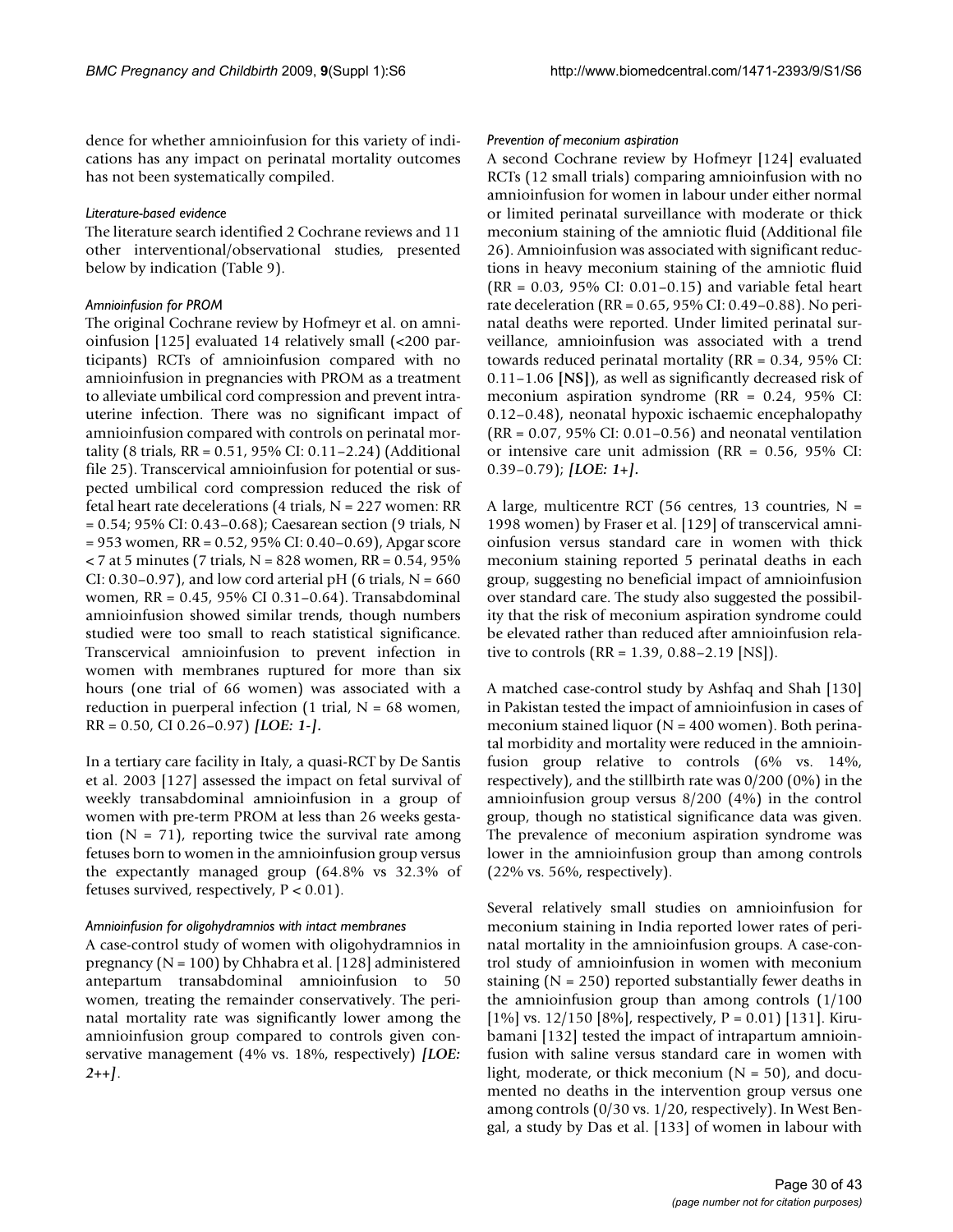| <b>Source</b>                    | Location and Type of Study                                                                                                                                                                                                                                                                                                                                               | <b>Intervention</b>                                                                                                                                                                                                                                                                                                                                                                                                                                                                         | <b>Stillbirths/Perinatal</b><br><b>Outcomes</b>                                                                                                                                                                                                                                                                                                          |
|----------------------------------|--------------------------------------------------------------------------------------------------------------------------------------------------------------------------------------------------------------------------------------------------------------------------------------------------------------------------------------------------------------------------|---------------------------------------------------------------------------------------------------------------------------------------------------------------------------------------------------------------------------------------------------------------------------------------------------------------------------------------------------------------------------------------------------------------------------------------------------------------------------------------------|----------------------------------------------------------------------------------------------------------------------------------------------------------------------------------------------------------------------------------------------------------------------------------------------------------------------------------------------------------|
| <b>Reviews and meta-analyses</b> |                                                                                                                                                                                                                                                                                                                                                                          |                                                                                                                                                                                                                                                                                                                                                                                                                                                                                             |                                                                                                                                                                                                                                                                                                                                                          |
| Hofmeyr 2002 [124]               | South Africa, Zimbabwe, USA.<br>Meta-analysis (Cochrane). 8 RCTs<br>included ( $N = 1,481$ women).                                                                                                                                                                                                                                                                       | To assess the effects of amnioinfusion<br>for meconium-stained liquor<br>(intervention) vs. no amnioinfusion<br>(controls) on perinatal outcome.                                                                                                                                                                                                                                                                                                                                            | PMR: RR = $0.34$ (95% CI: 0.11 -<br>1.06) [ <b>NS</b> ].<br>[4/727 vs. 12/754 in intervention<br>and control groups, respectively].                                                                                                                                                                                                                      |
| Hofmeyr 1998 [125]               | USA.<br>Meta-analysis (Cochrane). 8 RCTs<br>included ( $N = 584$ women).                                                                                                                                                                                                                                                                                                 | To assess the effects of amnioinfusion<br>(intervention) vs. no amnioinfusion<br>(controls) on maternal and perinatal<br>outcome for potential or suspected<br>umbilical cord compression or<br>potential amnionitis.                                                                                                                                                                                                                                                                       | PMR: RR = $0.51$ (95% CI: 0.11 –<br>$2.24)$ [NS].<br>[ $2/301$ vs. $4/283$ in intervention<br>and control groups, respectively].                                                                                                                                                                                                                         |
| <b>Intervention studies</b>      |                                                                                                                                                                                                                                                                                                                                                                          |                                                                                                                                                                                                                                                                                                                                                                                                                                                                                             |                                                                                                                                                                                                                                                                                                                                                          |
| Ashfaq 2004 [130]                | Pakistan (Karachi). Jinnah<br>Postgraduate Medical Centre.<br>Matched case control study. $N =$<br>400 patients between 1st January<br>1998 to $31^{st}$ December 2000 (N =<br>200 intervention group, $N = 200$<br>controls) with meconium staining of<br>liquor.                                                                                                       | Compared the impact on fetal<br>outcome of amnioinfusion<br>(intervention) vs. no amnioinfusion<br>(controls) in cases of meconium<br>staining.                                                                                                                                                                                                                                                                                                                                             | SBR: 0/200 vs. 8/200 (4%) in<br>intervention and control groups,<br>respectively.<br>PMR/perinatal morbidity: 6% vs.<br>14% in intervention and control<br>groups, respectively (statistically<br>significant).                                                                                                                                          |
| Das et al. 2007 [133]            | India (West Bengal).<br>Prospective comparative study.<br>Women $(N = 150)$ who were in<br>labour and had meconium-stained<br>amniotic fluid ( $N = 50$ intervention<br>group, $N = 100$ controls).                                                                                                                                                                      | Compared the impact of transcervical<br>amnioinfusion (intervention) vs.<br>standard care (controls).                                                                                                                                                                                                                                                                                                                                                                                       | PMR: RR = 0.31 (95% CI: 0.07 -<br>$(0.31)$ [NS].<br>[2/50 (4%) vs. 13/100 (13%) in<br>intervention and control groups,<br>respectively].                                                                                                                                                                                                                 |
| Fraser et al. 2005 [129]         | 13 countries. Multicentered (56<br>centers).<br>RCT. Pregnant women ( $N = 1998$ )<br>in labour at 36 or more weeks of<br>gestation who had thick meconium<br>staining of the amniotic fluid. (81.3%<br>of these women did not have<br>recurrent variable decelerations in<br>fetal heart rate on monitoring). $N =$<br>995 intervention group, $N = 1003$<br>controls). | Compared the impact of transcervical<br>amnioinfusion (800 ml saline over 40<br>min, followed by 2 ml/min to 1500 ml<br>max; intervention) vs. standard care<br>(no amnioinfusion) (controls).<br>Women were assessed by continuous<br>monitoring of intrauterine pressure<br>or by uterine palpation at 15-minute<br>intervals for signs of uterine<br>overdistention or hypertonic<br>contractions. Continuous electronic<br>fetal heart-rate monitoring was<br>performed in both groups. | PMR: RR = 1.00 (95% CI: 0.29 -<br>3.45) [NS].<br>[N = 5 (0.5%) vs. N = 5 (0.5%) in<br>intervention and control groups,<br>respectively].<br>PMR, moderate or severe<br>meconium aspiration syndrome,<br>or both: RR = 1.26 (95% CI: 0.82<br>$-1.95$ [NS].<br>$[44/986 (4.5%)$ vs. 35/989 (3.5%)<br>in intervention and control<br>groups, respectively]. |
| Kirubamani 2000. [132]           | India.<br>$RCT. N = 50$ labouring women with<br>clinically analysed meconium (light,<br>moderate, thick) ( $N = 30$<br>intervention group, $N = 20$<br>controls).                                                                                                                                                                                                        | Compared the impact on perinatal<br>mortality of amnioinfusion with warm<br>saline at room temperature, along<br>with standard obstetric care<br>(intervention) vs. standard care only<br>without amnioinfusion (controls).                                                                                                                                                                                                                                                                 | PMR: 0/30 vs. 1/20 in intervention<br>and control groups, respectively.                                                                                                                                                                                                                                                                                  |
| Mukhopadhyay et al. 2006 [153]   | India.<br>Quasi-RCT. $N = 200$ women ( $N =$<br>100 in each group).                                                                                                                                                                                                                                                                                                      | Compared the impact on perinatal<br>mortality of intraamniotic infusion of<br>normal saline (intervention) vs. no<br>amnioinfusion (controls).                                                                                                                                                                                                                                                                                                                                              | PMR: 2/93 (2.1%) vs. 3/93 (3.2%)<br>in intervention and control<br>groups, respectively; $P = 0.9748$ .                                                                                                                                                                                                                                                  |

## **Table 9: Impact of amnioinfusion on stillbirth and perinatal outcomes**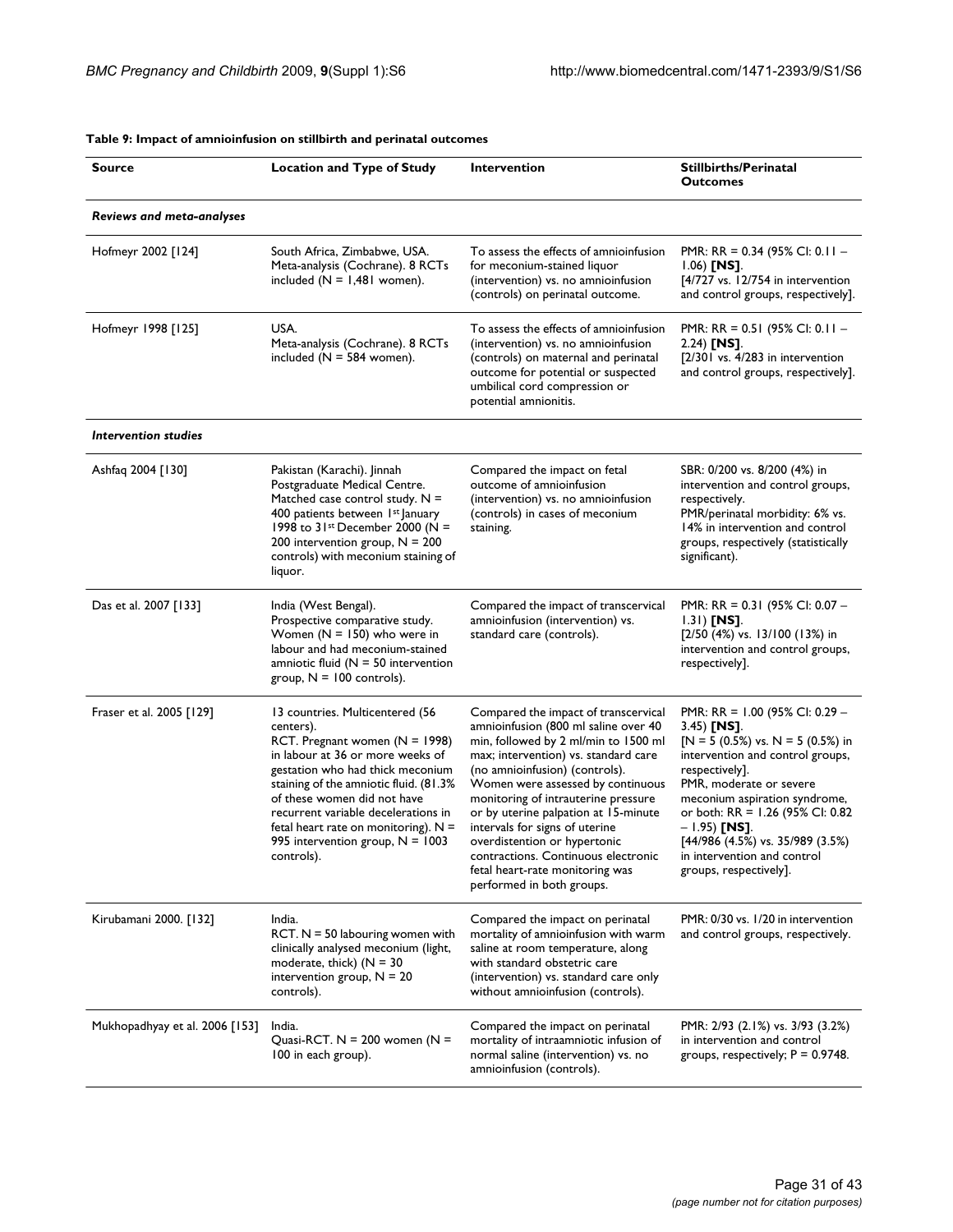| Rathore et al. 2002 [134]    | India.<br>RCT. Women $(N = 200)$ during<br>labour with meconium stained<br>amniotic fluid ( $N = 100$ in each<br>group).                                                                                          | Assessed the effect on perinatal<br>deaths of amnioinfusion (intervention)<br>vs. no amnioinfusion (controls).                                                                                                           | PMR: 2 vs. 5 deaths in<br>intervention and control groups,<br>respectively.<br>SBR: I death in each group.<br>Early NMR (excluding<br>malformations): 0 vs. 1 death in<br>intervention and control groups,<br>respectively.        |
|------------------------------|-------------------------------------------------------------------------------------------------------------------------------------------------------------------------------------------------------------------|--------------------------------------------------------------------------------------------------------------------------------------------------------------------------------------------------------------------------|------------------------------------------------------------------------------------------------------------------------------------------------------------------------------------------------------------------------------------|
| <b>Observational studies</b> |                                                                                                                                                                                                                   |                                                                                                                                                                                                                          |                                                                                                                                                                                                                                    |
| Chhabra et al. 2007 [128]    | India.<br>Case-control study. Pregnant<br>women $(N = 100)$ with<br>oligohydramnios ( $N = 50$ study<br>group, $N = 50$ controls).                                                                                | Compared the impact of antepartum<br>transabdominal amnioinfusion (cases)<br>vs. conservative treatment without<br>amnioinfusion (controls).                                                                             | PMR: 4% vs. 18% in cases and<br>controls, respectively (statistically<br>significant).                                                                                                                                             |
| Das 2001 [154]               | India.<br>Prospective case control study.<br>Women (N = 290); (N = 100<br>amnioinfusion group, $N = 190$<br>controls).                                                                                            | Compared the impact on perinatal<br>mortality of amnioinfusion<br>(intervention) vs. no amnioinfusion<br>(controls).                                                                                                     | PMR: 1/100 vs. 16/190 in<br>amnioinfusion and control<br>groups, respectively; $P = 0.01$ .                                                                                                                                        |
| De Santis et al. 2003 [127]  | Italy. Tertiary care center.<br>Quasi-RCT. Women (N = 71) with<br>pre-term premature rupture of<br>membranes (pPROM) at <26 weeks<br>of gestational age ( $N = 37$<br>amnioinfusion group, $N = 34$<br>controls). | Compared the impact on fetal survival<br>of serial transabdominal<br>amnioinfusion with saline every 7 days<br>in case of persistent oligohydramnios<br>(intervention) vs. expectant<br>management (controls).           | Intrauterine fetal survival: 24/37<br>(64.8%) vs. 11/34 (32.3%) in<br>intervention and control groups,<br>respectively, $p < 0.01$ .                                                                                               |
| Halvax 2002 [155]            | Hungary. Tertiary referral hospital<br>(University of Pecs).<br>Retrospective analysis. $N = 228$<br>women $(N = 118$ amnioinfusion<br>group, $N = 110$ controls).                                                | Compared the impact of simultaneous<br>use of fetal pulse oximetry and<br>amnioinfusion in meconium stained<br>amniotic fluid (intervention) vs. no<br>amnioinfusion (controls). All<br>monitored with cardiotocography. | Meconium below the vocal cords:<br>0% vs. 10.1% in intervention and<br>control groups, respectively; P <<br>0.01.<br>Operative delivery rate: 22.0% vs.<br>30.9% in intervention and control<br>groups, respectively; $P < 0.05$ . |
| Sahu 2003 [131]              | India.<br>Prospective case-control study.<br>Women ( $N = 250$ ) having<br>meconium stained amniotic fluid<br>during labour ( $N = 100$<br>amnioinfusion group, $N = 150$<br>controls.                            | Compared the impact on perinatal<br>mortality of amnioinfusion (study<br>group) vs. no amnioinfusion<br>(controls).                                                                                                      | PMR: 1/100 (1%) vs. 12/150 (8%)<br>in the study and control groups,<br>respectively; $P = 0.01$ .                                                                                                                                  |

#### **Table 9: Impact of amnioinfusion on stillbirth and perinatal outcomes** *(Continued)*

meconium-stained amniotic fluid ( $N = 150$ ) found that the group that received transcervical amnioinfusion ( $N =$ 50) showed a possible trend toward reduced perinatal mortality compared to a group ( $N = 100$ ) receiving standard care (4% vs. 13%, respectively; RR = 0.31; 95% CI: 0.07–1.31). Rathore [134] performed a trial of amnioinfusion during labour for women with meconium staining  $(N = 200)$ , and found one stillbirth in the amnioinfusion group and one stillbirth and one neonatal death in the control group *[LOE: 1+]*.

#### *New meta-analysis*

Our literature search identified ten randomised and quasirandomised trials reporting an impact of amnioinfusion

on stillbirths (9 trials,  $N = 1681$  women) and perinatal mortality (10 trials, N = 3656 women). Pooled analysis of the impact of amnioinfusion on stillbirth incidence revealed a non-significant reduction in risk associated with amnioinfusion (RR [fixed] =  $0.68$ , 95% CI: 0.19-2.41 [NS]; RR [random] = 0.69, 95% CI: 0.19–2.43 [NS]) (Figures 8 and 9). Comparing the impact of amnioinfusion versus controls without amnioinfusion on perinatal deaths yielded a trend toward reduced mortality (RR = 0.51, 95% CI: 0.25–1.04, RR [random] = 0.52, 95% CI: 0.25–1.09 [NS]) (Figures 10 and 11).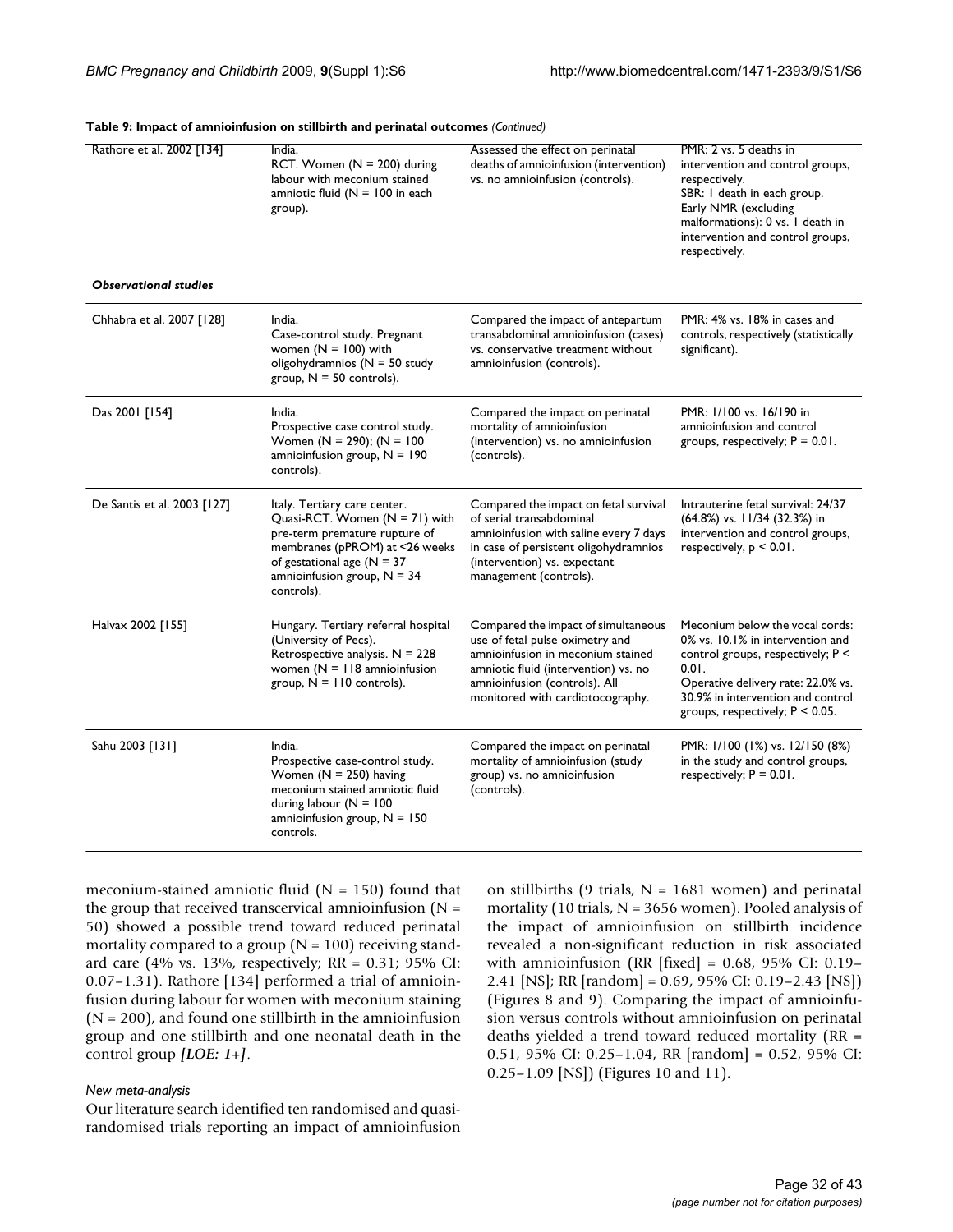|                                                                       | Amnioinfusion |       | Control  |     |                     | <b>Risk Ratio</b>   | <b>Risk Ratio</b>                   |                              |
|-----------------------------------------------------------------------|---------------|-------|----------|-----|---------------------|---------------------|-------------------------------------|------------------------------|
| <b>Study or Subgroup</b>                                              | <b>Events</b> | Total |          |     | Events Total Weight | M-H, Fixed, 95% CI  | M-H, Fixed, 95% CI                  |                              |
| Adam K 1989                                                           | 0             | 17    | $\Omega$ | 18  |                     | Not estimable       |                                     |                              |
| Cialone PR 1994                                                       | 0             | 47    | 0        | 58  |                     | Not estimable       |                                     |                              |
| Hofmeyr GJ 1998                                                       | 0             | 164   | 0        | 163 |                     | Not estimable       |                                     |                              |
| Macri CJ 1992                                                         | 0             | 85    | 0        | 85  |                     | Not estimable       |                                     |                              |
| Mahomed K 1998                                                        | 3             | 324   | 5        | 335 | 83.1%               | $0.62$ [0.15, 2.57] |                                     |                              |
| Moodley J 1998                                                        | 0             | 30    | 0        | 30  |                     | Not estimable       |                                     |                              |
| Rathore AM 2002                                                       |               | 100   |          | 100 | 16.9%               | 1.00 [0.06, 15.77]  |                                     |                              |
| Sadovsky Y 1989                                                       | 0             | 19    | 0        | 21  |                     | Not estimable       |                                     |                              |
| Wenstrom KD 1989                                                      | 0             | 41    | 0        | 44  |                     | Not estimable       |                                     |                              |
| <b>Total (95% CI)</b>                                                 |               | 827   |          | 854 | 100.0%              | $0.68$ [0.19, 2.41] |                                     |                              |
| Total events                                                          | 4             |       | 6        |     |                     |                     |                                     |                              |
| Heterogeneity: Chi <sup>2</sup> = 0.09, df = 1 (P = 0.76); $1^2$ = 0% |               |       |          |     |                     |                     |                                     |                              |
| Test for overall effect: $Z = 0.59$ (P = 0.56)                        |               |       |          |     |                     |                     | 0.01<br>0.1<br>Favours experimental | 100<br>10<br>Favours control |

| Figure 8                                                                                    |  |
|---------------------------------------------------------------------------------------------|--|
| Meta-view: Impact of amnioinfusion for meconium-stained liquor on stillbirth (Fixed model). |  |

#### *Conclusion*

In low-resource settings, paediatric facilities for the management of meconium aspiration syndrome are scarce and interventions to prevent meconium aspiration are needed. Amnioinfusion, as one preventive option, is comparatively more feasible than management of meconium aspiration syndrome in settings with limited intrapartum facilities. Pooled data from the Hofmeyr meta-analysis support the use of amnioinfusion for meconium stained amniotic fluid to reduce the incidence of meconium aspiration syndrome, with a trend toward reduced perinatal

mortality. However, the only large RCT on this subject by Fraser et al [129], performed after the Cochrane review, found no statistically significant impact on either meconium aspiration syndrome or perinatal mortality, suggesting the possibility of small study bias (an overrepresentation of published small trials favouring a treatment effect) in the Cochrane review [135].

For other antepartum and intrapartum indications for amnioinfusion, including PROM, oligohydramnios with intact membranes, alleviation of umbilical cord compres-

|                                                                                                | <b>Amnioinfusion</b> |       | Control  |     |                     | <b>Risk Ratio</b>   |                      | <b>Risk Ratio</b>   |
|------------------------------------------------------------------------------------------------|----------------------|-------|----------|-----|---------------------|---------------------|----------------------|---------------------|
| <b>Study or Subgroup</b>                                                                       | <b>Events</b>        | Total |          |     | Events Total Weight | M-H, Random, 95% CI |                      | M-H, Random, 95% CI |
| Adam K 1989                                                                                    | 0                    | 17    | $\Omega$ | 18  |                     | Not estimable       |                      |                     |
| Cialone PR 1994                                                                                | 0                    | 47    | 0        | 58  |                     | Not estimable       |                      |                     |
| Hofmeyr GJ 1998                                                                                | 0                    | 164   | 0        | 163 |                     | Not estimable       |                      |                     |
| Macri CJ 1992                                                                                  | 0                    | 85    | 0        | 85  |                     | Not estimable       |                      |                     |
| Mahomed K 1998                                                                                 | 3                    | 324   | 5        | 335 | 79.0%               | $0.62$ [0.15, 2.57] |                      |                     |
| Moodley J 1998                                                                                 | 0                    | 30    | 0        | 30  |                     | Not estimable       |                      |                     |
| Rathore AM 2002                                                                                |                      | 100   |          | 100 | 21.0%               | 1.00 [0.06, 15.77]  |                      |                     |
| Sadovsky Y 1989                                                                                | 0                    | 19    | 0        | 21  |                     | Not estimable       |                      |                     |
| Wenstrom KD 1989                                                                               | 0                    | 41    | 0        | 44  |                     | Not estimable       |                      |                     |
| <b>Total (95% CI)</b>                                                                          |                      | 827   |          |     | 854 100.0%          | $0.69$ [0.19, 2.43] |                      |                     |
| Total events                                                                                   | 4                    |       | 6        |     |                     |                     |                      |                     |
| Heterogeneity: Tau <sup>2</sup> = 0.00; Chi <sup>2</sup> = 0.09, df = 1 (P = 0.76); $1^2$ = 0% |                      |       |          |     |                     |                     | 0.1<br>0.01          | 10<br>100           |
| Test for overall effect: $Z = 0.58$ (P = 0.56)                                                 |                      |       |          |     |                     |                     | Favours experimental | Favours control     |

## Meta-view: Impact of amnioinfus **Figure 9** ion for meconium-stained liquor on stillbirth (Random model) **Meta-view: Impact of amnioinfusion for meconium-stained liquor on stillbirth (Random model)**.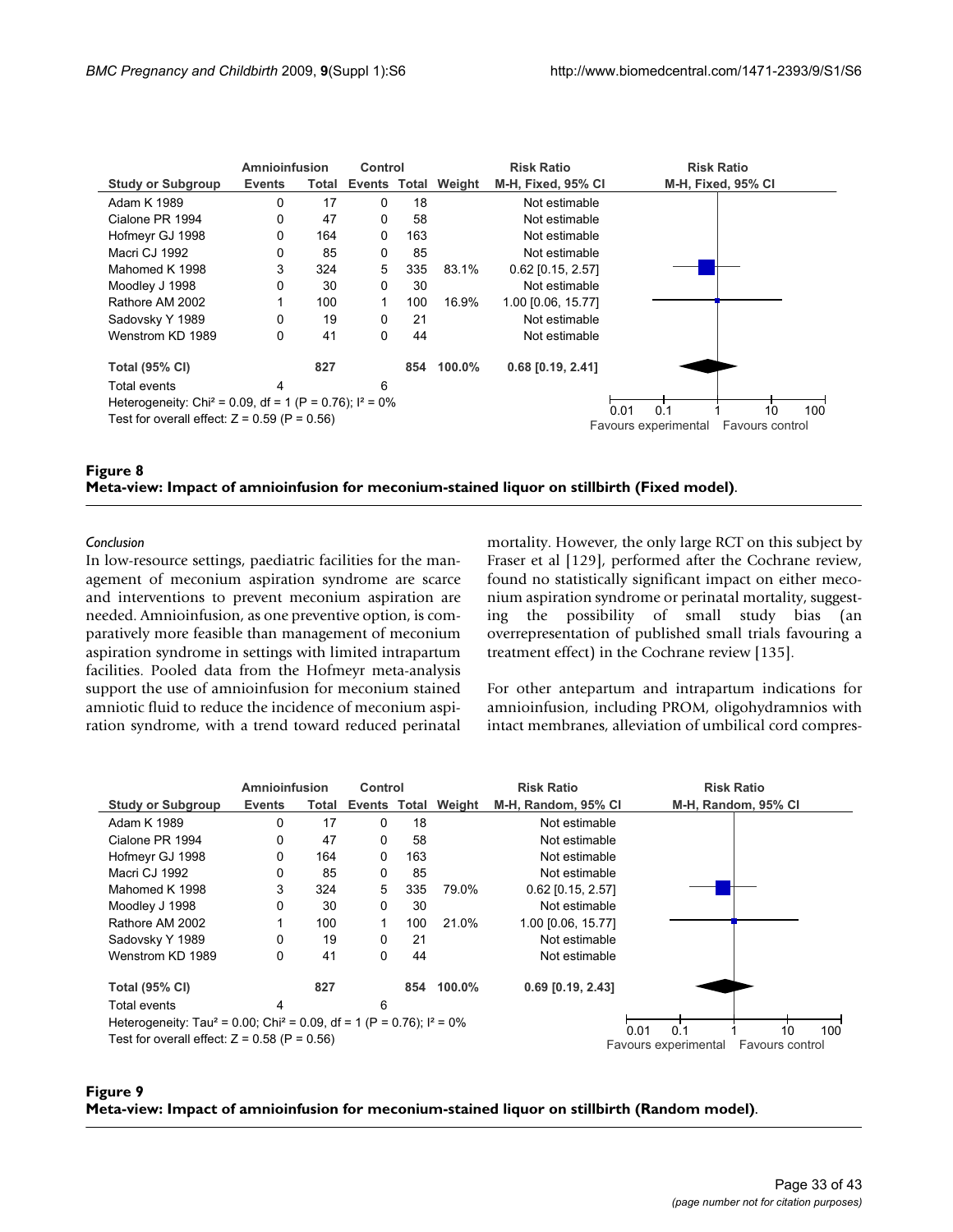|                                                                                                                       | <b>Amnioinfusion</b> |       | Control         |      |                     | <b>Risk Ratio</b>   | <b>Risk Ratio</b> |                    |
|-----------------------------------------------------------------------------------------------------------------------|----------------------|-------|-----------------|------|---------------------|---------------------|-------------------|--------------------|
| <b>Study or Subgroup</b>                                                                                              | <b>Events</b>        | Total |                 |      | Events Total Weight | M-H, Fixed, 95% CI  |                   | M-H, Fixed, 95% CI |
| Adam K 1989                                                                                                           | $\Omega$             | 17    | 0               | 18   |                     | Not estimable       |                   |                    |
| Cialone PR 1994                                                                                                       | 0                    | 47    | 0               | 58   |                     | Not estimable       |                   |                    |
| Fraser WD 2005                                                                                                        | 5                    | 986   | 5               | 989  | 22.9%               | 1.00 [0.29, 3.45]   |                   |                    |
| Hofmeyr GJ 1998                                                                                                       | 0                    | 164   | 0               | 163  |                     | Not estimable       |                   |                    |
| Macri CJ 1992                                                                                                         | 0                    | 85    | 0               | 85   |                     | Not estimable       |                   |                    |
| Mahomed K 1998                                                                                                        | 4                    | 324   | 12 <sup>2</sup> | 335  | 54.1%               | $0.34$ [0.11, 1.06] |                   |                    |
| Moodley J 1998                                                                                                        | 0                    | 30    | 0               | 30   |                     | Not estimable       |                   |                    |
| Rathore AM 2002                                                                                                       | 2                    | 100   | 5               | 100  | 22.9%               | $0.40$ [0.08, 2.01] |                   |                    |
| Sadovsky Y 1989                                                                                                       | 0                    | 19    | 0               | 21   |                     | Not estimable       |                   |                    |
| Wenstrom KD 1989                                                                                                      | 0                    | 41    | 0               | 44   |                     | Not estimable       |                   |                    |
| <b>Total (95% CI)</b>                                                                                                 |                      | 1813  |                 | 1843 | 100.0%              | $0.51$ [0.25, 1.04] |                   |                    |
| Total events                                                                                                          | 11                   |       | 22              |      |                     |                     |                   |                    |
| Heterogeneity: Chi <sup>2</sup> = 1.71, df = 2 (P = 0.43); $I^2 = 0\%$                                                |                      |       |                 |      |                     |                     |                   |                    |
| 0.01<br>10<br>100<br>0.1<br>Test for overall effect: $Z = 1.85$ (P = 0.06)<br>Favours experimental<br>Favours control |                      |       |                 |      |                     |                     |                   |                    |

### Meta-view: Impact of amnioinfusio **Figure 10** n for meconium-stained liquor on perinatal mortality (Fixed model) **Meta-view: Impact of amnioinfusion for meconium-stained liquor on perinatal mortality (Fixed model)**.

sion, and prevention of infection after membrane rupture, the available evidence is too limited to formulate recommendations on the use of amnioinfusion. Some small studies show promising differentials in mortality and other outcomes between intervention and control groups, but larger, more rigorous studies are needed to determine the impact of amnioinfusion on these outcomes.

Further studies of amnioinfusion are needed to confirm the obstetric indications and administration techniques by which amnioinfusion might reduce perinatal mortality. When performing amnioinfusion in low-resource settings, providers should remain vigilant about the risk of infection if aseptic conditions are not maintained.

|                                                                                                 | <b>Amnioinfusion</b> |       | Control  |      |                                     | <b>Risk Ratio</b>            |  | <b>Risk Ratio</b>   |
|-------------------------------------------------------------------------------------------------|----------------------|-------|----------|------|-------------------------------------|------------------------------|--|---------------------|
| <b>Study or Subgroup</b>                                                                        | Events               | Total |          |      | Events Total Weight                 | M-H, Random, 95% CI          |  | M-H, Random, 95% CI |
| Adam K 1989                                                                                     | 0                    | 17    | 0        | 18   |                                     | Not estimable                |  |                     |
| Cialone PR 1994                                                                                 | 0                    | 47    | 0        | 58   |                                     | Not estimable                |  |                     |
| Fraser WD 2005                                                                                  | 5                    | 986   | 5        | 989  | 35.7%                               | 1.00 [0.29, 3.45]            |  |                     |
| Hofmeyr GJ 1998                                                                                 | 0                    | 164   | 0        | 163  |                                     | Not estimable                |  |                     |
| Macri CJ 1992                                                                                   | 0                    | 85    | 0        | 85   |                                     | Not estimable                |  |                     |
| Mahomed K 1998                                                                                  | 4                    | 324   | 12       | 335  | 43.4%                               | $0.34$ [0.11, 1.06]          |  |                     |
| Moodley J 1998                                                                                  | 0                    | 30    | 0        | 30   |                                     | Not estimable                |  |                     |
| Rathore AM 2002                                                                                 | 2                    | 100   | 5        | 100  | 20.9%                               | $0.40$ [0.08, 2.01]          |  |                     |
| Sadovsky Y 1989                                                                                 | 0                    | 19    | $\Omega$ | 21   |                                     | Not estimable                |  |                     |
| Wenstrom KD 1989                                                                                | 0                    | 41    | 0        | 44   |                                     | Not estimable                |  |                     |
| <b>Total (95% CI)</b>                                                                           |                      | 1813  |          | 1843 | 100.0%                              | $0.52$ [0.25, 1.09]          |  |                     |
| Total events                                                                                    | 11                   |       | 22       |      |                                     |                              |  |                     |
| Heterogeneity: Tau <sup>2</sup> = 0.00; Chi <sup>2</sup> = 1.71, df = 2 (P = 0.43); $I^2 = 0\%$ |                      |       |          |      |                                     |                              |  |                     |
| Test for overall effect: $Z = 1.73$ (P = 0.08)                                                  |                      |       |          |      | 0.1<br>0.01<br>Favours experimental | 10<br>100<br>Favours control |  |                     |

## Meta-view: Impact of amnioinfusio **Figure 11** n for meconium-stained liquor on perinatal mortality (Random model) **Meta-view: Impact of amnioinfusion for meconium-stained liquor on perinatal mortality (Random model)**.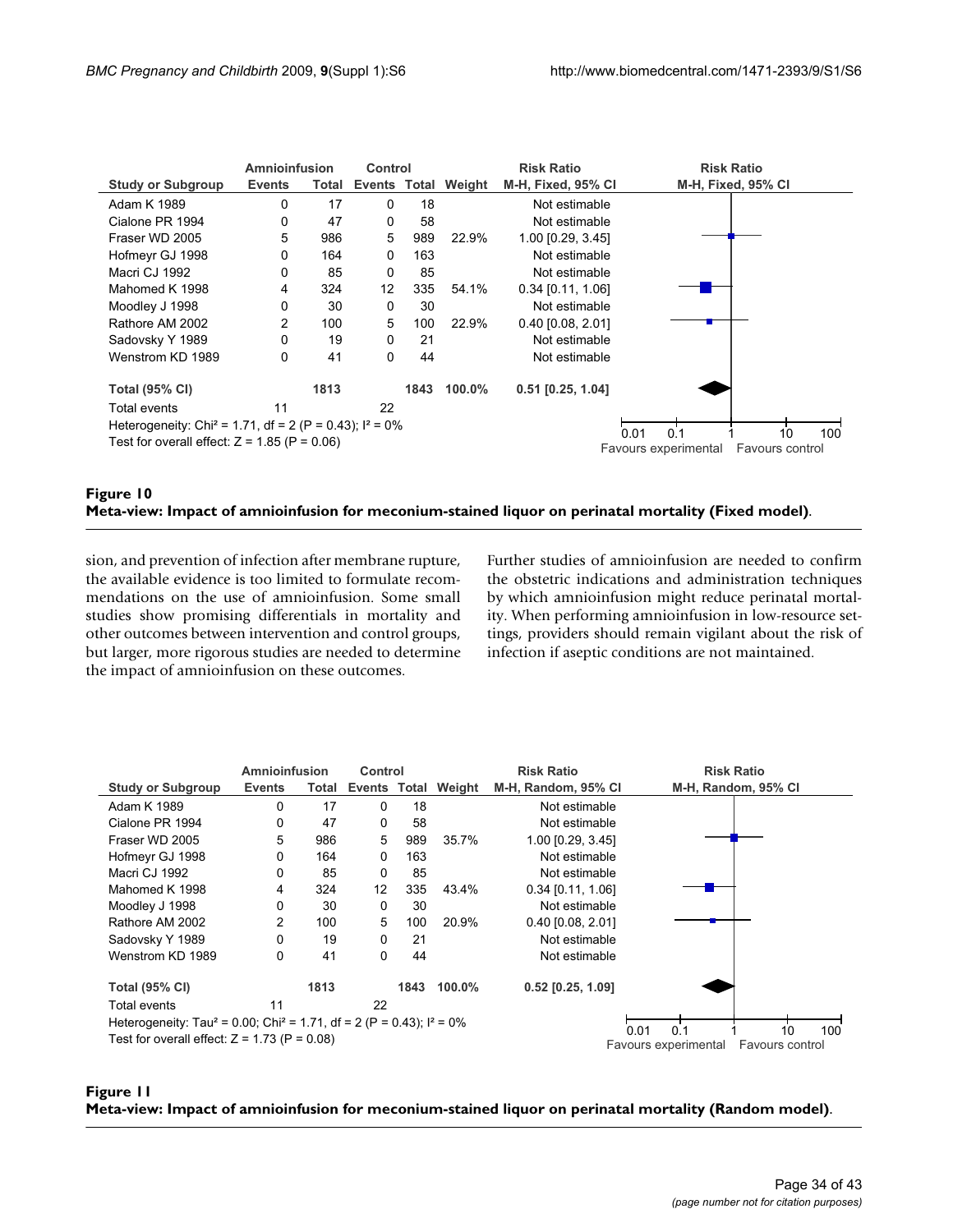## **Summary**

While few studies reported consistent and statistically significant evidence of impact on perinatal mortality associated with the intrapartum interventions we reviewed, several interventions show promising indications of benefit for specific indications or in certain settings. Induction of labour rather than expectant management in post-term pregnancies showed strong evidence of impact, though the choice of drug(s) for induction of labour remains unclear. Planned Caesarean section for term breech presentation has been shown in a large RCT to reduce stillbirths three-fold compared to vaginal breech delivery, but questions of feasibility, potential enrolment bias, and consequences of implementing this intervention routinely in low-/middle-income countries prevent a universal recommendation for its practice. Magnesium sulphate for pre-eclampsia and eclampsia is effective in preventing eclamptic seizures, but studies, many underpowered, did not demonstrate an impact on perinatal mortality. Transcervical amnioinfusion for meconium staining appears promising for improving perinatal outcomes in low/middle income-country applications according to the findings of many small studies, but a large randomised trial of the intervention had no significant impact on perinatal mortality Other novel interventions like maternal hyperoxygenation had statistically significant evidence of impact on stillbirth, but the limited evidence base requires confirmation by other studies.

A distillation of the weight of the evidence for each of the 8 intrapartum interventions we reviewed is presented in Table 10.

## *Implications for programmes*

While the implementation of any of the interventions examined in this paper could potentially prevent a stillbirth, multiple variables inherent to intrapartum care influence the outcome and complicate comparison between studies and assessment of the evidence of impact. Drug dosages, route of administration, and regimens often vary. The risk of a poor outcome of a forceps or vacuum extraction, or vaginal breech birth, is likely to be lower in the hands of an experienced versus an inexperienced practitioner. In the absence of adequate antisepsis

**Table 10: Summary of evidence grading for all interventions during the intrapartum period to prevent stillbirth and perinatal mortality reviewed in this paper**

|                                                                                    | Evidence of no or                            | Uncertain evidence                                                  | Some evidence                                                                      | Clear evidence                                |
|------------------------------------------------------------------------------------|----------------------------------------------|---------------------------------------------------------------------|------------------------------------------------------------------------------------|-----------------------------------------------|
|                                                                                    | negative impact<br>(leave out of programmes) | (need for additional<br>research before including in<br>programmes) | (may include in<br>programmes, but further<br>evaluation is warranted)             | (merits inclusion in<br>programmes)           |
| Instrumental delivery<br>(vacuum vs. forceps)                                      |                                              |                                                                     | X<br>(neither method superior,<br>but either or both should be<br>in programs)     |                                               |
| Comprehensive emergency<br>obstetric care packages,<br>including Caesarean section |                                              |                                                                     |                                                                                    | X                                             |
| Induction of labour (vs.<br>expectant management)                                  |                                              |                                                                     |                                                                                    | $\times$<br>(for post-term pregnancy<br>only) |
| Drugs for cervical ripening<br>and induction of labour                             |                                              | X                                                                   |                                                                                    |                                               |
| Planned Caesarean for<br>breech presentation                                       |                                              |                                                                     | $\times$<br>(attendant risks in low-<br>resource settings with poor<br>EOC access) |                                               |
| Maternal hyperoxygenation<br>for impaired fetal growth                             |                                              | $\times$<br>(some evidence but<br>biodynamics poorly<br>understood) |                                                                                    |                                               |
| Amnioinfusion                                                                      |                                              | X                                                                   |                                                                                    |                                               |
| Magnesium sulphate for pre-<br>eclampsia/eclampsia and<br>pre-term labour          |                                              | X                                                                   |                                                                                    |                                               |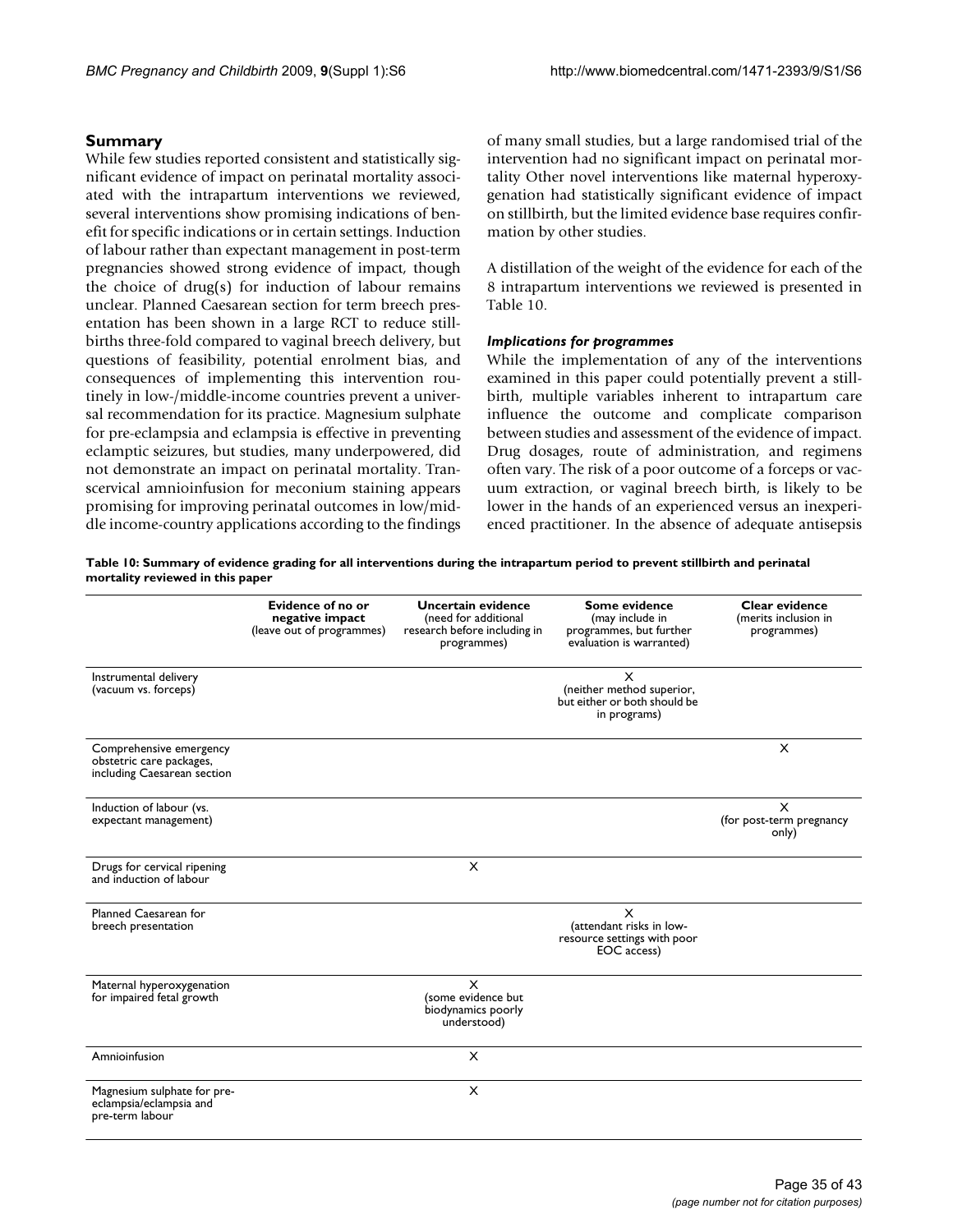or availability of clean water supplies and antibiotics, interventions such as instrumental delivery, Caesarean section and amnioinfusion may increase the risk of harm to the fetus or mother from infection, despite having been developed to save these lives. Monitoring quality and consistency during labour, prompt recognition of complications, and rapid performance of appropriate interventions while avoiding inappropriate interventions that put mother and fetus at unnecessarily increased risk are hallmarks of obstetric care quality that are difficult to assess, and likely varied, in the studies we reviewed.

The available evidence indicates broadly that where women receive high-quality intrapartum care, including monitoring of labour with access to operative delivery (instrumental delivery, whether forceps or vacuum, or Caesarean section), rates of perinatal deaths decrease. Particularly in low-resource settings, avoiding liberal use of Caesarean section, even for breech presentation at term, is advised.

Several interventions appear relatively well supported by the evidence. Timely delivery in the presence of intrapartum complications or maternal risk factors, often by Caesarean section or instrumental delivery, can reduce associated intrapartum stillbirth. This intervention is largely credited for the relatively low rates of intrapartum stillbirth in high-income countries [3]. Induction of labour is beneficial at or after 41 or 42 weeks for post-term pregnancy, especially if early ultrasound dating was performed to confirm gestational age. Vacuum extraction and forceps have different risks and benefits, but use of either method is justified; more essential than the instrument chosen is the need for facilities to be equipped to provide safe instrumental delivery and Caesarean section.

Planned Caesarean section for breech delivery at term reduces perinatal mortality three-fold compared to vaginal breech delivery, and where most births are in facilities that can provide safe Caesarean section, the available evidence supports providers and their clients planning a Caesarean section for breech presentation with informed

#### **Table 11: Research gaps investigating interventions to prevent intrapartum stillbirths**

#### *Biodynamics and descriptive studies*

- Frequency of uterine rupture in pregnancies subsequent to Caesarean section in rural settings
- Dynamics of maternal hyperoxygenation in placental perfusion and feto-placental circulation (risk or benefit to fetus?)
- Drug safety studies (fetal/neonatal outcomes): magnesium sulphate
- Safety of misoprostol for induction of labour
	- Vaginal misoprostol optimal dosing and dose-range studies

#### *Pilot/clinical/cohort studies of interventions*

- Trials/comparisons of lesser-studied induction methods
	- Extra-amniotic prostaglandins
	- o IV prostaglandins
- Feasibility and effectiveness of oral misoprostol administration in low-resource settings
- Foley catheter insertion for pre-induction cervical ripening
- Transabdominal amnioinfusion, especially in cases of intact membranes
- Effective interventions for pre-term labour
- Acceptability and utility of inexpensive manual vacuum extractors compared to forceps for assisted vaginal delivery

#### *Rigorously designed large RCTs powered to detect impact on stillbirth*

- Induction vs. expectant management for macrosomia and mild pre-eclampsia
- Comparison of first attempting assisted vaginal delivery in operating theatre vs. immediate Caesarean for obstructed labour in low-/ middle-income countries
- Distress-to-decision-to-incision studies for Caesarean in low-/middle-income country settings
- Planned Caesarean vs. vaginal breech trials to confirm or refute recommendation of Term Breech Trial for routine policy of planned Caesarean for breech
- Impact of hyperoxygenation on stillbirth rate
- Impact of amnioinfusion on stillbirth rate

#### *Large effectiveness trials at scale or population level*

• Unmet obstetric need studies reporting stillbirth outcomes (in addition to maternal impact)

• Association of facility quality improvement in comprehensive EOC/EmOC services with perinatal outcomes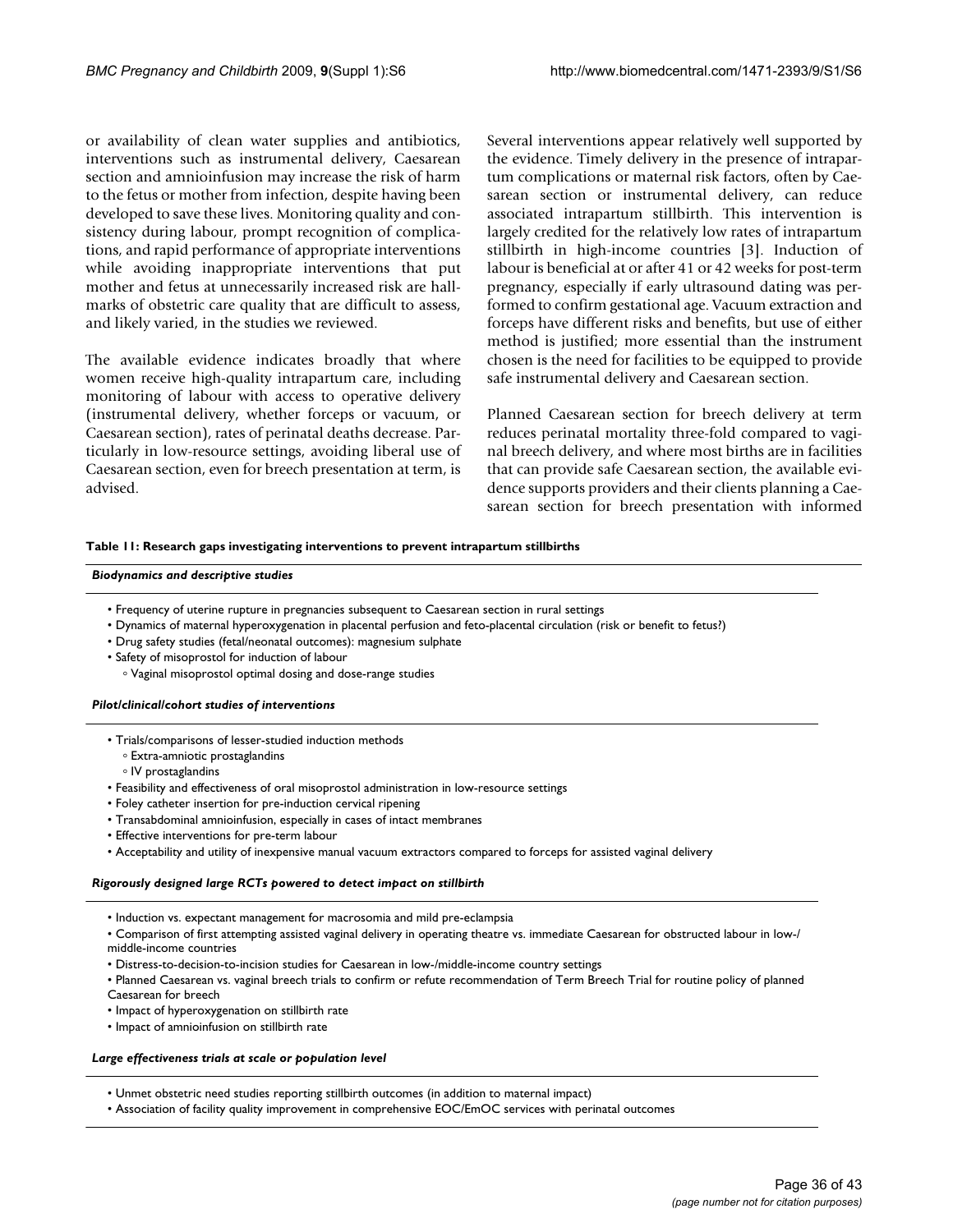consent. In low-resource settings with poor access to EmOC, however, having a Caesarean scar introduces risk of subsequent poor pregnancy outcome and maternal death, so vaginal breech delivery should be encouraged, commensurate with skills of the birth attendants. Moreover, Goldenberg et al. [3] and McClure EM et al [21] showed that population-based rates of Caesarean section exceeding 10% had no further impact on stillbirth incidence.

### *Research gaps*

As research of intrapartum interventions reporting stillbirth as a primary or secondary outcome is rarely conducted, many research gaps exist, making this an important area for future research (Table 11). None of the studies included in this review reported a consistent, statistically significant Grade A evidence of impact on stillbirth incidence. It follows that large RCTs (wherever ethically and logistically possible) powered to detect changes in stillbirth incidence are still needed for virtually all the interventions we reviewed.

### *Conclusion*

In settings where safe, comprehensive EOC is already available, and diagnostic and monitoring capacity allow, advanced interventions to manage pre-eclampsia, PPROM, and oligohydramnios are needed. A few interventions examined in this review show strong evidence of impact for certain indications, including Caesarean for breech birth at term and induction of labour for post-term pregnancy. There is some evidence that other interventions such as amnioinfusion and maternal hyperoxygenation may reduce perinatal mortality, but further research on their safety and effectiveness in a range of settings is required before they can be routinely included in programs. In areas without comprehensive essential obstetric care capacity, it is key to prioritise improved access to EmOC, especially vacuum extraction and Caesarean section. EmOC is a package of clearly life-saving interventions, and there is an association between countries with high unmet obstetric need and intrapartum stillbirth rates [3]. Safe EmOC, ideally as part of a package of comprehensive essential obstetric care services to address obstetric problems before they become emergencies, will have the greatest impact on intrapartum stillbirth rates in lowresource settings, though expanding provision of EmOC requires developing solutions for numerous logistical and infrastructural challenges. These interventions would need complementary measures to ensure staff training and optimise delivery strategies in health systems.

### **List of abbreviations used**

ANC: antenatal care; CI: confidence interval; CP: cerebral palsy; EmOC: emergency obstetric care; EOC: essential obstetric care; LBW: low birth weight; NMR: neonatal

mortality rate; OR: odds ratio; PMR: perinatal mortality rate; RCT: randomised controlled trial; RR: relative risk; SB: stillbirth; SBR: stillbirth rate; IV: intravenous; VBAC: vaginal birth after Caesarean; WHO: World Health Organisation

## **Competing interests**

The authors declare that they have no competing interests.

## **Authors' contributions**

The paper was written and reviewed by all the authors.

## **Additional material**

#### **Additional file 1**

*Web Table 1. Component studies in Johanson and Menon 1999 metaanalysis: Impact of vacuum vs. forceps delivery on perinatal mortality. Component studies in Johanson and Menon 1999 meta-analysis showing impact on stillbirths/perinatal mortality.* Click here for file [\[http://www.biomedcentral.com/content/supplementary/1471-](http://www.biomedcentral.com/content/supplementary/1471-2393-9-S1-S6-S1.doc)

2393-9-S1-S6-S1.doc]

# **Additional file 2**

*Web Table 2. Component studies in Johanson and Menon 2000: Impact of soft vs. rigid cup delivery on perinatal mortality. Component studies in Johanson and Menon 2000 meta-analysis showing impact on stillbirths/perinatal mortality.* Click here for file [\[http://www.biomedcentral.com/content/supplementary/1471-](http://www.biomedcentral.com/content/supplementary/1471-2393-9-S1-S6-S2.doc)

2393-9-S1-S6-S2.doc]

# **Additional file 3**

*Web Table 3. Component studies in Gulmezoglu et al. 2006 metaanalysis: Impact of induction of labour at or beyond term by cervical status on stillbirth and perinatal mortality. Component studies in Gulmezoglu et al. 2006 meta-analysis showing impact on stillbirths/perinatal mortality.*

Click here for file [\[http://www.biomedcentral.com/content/supplementary/1471-](http://www.biomedcentral.com/content/supplementary/1471-2393-9-S1-S6-S3.doc) 2393-9-S1-S6-S3.doc]

# **Additional file 4**

*Web Table 4. Component studies in Irion and Boulvain 1998 metaanalysis: Impact of induction of labour for suspected fetal macrosomia on perinatal mortality. Component studies in Irion and Boulvain 1998 meta-analysis showing impact on stillbirths/perinatal mortality.* Click here for file

[\[http://www.biomedcentral.com/content/supplementary/1471-](http://www.biomedcentral.com/content/supplementary/1471-2393-9-S1-S6-S4.doc) 2393-9-S1-S6-S4.doc]

## **Additional file 5**

*Web Table 5. Component studies in Boulvain et al. 2001: Impact of elective delivery in term diabetic pregnant women on perinatal mortality. Component studies in Boulvain et al. 2001 meta-analysis showing impact on stillbirths/perinatal mortality.*

Click here for file

[\[http://www.biomedcentral.com/content/supplementary/1471-](http://www.biomedcentral.com/content/supplementary/1471-2393-9-S1-S6-S5.doc) 2393-9-S1-S6-S5.doc]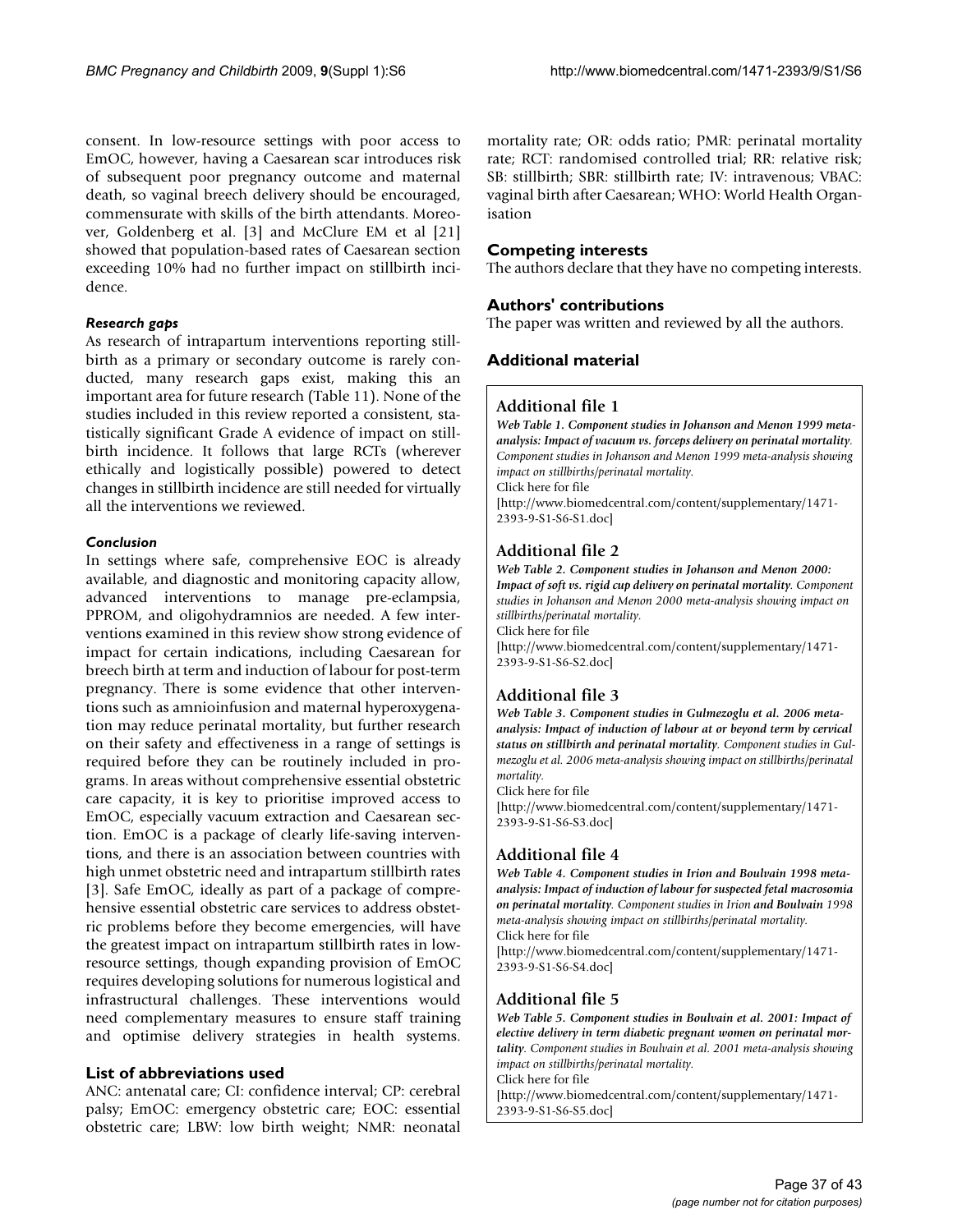## **Additional file 6**

*Web Table 6. Component studies in Dare et al. 2006 meta-analysis: Impact of planned early birth on perinatal mortality. Component studies in Dare et al. 2006 meta-analysis showing impact on stillbirths/perinatal mortality.*

Click here for file

[\[http://www.biomedcentral.com/content/supplementary/1471-](http://www.biomedcentral.com/content/supplementary/1471-2393-9-S1-S6-S6.doc) 2393-9-S1-S6-S6.doc]

# **Additional file 7**

*Web Table 7. Component studies in Dodd and Crowther 2003: Impact of elective delivery of women with a twin pregnancy from term on perinatal mortality. Component studies in Dodd and Crowther 2003 metaanalysis showing impact on stillbirths/perinatal mortality.* Click here for file

[\[http://www.biomedcentral.com/content/supplementary/1471-](http://www.biomedcentral.com/content/supplementary/1471-2393-9-S1-S6-S7.doc) 2393-9-S1-S6-S7.doc]

# **Additional file 8**

*Web Table 8. Component studies in Alfirevic and Weeks 2006 metaanalysis: Impact of oral misoprostol for induction of labour on perinatal mortality. Component studies in Alfirevic and Weeks 2006 metaanalysis showing impact on stillbirths/perinatal mortality.* Click here for file

[\[http://www.biomedcentral.com/content/supplementary/1471-](http://www.biomedcentral.com/content/supplementary/1471-2393-9-S1-S6-S8.doc) 2393-9-S1-S6-S8.doc]

# **Additional file 9**

*Web Table 9. Component studies in Hofmeyr and Gulmezoglu. 2003 meta-analysis: Impact of vaginal misoprostol for cervical ripening and labour induction on perinatal mortality. Component studies in Hofmeyr and Gulmezoglu 2003 meta-analysis showing impact on stillbirths/perinatal mortality.*

Click here for file

[\[http://www.biomedcentral.com/content/supplementary/1471-](http://www.biomedcentral.com/content/supplementary/1471-2393-9-S1-S6-S9.doc) 2393-9-S1-S6-S9.doc]

# **Additional file 10**

*Web Table 10. Component studies in French 2001: Impact of oral prostaglandin E2 for inducing labour on perinatal mortality. Component studies in French 2001 showing impact on stillbirths/perinatal mortality.*

Click here for file

[\[http://www.biomedcentral.com/content/supplementary/1471-](http://www.biomedcentral.com/content/supplementary/1471-2393-9-S1-S6-S10.doc) 2393-9-S1-S6-S10.doc]

# **Additional file 11**

*Web Table 11. Component studies in Boulvain et al. 2008 meta-analysis: Impact of intracervical prostaglandin for labour induction on perinatal mortality. Component studies in Boulvain et al. 2008 metaanalysis showing impact on stillbirths/perinatal mortality.* Click here for file

[\[http://www.biomedcentral.com/content/supplementary/1471-](http://www.biomedcentral.com/content/supplementary/1471-2393-9-S1-S6-S11.doc) 2393-9-S1-S6-S11.doc]

# **Additional file 12**

*Web Table 12. Component studies in Kelly et al. 2003 meta-analysis: Impact of vaginal prostaglandin (prostaglandin E2 and PGF2*α*) for term labour induction on perinatal mortality. Component studies in Kelly et al. 2003 meta-analysis showing impact on stillbirths/perinatal mortality.*

Click here for file

[\[http://www.biomedcentral.com/content/supplementary/1471-](http://www.biomedcentral.com/content/supplementary/1471-2393-9-S1-S6-S12.doc) 2393-9-S1-S6-S12.doc]

# **Additional file 13**

*Web Table 13. Component studies in Hutton and Mozurkewich 2001: Impact of extra-amniotic prostaglandin for labour induction on perinatal mortality. Component studies in Hutton and Mozurkewich 2001 meta-analysis showing impact on stillbirths/perinatal mortality.* Click here for file

[\[http://www.biomedcentral.com/content/supplementary/1471-](http://www.biomedcentral.com/content/supplementary/1471-2393-9-S1-S6-S13.doc) 2393-9-S1-S6-S13.doc]

# **Additional file 14**

*Web Table 14. Component studies in Luckas et al. 2000 meta-analysis: Impact of intravenous prostaglandin for induction of labour on perinatal mortality. Component studies in Luckas et al. 2000 meta-analysis showing impact on stillbirths/perinatal mortality.*

Click here for file [\[http://www.biomedcentral.com/content/supplementary/1471-](http://www.biomedcentral.com/content/supplementary/1471-2393-9-S1-S6-S14.doc) 2393-9-S1-S6-S14.doc]

# **Additional file 15**

*Web Table 15. Component studies in Neilson 2000 meta-analysis: Impact of mifepristone for labour induction on perinatal mortality. Component studies in Neilson 2000 meta-analysis showing impact on stillbirths/perinatal mortality.* Click here for file

[\[http://www.biomedcentral.com/content/supplementary/1471-](http://www.biomedcentral.com/content/supplementary/1471-2393-9-S1-S6-S15.doc) 2393-9-S1-S6-S15.doc]

# **Additional file 16**

*Web Table 16. Component studies in Hofmeyr and Hannah 2003 meta-analysis: Impact of planned Caesarean section for term breech on perinatal/neonatal mortality. Component studies in Hofmeyr and Hannah 2003 meta-analysis showing impact on stillbirths/perinatal mortality.*

Click here for file [\[http://www.biomedcentral.com/content/supplementary/1471-](http://www.biomedcentral.com/content/supplementary/1471-2393-9-S1-S6-S16.doc) 2393-9-S1-S6-S16.doc]

# **Additional file 17**

*Web Table 17. Component studies in Duley et al. 2003 meta-analysis: Impact of magnesium sulphate and other anti-convulsants for preeclampsia on stillbirth and perinatal mortality. Component studies in Duley et al. 2003 meta-analysis showing impact on stillbirths/perinatal mortality.*

Click here for file

[\[http://www.biomedcentral.com/content/supplementary/1471-](http://www.biomedcentral.com/content/supplementary/1471-2393-9-S1-S6-S17.doc) 2393-9-S1-S6-S17.doc]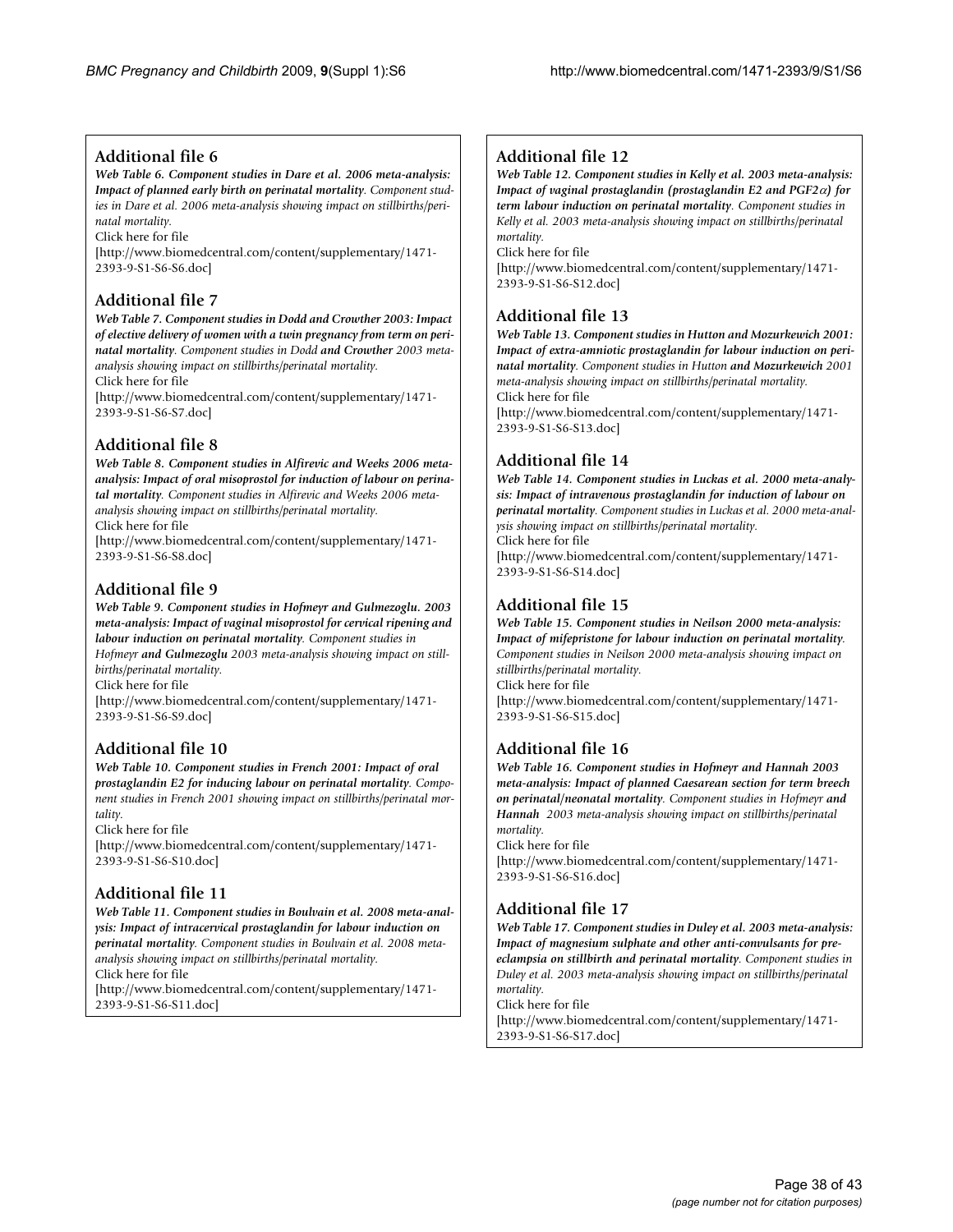## **Additional file 18**

*Web Table 18. Component studies in Duley and Henderson-Smart 2003 meta-analysis: Impact of magnesium sulphate versus diazepam for eclampsia on stillbirth and perinatal mortality. Component studies in Duley and Henderson-Smart 2003 meta-analysis showing impact on stillbirths/perinatal mortality.*

Click here for file

[\[http://www.biomedcentral.com/content/supplementary/1471-](http://www.biomedcentral.com/content/supplementary/1471-2393-9-S1-S6-S18.doc) 2393-9-S1-S6-S18.doc]

# **Additional file 19**

*Web Table 19. Component studies in Duley and Henderson-Smart 2003 meta-analysis: Impact of magnesium sulphate versus phenytoin for eclampsia on stillbirth and perinatal mortality. Component studies in Duley and Henderson-Smart 2003 meta-analysis showing impact on stillbirths/perinatal mortality.*

Click here for file

[\[http://www.biomedcentral.com/content/supplementary/1471-](http://www.biomedcentral.com/content/supplementary/1471-2393-9-S1-S6-S19.doc) 2393-9-S1-S6-S19.doc]

# **Additional file 20**

*Web Table 20. Component studies in Duley and Gulmezoglu 2000 meta-analysis: Impact of magnesium sulphate vs. lytic cocktail on stillbirth and neonatal mortality. Component studies in Duley and Gulmezoglu 2000 meta-analysis showing impact on stillbirths/perinatal mortality.*

Click here for file

[\[http://www.biomedcentral.com/content/supplementary/1471-](http://www.biomedcentral.com/content/supplementary/1471-2393-9-S1-S6-S20.doc) 2393-9-S1-S6-S20.doc]

# **Additional file 21**

*Web Table 21. Component studies in Doyle et al. 2007 meta-analysis: Impact of magnesium sulphate as a neuroprotective agent in women at risk of pre-term birth on fetal death. Component studies in Doyle et al. 2007 meta-analysis showing impact on stillbirths/perinatal mortality.* Click here for file

[\[http://www.biomedcentral.com/content/supplementary/1471-](http://www.biomedcentral.com/content/supplementary/1471-2393-9-S1-S6-S21.doc) 2393-9-S1-S6-S21.doc]

# **Additional file 22**

*Web Table 22. Component studies in Crowther et al. 2002 meta-analysis: Impact of magnesium sulphate in threatened pre-term labour on fetal deaths. Component studies in Crowther et al. 2002 meta-analysis showing impact on stillbirths/perinatal mortality.*

Click here for file

[\[http://www.biomedcentral.com/content/supplementary/1471-](http://www.biomedcentral.com/content/supplementary/1471-2393-9-S1-S6-S22.doc) 2393-9-S1-S6-S22.doc]

# **Additional file 23**

*Web Table 23. Component studies in Crowther and Moore 1998: Impact of magnesium maintenance therapy for preventing pre-term birth on perinatal mortality. Component studies in Crowther and Moore 1998 showing impact on stillbirths/perinatal mortality.*

Click here for file

[\[http://www.biomedcentral.com/content/supplementary/1471-](http://www.biomedcentral.com/content/supplementary/1471-2393-9-S1-S6-S23.doc) 2393-9-S1-S6-S23.doc]

# **Additional file 24**

*Web Table 24. Component studies in Say et al. 2003 meta-analysis: Impact of maternal oxygen therapy on perinatal mortality. Component studies in Say et al. 2003 meta-analysis showing impact on stillbirths/ perinatal mortality.*

Click here for file

[\[http://www.biomedcentral.com/content/supplementary/1471-](http://www.biomedcentral.com/content/supplementary/1471-2393-9-S1-S6-S24.doc) 2393-9-S1-S6-S24.doc]

# **Additional file 25**

*Web Table 25. Component studies in Hofmeyr 1998 meta-analysis: Impact of amnioinfusion for potential or suspected umbilical cord compression on perinatal mortality. Component studies in Hofmeyr 1998 meta-analysis showing impact on stillbirths/perinatal mortality.* Click here for file

[\[http://www.biomedcentral.com/content/supplementary/1471-](http://www.biomedcentral.com/content/supplementary/1471-2393-9-S1-S6-S25.doc) 2393-9-S1-S6-S25.doc]

# **Additional file 26**

*Web Table 26. Component studies in Hofmeyr 2002 meta-analysis: Impact of amnioinfusion for meconium-stained liquor on perinatal mortality. Component studies in Hofmeyr 2002 meta-analysis showing impact on stillbirths/perinatal mortality.*

Click here for file

[\[http://www.biomedcentral.com/content/supplementary/1471-](http://www.biomedcentral.com/content/supplementary/1471-2393-9-S1-S6-S26.doc) 2393-9-S1-S6-S26.doc]

# **Acknowledgements**

This series was supported by the Saving Newborn Lives programme of Save the Children-US through a grant from the Bill & Melinda Gates Foundation.

This article has been published as part of *BMC Pregnancy and Childbirth* Volume 9 Supplement 1, 2009: Stillbirths – the global picture and evidencebased solutions. The full contents of the supplement are available online at [http://www.biomedcentral.com/1471-2393/9?issue=S1.](http://www.biomedcentral.com/1471-2393/9?issue=S1)

### **References**

- 1. Lawn J, Shibuya K, Stein C: **[No cry at birth: global estimates of](http://www.ncbi.nlm.nih.gov/entrez/query.fcgi?cmd=Retrieve&db=PubMed&dopt=Abstract&list_uids=15976891) [intrapartum stillbirths and intrapartum-related neonatal](http://www.ncbi.nlm.nih.gov/entrez/query.fcgi?cmd=Retrieve&db=PubMed&dopt=Abstract&list_uids=15976891) [deaths.](http://www.ncbi.nlm.nih.gov/entrez/query.fcgi?cmd=Retrieve&db=PubMed&dopt=Abstract&list_uids=15976891)** *Bulletin of the World Health Organization* 2005, **83(6):**409-417.
- 2. World Health Organization: **Neonatal and perinatal mortality. Country, regional and global estimates.** *Geneva, Switzerland* 2006.
- 3. Goldenberg RL, McClure EM, Bann CM: **[The relationship of intra](http://www.ncbi.nlm.nih.gov/entrez/query.fcgi?cmd=Retrieve&db=PubMed&dopt=Abstract&list_uids=17963057)[partum and antepartum stillbirth rates to measures of](http://www.ncbi.nlm.nih.gov/entrez/query.fcgi?cmd=Retrieve&db=PubMed&dopt=Abstract&list_uids=17963057) [obstetric care in developed and developing countries.](http://www.ncbi.nlm.nih.gov/entrez/query.fcgi?cmd=Retrieve&db=PubMed&dopt=Abstract&list_uids=17963057)** *Acta Obstet Gynecol Scand* 2007, **86(11):**1303-1309.
- 4. Stanton C, Lawn JE, Rahman H, Wilczynska-Ketende K, Hill K: **Stillbirth rates: delivering estimates in 190 countries.** *The Lancet* 2006, **367:**1487-1494.
- 5. Lawn JE, Yakoob MY, Haws RA, Soomro T, Darmstadt GL, Bhutta ZA: **3.2 million stillbirths: epidemiology and overview of the evidence review.** *BMC Pregnancy and Childbirth* 2009, **9(Suppl 1):**S2.
- 6. Majoko F, Gardener G: **[Trial of instrumental delivery in theatre](http://www.ncbi.nlm.nih.gov/entrez/query.fcgi?cmd=Retrieve&db=PubMed&dopt=Abstract&list_uids=18843693) [versus immediate caesarean section for anticipated difficult](http://www.ncbi.nlm.nih.gov/entrez/query.fcgi?cmd=Retrieve&db=PubMed&dopt=Abstract&list_uids=18843693) [assisted births.](http://www.ncbi.nlm.nih.gov/entrez/query.fcgi?cmd=Retrieve&db=PubMed&dopt=Abstract&list_uids=18843693)** *Cochrane Database Syst Rev* 2008:CD005545.
- 7. Johanson RB, Menon V: **Vacuum extraction versus forceps for assisted vaginal delivery.** *Cochrane Database of Systematic Reviews* 1999:CD000224.
- 8. Johanson R, Menon V: **[Soft versus rigid vacuum extractor cups](http://www.ncbi.nlm.nih.gov/entrez/query.fcgi?cmd=Retrieve&db=PubMed&dopt=Abstract&list_uids=10796203) [for assisted vaginal delivery.](http://www.ncbi.nlm.nih.gov/entrez/query.fcgi?cmd=Retrieve&db=PubMed&dopt=Abstract&list_uids=10796203)** *Cochrane Database Syst Rev* 2000:CD000446.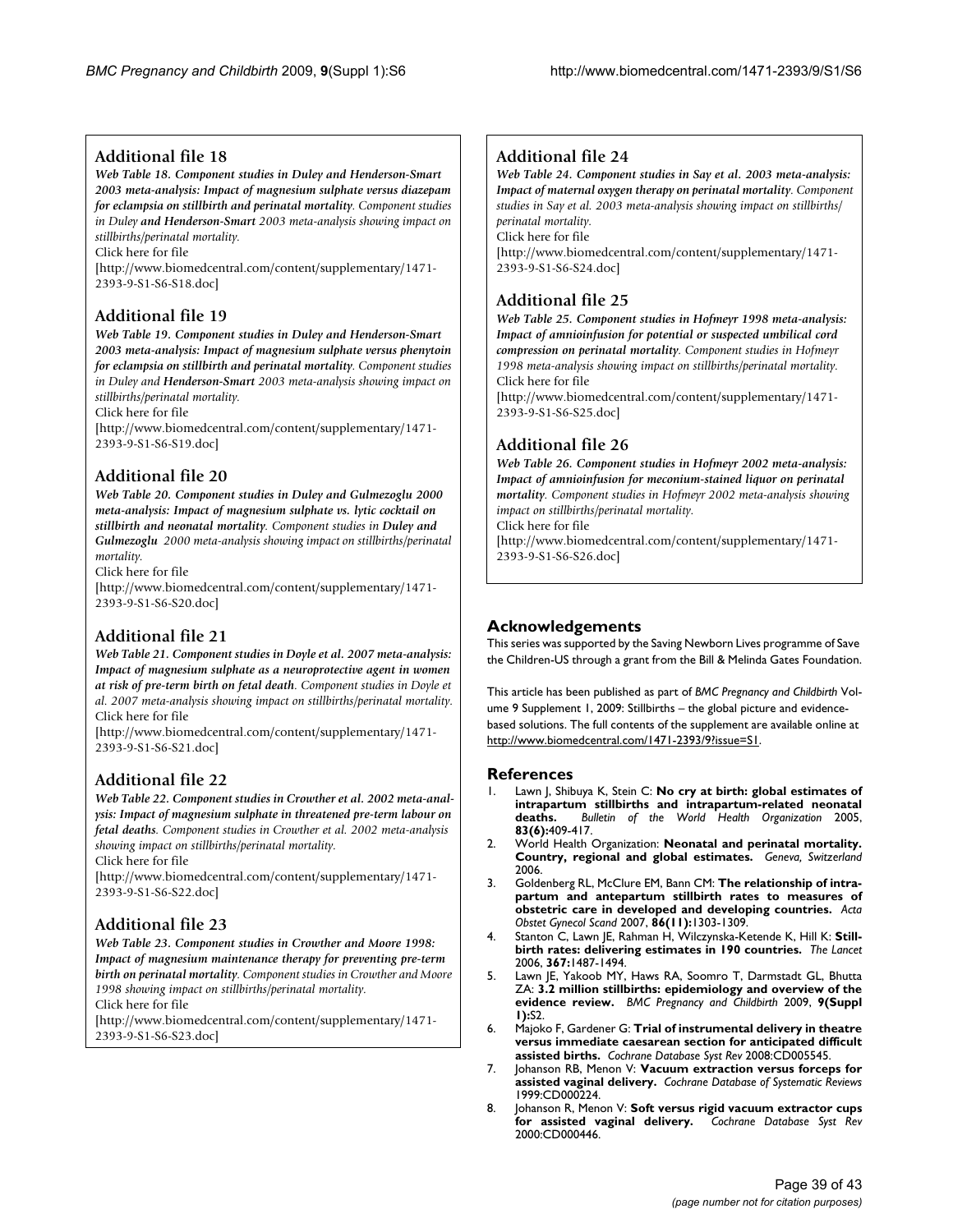- 9. Weerasekera DS, Premaratne S: **[A randomised prospective trial](http://www.ncbi.nlm.nih.gov/entrez/query.fcgi?cmd=Retrieve&db=PubMed&dopt=Abstract&list_uids=12521450) [of the obstetric forceps versus vacuum extraction using](http://www.ncbi.nlm.nih.gov/entrez/query.fcgi?cmd=Retrieve&db=PubMed&dopt=Abstract&list_uids=12521450) [defined criteria.](http://www.ncbi.nlm.nih.gov/entrez/query.fcgi?cmd=Retrieve&db=PubMed&dopt=Abstract&list_uids=12521450)** *J Obstet Gynaecol* 2002, **22(4):**344-345.
- 10. Mustafa R, Mustafa R: **Perinatal and maternal outcome in ventouse versus forceps delivery.** *Journal of the College of Physicians & Surgeons Pakistan* 2002, **12(6):**345-347.
- 11. Broekhuizen FF, Washington JM, Johnson F, Hamilton PR: **[Vacuum](http://www.ncbi.nlm.nih.gov/entrez/query.fcgi?cmd=Retrieve&db=PubMed&dopt=Abstract&list_uids=3822282) [extraction versus forceps delivery: indications and complica](http://www.ncbi.nlm.nih.gov/entrez/query.fcgi?cmd=Retrieve&db=PubMed&dopt=Abstract&list_uids=3822282)[tions, 1979 to 1984.](http://www.ncbi.nlm.nih.gov/entrez/query.fcgi?cmd=Retrieve&db=PubMed&dopt=Abstract&list_uids=3822282)** *Obstet Gynecol* 1987, **69(3 Pt 1):**338-342.
- 12. Achanna S, Monga D: **[Outcome of forceps delivery versus vac](http://www.ncbi.nlm.nih.gov/entrez/query.fcgi?cmd=Retrieve&db=PubMed&dopt=Abstract&list_uids=7761886)[uum extraction – a review of 200 cases.](http://www.ncbi.nlm.nih.gov/entrez/query.fcgi?cmd=Retrieve&db=PubMed&dopt=Abstract&list_uids=7761886)** *Singapore Med J* 1994, **35(6):**605-608.
- 13. Gachiri JR, Rogo KO: **[Foetal and maternal outcome of vacuum](http://www.ncbi.nlm.nih.gov/entrez/query.fcgi?cmd=Retrieve&db=PubMed&dopt=Abstract&list_uids=1756706) [extraction.](http://www.ncbi.nlm.nih.gov/entrez/query.fcgi?cmd=Retrieve&db=PubMed&dopt=Abstract&list_uids=1756706)** *East Afr Med J* 1991, **68(7):**539-546.
- 14. Lurie S, Glezerman M, Baider C, Sadan O: **[Decision-to-delivery](http://www.ncbi.nlm.nih.gov/entrez/query.fcgi?cmd=Retrieve&db=PubMed&dopt=Abstract&list_uids=16408184) [interval for instrumental vaginal deliveries: vacuum extrac](http://www.ncbi.nlm.nih.gov/entrez/query.fcgi?cmd=Retrieve&db=PubMed&dopt=Abstract&list_uids=16408184)[tion versus forceps.](http://www.ncbi.nlm.nih.gov/entrez/query.fcgi?cmd=Retrieve&db=PubMed&dopt=Abstract&list_uids=16408184)** *Arch Gynecol Obstet* 2006, **274(1):**34-36.
- 15. Bhide A, Guven M, Prefumo F, Vankalayapati P, Thilaganathan B: **[Maternal and neonatal outcome after failed ventouse deliv](http://www.ncbi.nlm.nih.gov/entrez/query.fcgi?cmd=Retrieve&db=PubMed&dopt=Abstract&list_uids=17674268)[ery: comparison of forceps versus cesarean section.](http://www.ncbi.nlm.nih.gov/entrez/query.fcgi?cmd=Retrieve&db=PubMed&dopt=Abstract&list_uids=17674268)** *J Matern Fetal Neonatal Med* 2007, **20(7):**541-545.
- 16. Benedetto C, Marozio L, Prandi G, Roccia A, Blefari S, Fabris C: **[Short-term maternal and neonatal outcomes by mode of](http://www.ncbi.nlm.nih.gov/entrez/query.fcgi?cmd=Retrieve&db=PubMed&dopt=Abstract&list_uids=17126475) [delivery. A case-controlled study.](http://www.ncbi.nlm.nih.gov/entrez/query.fcgi?cmd=Retrieve&db=PubMed&dopt=Abstract&list_uids=17126475)** *Eur J Obstet Gynecol Reprod Biol* 2007, **135(1):**35-40.
- Althabe F: Vacuum extraction versus forceps for assisted vag**inal delivery: RHL commentary.** In *The WHO Reproductive Health Library last revised: 14 November 2002 No 9, Update Software Ltd, Oxford*; 2006.
- 18. Belghiti A, De Brouwere V, Kegels G, Van Lerberghe W: **[Monitoring](http://www.ncbi.nlm.nih.gov/entrez/query.fcgi?cmd=Retrieve&db=PubMed&dopt=Abstract&list_uids=9705194) [unmet obstetric need at district level in Morocco.](http://www.ncbi.nlm.nih.gov/entrez/query.fcgi?cmd=Retrieve&db=PubMed&dopt=Abstract&list_uids=9705194)** *Trop Med Int Health* 1998, **3(7):**584-591.
- 19. Prytherch H, Massawe S, Kuelker R, Hunger C, Mtatifikolo F, Jahn A: **[The unmet need for emergency obstetric care in Tanga](http://www.ncbi.nlm.nih.gov/entrez/query.fcgi?cmd=Retrieve&db=PubMed&dopt=Abstract&list_uids=17683590) [Region, Tanzania.](http://www.ncbi.nlm.nih.gov/entrez/query.fcgi?cmd=Retrieve&db=PubMed&dopt=Abstract&list_uids=17683590)** *BMC Pregnancy Childbirth* 2007, **7:**16.
- 20. Smith GC, Fretts RC: **[Stillbirth.](http://www.ncbi.nlm.nih.gov/entrez/query.fcgi?cmd=Retrieve&db=PubMed&dopt=Abstract&list_uids=18022035)** *Lancet* 2007, **370(9600):**1715-1725.
- 21. McClure EM, Goldenberg RL, Bann CM: **[Maternal mortality, still](http://www.ncbi.nlm.nih.gov/entrez/query.fcgi?cmd=Retrieve&db=PubMed&dopt=Abstract&list_uids=17274999)[birth and measures of obstetric care in developing and devel](http://www.ncbi.nlm.nih.gov/entrez/query.fcgi?cmd=Retrieve&db=PubMed&dopt=Abstract&list_uids=17274999)[oped countries.](http://www.ncbi.nlm.nih.gov/entrez/query.fcgi?cmd=Retrieve&db=PubMed&dopt=Abstract&list_uids=17274999)** *Int J Gynaecol Obstet* 2007, **96(2):**139-146.
- 22. Campbell OM, Graham WJ: **[Lancet Maternal Survival Series](http://www.ncbi.nlm.nih.gov/entrez/query.fcgi?cmd=Retrieve&db=PubMed&dopt=Abstract&list_uids=17027735) [steering group. Strategies for reducing maternal mortality:](http://www.ncbi.nlm.nih.gov/entrez/query.fcgi?cmd=Retrieve&db=PubMed&dopt=Abstract&list_uids=17027735) [getting on with what works.](http://www.ncbi.nlm.nih.gov/entrez/query.fcgi?cmd=Retrieve&db=PubMed&dopt=Abstract&list_uids=17027735)** *Lancet* 2006, **368(9543):**1284-1299.
- 23. Stanton M, Koblinsky M: **Essential obstetric care and subsets – basic and emergency obstetric care: what's the difference? Policy Brief 1.** *Washington, DC: MotherCare*; 1999.
- 24. Mooney SE, Ogrinc G, Steadman W: **[Improving emergency cae](http://www.ncbi.nlm.nih.gov/entrez/query.fcgi?cmd=Retrieve&db=PubMed&dopt=Abstract&list_uids=17301207)[sarean delivery response times at a rural community hospi](http://www.ncbi.nlm.nih.gov/entrez/query.fcgi?cmd=Retrieve&db=PubMed&dopt=Abstract&list_uids=17301207)[tal.](http://www.ncbi.nlm.nih.gov/entrez/query.fcgi?cmd=Retrieve&db=PubMed&dopt=Abstract&list_uids=17301207)** *Qual Saf Health Care* 2007, **16(1):**60-66.
- 25. Cameron B: **[Outcomes in rural obstetrics, Atherton Hospital](http://www.ncbi.nlm.nih.gov/entrez/query.fcgi?cmd=Retrieve&db=PubMed&dopt=Abstract&list_uids=9611500) [1981–1990.](http://www.ncbi.nlm.nih.gov/entrez/query.fcgi?cmd=Retrieve&db=PubMed&dopt=Abstract&list_uids=9611500)** *Aust J Rural Health* 1998, **6(1):**46-51.
- 26. Hueston WJ: **[A difference in cesarean rates between midwives](http://www.ncbi.nlm.nih.gov/entrez/query.fcgi?cmd=Retrieve&db=PubMed&dopt=Abstract&list_uids=8826176) [and family physicians who worked in a shared practice.](http://www.ncbi.nlm.nih.gov/entrez/query.fcgi?cmd=Retrieve&db=PubMed&dopt=Abstract&list_uids=8826176)** *Birth* 1996, **23(2):**116.
- 27. Gray R, Quigley MA, Hockley C, Kurinczuk JJ, Goldacre M, Brocklehurst P: **[Caesarean delivery and risk of stillbirth in subsequent](http://www.ncbi.nlm.nih.gov/entrez/query.fcgi?cmd=Retrieve&db=PubMed&dopt=Abstract&list_uids=17261119) [pregnancy: a retrospective cohort study in an English popu](http://www.ncbi.nlm.nih.gov/entrez/query.fcgi?cmd=Retrieve&db=PubMed&dopt=Abstract&list_uids=17261119)[lation.](http://www.ncbi.nlm.nih.gov/entrez/query.fcgi?cmd=Retrieve&db=PubMed&dopt=Abstract&list_uids=17261119)** *BJOG* 2007, **114(3):**264-270.
- 28. Chalmers B, Wen SW: **[Perinatal Care in Canada.](http://www.ncbi.nlm.nih.gov/entrez/query.fcgi?cmd=Retrieve&db=PubMed&dopt=Abstract&list_uids=15345091)** *BMC Womens Health* 2004, **4(Suppl 1):**S28.
- 29. **Countdown to 2015. Tracking progress in maternal, newborn and child survival.** In *The 2008 Report The United Nations Children's Fund (UNICEF)*.
- 30. Leeman L, Leeman R: **[Do all hospitals need cesarean delivery](http://www.ncbi.nlm.nih.gov/entrez/query.fcgi?cmd=Retrieve&db=PubMed&dopt=Abstract&list_uids=11978210) [capability? An outcomes study of maternity care in a rural](http://www.ncbi.nlm.nih.gov/entrez/query.fcgi?cmd=Retrieve&db=PubMed&dopt=Abstract&list_uids=11978210) [hospital without on-site cesarean capability.](http://www.ncbi.nlm.nih.gov/entrez/query.fcgi?cmd=Retrieve&db=PubMed&dopt=Abstract&list_uids=11978210)** *J Fam Pract* 2002, **51(2):**129-134.
- 31. Norris TE, Reese JW, Pirani MJ, Rosenblatt RA: **[Are rural family](http://www.ncbi.nlm.nih.gov/entrez/query.fcgi?cmd=Retrieve&db=PubMed&dopt=Abstract&list_uids=8917144) [physicians comfortable performing cesarean sections?](http://www.ncbi.nlm.nih.gov/entrez/query.fcgi?cmd=Retrieve&db=PubMed&dopt=Abstract&list_uids=8917144)** *J Fam Pract* 1996, **43(5):**455-460.
- 32. Deutchman M, Connor P, Gobbo R, FitzSimmons R: **[Outcomes of](http://www.ncbi.nlm.nih.gov/entrez/query.fcgi?cmd=Retrieve&db=PubMed&dopt=Abstract&list_uids=7778493) [cesarean sections performed by family physicians and the](http://www.ncbi.nlm.nih.gov/entrez/query.fcgi?cmd=Retrieve&db=PubMed&dopt=Abstract&list_uids=7778493) [training they received: a 15-year retrospective study.](http://www.ncbi.nlm.nih.gov/entrez/query.fcgi?cmd=Retrieve&db=PubMed&dopt=Abstract&list_uids=7778493)** *J Am Board Fam Pract* 1995, **8(2):**81-90.
- 33. McClure EM, Nalubamba-Phiri M, Goldenberg RL: **[Stillbirth in](http://www.ncbi.nlm.nih.gov/entrez/query.fcgi?cmd=Retrieve&db=PubMed&dopt=Abstract&list_uids=16730726) [developing countries.](http://www.ncbi.nlm.nih.gov/entrez/query.fcgi?cmd=Retrieve&db=PubMed&dopt=Abstract&list_uids=16730726)** *Int J Gynaecol Obstet* 2006, **94(2):**82-90.
- 34. World Health Organization: **[Appropriate technology for birth.](http://www.ncbi.nlm.nih.gov/entrez/query.fcgi?cmd=Retrieve&db=PubMed&dopt=Abstract&list_uids=2863457)** *Lancet* 1985, **2(8452):**436-437.
- 35. Alessandri LM, Stanley FJ, Read AW: **[A case-control study of](http://www.ncbi.nlm.nih.gov/entrez/query.fcgi?cmd=Retrieve&db=PubMed&dopt=Abstract&list_uids=1420008) [intrapartum stillbirths.](http://www.ncbi.nlm.nih.gov/entrez/query.fcgi?cmd=Retrieve&db=PubMed&dopt=Abstract&list_uids=1420008)** *Br J Obstet Gynaecol* 1992, **99(9):**719-723.
- 36. Hankins GD, Clark SM, Munn MB: **[Cesarean section on request](http://www.ncbi.nlm.nih.gov/entrez/query.fcgi?cmd=Retrieve&db=PubMed&dopt=Abstract&list_uids=17011400) [at 39 weeks: impact on shoulder dystocia, fetal trauma, neo](http://www.ncbi.nlm.nih.gov/entrez/query.fcgi?cmd=Retrieve&db=PubMed&dopt=Abstract&list_uids=17011400)[natal encephalopathy, and intrauterine fetal demise.](http://www.ncbi.nlm.nih.gov/entrez/query.fcgi?cmd=Retrieve&db=PubMed&dopt=Abstract&list_uids=17011400)** *Semin Perinatol* 2006, **30(5):**276-287.
- 37. Bottoms SF, Paul RH, Iams JD, Mercer BM, Thom EA, Roberts JM, Caritis SN, Moawad AH, Van Dorsten JP, Hauth JC, *et al.*: **[Obstetric](http://www.ncbi.nlm.nih.gov/entrez/query.fcgi?cmd=Retrieve&db=PubMed&dopt=Abstract&list_uids=9166152) [determinants of neonatal survival: influence of willingness to](http://www.ncbi.nlm.nih.gov/entrez/query.fcgi?cmd=Retrieve&db=PubMed&dopt=Abstract&list_uids=9166152) perform cesarean delivery on survival of extremely lowbirth-weight infants. National Institute of Child Health and Human Development Network of Maternal-Fetal Medicine [Units.](http://www.ncbi.nlm.nih.gov/entrez/query.fcgi?cmd=Retrieve&db=PubMed&dopt=Abstract&list_uids=9166152)** *Am J Obstet Gynecol* 1997, **176(5):**960-966.
- 38. Iffy L, Apuzzio JJ, Mitra S, Evans H, Ganesh V, Zentay Z: **[Rates of](http://www.ncbi.nlm.nih.gov/entrez/query.fcgi?cmd=Retrieve&db=PubMed&dopt=Abstract&list_uids=8122503) [cesarean section and perinatal outcome.](http://www.ncbi.nlm.nih.gov/entrez/query.fcgi?cmd=Retrieve&db=PubMed&dopt=Abstract&list_uids=8122503)** *Acta Obstet Gynecol Scand* 1994, **73(3):**225-230.
- 39. O'Driscoll K, Foley M, MacDonald D, Stronge J: **[Cesarean section](http://www.ncbi.nlm.nih.gov/entrez/query.fcgi?cmd=Retrieve&db=PubMed&dopt=Abstract&list_uids=3348301) [and perinatal outcome: response from the House of Horne.](http://www.ncbi.nlm.nih.gov/entrez/query.fcgi?cmd=Retrieve&db=PubMed&dopt=Abstract&list_uids=3348301)** *Am J Obstet Gynecol* 1988, **158(3 Pt 1):**449-452.
- 40. De Muylder X, Amy JJ: **[Caesarean section rates in an African](http://www.ncbi.nlm.nih.gov/entrez/query.fcgi?cmd=Retrieve&db=PubMed&dopt=Abstract&list_uids=8378166) [country.](http://www.ncbi.nlm.nih.gov/entrez/query.fcgi?cmd=Retrieve&db=PubMed&dopt=Abstract&list_uids=8378166)** *Paediatr Perinat Epidemiol* 1993, **7(3):**234-244.
- 41. Longombe AO, Wood PB, Dix R: **[Cesarean section indications](http://www.ncbi.nlm.nih.gov/entrez/query.fcgi?cmd=Retrieve&db=PubMed&dopt=Abstract&list_uids=1977635) [and risks in rural Zaire.](http://www.ncbi.nlm.nih.gov/entrez/query.fcgi?cmd=Retrieve&db=PubMed&dopt=Abstract&list_uids=1977635)** *Int J Gynaecol Obstet* 1990, **33(3):**199-202.
- 42. Kumar S, Maouris P: **[Induction of labour for trial of vaginal birth](http://www.ncbi.nlm.nih.gov/entrez/query.fcgi?cmd=Retrieve&db=PubMed&dopt=Abstract&list_uids=9006824) [after caesarean section in a remote district hospital.](http://www.ncbi.nlm.nih.gov/entrez/query.fcgi?cmd=Retrieve&db=PubMed&dopt=Abstract&list_uids=9006824)** *Aust N Z J Obstet Gynaecol* 1996, **36(4):**417-420.
- 43. Meehan FP, Burke G, Casey C, Sheil JG: **[Delivery following cesar](http://www.ncbi.nlm.nih.gov/entrez/query.fcgi?cmd=Retrieve&db=PubMed&dopt=Abstract&list_uids=2910325)[ean section and perinatal mortality.](http://www.ncbi.nlm.nih.gov/entrez/query.fcgi?cmd=Retrieve&db=PubMed&dopt=Abstract&list_uids=2910325)** *Am J Perinatol* 1989, **6(1):**90-94.
- 44. Nyirjesy P, Nyirjesy KM: **[Vaginal birth after cesarean section in](http://www.ncbi.nlm.nih.gov/entrez/query.fcgi?cmd=Retrieve&db=PubMed&dopt=Abstract&list_uids=1507194)** [rural Zaire. Changing concepts.](http://www.ncbi.nlm.nih.gov/entrez/query.fcgi?cmd=Retrieve&db=PubMed&dopt=Abstract&list_uids=1507194) **37(5):**457-460.
- 45. Mock CN, Visser L, Elkins TE, Wilson JB: **[Vaginal delivery after](http://www.ncbi.nlm.nih.gov/entrez/query.fcgi?cmd=Retrieve&db=PubMed&dopt=Abstract&list_uids=1685452) [previous cesarean section in a rural West African hospital.](http://www.ncbi.nlm.nih.gov/entrez/query.fcgi?cmd=Retrieve&db=PubMed&dopt=Abstract&list_uids=1685452)** *Int J Gynaecol Obstet* 1991, **36(3):**187-193.
- 46. van Roosmalen J: **[Vaginal birth after cesarean section in rural](http://www.ncbi.nlm.nih.gov/entrez/query.fcgi?cmd=Retrieve&db=PubMed&dopt=Abstract&list_uids=1673936) [Tanzania.](http://www.ncbi.nlm.nih.gov/entrez/query.fcgi?cmd=Retrieve&db=PubMed&dopt=Abstract&list_uids=1673936)** *Int J Gynaecol Obstet* 1991, **34(3):**211-215.
- 47. Ilesanmi OA, Sobowale OA, Marinho OA: **[Outcome of 441 breech](http://www.ncbi.nlm.nih.gov/entrez/query.fcgi?cmd=Retrieve&db=PubMed&dopt=Abstract&list_uids=9110053) [singleton deliveries at the Catholic Hospital, Oluyoro,](http://www.ncbi.nlm.nih.gov/entrez/query.fcgi?cmd=Retrieve&db=PubMed&dopt=Abstract&list_uids=9110053) [Ibadan.](http://www.ncbi.nlm.nih.gov/entrez/query.fcgi?cmd=Retrieve&db=PubMed&dopt=Abstract&list_uids=9110053)** *Afr J Med Med Sci* 1996, **25(1):**41-46.
- 48. Gaffney G, Sellers S, Flavell V, Squier M, Johnson A: **[Case-control](http://www.ncbi.nlm.nih.gov/entrez/query.fcgi?cmd=Retrieve&db=PubMed&dopt=Abstract&list_uids=8142827) [study of intrapartum care, cerebral palsy, and perinatal](http://www.ncbi.nlm.nih.gov/entrez/query.fcgi?cmd=Retrieve&db=PubMed&dopt=Abstract&list_uids=8142827) [death.](http://www.ncbi.nlm.nih.gov/entrez/query.fcgi?cmd=Retrieve&db=PubMed&dopt=Abstract&list_uids=8142827)** *BMJ* 1994, **308(6931):**743-750.
- 49. Lansky S, Franca E, Kawachi I: **[Social inequalities in perinatal](http://www.ncbi.nlm.nih.gov/entrez/query.fcgi?cmd=Retrieve&db=PubMed&dopt=Abstract&list_uids=17395840) [mortality in Belo Horizonte, Brazil: the role of hospital care.](http://www.ncbi.nlm.nih.gov/entrez/query.fcgi?cmd=Retrieve&db=PubMed&dopt=Abstract&list_uids=17395840)** *Am J Public Health* 2007, **97(5):**867-873.
- 50. Lansky S, Subramanian SV, Franca E, Kawachi I: **[Higher perinatal](http://www.ncbi.nlm.nih.gov/entrez/query.fcgi?cmd=Retrieve&db=PubMed&dopt=Abstract&list_uids=17877675) [mortality in National Public Health System hospitals in Belo](http://www.ncbi.nlm.nih.gov/entrez/query.fcgi?cmd=Retrieve&db=PubMed&dopt=Abstract&list_uids=17877675) Horizonte, Brazil, 1999: a compositional or contextual [effect?](http://www.ncbi.nlm.nih.gov/entrez/query.fcgi?cmd=Retrieve&db=PubMed&dopt=Abstract&list_uids=17877675)** *BJOG* 2007, **114(10):**1240-1245.
- Rautava L, Lehtonen L, Peltola M, Korvenranta E, Korvenranta H, Linna M, Hallman M, Andersson S, Gissler M, Leipala J, *et al.*: **[The](http://www.ncbi.nlm.nih.gov/entrez/query.fcgi?cmd=Retrieve&db=PubMed&dopt=Abstract&list_uids=17200251) [effect of birth in secondary- or tertiary-level hospitals in Fin](http://www.ncbi.nlm.nih.gov/entrez/query.fcgi?cmd=Retrieve&db=PubMed&dopt=Abstract&list_uids=17200251)land on mortality in very preterm infants: a birth-register [study.](http://www.ncbi.nlm.nih.gov/entrez/query.fcgi?cmd=Retrieve&db=PubMed&dopt=Abstract&list_uids=17200251)** *Pediatrics* 2007, **119(1):**e257-263.
- 52. Goldenberg RL, Kirby R, Culhane JF: **[Stillbirth: a review.](http://www.ncbi.nlm.nih.gov/entrez/query.fcgi?cmd=Retrieve&db=PubMed&dopt=Abstract&list_uids=15512717)** *J Matern Fetal Neonatal Med* 2004, **16(2):**79-94.
- 53. Cruikshank DP, Linyear AS: **[Term stillbirth: causes and potential](http://www.ncbi.nlm.nih.gov/entrez/query.fcgi?cmd=Retrieve&db=PubMed&dopt=Abstract&list_uids=3574813) [for prevention in Virginia.](http://www.ncbi.nlm.nih.gov/entrez/query.fcgi?cmd=Retrieve&db=PubMed&dopt=Abstract&list_uids=3574813)** *Obstet Gynecol* 1987, **69(6):**841-844.
- 54. Korhonen J, Kariniemi V: **[Emergency cesarean section: the](http://www.ncbi.nlm.nih.gov/entrez/query.fcgi?cmd=Retrieve&db=PubMed&dopt=Abstract&list_uids=7817729) [effect of delay on umbilical arterial balance and Apgar](http://www.ncbi.nlm.nih.gov/entrez/query.fcgi?cmd=Retrieve&db=PubMed&dopt=Abstract&list_uids=7817729) [scores.](http://www.ncbi.nlm.nih.gov/entrez/query.fcgi?cmd=Retrieve&db=PubMed&dopt=Abstract&list_uids=7817729)** *Acta Obstet Gynecol Scand* 1994, **73(10):**782-786.
- 55. Jehan I, McClure EM, Salat S, Rizvi S, Pasha O, Harris H, Moss N, Goldenberg RL: **[Stillbirths in an urban community in Pakistan.](http://www.ncbi.nlm.nih.gov/entrez/query.fcgi?cmd=Retrieve&db=PubMed&dopt=Abstract&list_uids=17826410)** *Am J Obstet Gynecol* 2007, **197(3):**257. e251–258.
- Kiely JL, Paneth N, Susser M: [Fetal death during labor: an epide](http://www.ncbi.nlm.nih.gov/entrez/query.fcgi?cmd=Retrieve&db=PubMed&dopt=Abstract&list_uids=4073133)**[miologic indicator of level of obstetric care.](http://www.ncbi.nlm.nih.gov/entrez/query.fcgi?cmd=Retrieve&db=PubMed&dopt=Abstract&list_uids=4073133)** *Am J Obstet Gynecol* 1985, **153(7):**721-727.
- 57. Abdel-Latif ME, Bajuk B, Oei J, Vincent T, Sutton L, Lui K: **[Does rural](http://www.ncbi.nlm.nih.gov/entrez/query.fcgi?cmd=Retrieve&db=PubMed&dopt=Abstract&list_uids=16428354) [or urban residence make a difference to neonatal outcome](http://www.ncbi.nlm.nih.gov/entrez/query.fcgi?cmd=Retrieve&db=PubMed&dopt=Abstract&list_uids=16428354) [in premature birth? A regional study in Australia.](http://www.ncbi.nlm.nih.gov/entrez/query.fcgi?cmd=Retrieve&db=PubMed&dopt=Abstract&list_uids=16428354)** *Arch Dis Child Fetal Neonatal Ed* 2006, **91(4):**F251-256.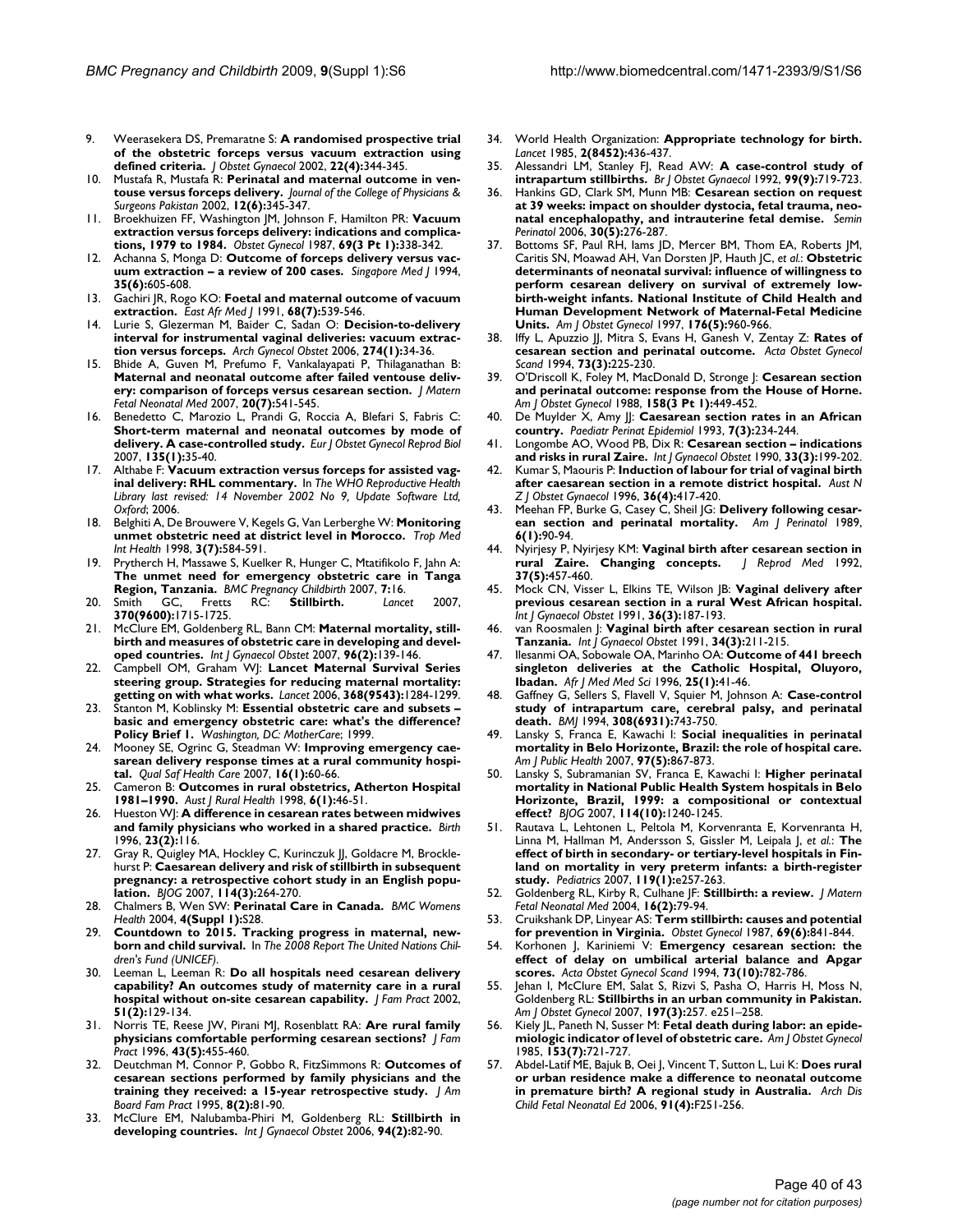- 58. Steyn PS, Odendaal HJ, Steyn DW: **[Trends in caesarean sections](http://www.ncbi.nlm.nih.gov/entrez/query.fcgi?cmd=Retrieve&db=PubMed&dopt=Abstract&list_uids=10101426) [at Tygerberg Hospital, South Africa: a 20 year experience.](http://www.ncbi.nlm.nih.gov/entrez/query.fcgi?cmd=Retrieve&db=PubMed&dopt=Abstract&list_uids=10101426)** *Cent Afr J Med* 1998, **44(9):**219-223.
- 59. Grzybowski SC, Cadesky AS, Hogg WE: **[Rural obstetrics: a 5-year](http://www.ncbi.nlm.nih.gov/entrez/query.fcgi?cmd=Retrieve&db=PubMed&dopt=Abstract&list_uids=2009477) [prospective study of the outcomes of all pregnancies in a](http://www.ncbi.nlm.nih.gov/entrez/query.fcgi?cmd=Retrieve&db=PubMed&dopt=Abstract&list_uids=2009477) [remote northern community.](http://www.ncbi.nlm.nih.gov/entrez/query.fcgi?cmd=Retrieve&db=PubMed&dopt=Abstract&list_uids=2009477)** *CMAJ* 1991, **144(8):**987-994.
- 60. MacDorman MF, Hoyert DL, Martin JA, Munson ML, Hamilton BE: **Fetal and perinatal mortality, United States, 2003.** *Natl Vital Stat Rep* 2007, **55(6):**1-17.
- 61. Smith GC, Pell JP, Cameron AD, Dobbie R: **[Risk of perinatal death](http://www.ncbi.nlm.nih.gov/entrez/query.fcgi?cmd=Retrieve&db=PubMed&dopt=Abstract&list_uids=12020304) [associated with labor after previous cesarean delivery in](http://www.ncbi.nlm.nih.gov/entrez/query.fcgi?cmd=Retrieve&db=PubMed&dopt=Abstract&list_uids=12020304)**  $uncomplied$  term pregnancies. **287(20):**2684-2690.
- 62. Boulvain M, Kelly A, Irion O: **[Intracervical prostaglandins for](http://www.ncbi.nlm.nih.gov/entrez/query.fcgi?cmd=Retrieve&db=PubMed&dopt=Abstract&list_uids=18254122) [induction of labour.](http://www.ncbi.nlm.nih.gov/entrez/query.fcgi?cmd=Retrieve&db=PubMed&dopt=Abstract&list_uids=18254122)** *Cochrane Database Syst Rev* 2008:CD006971.
- 63. Irion O, M Boulvain: **Induction of labour for suspected fetal macrosomia.** *Cochrane Database of Systematic Reviews* 1998:CD000938.
- 64. Gulmezoglu AM, Crowther CA, Middleton P: **[Induction of labour](http://www.ncbi.nlm.nih.gov/entrez/query.fcgi?cmd=Retrieve&db=PubMed&dopt=Abstract&list_uids=17054226) [for improving birth outcomes for women at or beyond term.](http://www.ncbi.nlm.nih.gov/entrez/query.fcgi?cmd=Retrieve&db=PubMed&dopt=Abstract&list_uids=17054226)** *Cochrane Database Syst Rev* 2006:CD004945.
- 65. Boulvain M, Stan C, Irion O: **[Elective delivery in diabetic preg](http://www.ncbi.nlm.nih.gov/entrez/query.fcgi?cmd=Retrieve&db=PubMed&dopt=Abstract&list_uids=11406020)[nant women.](http://www.ncbi.nlm.nih.gov/entrez/query.fcgi?cmd=Retrieve&db=PubMed&dopt=Abstract&list_uids=11406020)** *Cochrane Database Syst Rev* 2001:CD001997.
- 66. Kjos SL, Henry OA, Montoro M, Buchanan TA, Mestman JH: **[Insulin](http://www.ncbi.nlm.nih.gov/entrez/query.fcgi?cmd=Retrieve&db=PubMed&dopt=Abstract&list_uids=8372870)[requiring diabetes in pregnancy: a randomized trial of active](http://www.ncbi.nlm.nih.gov/entrez/query.fcgi?cmd=Retrieve&db=PubMed&dopt=Abstract&list_uids=8372870) [induction of labor and expectant management.](http://www.ncbi.nlm.nih.gov/entrez/query.fcgi?cmd=Retrieve&db=PubMed&dopt=Abstract&list_uids=8372870)** *Am J Obstet Gynecol* 1993, **169(3):**611-615.
- 67. Dare MR, Middleton P, Crowther CA, Flenady VJ, Varatharaju B: **[Planned early birth versus expectant management \(waiting\)](http://www.ncbi.nlm.nih.gov/entrez/query.fcgi?cmd=Retrieve&db=PubMed&dopt=Abstract&list_uids=16437525) for prelabour rupture of membranes at term (37 weeks or [more\).](http://www.ncbi.nlm.nih.gov/entrez/query.fcgi?cmd=Retrieve&db=PubMed&dopt=Abstract&list_uids=16437525)** *Cochrane Database Syst Rev* 2006:CD005302.
- Buchanan SL, Crowther CA, Levett KM, Middleton P, Morris I: **Planned early birth versus expectant management for women with preterm prelabour rupture of membranes** prior to 37 weeks' gestation for improving pregnancy out-<br>come (Protocol). Cochrane Database of Systematic Reviews **come (Protocol).** *Cochrane Database of Systematic Reviews* 2008:CD004735.
- 69. da Graca Krupa F, Cecatti JG, de Castro Surita FG, Milanez HM, Parpinelli MA: **[Misoprostol versus expectant management in](http://www.ncbi.nlm.nih.gov/entrez/query.fcgi?cmd=Retrieve&db=PubMed&dopt=Abstract&list_uids=16101609) [premature rupture of membranes at term.](http://www.ncbi.nlm.nih.gov/entrez/query.fcgi?cmd=Retrieve&db=PubMed&dopt=Abstract&list_uids=16101609)** *BJOG* 2005, **112(9):**1284-1290.
- 70. Dodd JM, Crowther CA: **[Elective delivery of women with a twin](http://www.ncbi.nlm.nih.gov/entrez/query.fcgi?cmd=Retrieve&db=PubMed&dopt=Abstract&list_uids=12535480) [pregnancy from 37 weeks' gestation.](http://www.ncbi.nlm.nih.gov/entrez/query.fcgi?cmd=Retrieve&db=PubMed&dopt=Abstract&list_uids=12535480)** *Cochrane Database Syst Rev* 2003:CD003582.
- 71. Chattopadhyay SK, Sengupta BS, Edrees YB: **[Intracervical applica](http://www.ncbi.nlm.nih.gov/entrez/query.fcgi?cmd=Retrieve&db=PubMed&dopt=Abstract&list_uids=3522309)[tion of prostaglandin E2 tablets for elective induction of](http://www.ncbi.nlm.nih.gov/entrez/query.fcgi?cmd=Retrieve&db=PubMed&dopt=Abstract&list_uids=3522309) labor in grand multiparae: a prospective controlled study.** *Eur J Obstet Gynecol Reprod Biol* 1986, **22(1–2):**7-15.
- 72. Dyson DC, Miller PD, Armstrong MA: **[Management of prolonged](http://www.ncbi.nlm.nih.gov/entrez/query.fcgi?cmd=Retrieve&db=PubMed&dopt=Abstract&list_uids=3472467) [pregnancy: induction of labor versus antepartum fetal test](http://www.ncbi.nlm.nih.gov/entrez/query.fcgi?cmd=Retrieve&db=PubMed&dopt=Abstract&list_uids=3472467)[ing.](http://www.ncbi.nlm.nih.gov/entrez/query.fcgi?cmd=Retrieve&db=PubMed&dopt=Abstract&list_uids=3472467)** *Am J Obstet Gynecol* 1987, **156(4):**928-934.
- 73. Hannah ME, Hannah WJ, Hellmann J, Hewson S, Milner R, Willan A: **[Induction of labor as compared with serial antenatal moni](http://www.ncbi.nlm.nih.gov/entrez/query.fcgi?cmd=Retrieve&db=PubMed&dopt=Abstract&list_uids=1584259)toring in post-term pregnancy. A randomized controlled trial. The Canadian Multicenter Post-term Pregnancy Trial [Group.](http://www.ncbi.nlm.nih.gov/entrez/query.fcgi?cmd=Retrieve&db=PubMed&dopt=Abstract&list_uids=1584259)** *N Engl J Med* 1992, **326(24):**1587-1592.
- 74. Keirse MJ: **[Prostaglandins in preinduction cervical ripening.](http://www.ncbi.nlm.nih.gov/entrez/query.fcgi?cmd=Retrieve&db=PubMed&dopt=Abstract&list_uids=8429533) [Meta-analysis of worldwide clinical experience.](http://www.ncbi.nlm.nih.gov/entrez/query.fcgi?cmd=Retrieve&db=PubMed&dopt=Abstract&list_uids=8429533)** *J Reprod Med* 1993, **38(1 Suppl):**89-100.
- 75. Alfirevic Z, Weeks A: **[Oral misoprostol for induction of labour.](http://www.ncbi.nlm.nih.gov/entrez/query.fcgi?cmd=Retrieve&db=PubMed&dopt=Abstract&list_uids=16625542)** *Cochrane Database Syst Rev* 2006:CD001338.
- 76. Niromanesh S, Mosavi-Jarrahi A, Samkhaniani F: **[Intracervical Foley](http://www.ncbi.nlm.nih.gov/entrez/query.fcgi?cmd=Retrieve&db=PubMed&dopt=Abstract&list_uids=12676389) [catheter balloon vs. prostaglandin in preinduction cervical](http://www.ncbi.nlm.nih.gov/entrez/query.fcgi?cmd=Retrieve&db=PubMed&dopt=Abstract&list_uids=12676389) [ripening.](http://www.ncbi.nlm.nih.gov/entrez/query.fcgi?cmd=Retrieve&db=PubMed&dopt=Abstract&list_uids=12676389)** *Int J Gynaecol Obstet* 2003, **81(1):**23-27.
- 77. Dalui R, Suri V, Ray P, Gupta I: **[Comparison of extraamniotic](http://www.ncbi.nlm.nih.gov/entrez/query.fcgi?cmd=Retrieve&db=PubMed&dopt=Abstract&list_uids=15762966) [Foley catheter and intracervical prostaglandin E gel for](http://www.ncbi.nlm.nih.gov/entrez/query.fcgi?cmd=Retrieve&db=PubMed&dopt=Abstract&list_uids=15762966) [preinduction cervical ripening.](http://www.ncbi.nlm.nih.gov/entrez/query.fcgi?cmd=Retrieve&db=PubMed&dopt=Abstract&list_uids=15762966)** *Acta Obstet Gynecol Scand* 2005, **84(4):**362-367.
- 78. Sciscione AC, McCullough H, Manley JS, Shlossman PA, Pollock M, Colmorgen GH: **[A prospective, randomized comparison of](http://www.ncbi.nlm.nih.gov/entrez/query.fcgi?cmd=Retrieve&db=PubMed&dopt=Abstract&list_uids=9914578) [Foley catheter insertion versus intracervical prostaglandin](http://www.ncbi.nlm.nih.gov/entrez/query.fcgi?cmd=Retrieve&db=PubMed&dopt=Abstract&list_uids=9914578) [E2 gel for preinduction cervical ripening.](http://www.ncbi.nlm.nih.gov/entrez/query.fcgi?cmd=Retrieve&db=PubMed&dopt=Abstract&list_uids=9914578)** *Am J Obstet Gynecol* 1999, **180(1 Pt 1):**55-60.
- 79. Hofmeyr GJ, Gulmezoglu AM: **[Vaginal misoprostol for cervical](http://www.ncbi.nlm.nih.gov/entrez/query.fcgi?cmd=Retrieve&db=PubMed&dopt=Abstract&list_uids=12535398) [ripening and induction of labour.](http://www.ncbi.nlm.nih.gov/entrez/query.fcgi?cmd=Retrieve&db=PubMed&dopt=Abstract&list_uids=12535398)** *Cochrane Database Syst Rev* 2003:CD000941.
- 80. Garry D, Figueroa R, Kalish RB, Catalano CJ, Maulik D: **[Randomized](http://www.ncbi.nlm.nih.gov/entrez/query.fcgi?cmd=Retrieve&db=PubMed&dopt=Abstract&list_uids=12854927) [controlled trial of vaginal misoprostol versus dinoprostone](http://www.ncbi.nlm.nih.gov/entrez/query.fcgi?cmd=Retrieve&db=PubMed&dopt=Abstract&list_uids=12854927) [vaginal insert for labor induction.](http://www.ncbi.nlm.nih.gov/entrez/query.fcgi?cmd=Retrieve&db=PubMed&dopt=Abstract&list_uids=12854927)** *J Matern Fetal Neonatal Med* 2003, **13(4):**254-259.
- 81. Lokugamage AU, Forsyth SF, Sullivan KR, El Refaey H, Rodeck CH: **[Dinoprostone versus misoprostol: a randomized study of](http://www.ncbi.nlm.nih.gov/entrez/query.fcgi?cmd=Retrieve&db=PubMed&dopt=Abstract&list_uids=12648174) [nulliparous women undergoing induction of labor.](http://www.ncbi.nlm.nih.gov/entrez/query.fcgi?cmd=Retrieve&db=PubMed&dopt=Abstract&list_uids=12648174)** *Acta Obstet Gynecol Scand* 2003, **82(2):**133-137.
- 82. van Gemund N, Scherjon S, LeCessie S, van Leeuwen JH, van Roosmalen J, Kanhai HH: **[A randomised trial comparing low dose](http://www.ncbi.nlm.nih.gov/entrez/query.fcgi?cmd=Retrieve&db=PubMed&dopt=Abstract&list_uids=14687051) [vaginal misoprostol and dinoprostone for labour induction.](http://www.ncbi.nlm.nih.gov/entrez/query.fcgi?cmd=Retrieve&db=PubMed&dopt=Abstract&list_uids=14687051)** *BJOG* 2004, **111(1):**42-49.
- 83. Rowlands S, Bell R, Donath S, Morrow S, Trudinger BJ: **[Misoprostol](http://www.ncbi.nlm.nih.gov/entrez/query.fcgi?cmd=Retrieve&db=PubMed&dopt=Abstract&list_uids=11453262) [versus dinoprostone for cervical priming prior to induction](http://www.ncbi.nlm.nih.gov/entrez/query.fcgi?cmd=Retrieve&db=PubMed&dopt=Abstract&list_uids=11453262) of labour in term pregnancy: a randomised controlled trial.** *Aust N Z J Obstet Gynaecol* 2001, **41(2):**145-152.
- Papanikolaou EG, Plachouras N, Drougia A, Andronikou S, Vlachou C, Stefos T, Paraskevaidis E, Zikopoulos K: **[Comparison of misopros](http://www.ncbi.nlm.nih.gov/entrez/query.fcgi?cmd=Retrieve&db=PubMed&dopt=Abstract&list_uids=15450119)[tol and dinoprostone for elective induction of labour in nul](http://www.ncbi.nlm.nih.gov/entrez/query.fcgi?cmd=Retrieve&db=PubMed&dopt=Abstract&list_uids=15450119)liparous women at full term: a randomized prospective [study.](http://www.ncbi.nlm.nih.gov/entrez/query.fcgi?cmd=Retrieve&db=PubMed&dopt=Abstract&list_uids=15450119)** *Reprod Biol Endocrinol* 2004, **2:**70.
- 85. Elhassan EM, Mirghani OA, Adam I: **[Misoprostol vs. oxytocin for](http://www.ncbi.nlm.nih.gov/entrez/query.fcgi?cmd=Retrieve&db=PubMed&dopt=Abstract&list_uids=16162347) [induction of labor.](http://www.ncbi.nlm.nih.gov/entrez/query.fcgi?cmd=Retrieve&db=PubMed&dopt=Abstract&list_uids=16162347)** *Int J Gynaecol Obstet* 2005, **91(3):**254-255.
- 86. Meyer M, Pflum J, Howard D: **[Outpatient misoprostol compared](http://www.ncbi.nlm.nih.gov/entrez/query.fcgi?cmd=Retrieve&db=PubMed&dopt=Abstract&list_uids=15738009) [with dinoprostone gel for preinduction cervical ripening: a](http://www.ncbi.nlm.nih.gov/entrez/query.fcgi?cmd=Retrieve&db=PubMed&dopt=Abstract&list_uids=15738009)**  $r$ andomized controlled trial. **105(3):**466-472.
- 87. Jindal P, Gill BK, Tirath B: **A comparison of vaginal misoprostol versus Foley's catheter with oxytocin for induction of labor.** *Journal of Obstetrics and Gynaecology of India* 2007, **57(1):**42-47.
- Sahin HG, Sahin HA, Kocer M: [Induction of labor in toxemia with](http://www.ncbi.nlm.nih.gov/entrez/query.fcgi?cmd=Retrieve&db=PubMed&dopt=Abstract&list_uids=11966483) **[misoprostol.](http://www.ncbi.nlm.nih.gov/entrez/query.fcgi?cmd=Retrieve&db=PubMed&dopt=Abstract&list_uids=11966483)** *Acta Obstet Gynecol Scand* 2002, **81(3):**252-257.
- 89. French L: **[Oral prostaglandin E2 for induction of labour.](http://www.ncbi.nlm.nih.gov/entrez/query.fcgi?cmd=Retrieve&db=PubMed&dopt=Abstract&list_uids=11406075)** *Cochrane Database Syst Rev* 2001:CD003098.
- 90. Kelly AJ, Kavanagh J, Thomas J: **[Vaginal prostaglandin \(PGE2 and](http://www.ncbi.nlm.nih.gov/entrez/query.fcgi?cmd=Retrieve&db=PubMed&dopt=Abstract&list_uids=14583960) [PGF2a\) for induction of labour at term.](http://www.ncbi.nlm.nih.gov/entrez/query.fcgi?cmd=Retrieve&db=PubMed&dopt=Abstract&list_uids=14583960)** *Cochrane Database Syst Rev* 2003:CD003101.
- 91. Sahraoui W, Hajji S, Bibi M, Nouira M, Essaidi H, Khairi H: **[\[Manage](http://www.ncbi.nlm.nih.gov/entrez/query.fcgi?cmd=Retrieve&db=PubMed&dopt=Abstract&list_uids=16142136)[ment of pregnancies beyond forty-one week's gestation with](http://www.ncbi.nlm.nih.gov/entrez/query.fcgi?cmd=Retrieve&db=PubMed&dopt=Abstract&list_uids=16142136) [an unfavorable cervix\].](http://www.ncbi.nlm.nih.gov/entrez/query.fcgi?cmd=Retrieve&db=PubMed&dopt=Abstract&list_uids=16142136)** *J Gynecol Obstet Biol Reprod (Paris)* 2005, **34(5):**454-462.
- 92. Hutton E, Mozurkewich E: **[Extra-amniotic prostaglandin for](http://www.ncbi.nlm.nih.gov/entrez/query.fcgi?cmd=Retrieve&db=PubMed&dopt=Abstract&list_uids=11406071) [induction of labour.](http://www.ncbi.nlm.nih.gov/entrez/query.fcgi?cmd=Retrieve&db=PubMed&dopt=Abstract&list_uids=11406071)** *Cochrane Database Syst Rev* 2001:CD003092.
- 93. Luckas M, Bricker L: **[Intravenous prostaglandin for induction of](http://www.ncbi.nlm.nih.gov/entrez/query.fcgi?cmd=Retrieve&db=PubMed&dopt=Abstract&list_uids=11034778) [labour.](http://www.ncbi.nlm.nih.gov/entrez/query.fcgi?cmd=Retrieve&db=PubMed&dopt=Abstract&list_uids=11034778)** *Cochrane Database Syst Rev* 2000:CD002864.
- 94. Neilson JP: **[Mifepristone for induction of labour.](http://www.ncbi.nlm.nih.gov/entrez/query.fcgi?cmd=Retrieve&db=PubMed&dopt=Abstract&list_uids=11034779)** *Cochrane Database Syst Rev* 2000:CD002865.
- Hofmeyr GJ, Kulier R: **[External cephalic version for breech](http://www.ncbi.nlm.nih.gov/entrez/query.fcgi?cmd=Retrieve&db=PubMed&dopt=Abstract&list_uids=10796122)**<br>**presentation at term.** Cochrane Database Syst Rev **[presentation at term.](http://www.ncbi.nlm.nih.gov/entrez/query.fcgi?cmd=Retrieve&db=PubMed&dopt=Abstract&list_uids=10796122)** *Cochrane Database Syst Rev* 2000:CD000083.
- 96. Lau TK, Lo KW, Rogers M: **[Pregnancy outcome after successful](http://www.ncbi.nlm.nih.gov/entrez/query.fcgi?cmd=Retrieve&db=PubMed&dopt=Abstract&list_uids=9024118) [external cephalic version for breech presentation at term.](http://www.ncbi.nlm.nih.gov/entrez/query.fcgi?cmd=Retrieve&db=PubMed&dopt=Abstract&list_uids=9024118)** *Am J Obstet Gynecol* 1997, **176(1 Pt 1):**218-223.
- 97. Hofmeyr GJ, Hannah ME: **[Planned caesarean section for term](http://www.ncbi.nlm.nih.gov/entrez/query.fcgi?cmd=Retrieve&db=PubMed&dopt=Abstract&list_uids=12917886) [breech delivery.](http://www.ncbi.nlm.nih.gov/entrez/query.fcgi?cmd=Retrieve&db=PubMed&dopt=Abstract&list_uids=12917886)** *Cochrane Database Syst Rev* 2003:CD000166.
- 98. Hannah ME, Hannah WJ, Hewson SA, Hodnett ED, Saigal S, Willan AR: **[Planned caesarean section versus planned vaginal birth](http://www.ncbi.nlm.nih.gov/entrez/query.fcgi?cmd=Retrieve&db=PubMed&dopt=Abstract&list_uids=11052579) [for breech presentation at term: a randomised multicentre](http://www.ncbi.nlm.nih.gov/entrez/query.fcgi?cmd=Retrieve&db=PubMed&dopt=Abstract&list_uids=11052579) [trial. Term Breech Trial Collaborative Group.](http://www.ncbi.nlm.nih.gov/entrez/query.fcgi?cmd=Retrieve&db=PubMed&dopt=Abstract&list_uids=11052579)** *Lancet* 2000, **356(9239):**1375-1383.
- 99. Irion O, Hirsbrunner Almagbaly P, Morabia A: **[Planned vaginal](http://www.ncbi.nlm.nih.gov/entrez/query.fcgi?cmd=Retrieve&db=PubMed&dopt=Abstract&list_uids=9692410) [delivery versus elective caesarean section: a study of 705 sin](http://www.ncbi.nlm.nih.gov/entrez/query.fcgi?cmd=Retrieve&db=PubMed&dopt=Abstract&list_uids=9692410)[gleton term breech presentations.](http://www.ncbi.nlm.nih.gov/entrez/query.fcgi?cmd=Retrieve&db=PubMed&dopt=Abstract&list_uids=9692410)** *Br J Obstet Gynaecol* 1998, **105(7):**710-717.
- 100. Molkenboer JF, Vencken PM, Sonnemans LG, Roumen FJ, Smits F, Buitendijk SE, Nijhuis JG: **[Conservative management in breech](http://www.ncbi.nlm.nih.gov/entrez/query.fcgi?cmd=Retrieve&db=PubMed&dopt=Abstract&list_uids=17674277) [deliveries leads to similar results compared with cephalic](http://www.ncbi.nlm.nih.gov/entrez/query.fcgi?cmd=Retrieve&db=PubMed&dopt=Abstract&list_uids=17674277) [deliveries.](http://www.ncbi.nlm.nih.gov/entrez/query.fcgi?cmd=Retrieve&db=PubMed&dopt=Abstract&list_uids=17674277)** *J Matern Fetal Neonatal Med* 2007, **20(8):**599-603.
- 101. Duley L: **[Maternal mortality associated with hypertensive dis](http://www.ncbi.nlm.nih.gov/entrez/query.fcgi?cmd=Retrieve&db=PubMed&dopt=Abstract&list_uids=1525093)[orders of pregnancy in Africa, Asia, Latin America and the](http://www.ncbi.nlm.nih.gov/entrez/query.fcgi?cmd=Retrieve&db=PubMed&dopt=Abstract&list_uids=1525093) [Caribbean.](http://www.ncbi.nlm.nih.gov/entrez/query.fcgi?cmd=Retrieve&db=PubMed&dopt=Abstract&list_uids=1525093)** *Br J Obstet Gynaecol* 1992, **99(7):**547-553.
- <span id="page-40-0"></span>102. **[Which anticonvulsant for women with eclampsia? Evidence](http://www.ncbi.nlm.nih.gov/entrez/query.fcgi?cmd=Retrieve&db=PubMed&dopt=Abstract&list_uids=7769899)** [from the Collaborative Eclampsia Trial.](http://www.ncbi.nlm.nih.gov/entrez/query.fcgi?cmd=Retrieve&db=PubMed&dopt=Abstract&list_uids=7769899) **345(8963):**1455-1463.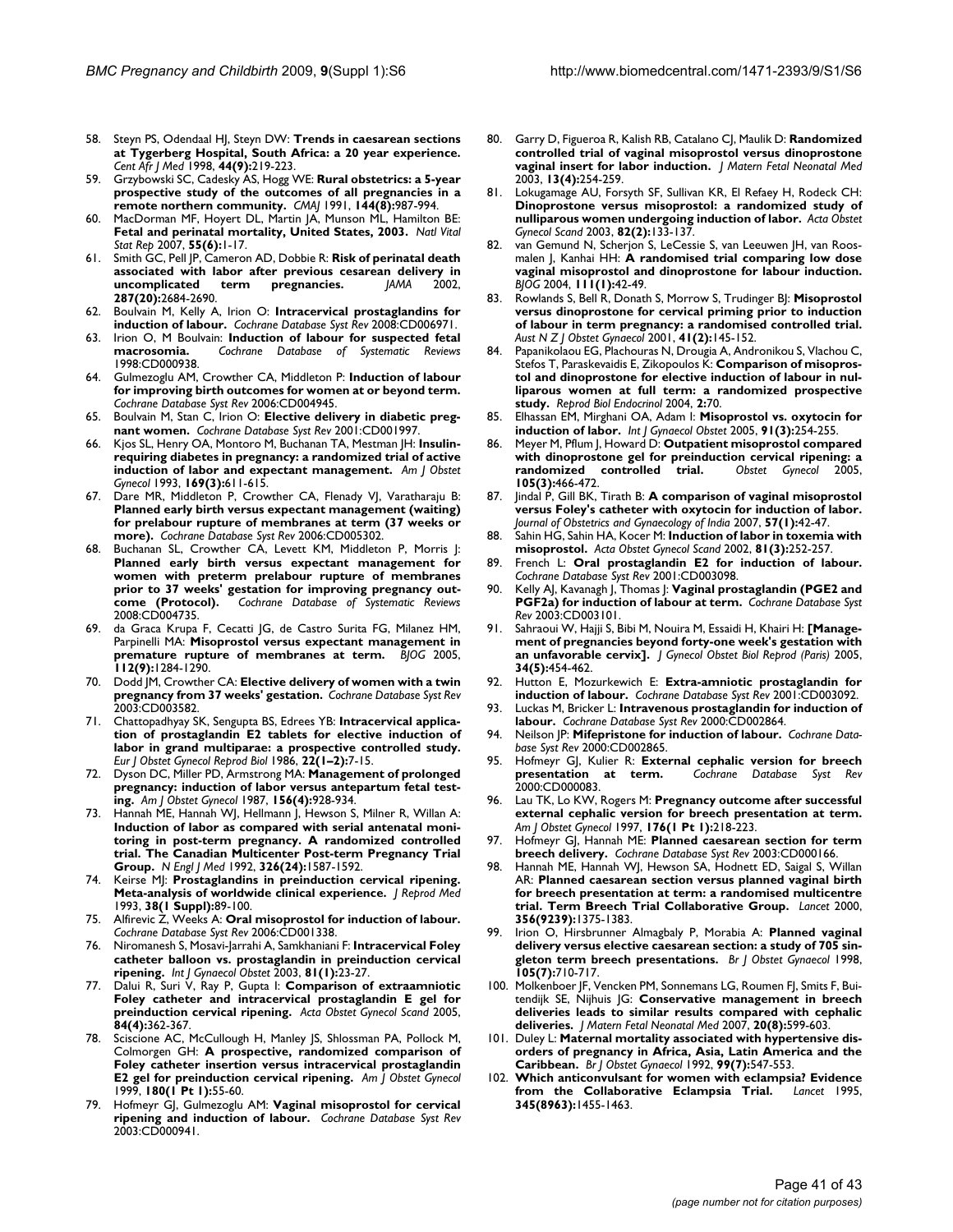- 103. Duley L, Henderson-Smart D: **[Magnesium sulphate versus](http://www.ncbi.nlm.nih.gov/entrez/query.fcgi?cmd=Retrieve&db=PubMed&dopt=Abstract&list_uids=14583910) [diazepam for eclampsia.](http://www.ncbi.nlm.nih.gov/entrez/query.fcgi?cmd=Retrieve&db=PubMed&dopt=Abstract&list_uids=14583910)** *Cochrane Database Syst Rev* 2003:CD000127.
- 104. Duley L, Henderson-Smart D: **[Magnesium sulphate versus](http://www.ncbi.nlm.nih.gov/entrez/query.fcgi?cmd=Retrieve&db=PubMed&dopt=Abstract&list_uids=14583911) [phenytoin for eclampsia.](http://www.ncbi.nlm.nih.gov/entrez/query.fcgi?cmd=Retrieve&db=PubMed&dopt=Abstract&list_uids=14583911)** *Cochrane Database Syst Rev* 2003:CD000128.
- 105. Crowther CA, Hiller JE, Doyle LW: **[Magnesium sulphate for pre](http://www.ncbi.nlm.nih.gov/entrez/query.fcgi?cmd=Retrieve&db=PubMed&dopt=Abstract&list_uids=12519550)[venting preterm birth in threatened preterm labour.](http://www.ncbi.nlm.nih.gov/entrez/query.fcgi?cmd=Retrieve&db=PubMed&dopt=Abstract&list_uids=12519550)** *Cochrane Database Syst Rev* 2002:CD001060.
- 106. Mittendorf R, Dambrosia J, Pryde PG, Lee KS, Gianopoulos JG, Besinger RE, Tomich PG: **[Association between the use of antenatal](http://www.ncbi.nlm.nih.gov/entrez/query.fcgi?cmd=Retrieve&db=PubMed&dopt=Abstract&list_uids=12066082) [magnesium sulfate in preterm labor and adverse health out](http://www.ncbi.nlm.nih.gov/entrez/query.fcgi?cmd=Retrieve&db=PubMed&dopt=Abstract&list_uids=12066082)[comes in infants.](http://www.ncbi.nlm.nih.gov/entrez/query.fcgi?cmd=Retrieve&db=PubMed&dopt=Abstract&list_uids=12066082)** *Am J Obstet Gynecol* 2002, **186(6):**1111-1118.
- 107. Yakoob MY, Menezes EV, Soomro T, Haws RA, Darmstadt GL, Bhutta ZA: **Reducing stillbirths: behavioural and nutritional interventions before and during pregnancy.** *BMC Pregnancy and Childbirth* 2009, **9(Suppl 1):**S3.
- 108. Duley L, Gulmezoglu AM, Henderson-Smart DJ: **[Magnesium sul](http://www.ncbi.nlm.nih.gov/entrez/query.fcgi?cmd=Retrieve&db=PubMed&dopt=Abstract&list_uids=12804383)[phate and other anticonvulsants for women with pre](http://www.ncbi.nlm.nih.gov/entrez/query.fcgi?cmd=Retrieve&db=PubMed&dopt=Abstract&list_uids=12804383)[eclampsia.](http://www.ncbi.nlm.nih.gov/entrez/query.fcgi?cmd=Retrieve&db=PubMed&dopt=Abstract&list_uids=12804383)** *Cochrane Database Syst Rev* 2003:CD000025.
- 109. Duley L, Gulmezoglu AM: **Magnesium sulphate versus lytic cocktail for eclampsia.** *Cochrane Database of Systematic Reviews* 2000:CD002960.
- 110. Doyle LW, Crowther CA, Middleton P, Marret S: **[Magnesium sul](http://www.ncbi.nlm.nih.gov/entrez/query.fcgi?cmd=Retrieve&db=PubMed&dopt=Abstract&list_uids=17636771)[phate for women at risk of preterm birth for neuroprotec](http://www.ncbi.nlm.nih.gov/entrez/query.fcgi?cmd=Retrieve&db=PubMed&dopt=Abstract&list_uids=17636771)[tion of the fetus.](http://www.ncbi.nlm.nih.gov/entrez/query.fcgi?cmd=Retrieve&db=PubMed&dopt=Abstract&list_uids=17636771)** *Cochrane Database Syst Rev* 2007:CD004661.
- 111. Crowther CA, Moore V: **Magnesium maintenance therapy for preventing preterm birth after threatened preterm labour.** *Cochrane Database of Systematic Reviews* 1998:CD000940.
- 112. Rouse DJ, Hirtz DG, Thom E, Varner MW, Spong CY, Mercer BM, Iams JD, Wapner RJ, Sorokin Y, Alexander JM, *et al.*: **[A randomized,](http://www.ncbi.nlm.nih.gov/entrez/query.fcgi?cmd=Retrieve&db=PubMed&dopt=Abstract&list_uids=18753646) [controlled trial of magnesium sulfate for the prevention of](http://www.ncbi.nlm.nih.gov/entrez/query.fcgi?cmd=Retrieve&db=PubMed&dopt=Abstract&list_uids=18753646) [cerebral palsy.](http://www.ncbi.nlm.nih.gov/entrez/query.fcgi?cmd=Retrieve&db=PubMed&dopt=Abstract&list_uids=18753646)** *N Engl J Med* 2008, **359(9):**895-905.
- 113. Resnik R: **[Intrauterine growth restriction.](http://www.ncbi.nlm.nih.gov/entrez/query.fcgi?cmd=Retrieve&db=PubMed&dopt=Abstract&list_uids=11864679)** *Obstet Gynecol* 2002, **99(3):**490-496.
- 114. Rasanen J, Wood DC, Debbs RH, Cohen J, Weiner S, Huhta JC: **[Reactivity of the human fetal pulmonary circulation to](http://www.ncbi.nlm.nih.gov/entrez/query.fcgi?cmd=Retrieve&db=PubMed&dopt=Abstract&list_uids=9462527) maternal hyperoxygenation increases during the second half [of pregnancy: a randomized study.](http://www.ncbi.nlm.nih.gov/entrez/query.fcgi?cmd=Retrieve&db=PubMed&dopt=Abstract&list_uids=9462527)** *Circulation* 1998, **97(3):**257-262.
- 115. Caforio L, Caruso A, Testa AC, Pompei A, Ciampelli M: **[Short-term](http://www.ncbi.nlm.nih.gov/entrez/query.fcgi?cmd=Retrieve&db=PubMed&dopt=Abstract&list_uids=9740516) [maternal oxygen administration in fetuses with absence or](http://www.ncbi.nlm.nih.gov/entrez/query.fcgi?cmd=Retrieve&db=PubMed&dopt=Abstract&list_uids=9740516) reversal of end-diastolic velocity in umbilical artery: patho[physiological and clinical considerations.](http://www.ncbi.nlm.nih.gov/entrez/query.fcgi?cmd=Retrieve&db=PubMed&dopt=Abstract&list_uids=9740516)** *Acta Obstet Gynecol Scand* 1998, **77(7):**707-711.
- 116. Simchen MJ, Tesler J, Azami T, Preiss D, Fedorko L, Goldszmidz E, Fisher J, Kingdom J, Slorach C, Hornberger LK: **[Effects of maternal](http://www.ncbi.nlm.nih.gov/entrez/query.fcgi?cmd=Retrieve&db=PubMed&dopt=Abstract&list_uids=16180259) [hyperoxia with and without normocapnia in uteroplacental](http://www.ncbi.nlm.nih.gov/entrez/query.fcgi?cmd=Retrieve&db=PubMed&dopt=Abstract&list_uids=16180259) [and fetal Doppler studies.](http://www.ncbi.nlm.nih.gov/entrez/query.fcgi?cmd=Retrieve&db=PubMed&dopt=Abstract&list_uids=16180259)** *Ultrasound Obstet Gynecol* 2005, **26(5):**495-499.
- 117. Battaglia C, Artini PG, D'Ambrogio G, Galli PA, Segre A, Genazzani AR: **[Maternal hyperoxygenation in the treatment of intrau](http://www.ncbi.nlm.nih.gov/entrez/query.fcgi?cmd=Retrieve&db=PubMed&dopt=Abstract&list_uids=1497047)[terine growth retardation.](http://www.ncbi.nlm.nih.gov/entrez/query.fcgi?cmd=Retrieve&db=PubMed&dopt=Abstract&list_uids=1497047)** *Am J Obstet Gynecol* 1992, **167(2):**430-435.
- 118. Lindow S, Mantel G, Anthony J, Coetzee E, Pharoah P: **A double blind randomised controlled trial of continuous oxygen therapy for compromised fetuses.** *Journal of Perinatal Medicine* 2001, **29(Suppl 1):**123.
- 119. Say L, Gulmezoglu AM, Hofmeyr GJ: **[Maternal oxygen adminis](http://www.ncbi.nlm.nih.gov/entrez/query.fcgi?cmd=Retrieve&db=PubMed&dopt=Abstract&list_uids=12535388)[tration for suspected impaired fetal growth.](http://www.ncbi.nlm.nih.gov/entrez/query.fcgi?cmd=Retrieve&db=PubMed&dopt=Abstract&list_uids=12535388)** *Cochrane Database Syst Rev* 2003:CD000137.
- 120. Battaglia C, Artini PG, D'Ambrogio G, Bencini S, Galli PA, Genazzani AR: **[Maternal hyperoxygenation in the treatment of mild](http://www.ncbi.nlm.nih.gov/entrez/query.fcgi?cmd=Retrieve&db=PubMed&dopt=Abstract&list_uids=12797127) [intrauterine growth retardation: a pilot study.](http://www.ncbi.nlm.nih.gov/entrez/query.fcgi?cmd=Retrieve&db=PubMed&dopt=Abstract&list_uids=12797127)** *Ultrasound Obstet Gynecol* 1994, **4(6):**472-475.
- 121. Johanson R, Lindow S, Elst C van der, Westhuizen S van der, Tucker A, Jaquire Z: **RCT of maternal oxygen therapy for in-utero asphyxia.** *Proceedings of 2nd International Scientific Meeting of the Royal College of Obstetricians and Gynaecologists: 1993 Sept 7–10; Hong Kong* .
- 122. Tervila L, Vartiainen E, Kivalo I, Finnila MJ, Vayrynen M: **[The effect](http://www.ncbi.nlm.nih.gov/entrez/query.fcgi?cmd=Retrieve&db=PubMed&dopt=Abstract&list_uids=4797315) [of oxygen ventilation and vasodilator on uterine perfusion,](http://www.ncbi.nlm.nih.gov/entrez/query.fcgi?cmd=Retrieve&db=PubMed&dopt=Abstract&list_uids=4797315) fetal oxygen and acid-base balance. I. A study in abnormal [gravidae.](http://www.ncbi.nlm.nih.gov/entrez/query.fcgi?cmd=Retrieve&db=PubMed&dopt=Abstract&list_uids=4797315)** *Acta Obstet Gynecol Scand* 1973, **52(4):**309-315.
- 123. Tervila L, Vartianinen E, Kivalo I, Finnila MJ, Vayrynen M: **[The effect](http://www.ncbi.nlm.nih.gov/entrez/query.fcgi?cmd=Retrieve&db=PubMed&dopt=Abstract&list_uids=4689228) [of oxygen ventilation and a vasodilator on uterine perfusion,](http://www.ncbi.nlm.nih.gov/entrez/query.fcgi?cmd=Retrieve&db=PubMed&dopt=Abstract&list_uids=4689228)**

**[foetal oxygen and acid-base balance. I. A study in healthy](http://www.ncbi.nlm.nih.gov/entrez/query.fcgi?cmd=Retrieve&db=PubMed&dopt=Abstract&list_uids=4689228) [gravidae.](http://www.ncbi.nlm.nih.gov/entrez/query.fcgi?cmd=Retrieve&db=PubMed&dopt=Abstract&list_uids=4689228)** *Acta Obstet Gynecol Scand* 1973, **52(2):**177-181.

- 124. Hofmeyr GJ: **[Amnioinfusion for meconium-stained liquor in](http://www.ncbi.nlm.nih.gov/entrez/query.fcgi?cmd=Retrieve&db=PubMed&dopt=Abstract&list_uids=11869561) [labour.](http://www.ncbi.nlm.nih.gov/entrez/query.fcgi?cmd=Retrieve&db=PubMed&dopt=Abstract&list_uids=11869561)** *Cochrane Database Syst Rev* 2002:CD000014.
- 125. Hofmeyr G: **Amnioinfusion for potential or suspected umbilical cord compression in labour.** *Cochrane Database of Systematic Reviews* 1998:CD000013.
- 126. Hofmeyr GJ: **[Interventions to help external cephalic version](http://www.ncbi.nlm.nih.gov/entrez/query.fcgi?cmd=Retrieve&db=PubMed&dopt=Abstract&list_uids=14973948) [for breech presentation at term.](http://www.ncbi.nlm.nih.gov/entrez/query.fcgi?cmd=Retrieve&db=PubMed&dopt=Abstract&list_uids=14973948)** *Cochrane Database Syst Rev* 2004:CD000184.
- 127. De Santis M, Scavo M, Noia G, Masini L, Piersigilli F, Romagnoli C, Caruso A: **[Transabdominal amnioinfusion treatment of](http://www.ncbi.nlm.nih.gov/entrez/query.fcgi?cmd=Retrieve&db=PubMed&dopt=Abstract&list_uids=14564111) [severe oligohydramnios in preterm premature rupture of](http://www.ncbi.nlm.nih.gov/entrez/query.fcgi?cmd=Retrieve&db=PubMed&dopt=Abstract&list_uids=14564111) [membranes at less than 26 gestational weeks.](http://www.ncbi.nlm.nih.gov/entrez/query.fcgi?cmd=Retrieve&db=PubMed&dopt=Abstract&list_uids=14564111)** *Fetal Diagn Ther* 2003, **18(6):**412-417.
- 128. Chhabra S, Dargan R, Nasare M: **[Antepartum transabdominal](http://www.ncbi.nlm.nih.gov/entrez/query.fcgi?cmd=Retrieve&db=PubMed&dopt=Abstract&list_uids=17379222) [amnioinfusion.](http://www.ncbi.nlm.nih.gov/entrez/query.fcgi?cmd=Retrieve&db=PubMed&dopt=Abstract&list_uids=17379222)** *Int J Gynaecol Obstet* 2007, **97(2):**95-99.
- 129. Fraser WD, Hofmeyr J, Lede R, Faron G, Alexander S, Goffinet F, Ohlsson A, Goulet C, Turcot-Lemay L, Prendiville W, et al.: [Amnio](http://www.ncbi.nlm.nih.gov/entrez/query.fcgi?cmd=Retrieve&db=PubMed&dopt=Abstract&list_uids=16135835)**[infusion for the prevention of the meconium aspiration syn](http://www.ncbi.nlm.nih.gov/entrez/query.fcgi?cmd=Retrieve&db=PubMed&dopt=Abstract&list_uids=16135835)[drome.](http://www.ncbi.nlm.nih.gov/entrez/query.fcgi?cmd=Retrieve&db=PubMed&dopt=Abstract&list_uids=16135835)** *N Engl J Med* 2005, **353(9):**909-917.
- 130. Ashfaq F, Shah AA: **[Effect of amnioinfusion for meconium](http://www.ncbi.nlm.nih.gov/entrez/query.fcgi?cmd=Retrieve&db=PubMed&dopt=Abstract&list_uids=15366799) [stained amniotic fluid on perinatal outcome.](http://www.ncbi.nlm.nih.gov/entrez/query.fcgi?cmd=Retrieve&db=PubMed&dopt=Abstract&list_uids=15366799)** *J Pak Med Assoc* 2004, **54(6):**322-325.
- 131. Sahu L, Induvadani M: **Intrapartum amnioinfusion for meconium stained amniotic fluid.** *J Obstet Gynaecol India* 2003, **53:**345-347.
- 132. Kirubamani : **A fetal therapy in labour with meconium stained liquor.** *International Journal of Gynecology & Obstetrics* 2000, **70(Supp 2):**B125.
- 133. Das AK, Jana N, Dasgupta S, Samanta B: [Intrapartum transcervi](http://www.ncbi.nlm.nih.gov/entrez/query.fcgi?cmd=Retrieve&db=PubMed&dopt=Abstract&list_uids=17368644)**[cal amnioinfusion for meconium-stained amniotic fluid.](http://www.ncbi.nlm.nih.gov/entrez/query.fcgi?cmd=Retrieve&db=PubMed&dopt=Abstract&list_uids=17368644)** *Int J Gynaecol Obstet* 2007, **97(3):**182-186.
- 134. Rathore AM, Singh R, Ramji S, Tripathi R: **Randomized trial of amnioinfusion during labour with meconium stained amniotic fluid.** *Br J Obstet Gynaecol* 2002, **109:**17-20.
- 135. Hemming K, Hutton JL: **[Intrapartum amnioinfusion for meco](http://www.ncbi.nlm.nih.gov/entrez/query.fcgi?cmd=Retrieve&db=PubMed&dopt=Abstract&list_uids=19087088)[nium-stained amniotic fluid: evidence for small study effect](http://www.ncbi.nlm.nih.gov/entrez/query.fcgi?cmd=Retrieve&db=PubMed&dopt=Abstract&list_uids=19087088) [bias?](http://www.ncbi.nlm.nih.gov/entrez/query.fcgi?cmd=Retrieve&db=PubMed&dopt=Abstract&list_uids=19087088)** *BJOG* 2009, **116(1):**128-129.
- 136. Mesleh RA, Al-Sawadi HM, Kurdi AM: **[Comparison of maternal](http://www.ncbi.nlm.nih.gov/entrez/query.fcgi?cmd=Retrieve&db=PubMed&dopt=Abstract&list_uids=12174231) [and infant outcomes between vacuum extraction and for](http://www.ncbi.nlm.nih.gov/entrez/query.fcgi?cmd=Retrieve&db=PubMed&dopt=Abstract&list_uids=12174231)[ceps deliveries.](http://www.ncbi.nlm.nih.gov/entrez/query.fcgi?cmd=Retrieve&db=PubMed&dopt=Abstract&list_uids=12174231)** *Saudi Med J* 2002, **23(7):**811-813.
- 137. McClure EM, Wright LL, Goldenberg RL, Goudar SS, Parida SN, Jehan I, Tshefu A, Chomba E, Althabe F, Garces A, *et al.*: **[The global net](http://www.ncbi.nlm.nih.gov/entrez/query.fcgi?cmd=Retrieve&db=PubMed&dopt=Abstract&list_uids=17826406)[work: a prospective study of stillbirths in developing coun](http://www.ncbi.nlm.nih.gov/entrez/query.fcgi?cmd=Retrieve&db=PubMed&dopt=Abstract&list_uids=17826406)[tries.](http://www.ncbi.nlm.nih.gov/entrez/query.fcgi?cmd=Retrieve&db=PubMed&dopt=Abstract&list_uids=17826406)** *Am J Obstet Gynecol* 2007, **197(3):**247. e241–245.
- 138. Mekbib TA, Teferi B: **[Caesarean section and foetal outcome at](http://www.ncbi.nlm.nih.gov/entrez/query.fcgi?cmd=Retrieve&db=PubMed&dopt=Abstract&list_uids=7957129) [Yekatit 12 Hospital, Addis Abeba, Ethiopia, 1987–1992.](http://www.ncbi.nlm.nih.gov/entrez/query.fcgi?cmd=Retrieve&db=PubMed&dopt=Abstract&list_uids=7957129)** *Ethiop Med J* 1994, **32(3):**173-179.
- 139. Wright EA, Kapu MM, Onwuhafua HI: **[Perinatal mortality and](http://www.ncbi.nlm.nih.gov/entrez/query.fcgi?cmd=Retrieve&db=PubMed&dopt=Abstract&list_uids=1682175) [cesarean section in Jos University Teaching Hospital,](http://www.ncbi.nlm.nih.gov/entrez/query.fcgi?cmd=Retrieve&db=PubMed&dopt=Abstract&list_uids=1682175) [Nigeria.](http://www.ncbi.nlm.nih.gov/entrez/query.fcgi?cmd=Retrieve&db=PubMed&dopt=Abstract&list_uids=1682175)** *Int J Gynaecol Obstet* 1991, **35(4):**299-304.
- 140. Abate M, Lakew Z: **[Eclampsia a 5 years retrospective review of](http://www.ncbi.nlm.nih.gov/entrez/query.fcgi?cmd=Retrieve&db=PubMed&dopt=Abstract&list_uids=17447360) [216 cases managed in two teaching hospitals in Addis Ababa.](http://www.ncbi.nlm.nih.gov/entrez/query.fcgi?cmd=Retrieve&db=PubMed&dopt=Abstract&list_uids=17447360)** *Ethiop Med J* 2006, **44(1):**27-31.
- 141. Basso O, Rasmussen S, Weinberg CR, Wilcox AJ, Irgens LM, Skjaerven R: **[Trends in fetal and infant survival following preeclamp](http://www.ncbi.nlm.nih.gov/entrez/query.fcgi?cmd=Retrieve&db=PubMed&dopt=Abstract&list_uids=16985227)[sia.](http://www.ncbi.nlm.nih.gov/entrez/query.fcgi?cmd=Retrieve&db=PubMed&dopt=Abstract&list_uids=16985227)** *JAMA* 2006, **296(11):**1357-1362.
- 142. Bhattacharyya M, Companywalla R, Shinde S, Purandare VN: **[Active](http://www.ncbi.nlm.nih.gov/entrez/query.fcgi?cmd=Retrieve&db=PubMed&dopt=Abstract&list_uids=42586) [management of high-risk pregnancy.](http://www.ncbi.nlm.nih.gov/entrez/query.fcgi?cmd=Retrieve&db=PubMed&dopt=Abstract&list_uids=42586)** *Int J Gynaecol Obstet* 1979, **17(3):**278-280.
- 143. Onyiriuka AN: **[High birth weight babies: incidence and foetal](http://www.ncbi.nlm.nih.gov/entrez/query.fcgi?cmd=Retrieve&db=PubMed&dopt=Abstract&list_uids=17319341) [outcome in a mission hospital in Benin City, Nigeria.](http://www.ncbi.nlm.nih.gov/entrez/query.fcgi?cmd=Retrieve&db=PubMed&dopt=Abstract&list_uids=17319341)** *Niger J Clin Pract* 2006, **9(2):**114-119.
- 144. Ananth CV, Joseph KS, Kinzler WL: **[The influence of obstetric](http://www.ncbi.nlm.nih.gov/entrez/query.fcgi?cmd=Retrieve&db=PubMed&dopt=Abstract&list_uids=15280109) [intervention on trends in twin stillbirths: United States,](http://www.ncbi.nlm.nih.gov/entrez/query.fcgi?cmd=Retrieve&db=PubMed&dopt=Abstract&list_uids=15280109) [1989–99.](http://www.ncbi.nlm.nih.gov/entrez/query.fcgi?cmd=Retrieve&db=PubMed&dopt=Abstract&list_uids=15280109)** *J Matern Fetal Neonatal Med* 2004, **15(6):**380-387.
- 145. Fakeye O: **[Breech births in twin pregnancy: an analysis of](http://www.ncbi.nlm.nih.gov/entrez/query.fcgi?cmd=Retrieve&db=PubMed&dopt=Abstract&list_uids=2905285) [Apgar score and perinatal mortality from a Nigerian sample.](http://www.ncbi.nlm.nih.gov/entrez/query.fcgi?cmd=Retrieve&db=PubMed&dopt=Abstract&list_uids=2905285)** *Int J Gynaecol Obstet* 1988, **27(1):**11-16.
- 146. Rydhstrom H, Ingemarsson I: **[A case-control study of the effects](http://www.ncbi.nlm.nih.gov/entrez/query.fcgi?cmd=Retrieve&db=PubMed&dopt=Abstract&list_uids=2021562) [of birth by caesarean section on intrapartum and neonatal](http://www.ncbi.nlm.nih.gov/entrez/query.fcgi?cmd=Retrieve&db=PubMed&dopt=Abstract&list_uids=2021562) [mortality among twins weighing 1500 – 2499 g.](http://www.ncbi.nlm.nih.gov/entrez/query.fcgi?cmd=Retrieve&db=PubMed&dopt=Abstract&list_uids=2021562)** *Br J Obstet Gynaecol* 1991, **98(3):**249-253.
- 147. Smith GC, Shah I, White IR, Pell JP, Dobbie R: **[Mode of delivery and](http://www.ncbi.nlm.nih.gov/entrez/query.fcgi?cmd=Retrieve&db=PubMed&dopt=Abstract&list_uids=16045531) [the risk of delivery-related perinatal death among twins at](http://www.ncbi.nlm.nih.gov/entrez/query.fcgi?cmd=Retrieve&db=PubMed&dopt=Abstract&list_uids=16045531)**